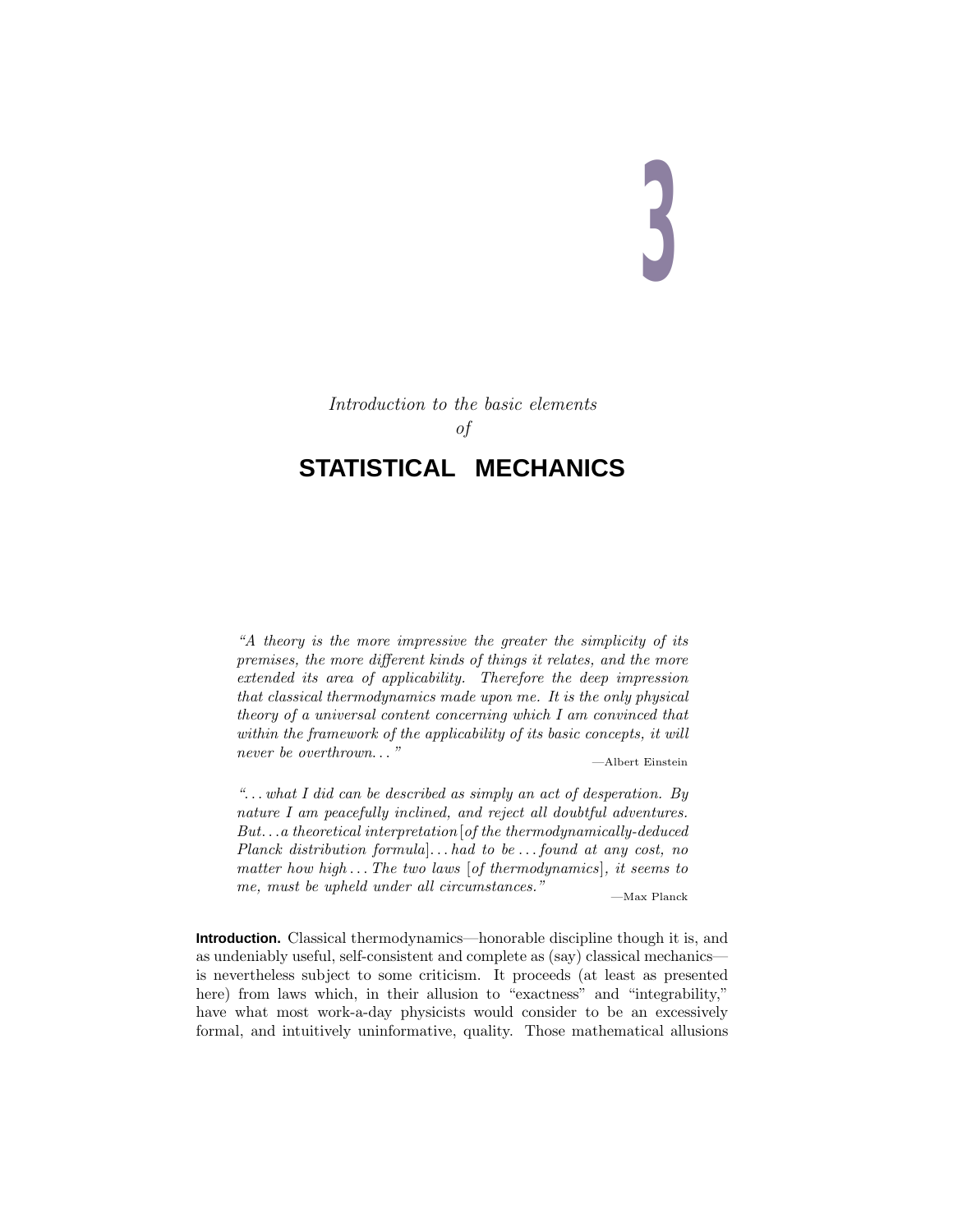do very efficiently deliver into our hands (among with a version of the absolute temperature concept that some might dismiss as too elegantly austere) a pair of functions of state—"internal energy" and "entropy"—and do thereby place us in position to "do function theory." But the theory does not, of itself, provide sharp insight into the physical meaning of those functions (especially the latter!): in classical mechanics we fancy that we can, with the mind's eye, "see" what is going on in a world behind the formalism, but thermodynamics fosters no such vision.

Deeper still is the criticism that classical thermodynamics, though preoccupied with "functions of state," accepts "states of thermal equilibrium" as the Great Given, into the meaning of which it provides no insight, which it leaves as it was found *...* wrapped in mystery. That being the case, it is impossible to draw from thermodynamics itself any support for the view—so eloquently expressed by Einstein and Planck, and shared by many others—that "what thermodynamics says it says with implacable finality."

For now more than a century—owing not least to the work of Planck and Einstein themselves, but mainly to the work of Gibbs, Boltzmann and a few of their contemporaries—it has been universally accepted that the support for that view is overwhelming, but that it derives from considerations extrinsic to classical thermodynamics—from statistical mechanics, from the **Law of Large Numbers**. Statistical mechanics serves also to illuminate each of the issues that thermodynamics leaves in shadow: the meaning of temperature, the meaning of entropy, the meaning of "state of thermal equilibrium." And in doing so, it enables us to characterize the conditions under which the laws of thermodynamics must certainly hold, the conditions under which they may begin to lose their force.

My objective in this chapter will be to describe the essential principles of statistical mechanics *...* with emphasis on the "statistical," and least-possible reference to the "mechanics." While the mechanical details change from system to system, the statistical digestion of those details is system-independent, and it is that fact that accounts for the compelling universality of thermodynamics. Application of the principles of statistical mechanics is a complex industry unto itself, and will be reserved for treatment in subsequent chapters. Nor will we be concerned here with the high-tech industry that operates just across the street, though Iwill take this opportunity to describe what goes on there: statistical mechanics does serve to illuminate the meaning of the phrase "state of thermal equilibrium," but does not tell us how physical systems manage to achieve such a state. To do so would be to trace the accepted principles of statistical mechanics to their classical/quantum mechanical underpinnings, and that is the specialized business of ergodic theory.

**1. Model system assembled from binary sub-systems.** Consider<sup>68</sup> the simple system  $\mathfrak S$  illustrated in the following figure: it consists of a 2-step staircase and

<sup>68</sup> *...* with C. Kittel & H. Kroemer, upon whose expository device (Thermal Physics,  $2<sup>nd</sup>$  edition 1980) I base this discussion.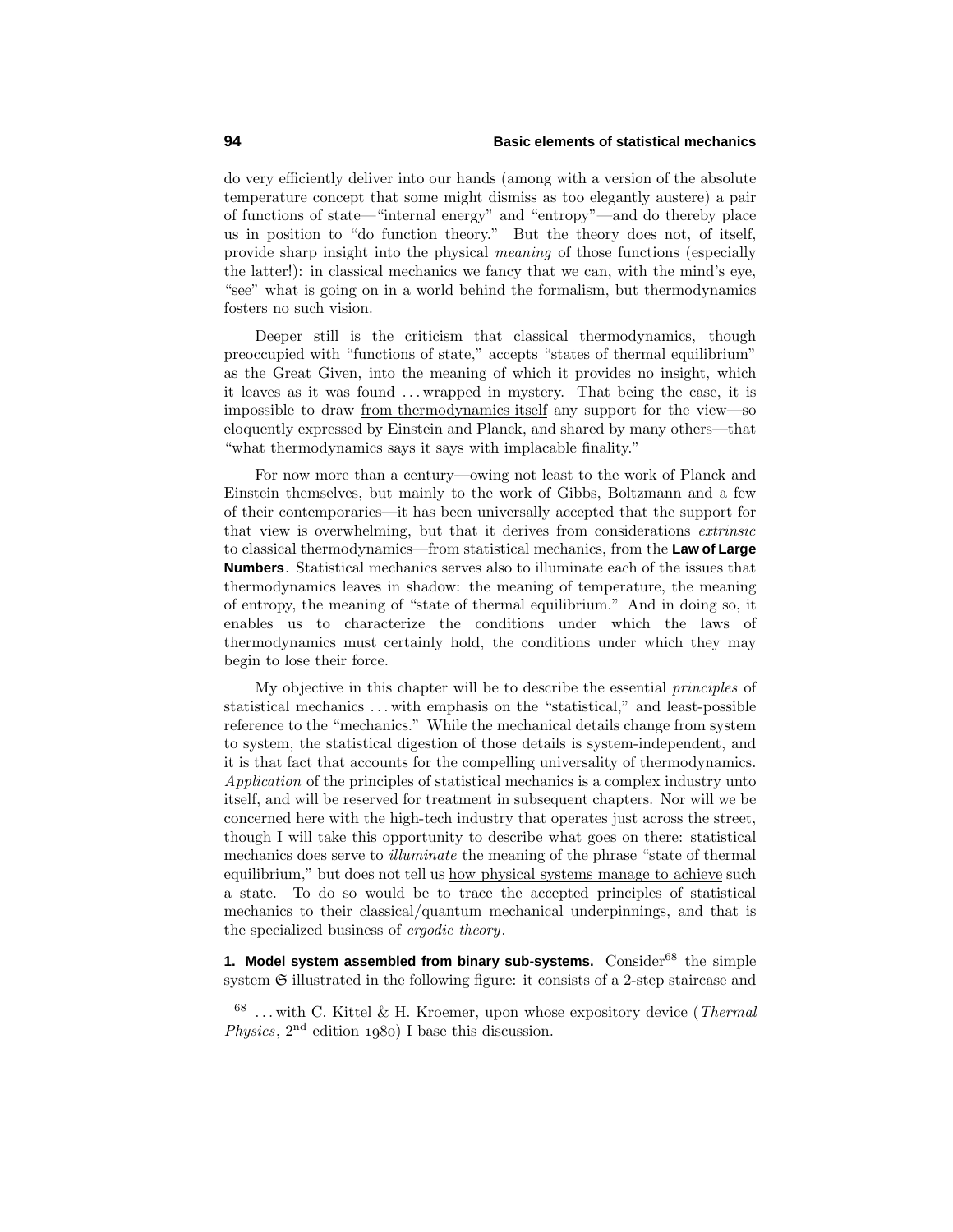

FIGURE 24: *N* tokens, each of which sits either on the top step or on the bottom step. By working on the system (turning the crank) we can adjust the step-rise. The system, though deprived of all dynamical properties, does possess an elementary "energetics,"and it is complex enough to provide a playground for all the most basic principles of statistical mechanics.

a set of *N* tokens, and has no moving parts. We assume

- gravity to be present,
- the step-rise *h* to be subject to our external control,
- the tokens to be **identical** (in the sense that each has mass *m*) but *...*
- *...*to be **distinguishable** (by the numbers 1*,* 2*,...,N* printed on them).

The *i*<sup>th</sup> can sit (which is to say: be placed) on either step, but has no powers of spontaneous (or inertial/dynamical) motion and does not interact (dynamically or otherwise) with any of the other tokens: the tokens are, in other words, inert and independent. S resembles a solid (crystal?), liquid or gas in that it has been assembled by *N*-fold replication of elementary sub-systems, but when one consideres the complexly interactive microdynamics going on within real solid/ $\lim_{\sigma \to 0}$  liquid/gas one appreciates the profound sense in which  $\sigma$  is "mechanically" rudimentary"*...* or (in the phrase at the top of the page) "pre-dynamical." It is because  $\mathfrak S$  is so rudimentary that it yields so easily to exact detailed analysis. But—though rudimentary—the system is rich enough to exemplify all the most basic principles of statistical mechanics, and to support a thermodynamics *...* as will emerge.

To describe the state of the *i*<sup>th</sup> token we might write

- $\uparrow$ *i* if *i*<sup>th</sup> token is in an **up state** (sits on the top step)
- $\downarrow_i$  if  $i^{\text{th}}$  token is in an **down state** (sits on the bottom step)

and to describe the state of the *N*-token system we might write something like

$$
\downarrow_1 \uparrow_2 \uparrow_3 \downarrow_4 \uparrow_5 \cdots \downarrow_N
$$

There are clearly a total of  $2^N$  such strings:  $\mathfrak S$  possesses a total of  $2^N$  distinct states, which the symbol  $(\uparrow_1 + \downarrow_1)(\uparrow_2 + \downarrow_2) \cdots (\uparrow_N + \downarrow_N)$  serves formally to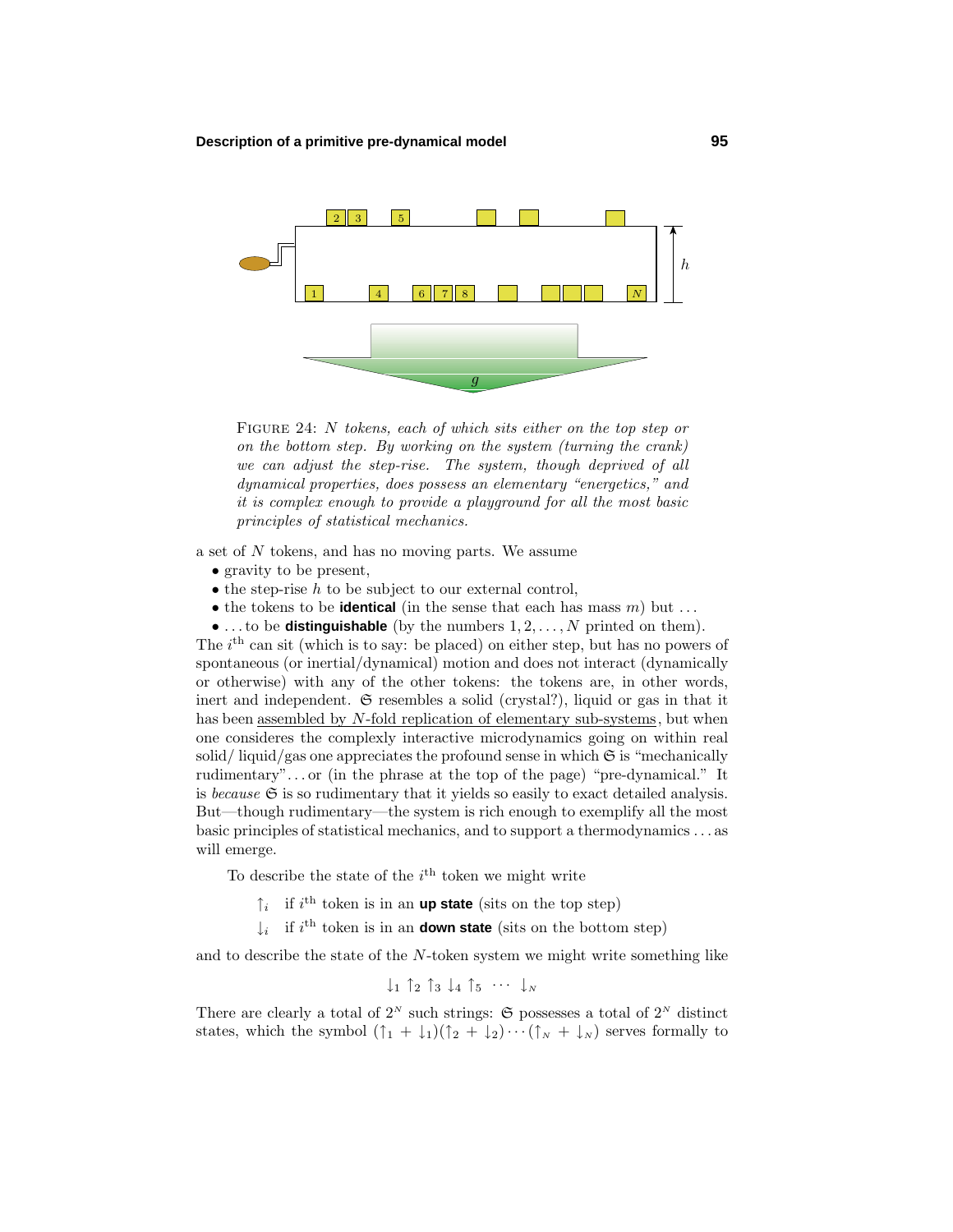generate. Thus, in the case  $N = 3$ , we have

$$
(\uparrow_{1} + \downarrow_{1})(\uparrow_{2} + \downarrow_{2})(\uparrow_{3} + \downarrow_{3})
$$
\n
$$
= \uparrow_{1} \uparrow_{2} \uparrow_{3}
$$
\n
$$
= \uparrow_{1} \uparrow_{2} \uparrow_{3}
$$
\n
$$
= \uparrow_{1} \uparrow_{2} \uparrow_{3} + \uparrow_{1} \downarrow_{2} \uparrow_{3} + \uparrow_{1} \uparrow_{2} \downarrow_{3}
$$
\n
$$
= \uparrow_{1} \downarrow_{2} \uparrow_{3} + \uparrow_{1} \downarrow_{2} \uparrow_{3} + \uparrow_{1} \uparrow_{2} \downarrow_{3} + \downarrow_{1} \uparrow_{2} \uparrow_{3}
$$
\n
$$
= \downarrow_{1} \downarrow_{2} \downarrow_{3}
$$
\n
$$
= 0 \text{ up in 1 ways}
$$

and, of course,  $1+3+3+1=8=2^3$ . We will find it convenient to speak of the " $n$ -up configuration" (meaning simply that there are a total of  $n$  tokens on the top step), with

$$
n = \underbrace{0, 1, 2, \dots, N}_{\text{total of } N+1 \text{ distinct configurations}}
$$

Having resolved the **state space** into configurations, we now resolve each configuration into distinct "complexions." We will say that

the *n*-up configuration has  $g(n)$  distinct "complexions"

to indicate that *g* distinct states possess the property that they have *n* tokens up. Arguing from elementary combinatorics—or formally from

$$
(\uparrow + \downarrow)^N = \sum_{n=0}^N \binom{N}{n} (\uparrow)^n (\downarrow)^{N-n}
$$

—we conclude that

$$
\underbrace{g(n) \equiv g(n;N)}_{\text{(number up)!}} = \binom{N}{n} = \frac{\text{(total number)!}}{\text{(number up)!} \cdot \text{(number down)!}} \tag{94}
$$

# —will be called the **multiplicity function**

and it is a familiar fact that

$$
\sum_{n=0}^{N} \left( \begin{smallmatrix} N \\ n \end{smallmatrix} \right) = 2^{N}
$$

which, in language less specific to our model, says simply that

$$
\sum_{\text{configurations}} g(\text{configuration}) = \text{number of states}
$$

We are in position now to speak efficiently about the **energetics** of S. The system is "mechanically so rudimentary" that the tokens possess neither kinetic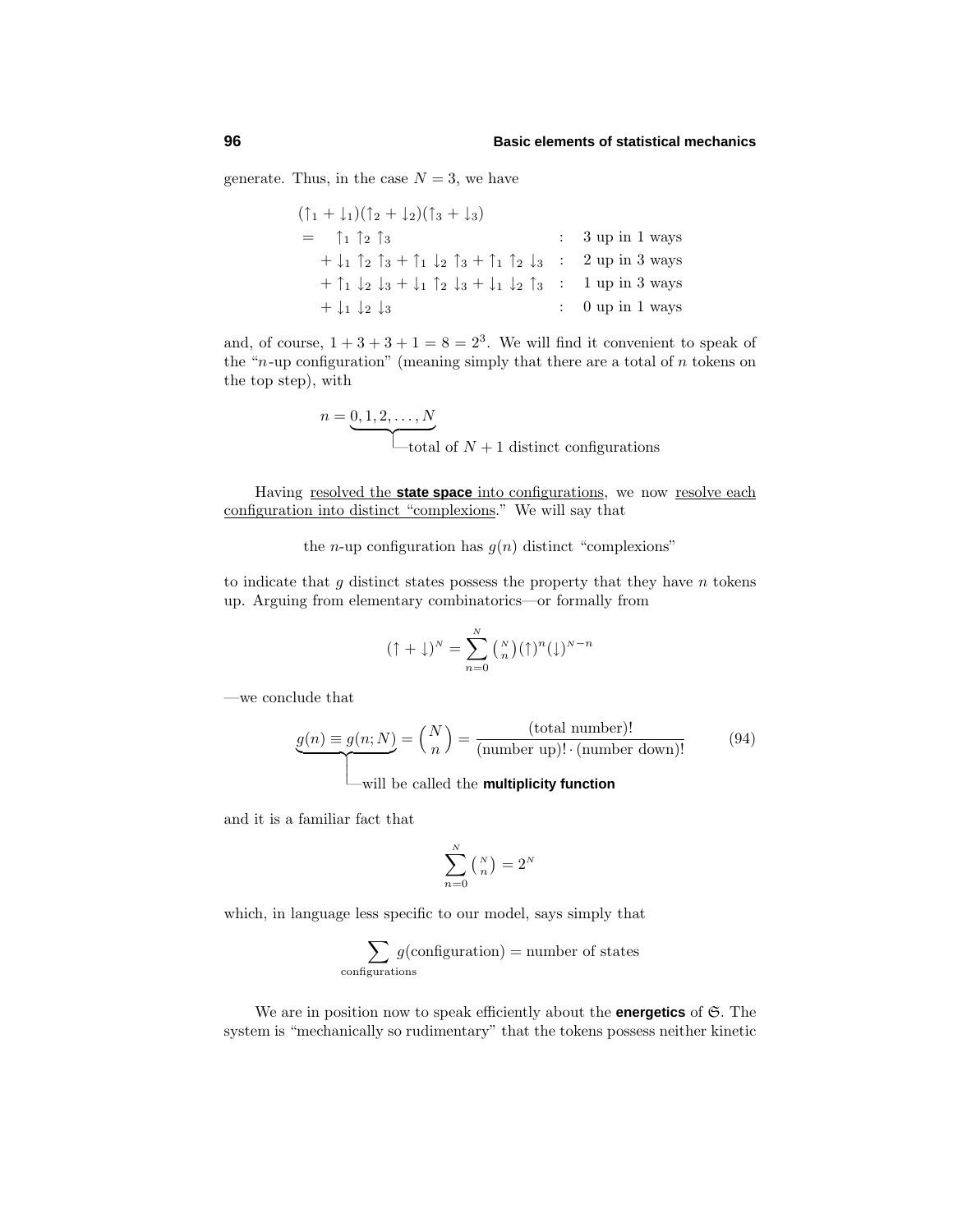# **Statistical properties of the model 97**

energy nor interaction energy," but they do possess gravitational potential energy: if (for each *i*)  $\downarrow$ <sub>*i*</sub> has energy

$$
E_{\text{down}} = 0
$$
 by agreed-upon convention

then (for each *i*)  $\uparrow$ <sub>*i*</sub> has energy

$$
E_{\rm up} = \varepsilon \equiv mgh
$$

and the **total energy of the N-token system** is determined by its configuration (that is: by the number *n* of "up" tokens), and is given by

$$
U(\text{state of } \mathfrak{S}) = \sum_{i} (\text{energy of } i^{\text{th}} \text{ token})
$$
  
= (number of "down" tokens) \cdot E\_{down}  
+ (number of "up" tokens) \cdot E\_{up}  
= n \varepsilon

where (again)  $n$  identifies the "configuration" of the particular  $\mathfrak{S}\text{-state}$  in question. Though each individual token is in one or the other of only two energy states, it is evident that

 $\bullet$  the energy of the system as a whole can assume any one of a total of  $N+1$ possible values

$$
E_n = n\varepsilon \quad : \quad n = 0, 1, 2, \dots N
$$

- specification of the energy serves to identify the configuration of the state
- there are  $g(n)$  distinct system-states with energy  $E_n$ .

The point the preceding remarks serve to establish is that the energetics of the situation provide a language that is in some respects alternative to (and more directly "physical" than) our former (ennumerative/combinatoric) "configuration/complexion" language: we can

- use energy to classify the states of  $\mathfrak{S}$ , and
- say of the "energy state  $E_n$ " that it is " $g(n)$ -fold degenerate."

**2. Statistical properties of the model.** Suppose now that we possess an **ensemble** of systems  $\mathfrak{S}$ ; *i.e.*  $\ell$ , that we possess some arbitrarily large number of (real or merely mental) identical replicas of  $\mathfrak S$ 

$$
\mathfrak{S}_1 \quad \mathfrak{S}_2 \quad \mathfrak{S}_3 \quad \dots \quad \mathfrak{S}_{\nu} \quad \dots
$$

and that each member of the ensemble is in a **randomly-determined state**. 69

<sup>69</sup> The actual state-determining mechanism is of no immediate relevance or consequence: we might, for example, use *N* flips of a loaded coin to set the state of  $\mathfrak{S}_1$ , repeat the process for the other elements of  $\{\mathfrak{S}\}\text{, then shuffle their}$ labels.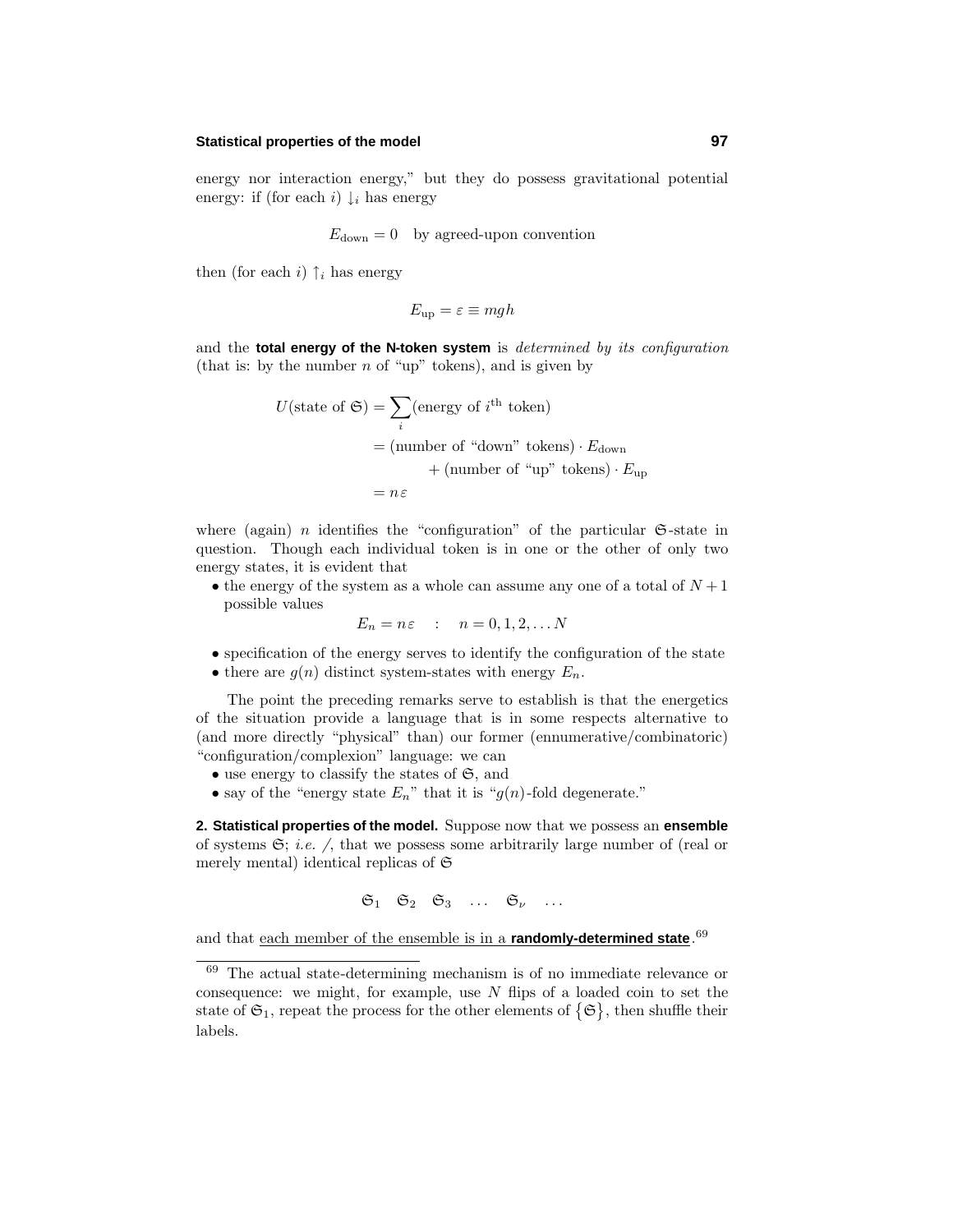

FIGURE 25: Idealized "energy filter" that examines the elements of the ensemble  $\mathfrak S$  and passes only those in states with some prescribed energy value  $E_n$ . Filters that select a state-property other than energy are readily imagined.

Suppose now that the elements  $\mathfrak{S}_{\nu}$  of  $\{\mathfrak{S}\}\)$  are presented serially to an "energy filter," the action of which (see the figure) is to pass or reject elements of  $\{\mathfrak{S}\}\$ according as they are or are not in states of some specified energy *En*. The elements of  $\{\mathfrak{S}\}$ <sub>filtered</sub>—the elements that "pass the test"—are, by construction, **equi-energetic** (all in the *n*-up configuration), but can be expected generally to possess a variety of complexions *...*the number of possible complexions being given by  $g(n)$ , the **degeneracy** of  $E_n$ . Such filters supply some information—but incomplete information—about the states of the systems which they pass.

Now some language, intended to facilitate a slight shift of emphasis: we will say of the elements of  $\{\mathfrak{S}\}$  filtered that they have been "constrained" (by the filter) to have energy  $E_n$ . States that conform to that imposed constraint will be said to be **accessible** states.

**REMARK:** The language just presented prepares for a move away from our model system to systems with internal *dynamics*. In such a setting it becomes natural to suppose that  $\mathfrak S$  hops from state to state, but can never visit an "inaccessible" state a state that would place the system in violation of energy conservation. The "constraint that energy be conserved" arises in such a setting from the laws of motion.

We can, from this point of view, look upon the multiplicity function  $q(n)$  as an "accessible state counter." To express the generalized essence of that idea, we might write

 $g$ (system, filter) =  $\begin{cases} \text{number of states accessible to the system that are} \\ \text{consistent with the constraint imposed by the filter} \end{cases}$ 

Notice that the notions just put forth remain meaningful even if our "filter" looks not to the energy of a state but to any mechanically conserved variable. Our "energy fixation" can, Ithink, be attributed to the circumstance that energy conservation is the *only* conservation law for which we could mount a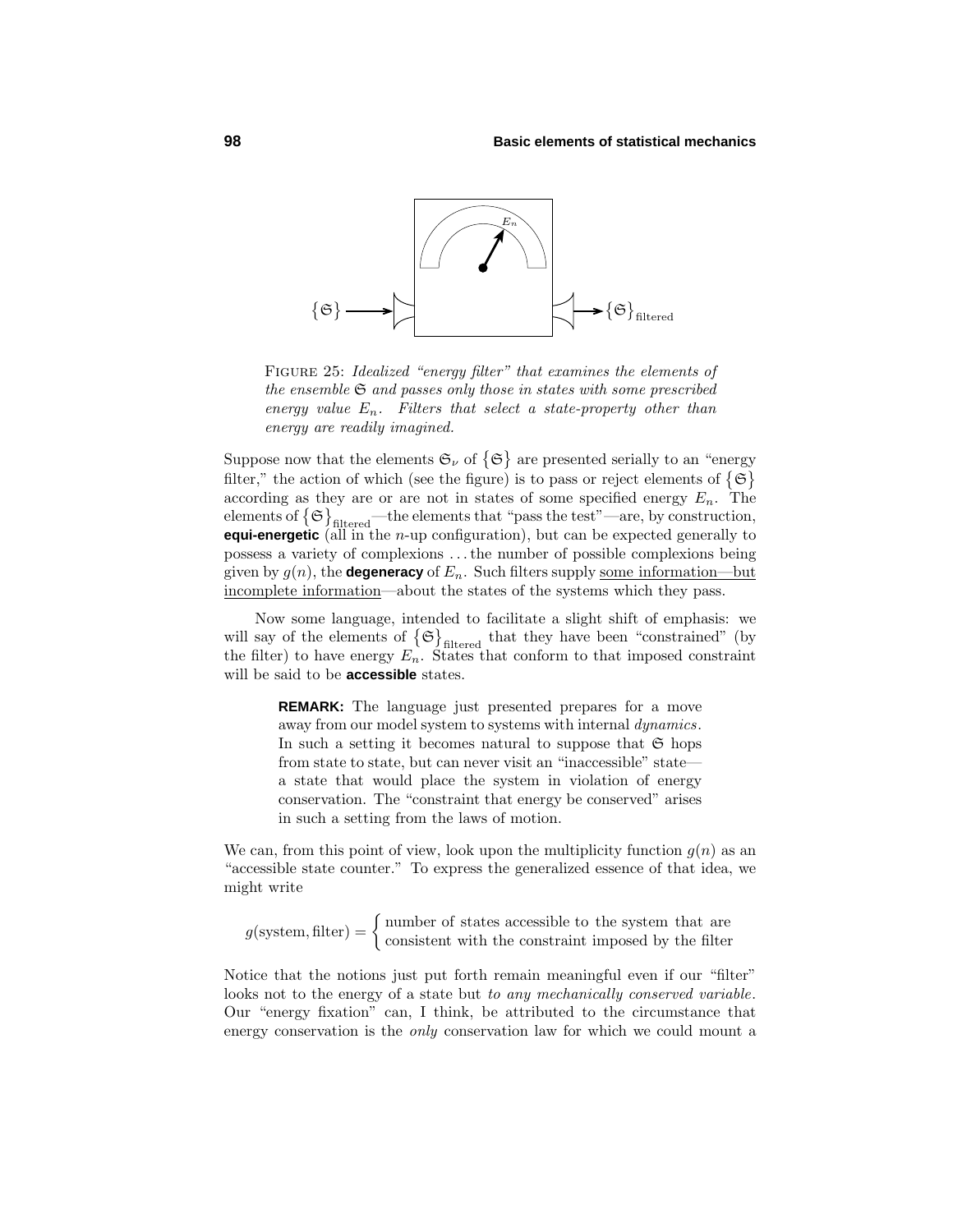# **Statistical properties of the model 99**

claim that it is universally available, that it pertains to all of the systems to which we would apply the methods of statistical mechanics.<sup>70</sup>

Systems  $\mathfrak S$  drawn from  $\{\mathfrak S\}$ <sub>filtered</sub> will (by construction) never be found to occupy inaccessible states, but with what frequencies will they be found to occupy the respective accessible states? What is the probability that an  $\mathfrak{S}$  drawn randomly from  $\{\mathfrak{S}\}_{\text{filtered}}$  will be found to be in some prescribed accessible state? Statistical thermodynamics proceeds from this

> **FUNDAMENTAL ASSUMPTION:** Accessible states occur with equal frequency in  $\{\mathfrak{S}\}_{\text{filtered}}$ . Since there exist *g* such states, the probability that an  $\mathfrak S$  drawn randomly from  $\{\mathfrak S\}$ <sub>filtered</sub> will be found to be in any specified accessible state can be described

$$
P(\text{accessible state}) = \frac{1}{\text{number } g \text{ of such states}} \tag{95}
$$

In the phenomenological success of thermodynamics one can read evidence that the fundamental assumption is physically justified. And one can argue that the assumption conforms most frankly to what we specifically know about  $\{\mathfrak{S}\}$ <sub>filtered</sub> by virtue of its operational preparation—that any alternative assumption would be unmotivated/arbitrary/willful (and difficult to phrase in the requisite generality).<sup>71</sup> But it is very easy to think up "state-determining" mechanisms" (in the language of page 97) that would lead to violation of the fundamental assumption. Evidently the fundamental assumption refers tacitly to—and draws its justification from—**Nature's state-determining mechanism** *...* but what is that?

The FUNDAMENTAL ASSUMPTION **lends a specific meaning to the thermal equilibrium concept**—to the phrase " $\mathfrak{S}$  is in a state of thermal equilibrium" or "*...* has become thermalized"—but how does the solitary/real physical system that sits before me manage in the real world to achieve such a state. These questions have obviously a deeply dynamical component,<sup>72</sup> but it appears that dynamics-pure-and-simple is incapable-in-principle of supplying sharp and complete answers, for the questions are <u>dynamical but not merely dynamical</u>: they acquire an irreducible statistical component from the inevitably limited precision with which we can know the state of a many-body system. The upshot of much work by many people appears to be that thermodynamics is consistent with and related to—but not a corollary of—mechanics: to ask for a theory that reduces the fundamental assumption to the status of a mechanical

<sup>70</sup> See again the text associated with footnote 4.

 $71$  This line of argument has been developed by E. T. Jaynes in an important series of papers: "Information theory and statistical mechanics," Phys. Rev. **106**, 620 (1957) and **108**, 171 (1957).

<sup>72</sup> They bring us back again to the "ergodic theory" mentioned on page 94.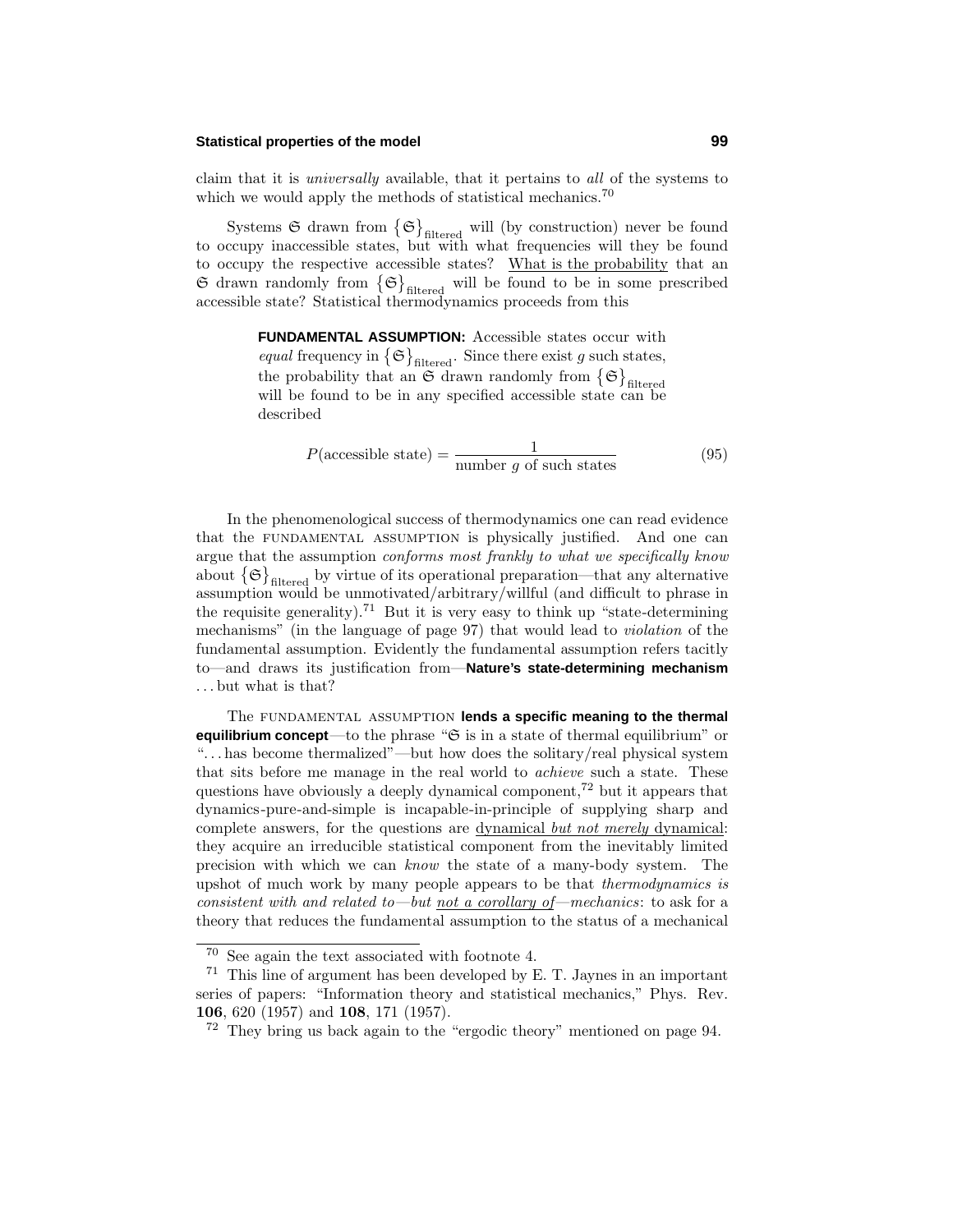theorem appears to be to ask too much. The fundamental assumption has at least the merit of being simple, sharp, plausible. Our effort will be to follow where it leads.

Thermodynamics is a very soft probe: the experimental thermodynamicist measures/manipulates but a few of the collective attributes of dynamical systems known to possess very many mechanical degrees of freedom (and correspondingly many "potential attributes"). The numbers that constitute "thermodynamic data"—numbers that it is the business of thermodynamics to correlate/interpret/predict—are by nature statistical: they are **thermal averages of functions of mechanical state**, and are modeled theoretically by statements ultimately equivalent to, or deducible from *...*the following:

$$
\langle F(\text{state}) \rangle = \sum_{\text{accessible states}} F(\text{state}) P(\text{accessible state}) \tag{96}
$$

In language specific to our *N*-token binary model (Figure 24) the preceding statement—if we assume the "accessible states" to be (say) states of energy  $E_n$  $(i.e., to be "n-up states")$ —reads

$$
\langle F(\text{state}) \rangle \equiv F(\text{state}) \text{ averaged over states of energy } E_n
$$

$$
= \frac{1}{g(n)} \sum_{n \text{-up states}} F(n \text{-up state})
$$

In the particular case

$$
F(\text{state}) \equiv \text{energy of that state}
$$

the preceding equation reduces to a triviality, for all the accessible states have the *same* energy  $E_n$ , and there are  $g(n)$  of them. That triviality is destined soon to become much more interesting.

**3. Modeled effects of constraint relaxation.** We will play a version of the old "Two System Game," looking to the binary model of a situation similar in many respects to that shown in Figure 14. Let

- $\{\mathfrak{S}'\}\equiv\{\mathfrak{S}(n',N')\}$   $\equiv$  thermalized ensemble of *N'*-token systems that have been passed through an  $E_{n'}$ -filter. All members of  $\{\mathfrak{S}'\}$  are constrained by action of the filter to be in the  $n'$ -up configuration. They are equidistributed among a total of  $g' \equiv g(n'; N')$  accessible states.
- $\{\mathfrak{S}''\}\equiv\{\mathfrak{S}(n'',N'')\}$  = thermalized ensemble of *N*''-token systems that have been passed through an  $E_{n}$ -filter. Similar remarks pertain.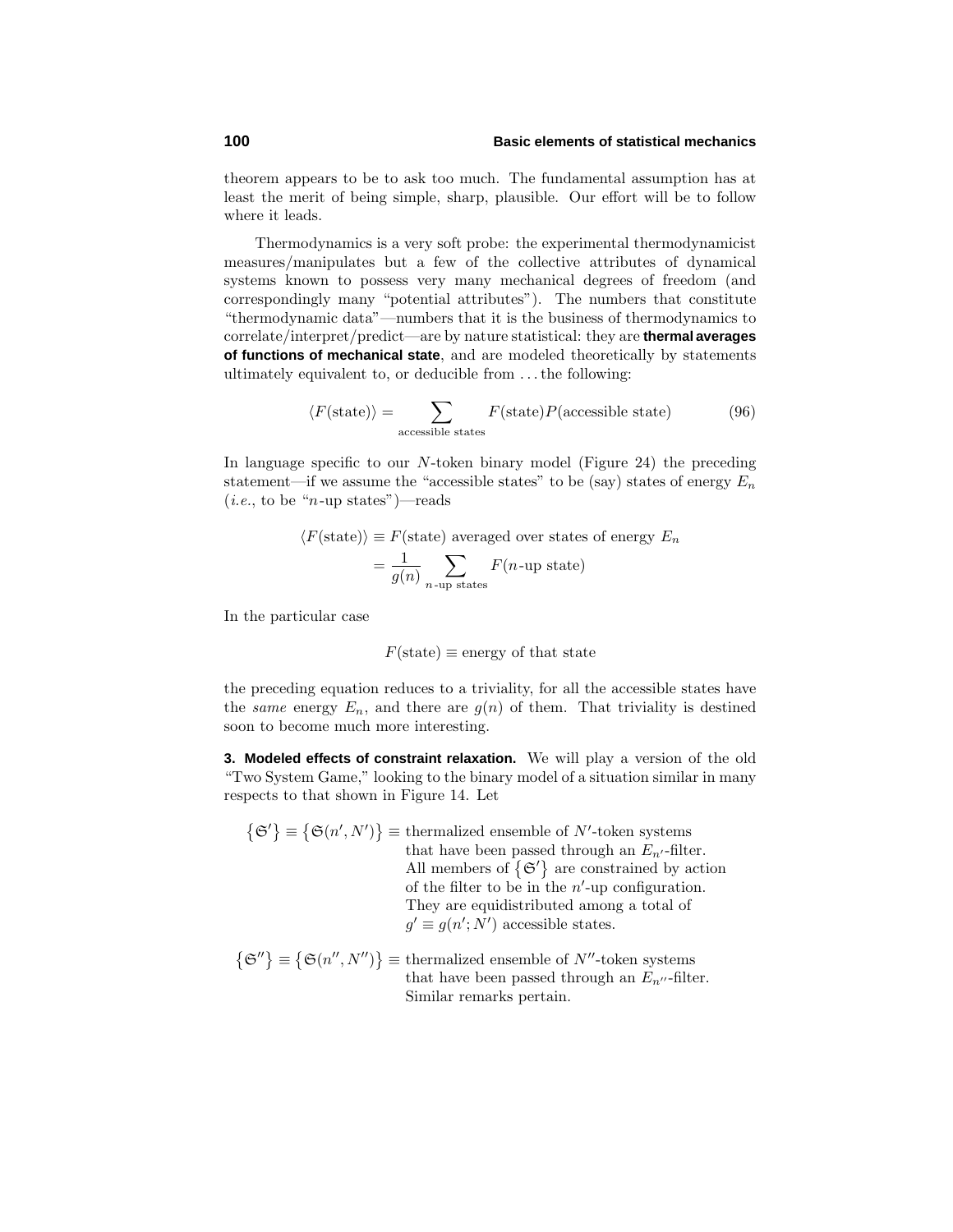# **Constraint relaxation 101**

$$
\{\mathfrak{S}\} \equiv \{\mathfrak{S}'\} \oplus \{\mathfrak{S}''\} \equiv
$$
 **non-thermalized** ensemble of  $(N' + N'')$ -token systems formed by **mental conjunction** of  $\{\mathfrak{S}'\}$  and  $\{\mathfrak{S}''\}$ . All members of  $\{\mathfrak{S}\}$  are in the  $(n' + n'')$ -up configuration, but they collectively comprise only a **sub-set** of the  $(n' + n'')$ -up states that are available-in-principle to an  $(N' + N'')$ -token system: they are equidistributed among a total of  $g \equiv g' \cdot g''$  states.

The situation is illustrated below:

↑↓ ↓↑

States present with probability  $P' = 1/g'$  in  $\{\mathfrak{S}'\}\equiv \{\mathfrak{S}(1,2)\}\$ 

↑↑↓ ↑↓↑ ↓↑↑

States present with probability  $P'' = 1/g''$  in  $\{\mathfrak{S}''\}\equiv \{\mathfrak{S}(2,3)\}\$ 

| 11111                         | TLT                                      | TLLT                        |
|-------------------------------|------------------------------------------|-----------------------------|
| $\downarrow$ TTT $\downarrow$ | $l$ $\uparrow$ $\uparrow$ $l$ $\uparrow$ | $l$ $l$ $l$ $l$ $l$ $l$ $l$ |

States present in  $\{\mathfrak{S}\} = \{\mathfrak{S}'\} \oplus \{\mathfrak{S}''\}$ , where they occur with probability  $P = 1/g = 1/(g' \cdot g'') = \frac{1}{6} = P' \cdot P''$ 

We now

- 1) **relax the constraint**<sup>73</sup> that the conjunction of  $\{\mathfrak{S}'\}$  and  $\{\mathfrak{S}''\}$  be merely "mental;" *i.e.*, we allow the systems to interact, to trade energy;
- 2) **assume the subsequent interaction to be energy-conserving**;
- 3) allow the interaction to proceed until the composite system has **thermalized**:

$$
\{\mathfrak{S}(n',N')\} \oplus \{\mathfrak{S}(n'',N'')\} \equiv \{\mathfrak{S}\}\
$$

$$
\downarrow
$$

$$
\{\mathfrak{S}\}_{\text{thermalized}} \equiv \{\mathfrak{S}(n'+n'',N'+N'')\}
$$

The last step is but a re-invocation of the FUNDAMENTAL ASSUMPTION, and poses all the familiar difficulties: its dynamical/statistical underpinnings are

 $^{73}\,$  This phrase—encountered already in  $\S 4$  of Chapter 1—will play a key role in our subsequent work.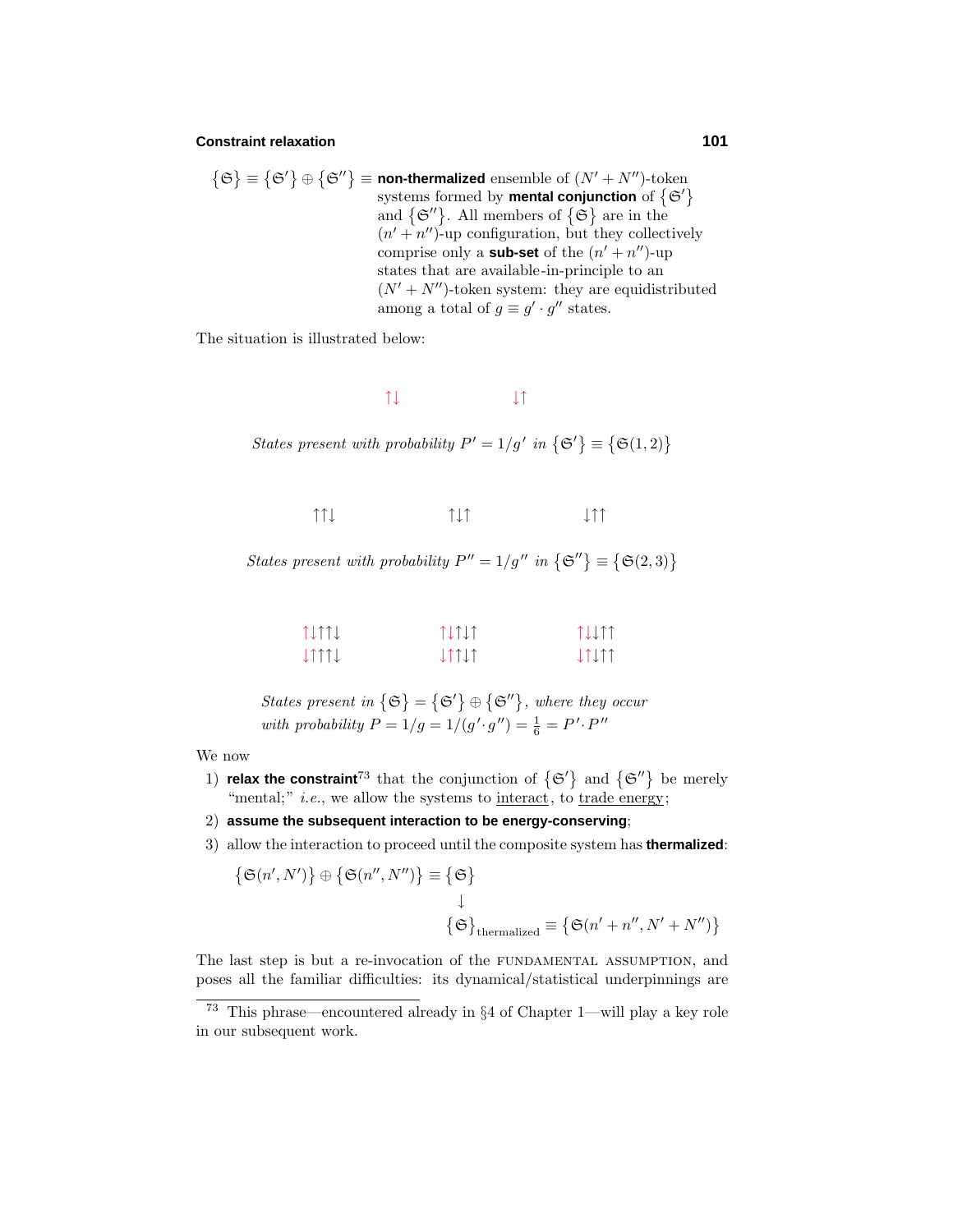semi-obscure, but to assume otherwise would be "unmotivated/willful." The deep and fundamental point of this discussion is exposed in the following adjustment of last of the the preceding figures

| TLTI                              | 1111                              | TLLT         |
|-----------------------------------|-----------------------------------|--------------|
| $l$ $\uparrow$ $\uparrow$ $l$ $l$ | <b>LITLT</b>                      | <b>LILIT</b> |
| 1111                              | 11111                             | 11111        |
|                                   | $LL$ $\uparrow \uparrow \uparrow$ |              |

States present with probability  $P = 1/g(3, 5) = \frac{1}{10}$  in  $\{\mathfrak{S}\}_{\text{thermalized}}$ The states below the line were made accessible by relaxation of the constraint.

and is this:

- 1) constraint relaxation **leaves constant or increases—never decreases—the number of accessible states**, and therefore
- 2) subsequent **thermalization decreases—never increases—the probability** that any given accessible state will be occupied.

What we have encountered here, as will emerge, is the simple essence of the **"law of entropy increase"**.

Analytically the situation (so far as it can be developed in the language of our model) is this: one has

> initial multiplicity =  $g(n'; N') \cdot g(n''; N'')$ multiplicity after constraint relaxed  $= g(n' + n''; N' + N'')$

But

$$
g(n' + n''; N' + N'') = \sum_{k=0}^{n} g(k; N') \cdot g(n - k; N'')
$$

where  $n \equiv n' + n''$  and the sum ranges over all *k*-values consistent with the conditions

 $k \leq N'$  and  $n - k \leq N''$ 

Since the term at  $k = n'$  is by itself precisely the initial multiplicity, we have

$$
g_{\rm constrained}\geqslant g_{\rm relaxed}
$$

with equality if and only if the  $\sum$  embraces but a single term. More specifically, we have  $(by (94))$ 

$$
\binom{N'+N''}{n} = \sum_{k} \binom{N'}{k} \binom{N''}{n-k} \geqslant \text{any single term}
$$

where the equality is known in the combinatoric literature as the "Vandermonde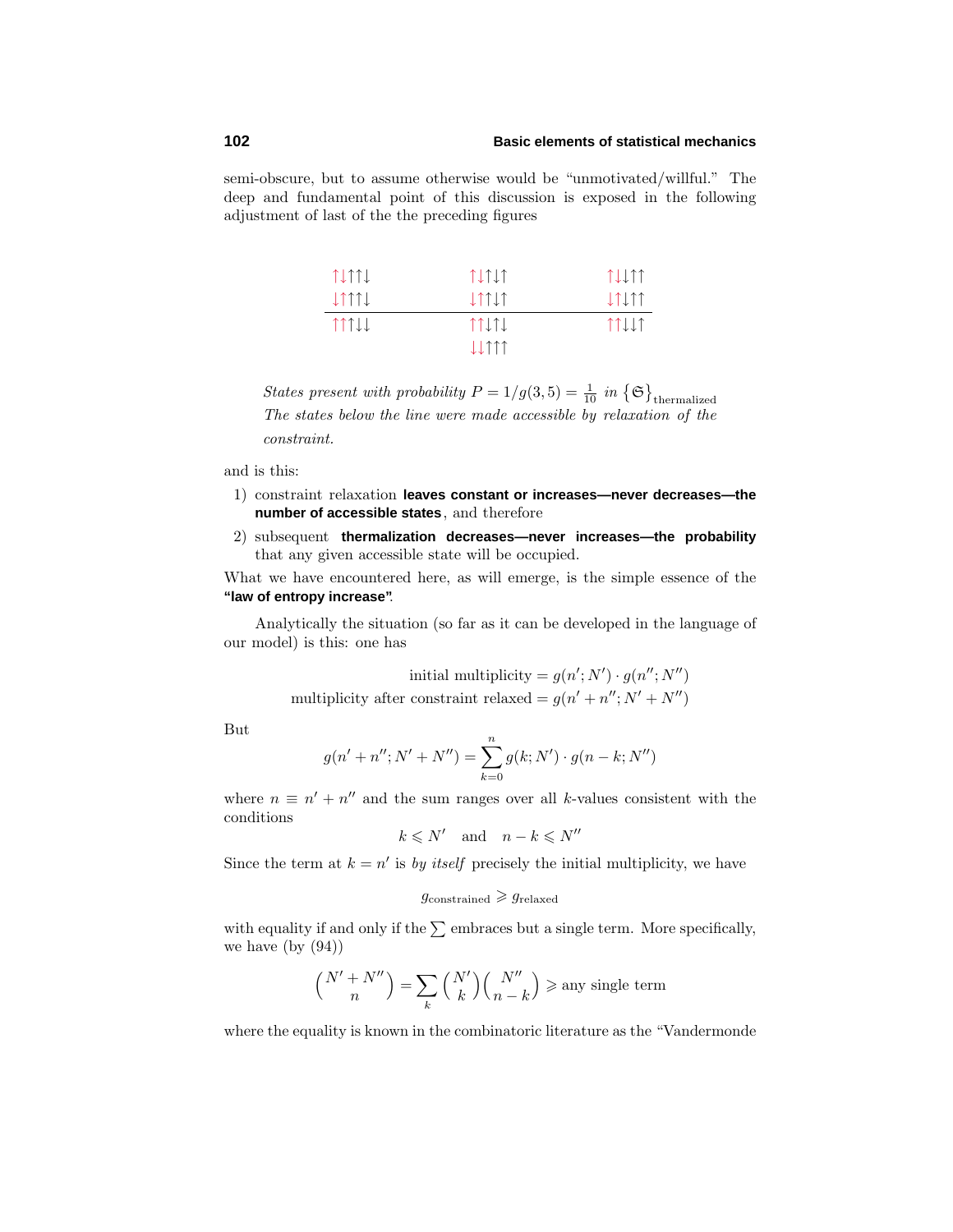# **Constraint relaxation 103**

convolution formula."<sup>74</sup> All of which works out quite nicely when applied to the tiny case used illustratively on the preceding two pages:

$$
\binom{5}{3} = \binom{2}{0}\binom{3}{3} + \binom{2}{1}\binom{3}{2} + \binom{2}{2}\binom{3}{1} > \binom{2}{1}\binom{3}{2}
$$
\n
$$
\Downarrow
$$
\n
$$
10 = 1 \cdot 1 + 2 \cdot 3 + 1 \cdot 3 > 2 \cdot 3 = 6
$$

One final aspect of this topic merits our attention, for it will serve to throw into sharp relief a striking fact that lies still just over the horizon. Prior to relaxation of the constraint the members  $\mathfrak{S}'_{\nu}$  of  $\{\mathfrak{S}'\}$  were in a variety of states (see again the top figure on page 101) but—by construction—all had the same energy. After relaxation of the constraint, and after thermalization has become complete, the systems  $\mathfrak{S}'_{\nu}$ —now components of the members of  $\{\mathfrak{S}' \oplus \mathfrak{S}''\}$ <sub>thermalized</sub>—possess a statistically regulated <u>variety of energies</u>. Similar before/after remarks pertain, of course, to the members of  $\{\mathfrak{S}''\}$ . The



FIGURE 26: *Energy allocation within*  $\{\mathfrak{S}(1,2)\} \oplus \{\mathfrak{S}(2,3)\}$ *. Energy* resident within  $\{ \mathfrak{S}(1,2) \}$  is  $\bullet$ , that within  $\{ \mathfrak{S}(2,3) \}$  is  $\bullet$ .



FIGURE 27: Relaxation of the "disjointness" constraint creates four more accessible states, and energy transfer creates a more complex energy distribution pattern.

<sup>&</sup>lt;sup>74</sup> See, for example, J. Riordan, *Combinatorial Identities* ( $1968$ ), page 8.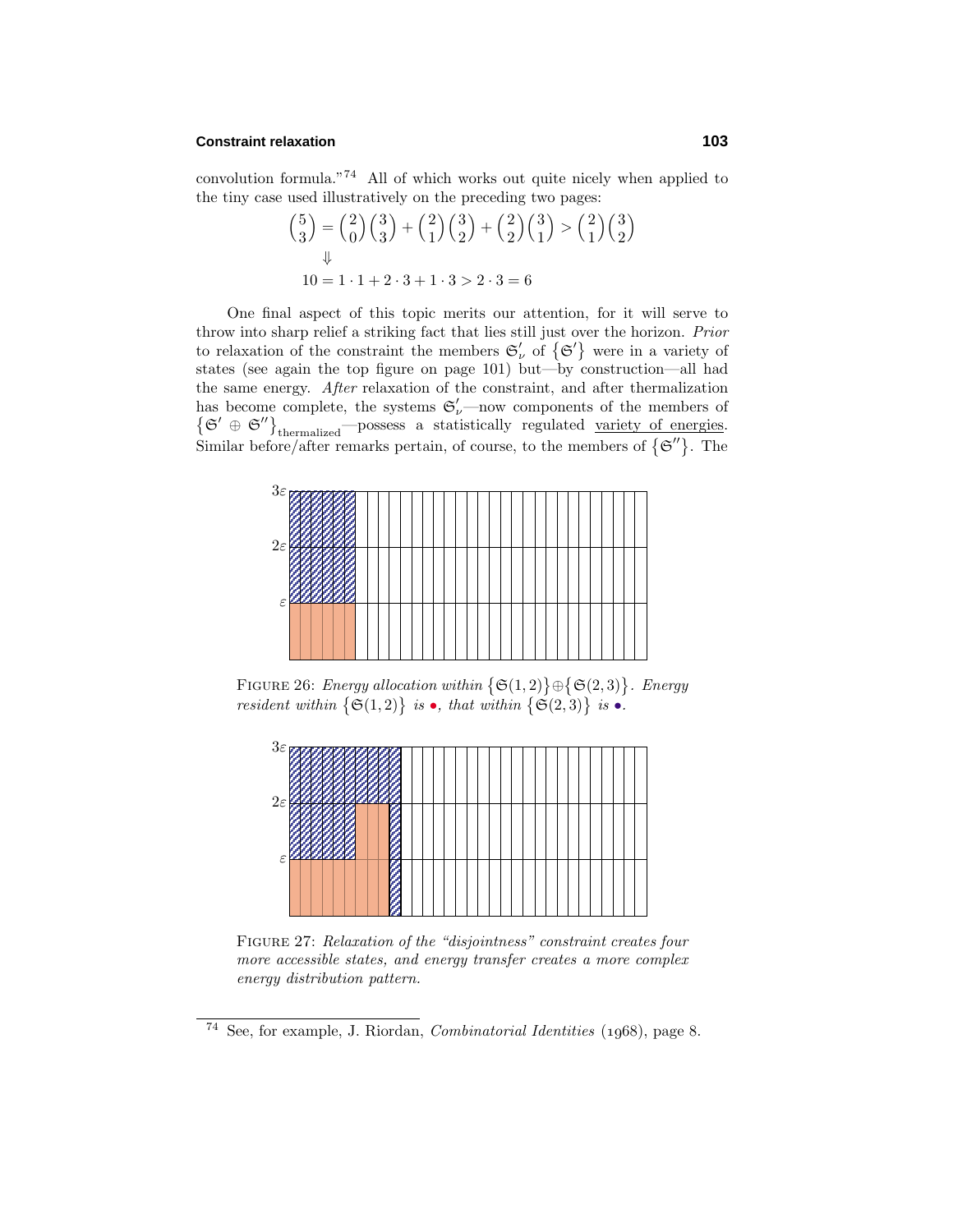situation as it relates to our "tiny case" is illustrated in the preceding figures. The mental compose of a 2-token system with a 3-token system possesses a total of  $2^2 \cdot 2^3 = 32$  states (represented by ruled columns in the figures). Of those,  $2 \cdot 3 = 6$  are "accessible" if  $n' = 1$  and  $n'' = 2$  (see the bottom figure on page 101), and in each of those six cases (Figure 26)

• the energy allocated to  $\mathfrak{S}'$  is  $\varepsilon$ , with certainty

• the energy allocated to  $\mathfrak{S}''$  is  $2\varepsilon$ , with certainty.

But relaxation of the "disjointness" constraint brings 4 more accessible states into play, and energy transfer  $\mathfrak{S}' \rightleftarrows \mathfrak{S}''$  results in the more complex energy distribution pattern. Reading from Figure 27, we find that

$$
E' = \begin{cases} 0 \text{ (and therefore } E'' = 3\varepsilon) \text{ with probability } \frac{1}{10} \\ \varepsilon \text{ (and therefore } E'' = 2\varepsilon) \text{ with probability } \frac{6}{10} \\ 2\varepsilon \text{ (and therefore } E'' = \varepsilon) \text{ with probability } \frac{3}{10} \end{cases}
$$

on the basis of which we compute

$$
\langle E' \rangle = 0 \cdot \frac{1}{10} + \varepsilon \cdot \frac{6}{10} + 2\varepsilon \cdot \frac{3}{10} = 1.2\varepsilon
$$
 with non-zero uncertainty  

$$
\langle E'' \rangle = 3\varepsilon \cdot \frac{1}{10} + 2\varepsilon \cdot \frac{6}{10} + \varepsilon \cdot \frac{3}{10} = 1.8\varepsilon
$$
 with non-zero uncertainty

Because the energy transfer took place subject to the constraint that energy be conserved we have

$$
\langle E' \rangle + \langle E'' \rangle = 3.0 \varepsilon \text{ with } \underline{\text{certainty}}
$$

and the post-interactive states of the component systems have become partially correlated.

Looking more generally to the subsystems of the thermalized composite system  $\{ \mathfrak{S}(n', N') \oplus \mathfrak{S}(n'', N'') \}_{\text{thermalized}}$  we have

$$
E' = k\varepsilon
$$
 and therefore  

$$
E'' = (n - k)\varepsilon : n \equiv n' + n''
$$
 with probability  $P(k)$ 

with

$$
P(k) = \frac{g(k, N') \cdot g(n - k; N'')}{g(n; N)} \quad : \quad N \equiv N' + N'' \tag{97}
$$

giving

$$
\langle E' \rangle = n\varepsilon - \langle E'' \rangle = \frac{1}{g(n;N)} \sum_{k} k\varepsilon \cdot g(k;N') \cdot g(n-k;N'')
$$
 (98)

which, when  $n$ ,  $N'$  and  $N''$  are large (much less *realistically* large!), might appear to pose a formidable computational assignment. It will, however, emerge from the discussion to which we now turn that the very circumstances that make the computation seem "formidable" serve in fact to reduce it to near triviality!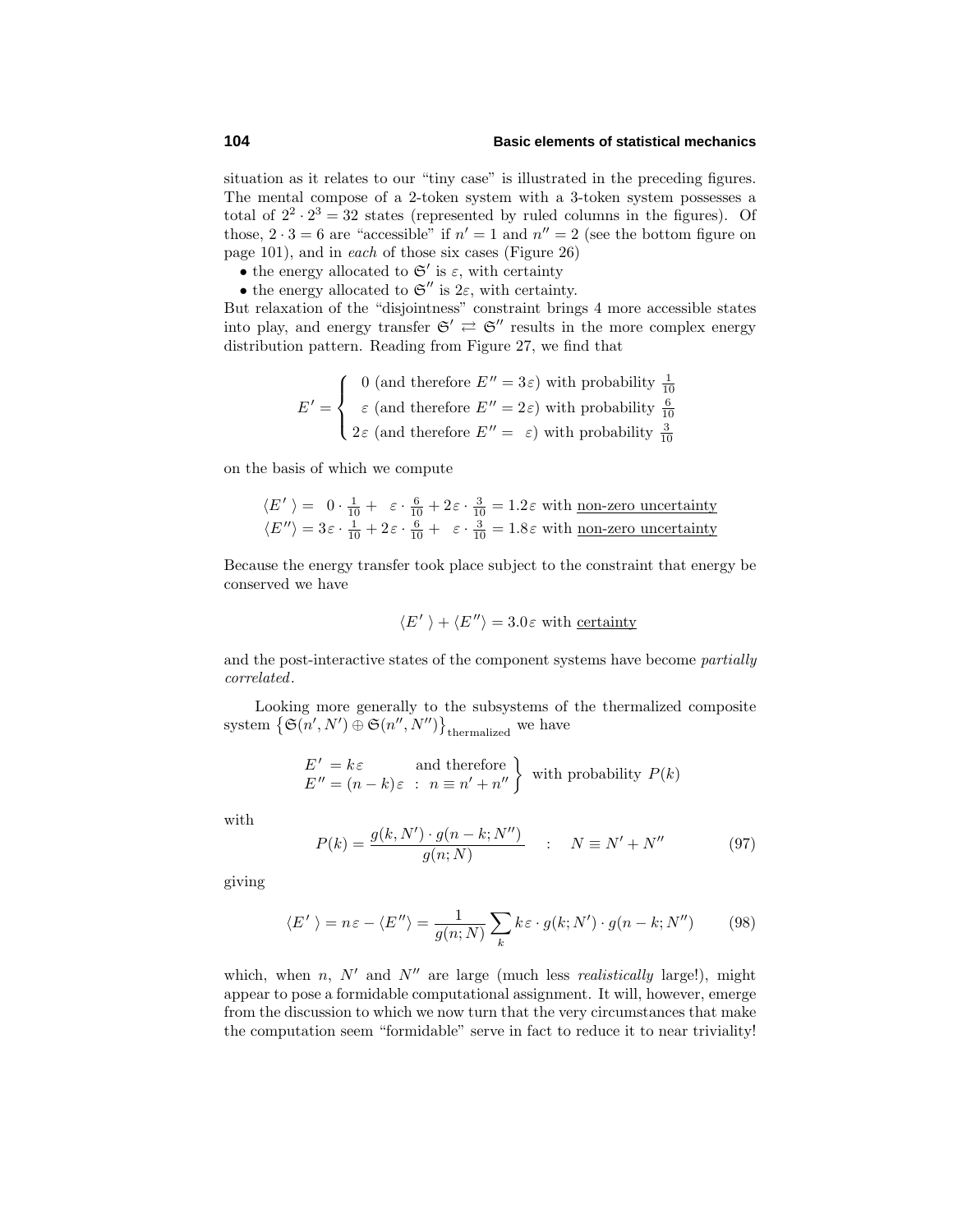# **Ramifications of Stirling's formula 105**

**4. Statement and consequences of Stirling's formula.** Numbers such as those that appear in (98) can, in physically interesting cases, be described

> mass of a macroscopic hunk of stuff mass of constituent molecule

and lie typically within a few orders of magnitude of<sup>75</sup>

**Avogadro's number** :  $N \approx 6.0221367 \times 10^{23}$ 

That is, by almost any standard, a large number, and the *N*! that (98) asks us to contemplate is *really* large. Fortunately we have  $76$ 

$$
n! = \sqrt{2\pi n} n^n e^{\left(-n + \frac{\theta}{12n}\right)} \quad \text{with} \quad 0 < \theta < 1
$$

which at  $\theta = 0$  becomes **Stirling's formula** 

$$
\sim \sqrt{2\pi n} \left( n/e \right)^n \equiv S(n) \tag{99}
$$

Iwill not take time to prove (99)—applications will keep us busy enough!—but some brief comments are may be in order:

**1.** The function  $S(n)$  provides an "asymptotic" approximation to n!, in this characteristic sense:  $n! - S(n)$  grows without bound but  $[n! - S(n)]/n! \downarrow 0$ , as the following data demonstrate:

| $\boldsymbol{n}$ | $n! - S(n)$                | $n! - S(n)$<br>n!       |
|------------------|----------------------------|-------------------------|
| 10               | $3.0104 \times 10^{4}$     | $8.2959 \times 10^{-3}$ |
| $10^2$           | $7.7739 \times 10^{154}$   | $8.3298 \times 10^{-4}$ |
| $10^3$           | $3.3531 \times 10^{2563}$  | $8.3329 \times 10^{-5}$ |
| $10^{4}$         | $2.3719 \times 10^{35654}$ | $8.3333 \times 10^{-6}$ |

<sup>&</sup>lt;sup>75</sup> HISTORICAL REMARK: The basic idea embodied in  $N$  is due (1811) to Lorenzo Romano Amedeo Carlo Avogadro (Count of Quaregna & Cerreto:  $1776-1856$ ). They were embraced and promoted by Ampère ( $1775-1836$ ), but it was only in  $1858$  that, owing to the efforts of Stanislao Cannizzaro ( $1826-1910$ ), they came to the general attention of physicists and chemists. It is perhaps not coincidental that in 1859 Maxwell, under immediate stimulation of recent papers by Clausius, turned his attention to the kinetic theory of gases.

<sup>76</sup> See M. Abramowitz & I. Stegun, Handbook of Mathematical Functions  $(1964)$ , **6.1.37** page 257. Stirling's formula was first published  $(1730)$  by James Stirling ( $1692-1770$ ), but was already known to Abraham DeMoive ( $1667-1754$ ), who was one of the founding fathers of probability theory.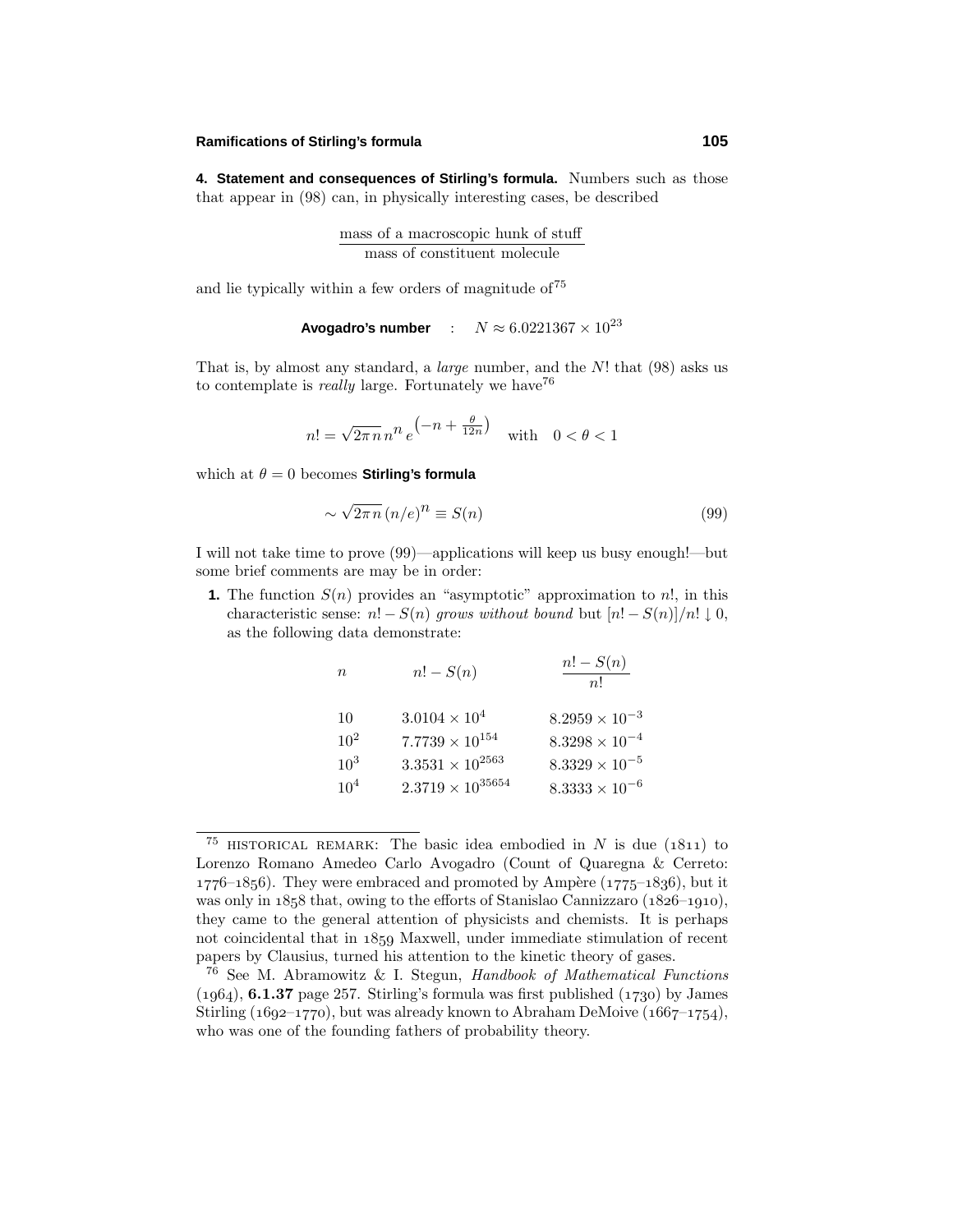

FIGURE 28: The shaded area bounded by the "logarithmic staircase" provides a representation of

$$
\log n! = \log 2 + \log 3 + \ldots + \log n
$$

The upper curve is a graph of  $log(x)$ , the lower curve a graph of  $log(x-1)$ .

**2.** Useful insight into the design of Stirling's formula can be obtained very simply from the preceding figure: immediately

$$
\int_{1}^{n+1} \log(x) dx > \log 1 + \log 2 + \dots + \log n > \int_{2}^{n+1} \log(x-1) dx
$$

which gives

$$
(n+1)\log(n+1) - n > \log n! > n\log n - n + 1
$$

while in Stirling approximation

log *<sup>n</sup>*! <sup>∼</sup> *<sup>n</sup>* log *<sup>n</sup>* <sup>−</sup> *<sup>n</sup>* + log <sup>√</sup> 2*πn*

**3.** From the definition (due to Euler) of the **gamma function**

$$
\Gamma(z+1) \equiv \int_0^\infty e^{-t} t^z dt
$$

it follows easily that

$$
\Gamma(1) = 1 \quad \text{and} \quad z\Gamma(z) = \Gamma(z+1)
$$

and therefore that

$$
\Gamma(n+1) = n!
$$
 :  $n = 0, 1, 2, ...$ 

The gamma function assigns a natural meaning to "non-integer factorial," (we find, for example, that  $\Gamma(\frac{3}{2}) = \frac{1}{2}! = \frac{1}{2}\sqrt{\pi}$ ,  $\Gamma(\pi + 1) = \pi! = 7.18808$ ) and—more to the point—permits one to bring the methods of classical analysis to the study of *n*!: it is, in fact, by using standard methods to study the asymptotics of the gamma function that Stirling's formula and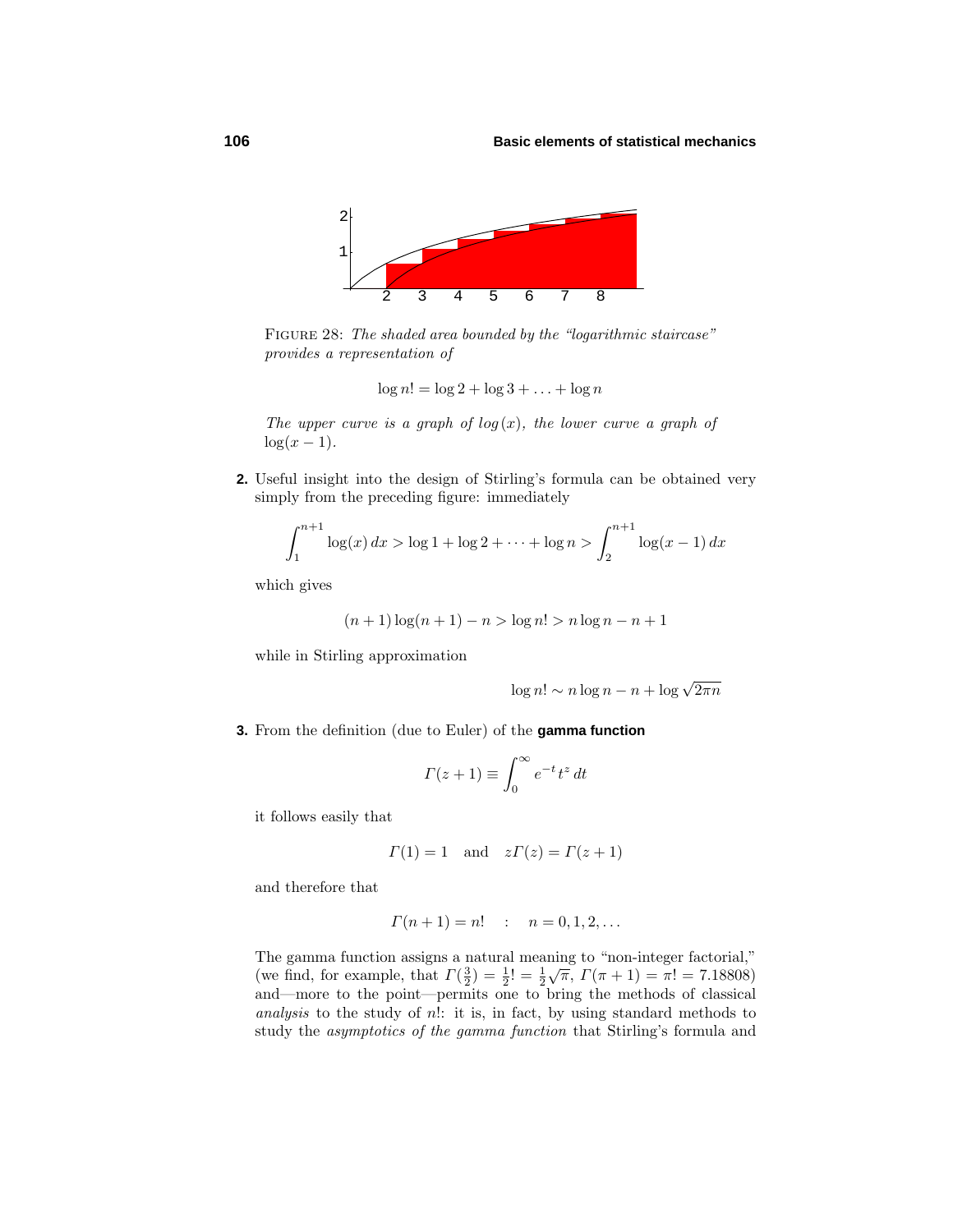#### **Ramifications of Stirling's formula 107**

its refinements—such as the following

$$
\Gamma(z) \sim \sqrt{2\pi} \, e^{-z} z^{z - \frac{1}{2}} \Big[ 1 + \frac{1}{12z} + \frac{1}{288z^2} - \frac{139}{51840z^3} - \frac{571}{2488320z^4} + \cdots \Big]
$$

—are most readily obtained.<sup>77</sup>

Turning now to asymptotic evaluation of  $g(n; N) = {N \choose n}$ , we have

log *g*(*n*; *N*) = log *N*! − log *n*! − log(*N* − *n*)!

which in Stirling approximation becomes

$$
\sim \log S(N) - \log S(n) - \log S(N - n) \equiv B(n, N)
$$

It is a familiar fact—illustrated in the following figure, that Pascal's pile of



FIGURE 29: Normalized binomial coefficients  $\binom{N}{n}/2^N$  in the case  $N = 50$ . The "Pascal pile" peaks at its central value  $\frac{1}{2}N$ .

binomial coefficients peaks at its central value. We write  $n = \frac{1}{2}N + s$  where *s* is an "excursion variable" (indicates the placement of *n* relative to  $\frac{1}{2}N$ ) and, entrusting the labor to *Mathematica*, find

$$
B(\frac{1}{2}N + s, N) = \log \frac{2^N}{\sqrt{\frac{1}{2}N\pi}} - \frac{2(N-1)}{N^2} s^2 - \frac{4(N-3)}{3N^4} s^4 + \cdots
$$

$$
= \log \frac{2^N}{\sqrt{\frac{1}{2}N\pi}} - \frac{1}{\frac{1}{2}N} s^2 + \cdots
$$

where the abandoned terms are or order  $N^{-2}$  and become relatively insignificant

<sup>77</sup> Inote, however, that Stirling's formula was known and used long before Euler ( $1707-1783$ ) presented the "theory of Euler integrals" (∼1770).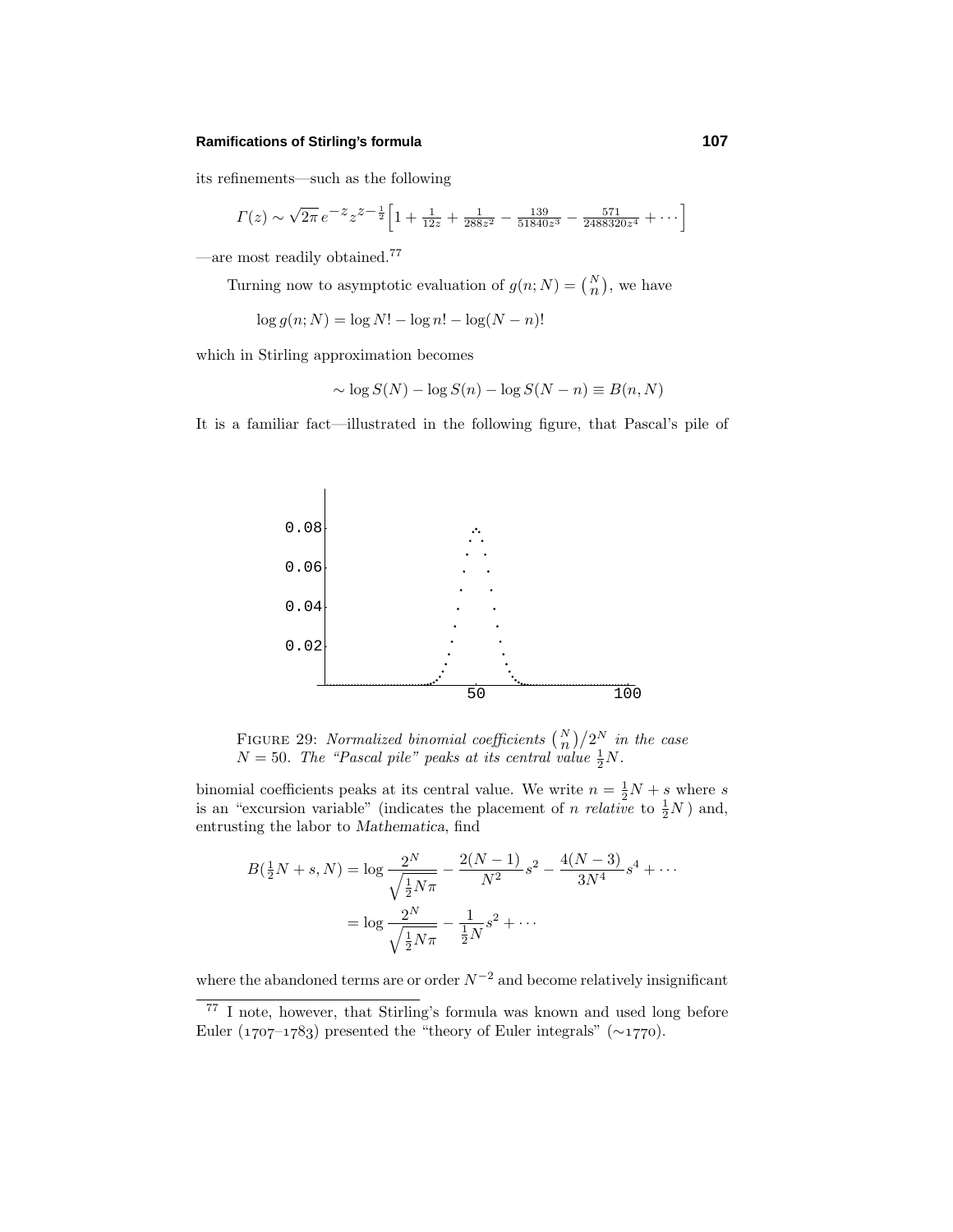

FIGURE 30: *Graph of G* $\left(n - \frac{1}{2}100; \sqrt{\frac{1}{4}100}\right)$  superimposed on the binomial data displayed in Figure 29.

as *N* becomes large. What we have thus established is that

$$
g(n;N) \equiv {N \choose n} \approx 2^N \cdot \frac{1}{\sqrt{\frac{1}{2}N\pi}} \exp\left\{-\frac{1}{\frac{1}{2}N} \left[n - \frac{1}{2}N\right]^2\right\} \tag{100}
$$

in the approximation that *N* is large and  $|s/N| \equiv |[n - \frac{1}{2}N]/N| \ll 1$ .

Recall now that the Gaussian (or "normal") distribution function

$$
G(x - m; \sigma) \equiv \frac{1}{\sigma \sqrt{2\pi}} \exp\left\{-\frac{1}{2} \left[\frac{x - m}{\sigma}\right]^2\right\} \tag{101}
$$

is "bell-shaped" when plotted, symmetrically deployed about a central maximum at  $x = m$ , and has these important properties:

$$
\int_{-\infty}^{+\infty} G(x - m; \sigma) dx = 1 \quad : \text{ all } m \text{ and all } \sigma \text{ (101.1)}
$$

$$
\langle x \rangle \equiv \int_{-\infty}^{+\infty} G(x - m; \sigma) x \, dx = m \quad : \text{ all } \sigma \tag{101.2}
$$

$$
\langle (x-m)^2 \rangle \equiv \int_{-\infty}^{+\infty} G(x-m;\sigma) (x-m)^2 dx = \sigma^2 \quad \text{all } m \tag{101.3}
$$

In this notation (100) becomes

$$
\frac{g(n;N)}{2^N} \approx G\left(n - \frac{1}{2}N; \sqrt{\frac{1}{4}N}\right)
$$
\n(102)

How good is the approximation? On evidence of Figure 30 it is wonderfully good, even on the tails of the distribution where  $\left[ n - \frac{1}{2}N \right] / N \approx \pm \frac{1}{2}$ .<sup>78</sup>

<sup>78</sup> Is it remarkable that Stirling's formula—which was seen on page 105 to be in some respects so crude—has led to a result of such precision?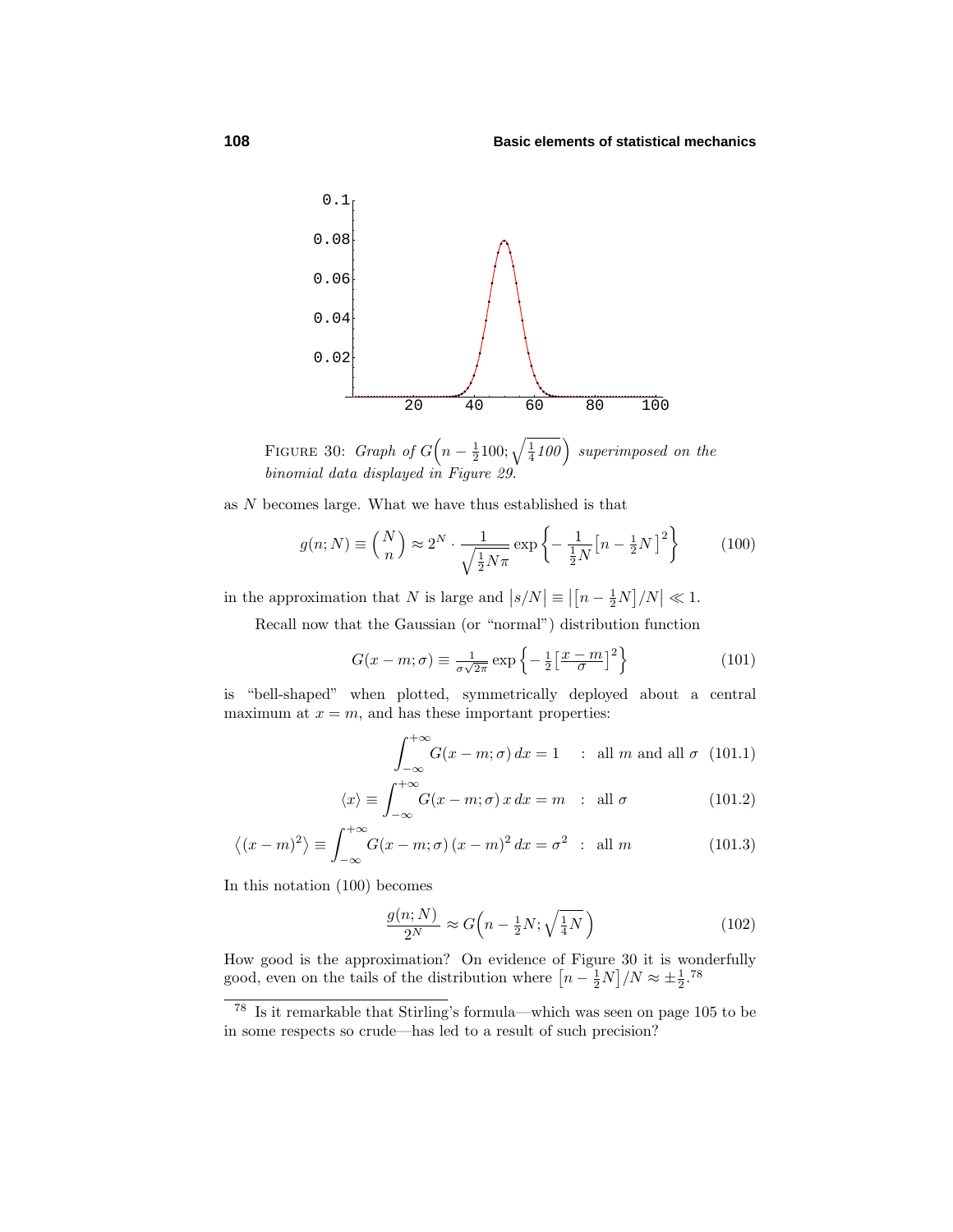#### **Ramifications of Stirling's formula 109**

That the binomial distribution

$$
\frac{1}{2^N} {N \choose n}
$$
 becomes normal as N becomes large (103)

is a fact familiar to every statistician, but the statement fails to capture one important aspect of the situation. If the distributions are scaled so that each stands on the same base; i.e., if we take the independent variable to be not *n* (which ranges on  $\{0, 1, 2, ..., N\}$ ) but  $\nu \equiv n/N$  (which for all *N* ranges on  $\{0,\ldots,1\}$  then the *shape* of the distribution is seen to change as *N* increases. The effect is most easily demonstrated in Gaussian approximation, where in the natural variable *n* we have

$$
G\Big(n-\tfrac12N;\tfrac12\sqrt{N}\Big)\quad :\quad \text{variance increases as $N^{+\frac12}$}
$$

but in terms of the relative variable  $\nu$  that same information is described by

$$
G\left(\nu - \frac{1}{2}; \frac{1}{2\sqrt{N}}\right)
$$
 : relative variance decreases as  $N^{-\frac{1}{2}}$  (104)

The effect of decreasing relative variance is shown in the following figure



FIGURE 31: *Binomial distribution plotted as a function of*  $\nu \equiv n/N$ . The central peaks become narrower/taller as *N* increases. The figure was drawn in Gaussian approximation (104), with *N* set equal successively to 20, 40, 80, 160.

and for physically realistic numbers becomes quite dramatic:

$$
\frac{1}{\sqrt{4 \cdot (\text{Avogadro's number})}} = 6.44 \times 10^{-13}
$$

On the scale of the figure the central peak is much too narrow to draw (about  $1/10000$ <sup>th</sup> of an atomic diameter!).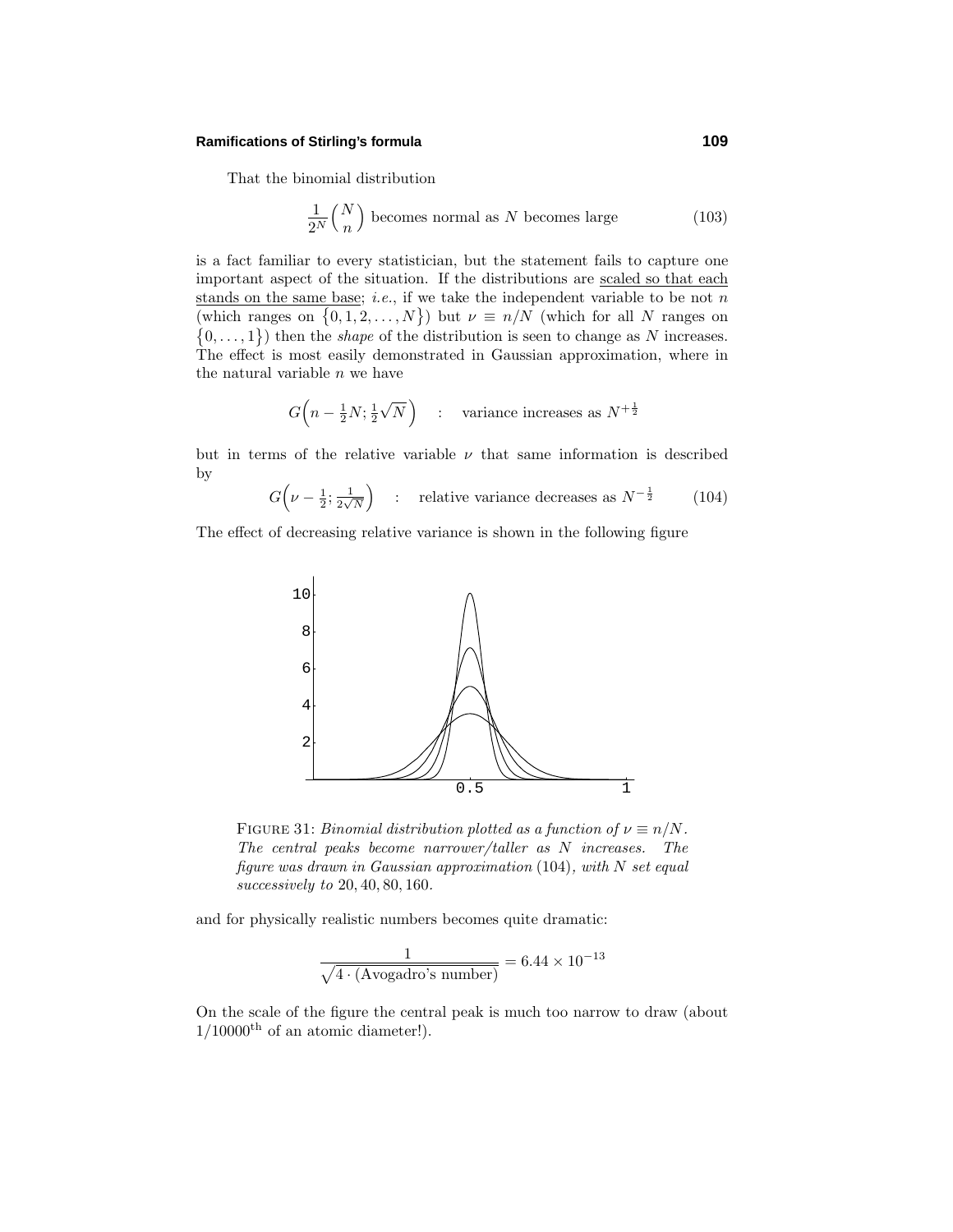A result of which we will soon have practical need is brought to light by carrying this train of thought forward just a little bit: let  $f(x)$  be a function defined on the unit interval  $0 \leqslant x \leqslant 1$ , and let that function generate number strings  $\{f_0, f_1, f_2, \ldots, f_N\}$  by the rule  $f_n \equiv f(\frac{n}{N})$ . Taking the "binomial mean" of those numbers to be given by

$$
\langle f \rangle \equiv \sum_{n=0}^{N} f_n \frac{1}{2^N} {N \choose n}
$$
 (105.1)

we have

$$
\approx \sum_{n=0}^{N} f_n G\left(n - \frac{1}{2}N; \frac{1}{2}\sqrt{N}\right)
$$
\n(105.2)

$$
\approx \int_0^N f\left(\frac{n}{N}\right) G\left(n - \frac{1}{2}N; \frac{1}{2}\sqrt{N}\right) dn \tag{105.3}
$$

$$
= \int_0^1 f(\nu) G((\nu - \frac{1}{2})N; \frac{1}{2}\sqrt{N}) N d\nu \tag{105.4}
$$

$$
= \int_0^1 f(\nu) G\left(\nu - \frac{1}{2}, \frac{1}{2\sqrt{N}}\right) d\nu \tag{105.5}
$$

But  $G(x - m; \sigma)$  provides a familiar <u>representation of the Dirac delta function</u> *δ*(*x* − *m*) as  $\sigma \downarrow 0$ , so we have

$$
\downarrow
$$
\n
$$
= \int_0^1 f(\nu) \, \delta(\nu - \frac{1}{2}) \, d\nu \quad \text{as} \quad N \uparrow \infty
$$
\n
$$
= f(\frac{1}{2}) \tag{105.6}
$$

Notice that we started at (105.1) with a statement posed in the language of discrete analysis; that it was Stirling's formula that at  $(105.2)$  converted this into a statement posed in the language of continuous analysis; that at  $(105.3)$ we took advantage of that conversion to approximate a  $\sum$  by an  $\int$ ; that the step  $(105.3) \rightarrow (105.4)$  involves simple adjustment of the variable of integration; that  $(105.4) \rightarrow (105.5)$  exploits an elementary property of the Gaussian  $G(x-m; \sigma)$ . The point thus demonstrated is that—while generally

$$
\langle f(x) \rangle \equiv \int f(x)P(x) \, dx \neq f(\langle x \rangle)
$$

 $-\underline{\text{if the distribution function is sharply localized}} P(x) = \delta(x - \langle x \rangle)$  then

$$
\downarrow
$$
  
=  $f(\langle x \rangle)$  (106)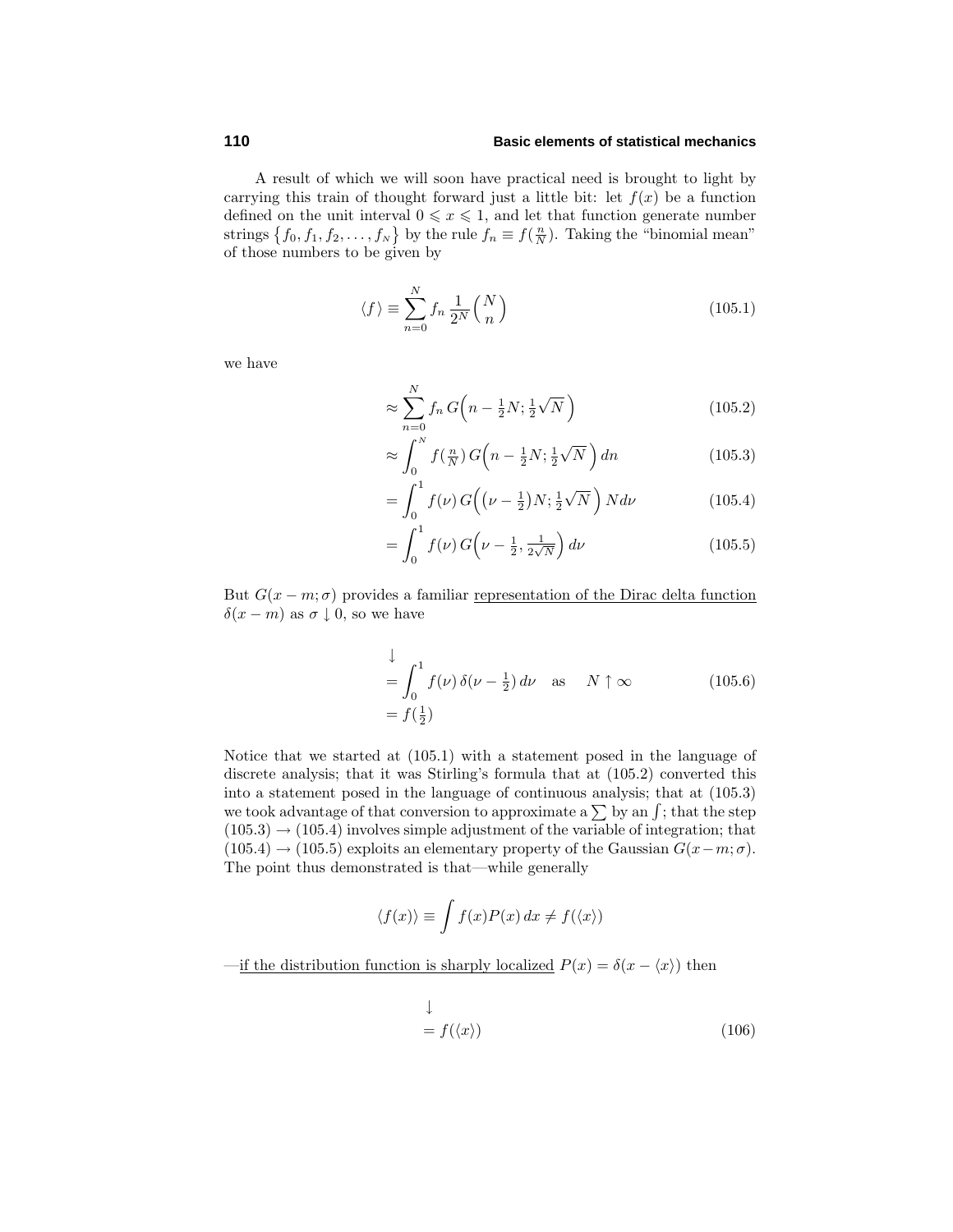#### **Product of Gaussians 111**

**5. Gaussian product of two Gaussians.** In §3 we looked to processes of the form

$$
\{\mathfrak{S}(n',N')\} \oplus \{\mathfrak{S}(n'',N'')\} \equiv \{\mathfrak{S}\}
$$
\n
$$
\downarrow \text{constraint relaxation}
$$
\n
$$
\{\mathfrak{S}\}_{\text{thermalized}} \equiv \{\mathfrak{S}(n'+n'',N'+N'')\}
$$

and in response to the question How much of the total system energy resides finally in either component? were led at  $(98)$  to a conclusion that we now recognize can be expressed

$$
\langle E' \rangle = E - \langle E'' \rangle
$$
  
= 
$$
\frac{1}{G\left(n - \frac{1}{2}N; \frac{1}{2}\sqrt{N}\right)}
$$
  

$$
\sum_{k} k \varepsilon \cdot G\left(k - \frac{1}{2}N'; \frac{1}{2}\sqrt{N'}\right) \cdot G\left(n - k - \frac{1}{2}N''; \frac{1}{2}\sqrt{N''}\right)
$$
 (107)

in excellent (!) approximation.<sup>79</sup> It is the form of that result—specifically, the fact that it involves a product of Gaussians that motivates the following discussion.

It is an elementary fact that

$$
\prod_{\alpha} e^{\text{polynomial } p_{\alpha}(x) \text{ of order } n} = e^{\text{polynomial } P(x) \text{ of order } n}
$$

which in the case  $n = 2$  gives rise to the conclusion<sup>80</sup> that

$$
\prod_{\alpha}(\text{Gaussian})_{\alpha} = \text{Gaussian}
$$

More specifically, one has, in the notation introduced at  $(101)$ ,

$$
G(x - m'; \sigma') \cdot G(x - m''; \sigma'')
$$
  
=  $G(m' - m''; \sqrt{\sigma'^2 + \sigma''^2}) \cdot G(x - m; \sigma)$  (108)

with

$$
m \equiv \frac{m'\sigma''^2 + m''\sigma'^2}{\sigma'^2 + \sigma''^2}
$$
  
\n
$$
\sigma \equiv \sqrt{\frac{\sigma'^2 \sigma''^2}{\sigma'^2 + \sigma''^2}}
$$
\n(109)

—this by an argument that involves nothing more complicated than completion

<sup>&</sup>lt;sup>79</sup> Note that use has been made here of  $2^{N'}2^{N''}/2^N = 1$ .

<sup>80</sup> For an important application to a different subject area see quantum MECHANICS  $(1967)$ , Chapter 1, pages 25 et seq.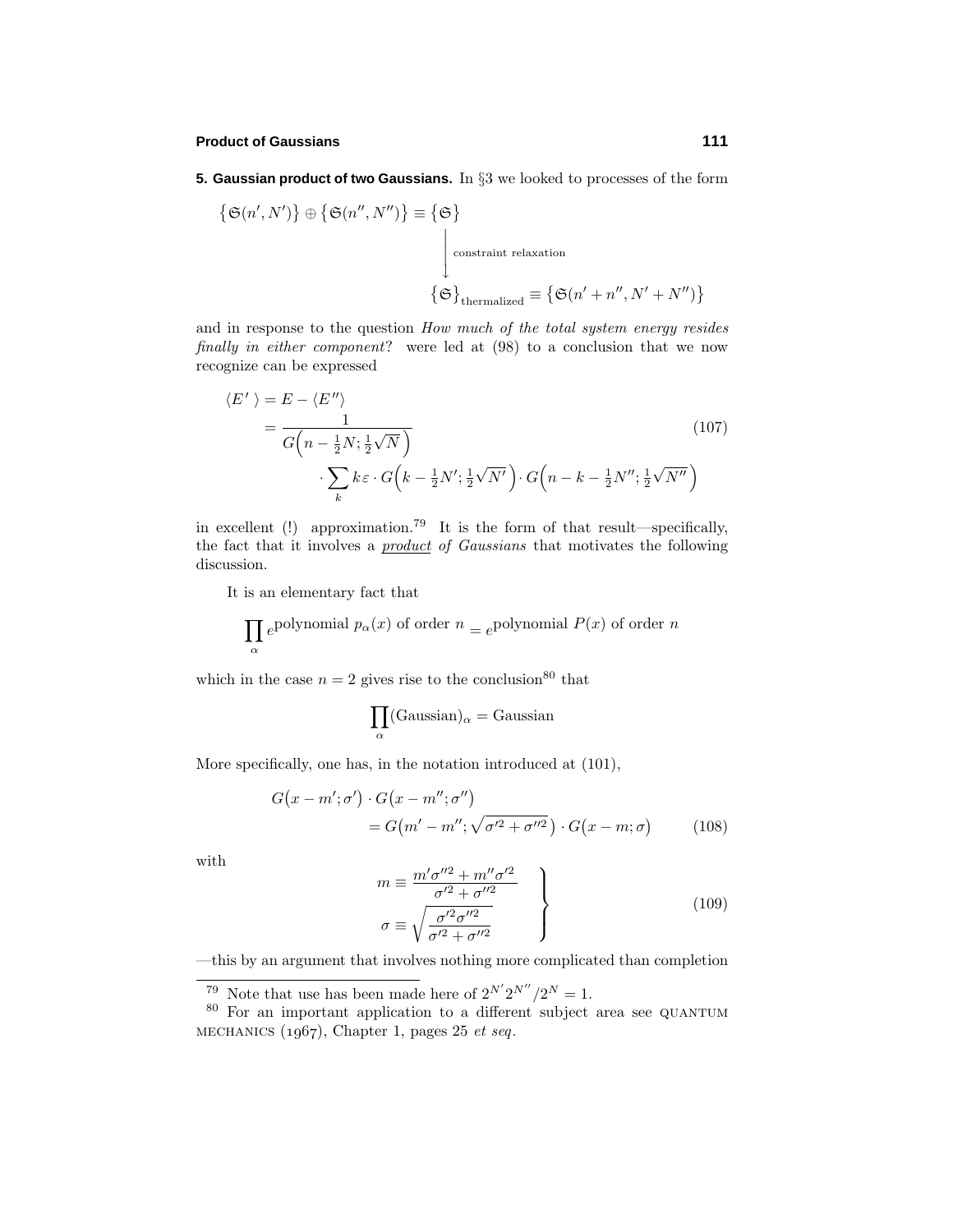of a square and some adroit rearrangement/simplification. Evidently

$$
\frac{1}{\sigma^2} = \frac{1}{\sigma'^2} + \frac{1}{\sigma''^2}
$$
 (110.1)

which is reminiscent of the formula that describes resistors in parallel, and establishes that

$$
\sigma
$$
   
  $\sigma$    
lesser of  $\sigma'$  and  $\sigma''$ 

It is evident also that

$$
m = (\sigma/\sigma')^2 m' + (\sigma/\sigma'')^2 m''
$$
\n
$$
\text{NOTE: } (\sigma/\sigma')^2 \text{ and } (\sigma/\sigma'')^2 \text{ are positive numbers that add to unity.}
$$
\n(110.2)

which by a little "center of mass" argument entails that

*m* lies intermediate between  $m'$  and  $m''$ 

and stands closer to the sharper of the initial distributions. The *x*-independent factor  $G(m'-m''; \sqrt{\sigma'^2 + \sigma'^2})$  that appears on the right side of (108) serves to scale the second (*x*-dependent) factor. The situation as it has developed is illustrated on the next page.

Returning now to the problem that motivated this discussion (see again (107)), we use an elementary property  $G(x-m;\sigma) = G(m-x;\sigma)$  of the Gaussian to write

$$
G\left(k - \frac{1}{2}N'; \frac{1}{2}\sqrt{N'}\right) \cdot G\left(n - k - \frac{1}{2}N''; \frac{1}{2}\sqrt{N''}\right) = G\left(k - \frac{1}{2}N'; \frac{1}{2}\sqrt{N'}\right) \cdot G\left(k - n + \frac{1}{2}N''; \frac{1}{2}\sqrt{N''}\right)
$$

which by (108) becomes

$$
= G\left(n - \frac{1}{2}N; \frac{1}{2}\sqrt{N}\right) \cdot G\left(k - m; \sigma\right)
$$
\n(111)

where  $N \equiv N' + N''$  and, by (109),

$$
\frac{1}{\sigma^2} = \frac{4}{N'} + \frac{4}{N''}
$$
\n
$$
\psi
$$
\n
$$
\sigma = \frac{1}{2} \sqrt{\frac{N'N''}{N' + N''}}
$$
\n
$$
m = \frac{1}{2} N' \left( \frac{N'N''}{4N} / \frac{N'}{4} \right) + (n - \frac{1}{2} N'') \left( \frac{N'N''}{4N} / \frac{N''}{4} \right)
$$
\n
$$
\psi
$$
\n
$$
m = \frac{N'}{N' + N''} n
$$
\n(112.2)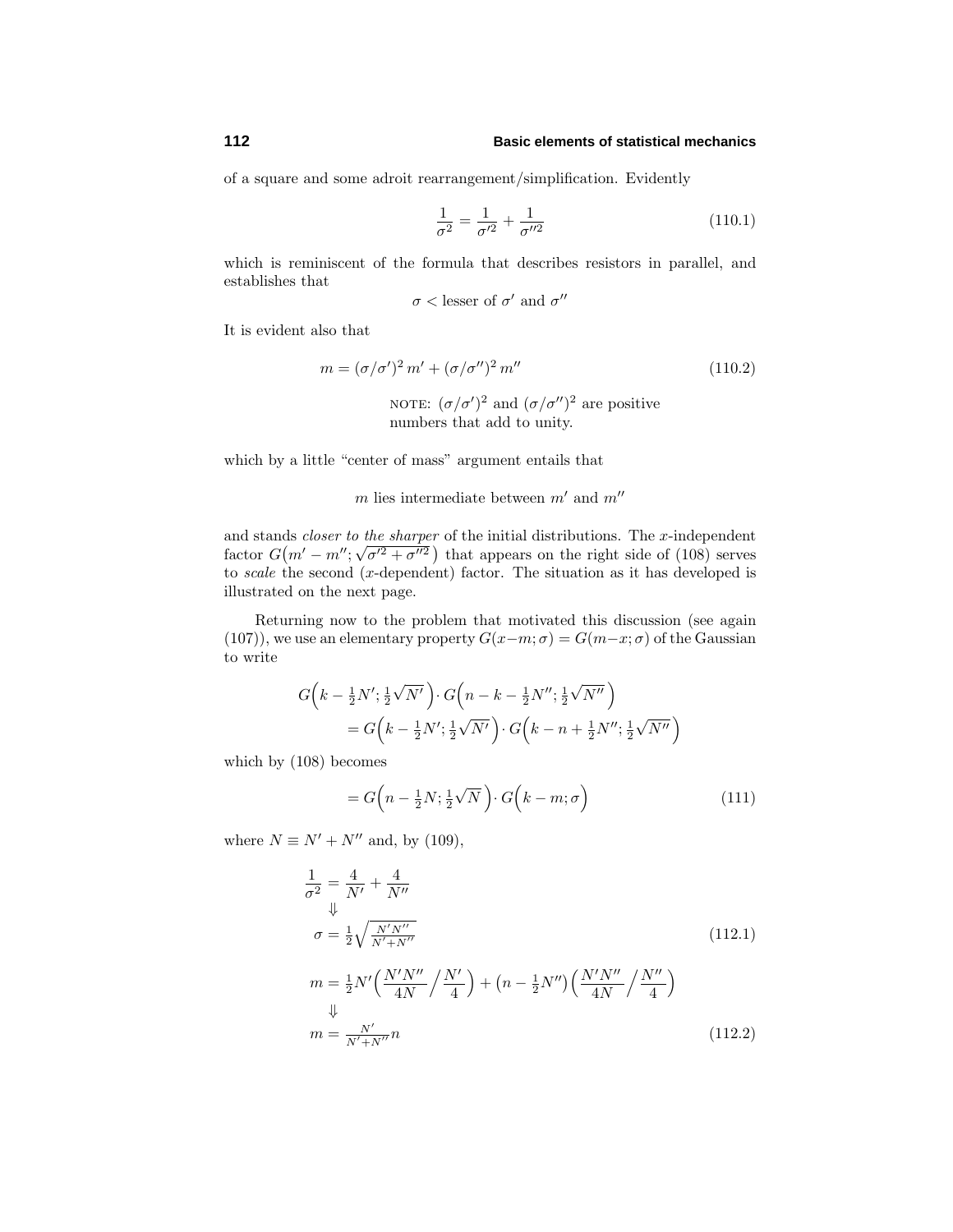

FIGURE 32: Superimposed graphs of  $G(x-2;0.5)$  and  $G(x-4;0.2)$ . Adding the two functions would give nearly the same result because there is so little overlap. But it is precisely that overlap that contributes to their product.



FIGURE 33: Superimposed graphs of  $G(x-2;0.5) \cdot G(x-4;0.2)$  and  $of G(4-2; 0.538516) \cdot G(x-3.72414; 0.185695)$  where

$$
0.538516 = \sqrt{(0.5)^2 + (0.2)^2}
$$

and where  $m = 3.72414$  and  $\sigma = 0.185695$  were computed from (109). That the fit is so perfect is evidence that (108) is correct. Note the  $greatly reduced scale, and also that 2 < 3.72 < 4 but lies closer to$ 4, which marks the location of the sharper Gaussian.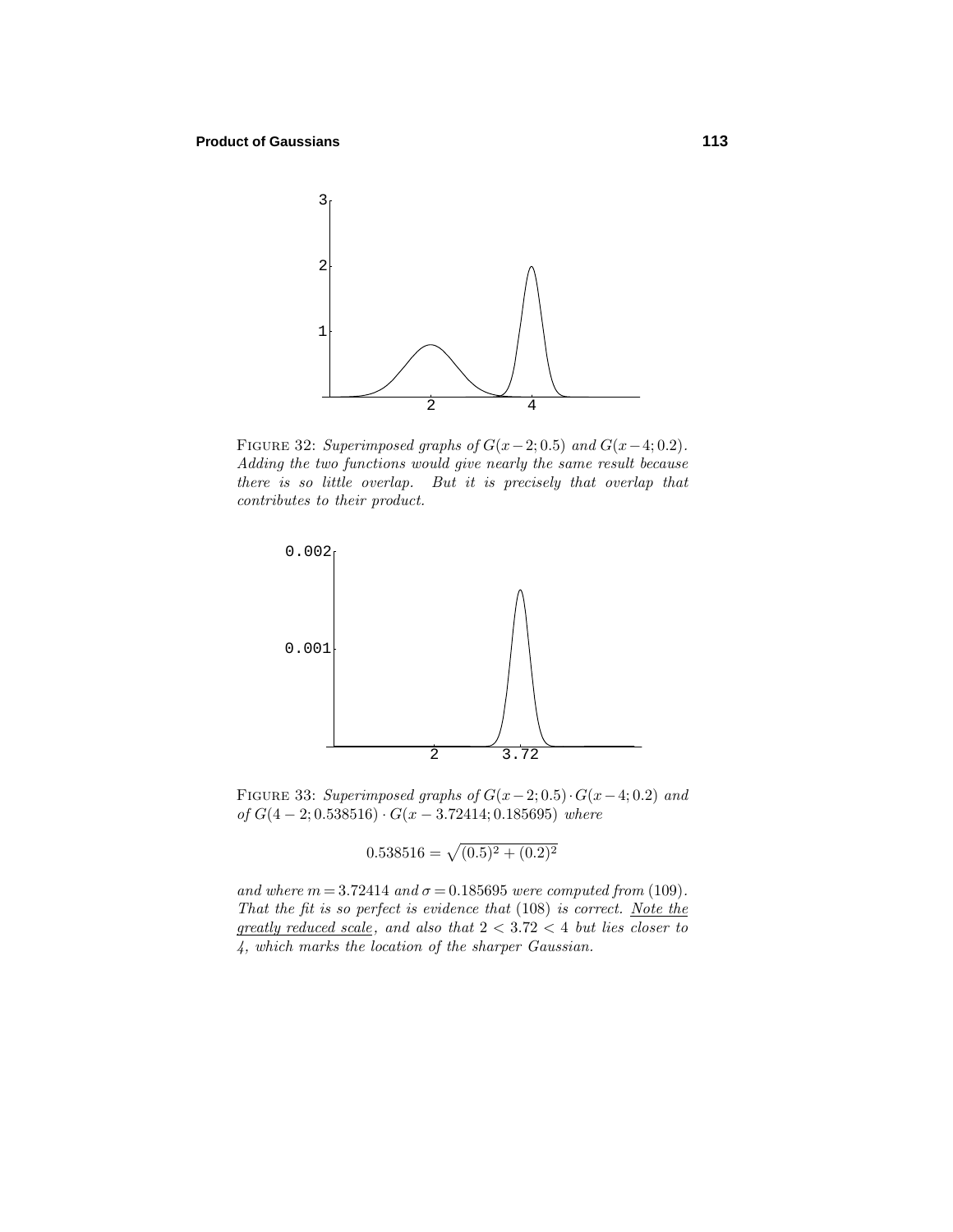Returning now with (111) to (107), we have (after a pretty cancellation)

$$
\langle E' \rangle = E - \langle E'' \rangle = \sum_{k} k \varepsilon \cdot G(k - m; \sigma)
$$

$$
= \sum_{k} k \varepsilon \cdot G\left(k - \frac{N'}{N' + N''} n; \frac{1}{2} \sqrt{\frac{N' N''}{N' + N''}}\right) \tag{113}
$$

The striking simplicity of this result is, as will soon emerge, the least of its charms!

**6. Enter...the Law of Large Numbers.** Recall the physical situation: we initially had *n'* tokens up in  $\mathfrak{S}'$ ,  $n'' = n - n'$  tokens up in  $\mathfrak{S}''$ . We then allowed the two systems to interact *...* ultimately to thermalize *...*subject, however, to the constraint that the total number up remain constantly equal to *n*. The number up within  $\mathfrak{S}'$  became at this point a random variable (called k). What we learn from (113) is that *k* is normally distributed *...* but normally distributed in a very distinctive way.

Notice first that, according to (113), the expected number of up tokens in  $\mathfrak{S}'$  is given finally by

$$
n'_{\text{final}} = \langle k \rangle = \frac{N'}{N' + N''} n \tag{114}
$$

... which is to say: we can expect  $\mathfrak{S}'$  to end up with its *fair share* of the *n* available up-tokens. Those  $\langle k \rangle$  can be distributed among N' sites in

$$
\left({N'\atop \langle k\rangle}\right)
$$

distinct ways, to each of which—by fundamental assumption—we assign equal likelihood.

Which brings us to the key question: How confident can we be in our expectation (114) that we will find  $\langle k \rangle$  tokens up in  $\mathfrak{S}'$ ? The probability that we will find *precisely*  $\langle k \rangle$  up is given, according to (113), by

$$
P_{\text{max}} \equiv G\Big(0; \frac{1}{2}\sqrt{\frac{N'N''}{N'+N''}}\Big) = \frac{2}{\sqrt{2\pi}}\sqrt{\frac{N'+N''}{N'N''}}\tag{115.0}
$$

while<sup>81</sup> the probability that we will find some other/arbitrary number  $k$  is given by

$$
P(k) = G\left(k - \langle k \rangle; \frac{1}{2} \sqrt{\frac{N' N''}{N' + N''}}\right) = P_{\text{max}} \cdot \exp\left\{-\frac{1}{2} \left[\frac{k - \langle k \rangle}{\frac{1}{2} \sqrt{\frac{N' N''}{N' + N''}}}\right]^2\right\}
$$

<sup>81</sup> Recall from (101) the definition of  $G(x - m; \sigma)$ .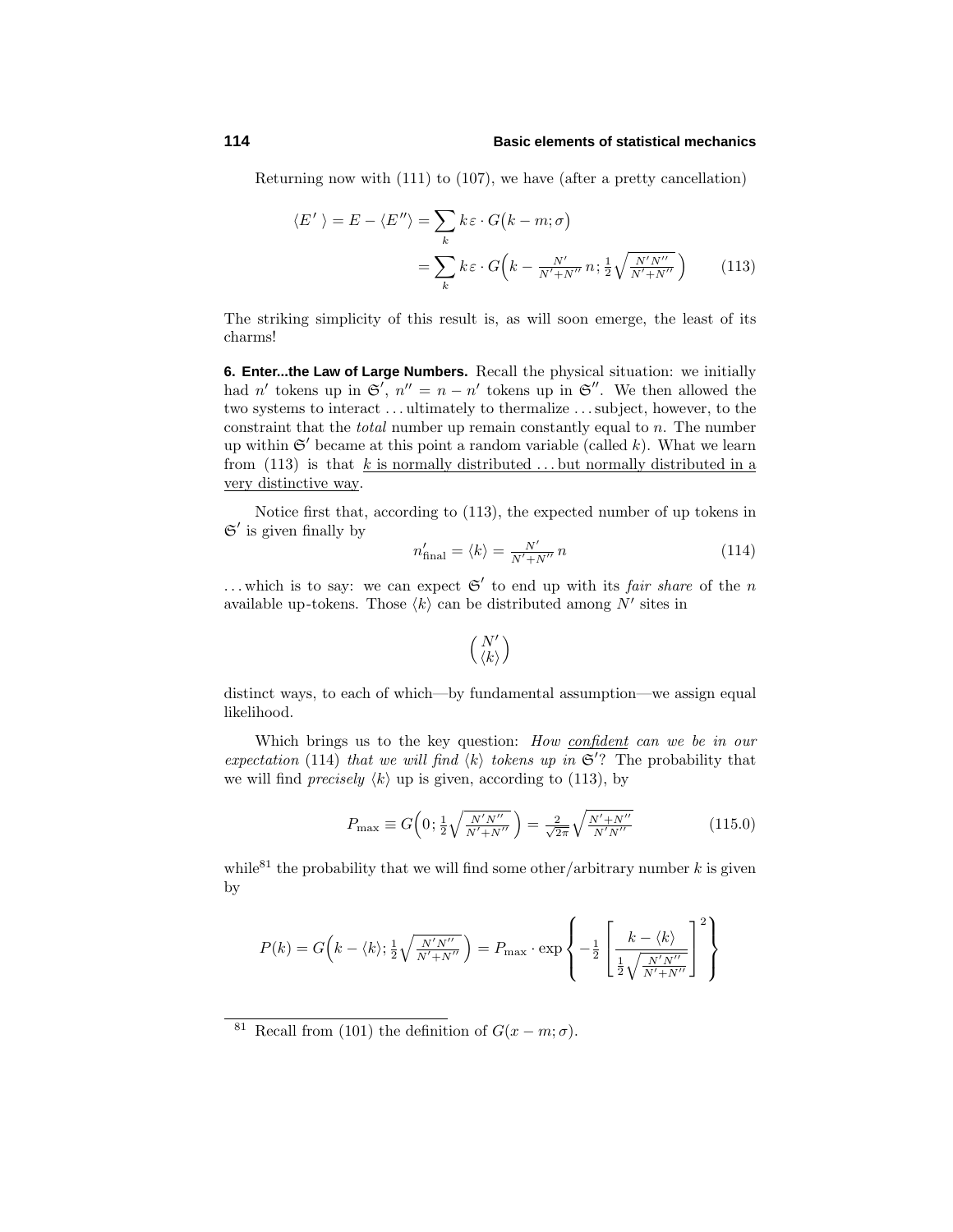# **Because N is so large... 115**

Having in mind questions like What is the probability that *k* is (say)  $1\%$ *bigger than*  $\langle k \rangle$ ? we use the preceding result to write

$$
P((1+\epsilon)\langle k\rangle) \equiv P_{\epsilon} = P_{\text{max}} \cdot \exp\left\{-\frac{1}{2} \left[ \frac{\epsilon \frac{N'}{N' + N''} n}{\frac{1}{2} \sqrt{\frac{N' N''}{N' + N''}}} \right]^2 \right\}
$$

$$
= P_{\text{max}} \cdot \exp\left\{-\frac{N'}{N''} \frac{2}{N' + N''} n^2 \epsilon^2 \right\} \tag{115.1}
$$

**EXAMPLE:** Let systems  $\mathfrak{S}'$  and  $\mathfrak{S}''$  each contain  $10^{-20}$  moles of tokens; *i.e.*, let  $N' = N'' = 6000$ , which makes  $\mathfrak{S}'$  and  $\mathfrak{S}''$  quite small as thermodynamic systems go. Assume also that  $n = 5000$ . Then  $(115.1)$  reads

$$
P_{\epsilon} = P_{\text{max}} \cdot \exp\left\{-\frac{2}{12000}5000^2 \epsilon^2\right\} = P_{\text{max}} \cdot \exp\left\{-4166 \epsilon^2\right\}
$$

If we set  $\epsilon = \pm \frac{1}{100}$  else  $\epsilon = \pm \frac{1}{20}$  else  $\epsilon = \pm \frac{1}{10}$  (corresponding to 1% else 5% else 10% deviations from the expected state of affairs) we find

probability of 1% deviation =  $e^{-\frac{4166}{10000}}P_{\text{max}} = 6.593 \times 10^{-1} P_{\text{max}}$ probability of 5% deviation =  $e^{-\frac{4166}{400}} P_{\text{max}} = 2.998 \times 10^{-5} P_{\text{max}}$ probability of 10% deviation =  $e^{-\frac{4166}{100}} P_{\text{max}} = 8.078 \times 10^{-19} P_{\text{max}}$ 

Evidently a 1% "deviation from expectation" are, for such a small system, commonplace, but deviations of more than about 5% are very rare.

**EXAMPLE:** Suppose, more realistically, that systems  $\mathfrak{S}'$  and  $\mathfrak{S}''$  each contain  $10^{22}$  tokens (about  $1/60^{th}$  of a mole). Equation (115.1) then becomes

$$
P_{\epsilon} = P_{\text{max}} \cdot \exp\left\{-10^{-22} \epsilon^2 n^2\right\}
$$

Looking for the likelihood of one part per million we set  $\epsilon = 10^{-6}$  and obtain

$$
= P_{\text{max}} \cdot \exp\left\{-10^{-34} n^2\right\}
$$

Evidently one-part-per-million deviations will be commonplace if  $n \leq 10^{17}$ , but for larger *n*-values become rare: if, for example,  $n = 10^{19}$  we have

$$
= P_{\text{max}} \cdot \exp\left\{-10^4\right\} = 1.135 \times 10^{-4343} P_{\text{max}}!
$$

**REMARK:** Arguably more sensible than the question posed at the top of the page is the question What is the probability that *k* differs from  $\langle k \rangle$  by 1% or more? What, in other words, is the value of

$$
\bigg\{ \int_{-\infty}^{(1-\epsilon)(k)} + \int_{(1+\epsilon)(k)}^{\infty} \bigg\} P(k) \, dk = 1 - 2 \int_{\langle k \rangle}^{(1+\epsilon)(k)} P(k) \, dk
$$

From information supplied in the caption of the following figure we conclude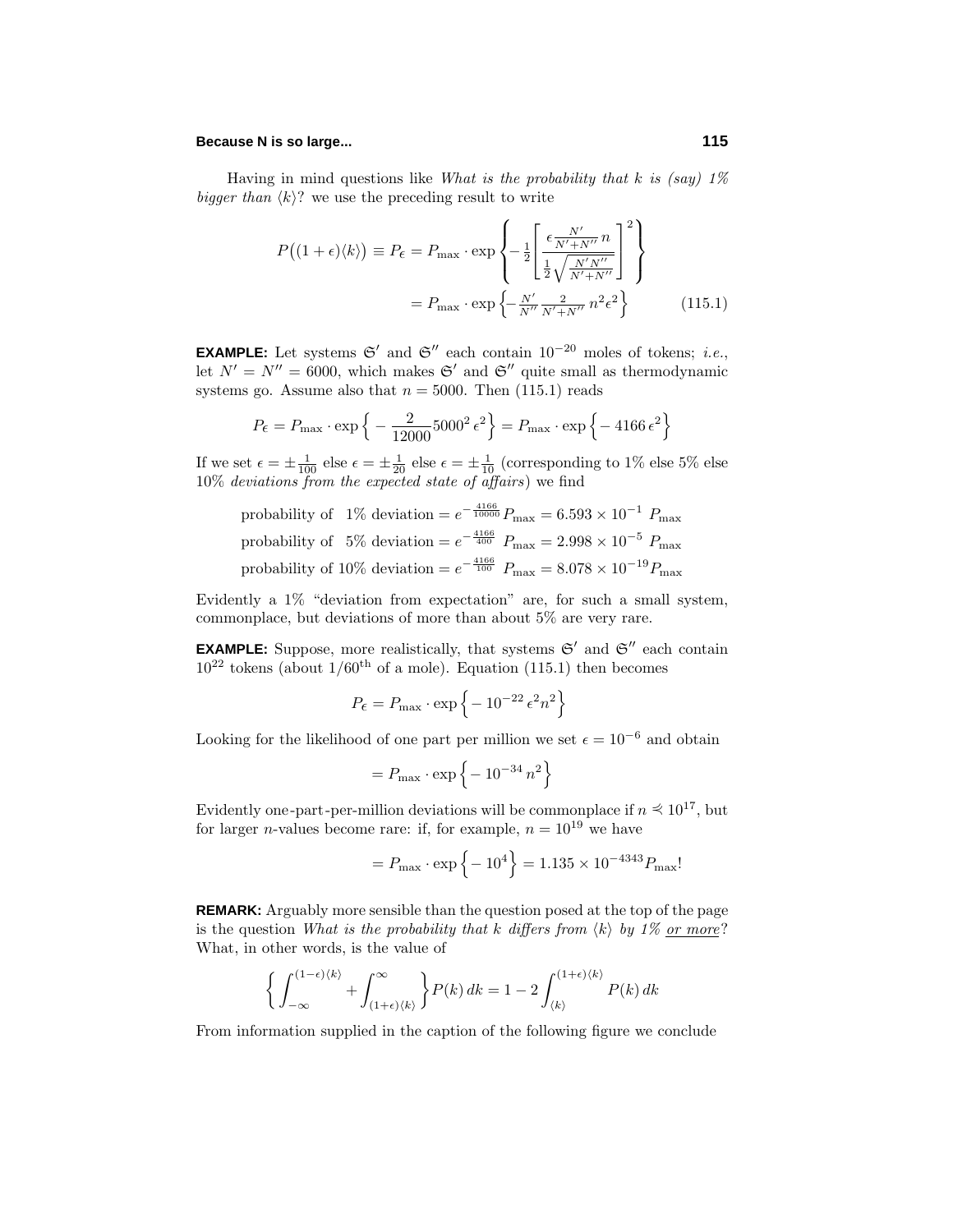

FIGURE 34: *Graph of*  $G(x - m; \sigma)$  in the case  $m = 1, \sigma = \frac{1}{10}$ . The shaded region has area

$$
1 - 2 \int_{m}^{m + \epsilon m} G(x - m; \sigma) dx = 1 - \text{erf}\left(\frac{\epsilon m}{\sqrt{2} \sigma}\right) \quad : \quad \epsilon = 0.05
$$

where  $\text{erf}(z)$  refers (see Abramowitz & Stegun,<sup>76</sup> Chapter 7) to the "error function." For  $y \equiv \epsilon m/\sqrt{2}\sigma \gg 1$  Mathematica supplies the asymptotic expansion

$$
\sim \frac{1}{\sqrt{\pi}} e^{-y^2} \left\{ \frac{1}{y} - \frac{1}{2y^3} + \frac{3}{4y^5} - \dots \right\}
$$

that if  $1 \ll y \equiv \frac{1}{\sqrt{2}} \epsilon \langle k \rangle / \sigma$  (which is to say: if  $\sigma \ll \frac{1}{\sqrt{2}} \epsilon \langle k \rangle$ ) then {probability that  $|k - \langle k \rangle| > \epsilon \cdot \langle k \rangle$ } ~  $\frac{1}{\sqrt{\pi}} y^{-1} e^{-y^2}$ 

But the conclusion is the same as that reached by our former line of argument: taking numbers from the first of the examples considered on the preceding page, we have

{probability...} = 
$$
\frac{1}{\sqrt{\pi}4166\epsilon^2}e^{-4166\epsilon^2}
$$
 =  $\begin{cases} 8.9285 \times 10^{-1} & : \epsilon = \frac{1}{100} \\ 1.6240 \times 10^{-6} & : \epsilon = \frac{1}{20} \\ 1.0939 \times 10^{-20} & : \epsilon = \frac{1}{10} \end{cases}$ 

Suppose that in (115.1) the numbers  $\{N', N'', n\}$  were scaled in such a way as to preserve all ratios:

$$
\begin{aligned}\nN' &\longrightarrow \lambda N' \\
N'' &\longrightarrow \lambda N'' \\
n &\longrightarrow \lambda n\n\end{aligned}\n\bigg\} \tag{116}
$$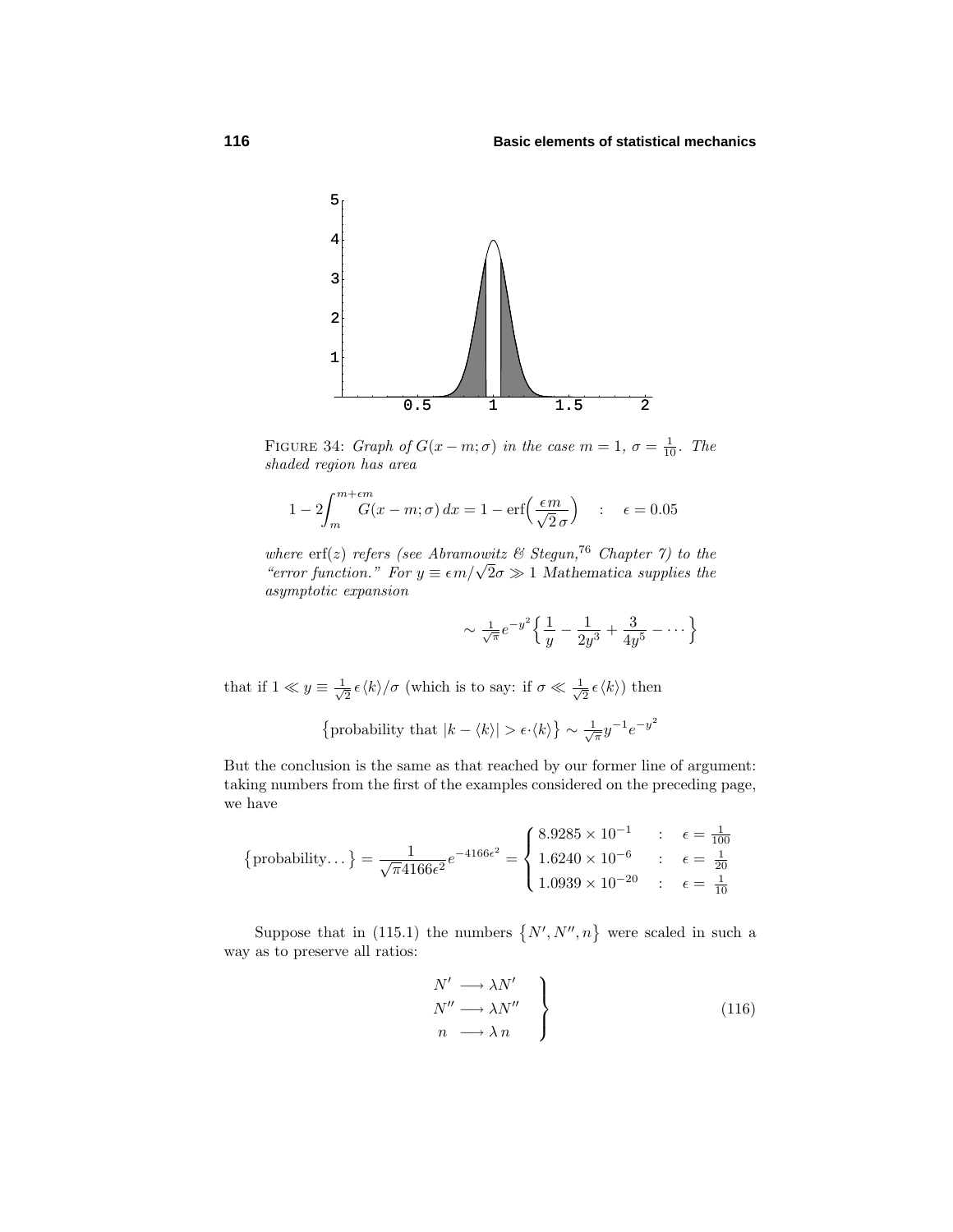# **Abstracted essentials of the binary model 117**

Then, for every fixed value of  $\epsilon$ ,

$$
P_{\max} \cdot \exp\left\{-\frac{N'}{N''} \frac{2}{N'+N''} n^2 \epsilon^2\right\} \longrightarrow P_{\max} \cdot \exp\left\{-\lambda \frac{N'}{N''} \frac{2}{N'+N''} n^2 \epsilon^2\right\}
$$
  
limit as  $\lambda \uparrow \infty$   
0 unless  $\epsilon = 0$ 

which is to say:

Deviation from expectation becomes progressively less likely as system-size increases, and becomes impossible in the limit.

This is the **Law of Large Numbers**—familiar to experimentalists as the reason that expanded data sets provide better estimates of true value, familiar to coin-flippers as the reason that

$$
\frac{\text{heads}}{\text{tails}} \longrightarrow 1 \text{ with certainty}
$$

as the number of flips becomes very large.

**7. Abstracted essentials of the model.** Our "binary token model" (Figure 24) admits of a great variety of interpretations: it might, for example, be considered (with merely verbal changes) to refer

- to the pennies present/absent in the pockets of a population of citizens<sup>82</sup>
- to the results of an ensemble of coin-toissing experiments
- to the physics of binary alloys, of binary spin systems, of binary magnetic domains. $83$  Etc.

And the model admits of "soft generalization" in several directions: it might, for example, be generalized to include

- multi-level staircases
- multi-level staircases with irregular steps
- installation of springs that are stretched when adjacent tokens sit on different steps *...*

It was recommended to our attention, however, not by the rich variety of its direct applications but by the circumstance that it gives rise to a very simple state-ennumeration problem. 84

<sup>82</sup> Many persons have been struck/influenced by the formal relevance of thermodynamic concepts and lines of argument to economic problems: see, for example, N. Georgescu-Roegen, The Entropy Law  $\mathcal B$  the Economic Program  $(1971)$  and any number of passages/footnotes in P. A. Samuelson, *Foundations* of Economic Analysis  $(1947,$  reprinted  $1965)$ .

 $83$  See Kittel & Kroemer,  $68$  page 16.

<sup>84</sup> Generalizations tend to complicate the analysis and to degrade the utility of the model.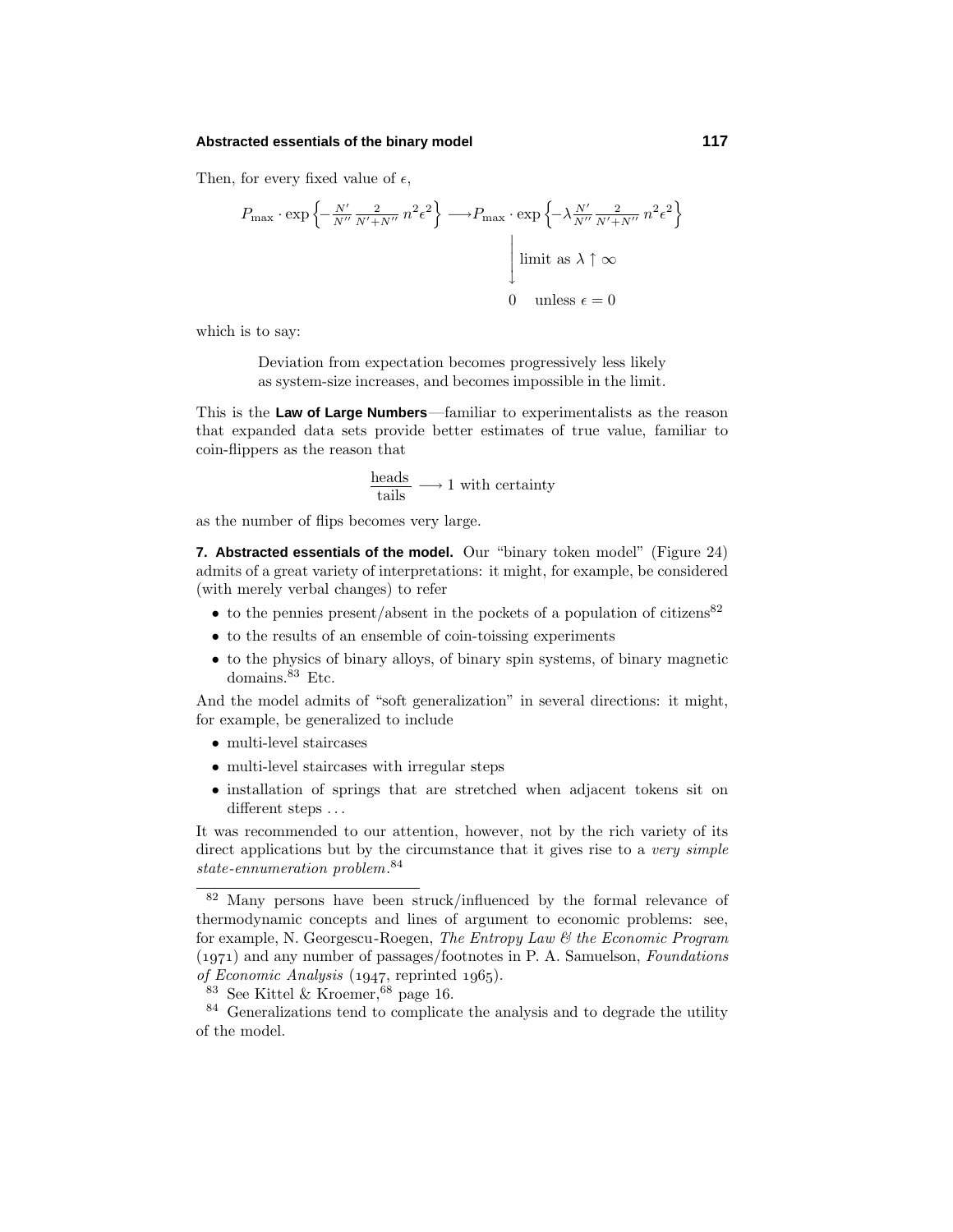Models are invariably specific: their role is to facilitate discovery, but at best they serve only to illustrate—not to "establish"—points of general principle. Here we take the first tentative steps in a program intended to isolate and to build upon the generalizable features of the binary token model.

At (113) we found—in answer to a question posed at the beginning of §5 —that the energy expected to reside in the component  $\{\mathfrak{S}'\}$  of  $\{\mathfrak{S}\}_{\text{thermalized}}$ can be described

$$
\langle E' \rangle = \varepsilon \cdot \sum_{k} k G \Big( k - \frac{N'}{N' + N''} n; \frac{1}{2} \sqrt{\frac{N' N''}{N' + N''}} \Big)
$$

$$
= \varepsilon \cdot \langle k \rangle
$$

Evidently  $\langle E' \rangle$  and  $\langle k \rangle$  measure essentially the same thing. But, while

$$
\langle k \rangle = \begin{cases} \frac{\text{expected number of up-tokens}}{\text{[G']-component of }\{\mathfrak{S}\}_{\text{thermalized}}}\end{cases}
$$

is conceptually specific to the model, the construction

$$
\langle E' \rangle = \begin{cases} \text{expected energy resident in the} \\ \{\mathfrak{S}'\} \text{-component of } \{\mathfrak{S}\}_{\text{thermalized}} \end{cases}
$$

possesses a **model-independent /generalizable conceptual significance**. We note also that

$$
\varepsilon \equiv mgh = (\text{token weight}) \cdot h
$$

is—via *h*—**subject to our explicit external control** (though conceptually specific to the model). The implication is that we stand to lend our results the appearance of generality if we systematically transfer independent variable status from  $n', n'', n \equiv n' + n'', k, \ldots$  to the corresponding energies. In that same spirit we will allow ourselves to speak henceforth of "particles" rather than of "tokens" (though "particle" will be susceptible to a variety of specific interpretations).

Thus motivated, we write

$$
g'(U', N', h') \equiv \begin{cases} \text{number of } U' \text{-energy states accessible} \\ \text{to the } N' \text{-particle elements of } \{ \mathfrak{S}' \} \\ \text{typical external control parameter} \end{cases}
$$

and adopt the convention that we may casually surpress those arguments that are not of immediate interest.

If (by virtue of the action of appropriate energy-filters: Figure 25) it is known that

• the *N'*-particle elements of  $\{\mathfrak{S}'\}$  all have energy  $U'$ 

• the  $N''$ -particle elements of  $\{\mathfrak{S}''\}$  all have energy  $U''$ 

then the  $N \equiv N' + N''$ -particle elements of  $\{\mathfrak{S}\}\equiv \{\mathfrak{S}'\}\oplus \{\mathfrak{S}''\}$  all have energy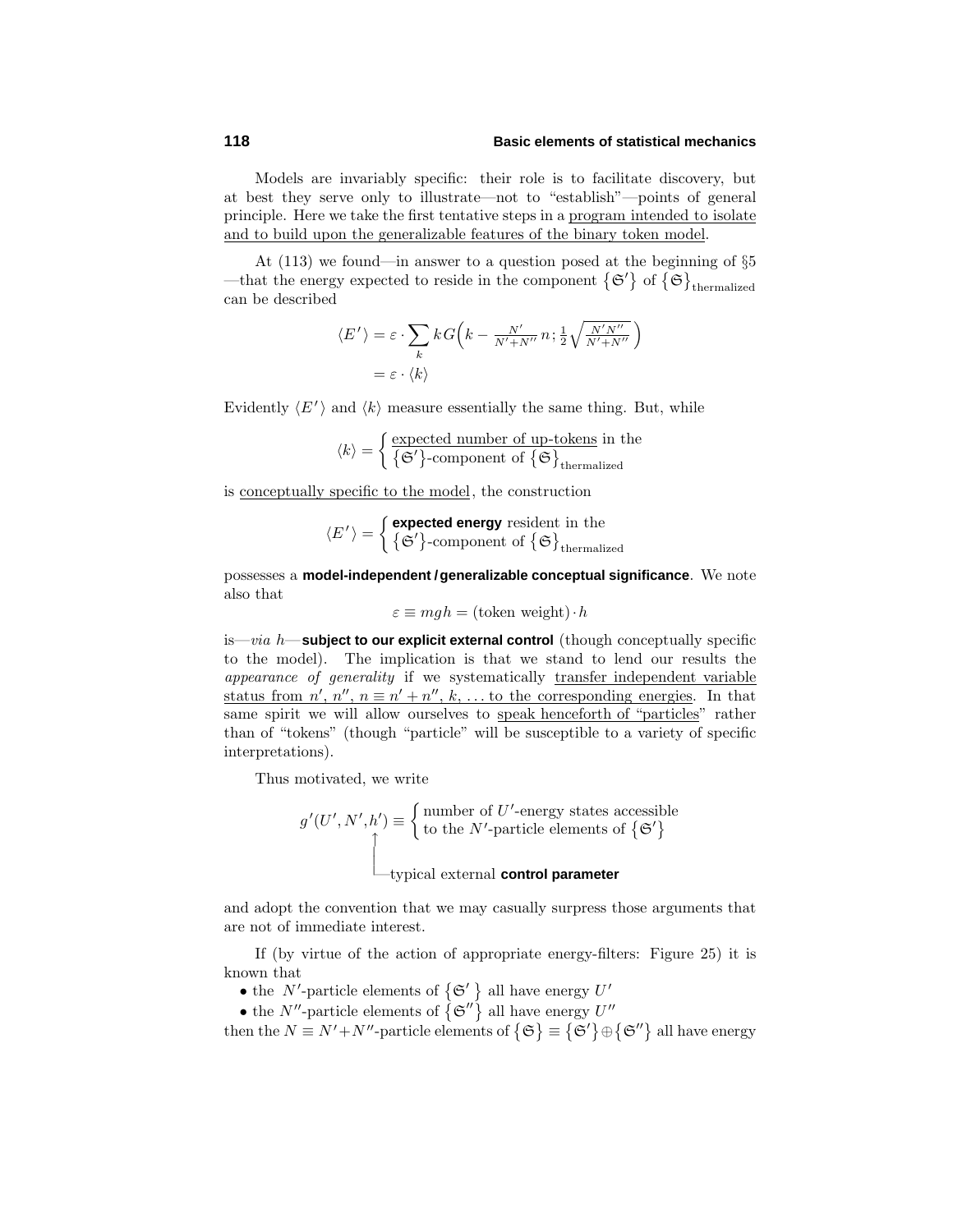# **Abstracted essentials of the binary model 119**

 $U \equiv U' + U''$ , and occur with a multiplicity that can in our adjusted notation be described

$$
g'(U', N') \cdot g''(U'', N'')
$$
\n
$$
\updownarrow
$$
\n
$$
\updownarrow
$$
\n
$$
\updownarrow
$$
\n
$$
\updownarrow
$$
\n(117)

Energy-conserving interaction/thermalization  $\{\mathfrak{S}\} \longrightarrow {\{\mathfrak{S}\}}_{\text{thermalized}}$ yields an ensemble the elements of which are equidistributed among states which are (compare page 102)

$$
g(U, N) = \int g'(u, N') \cdot g''(U - u, N'') du \ge g'(U', N') \cdot g''(U'', N'') \quad (118)
$$

in number. The probability that a system drawn from  $\{\mathfrak{S}\}_{\text{thermalized}}$  will be found to possess a  $\{\mathfrak{S}'\}$ -component with energy *u* can be described<sup>85</sup>

$$
P(u) = \frac{g'(u, N') \cdot g''(U - u, N'')}{g(U, N)}
$$
\n(119)

In the many-particle "**thermodynamic limit**" we expect<sup>86</sup> to have, by force of the Law of Large Numbers,

$$
\downarrow
$$
  
=  $\delta(u - \hat{U}')$  (120)

where

$$
\hat{U}' \quad \text{maximizes} \quad \frac{g'(U') \cdot g''(U'' = U - U')}{g(U)}
$$

To *compute*  $\hat{U}'$  we write

$$
\frac{\partial}{\partial U'} \Big[ \frac{g' \cdot g''}{g} \Big] = \frac{1}{g} \Big[ \frac{\partial g'}{\partial U'} \cdot g'' + g' \cdot \frac{\partial g''}{\partial U''} \cdot \underbrace{\frac{\partial U''}{\partial U'}}_{= -1 \text{ by } U\text{-conservation}} \Big]
$$

and (dividing by  $g' \cdot g''$ ) obtain

$$
\frac{1}{g'}\frac{\partial g'}{\partial U'} = \frac{1}{g''}\frac{\partial g''}{\partial U''}
$$
(121.1)

Therefore

$$
\frac{\partial \log g'}{\partial U'} = \frac{\partial \log g''}{\partial U''}
$$
(121.2)

 $85$  Compare (97).

 $86$  See again (105.5) and §6.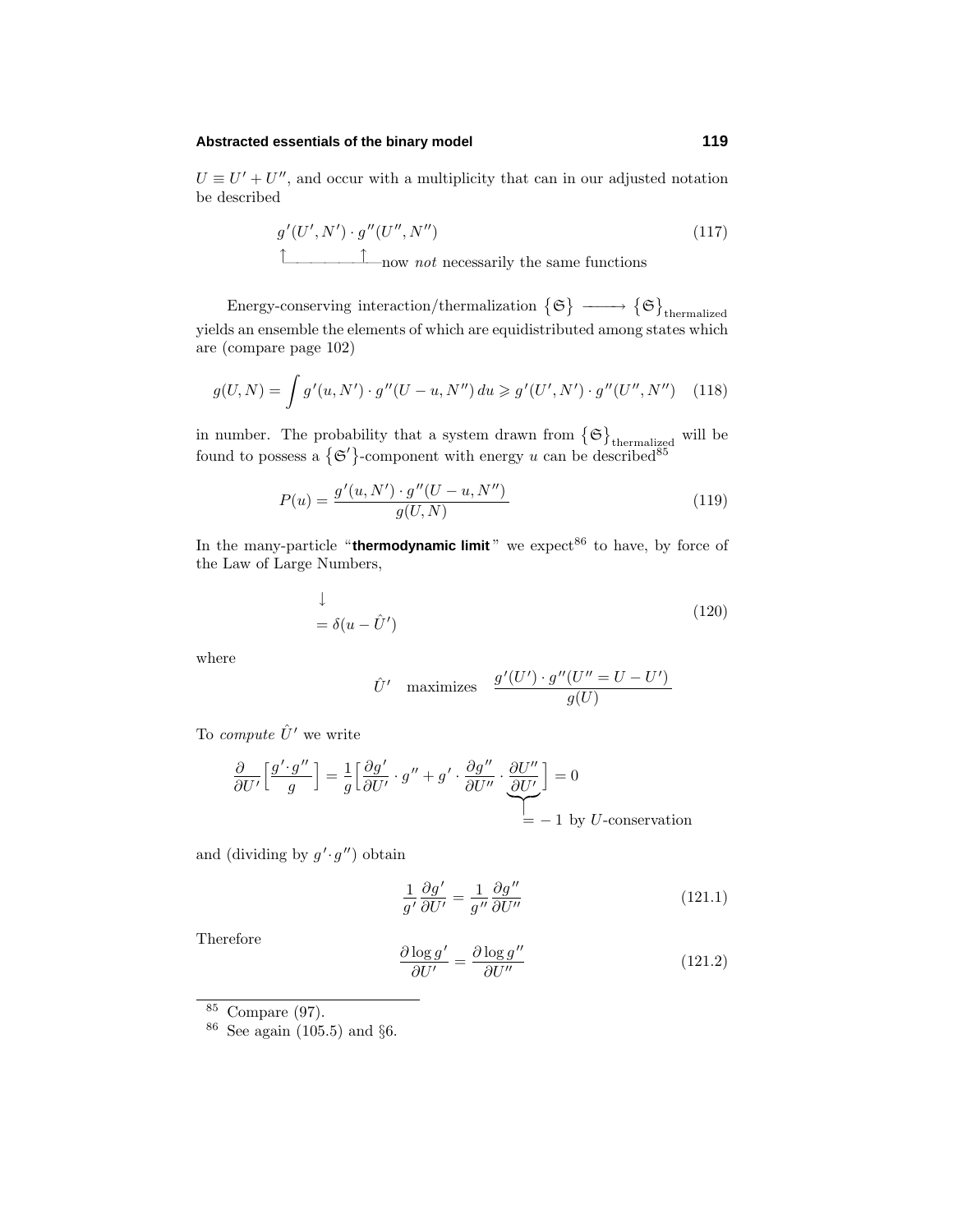which reads

$$
\frac{\partial \sigma'}{\partial U'} = \frac{\partial \sigma''}{\partial U''}
$$
(121.3)

if—yielding to a natural formal impulse—we **define** <sup>87</sup>

$$
\sigma(U, N, \ldots) \equiv \log g(U, N, \ldots) \tag{122}
$$

=  $\begin{cases} \frac{\text{logarithm of the multiplicity of}}{\text{the } U\text{-energy states within the}} \\ N\text{-particle system } \mathfrak{S} \end{cases}$ the *U*-energy states within the *N*-particle system S

Equation (121) assert that energy transfer  $\mathfrak{S}' \leftrightarrows \mathfrak{S}''$  proceeds until

| expression on the left (which)                                        | expression on the left (which                    |
|-----------------------------------------------------------------------|--------------------------------------------------|
| is determined entirely by the $\} = \{$ is determined entirely by the |                                                  |
| the structure of $\mathfrak{S}'$ )                                    | the structure of $\mathfrak{S}^{\prime\prime}$ ) |

It is impossible to resist the inference that in (121) we have been brought back this time by statistical reasoning, rather than by thermodynamic axiomatics to the upshot of the  $0^{th}$  Law:<sup>88</sup> Energy transfer continues until  $\mathfrak{S}'$  and  $\mathfrak{S}''$  have **come to the same emperical temperature**. We infer, more precisely, that<sup>89</sup>

$$
\frac{\partial}{\partial U} \log g(U, N, \ldots) = \begin{cases} \text{universal (in the sense system-independent)}\\ \text{function of empirical temperature} \end{cases} \tag{123}
$$

and this—in anticipation of the demonstration that we are thus led back into precise agreement with established convention—we sharpen still further: we take

$$
S = k \cdot \log g(U, N, \ldots) \tag{124}
$$

to comprise the **statistical definition of absolute entropy**,  $\text{and}^{90}$ 

$$
\frac{1}{T} = \left(\frac{\partial S}{\partial U}\right)_{N,\dots} \tag{125}
$$

to comprise the **statistical definition of absolute temperature**.

In CLASSICAL ELECTRODYNAMICS  $(2001)$  I was content (Chapter 1,  $\S$ 2) to produce Maxwell's equations "by bootstrap" (specifically: by an argument that uses mainly Coulomb's law  $+$  some transformation theory), since the test of the physical accuracy of those equations resides not in the imagined security of their derivation but in their diverse applications. So it is here: we have produced

<sup>&</sup>lt;sup>87</sup> Here "..." refers tacitly to such variables/parameters as may additionally be present: *h* is the example at hand, but each physical system  $\mathfrak{S}', \mathfrak{S}'', \mathfrak{S}'''', \ldots$ gives rise to its own characteristic list.

<sup>88</sup> See again Chapter 1, §5.

<sup>89</sup> Compare Chapter 1, page 26.

 $90$  See again equation (27.1) in Chapter 2.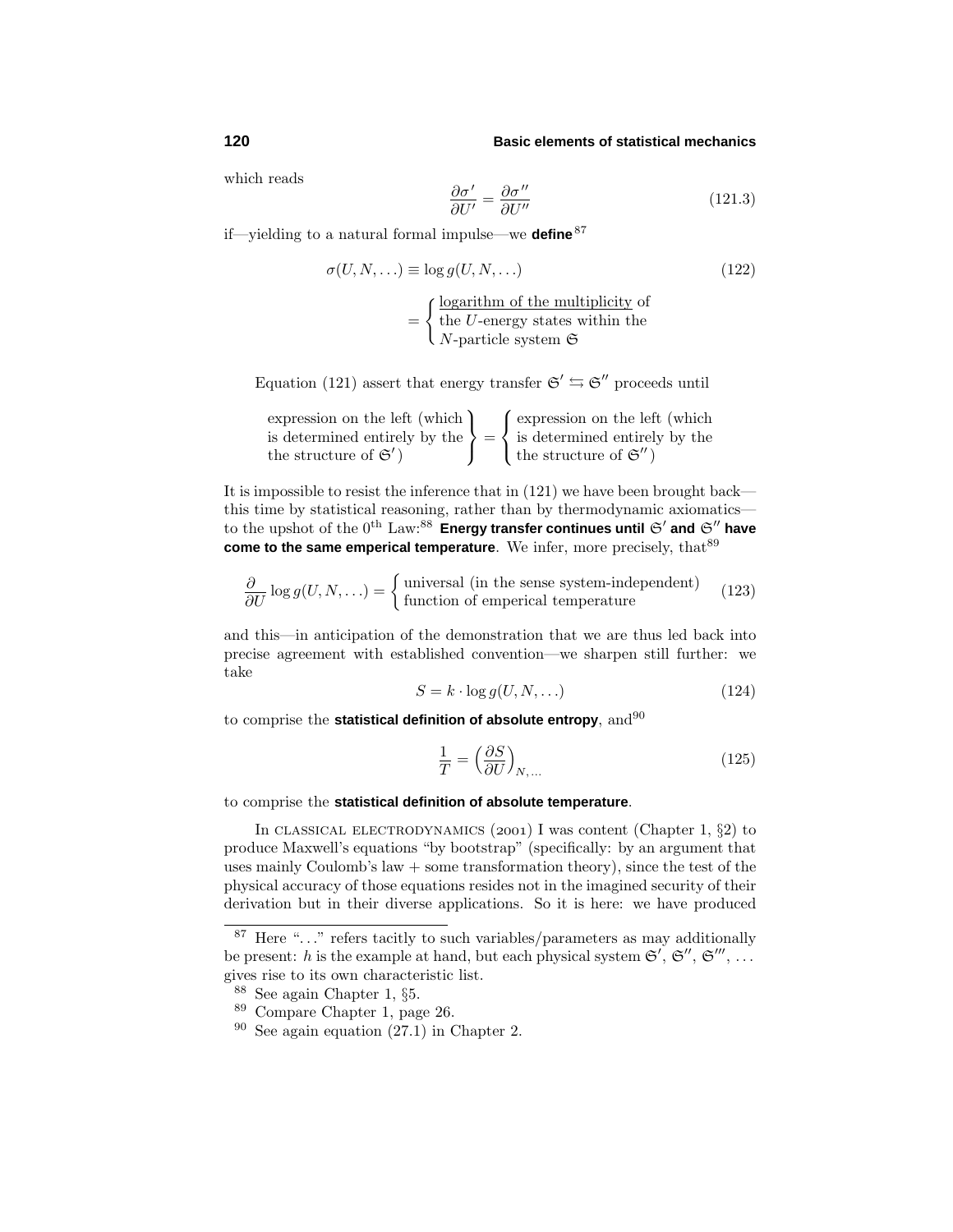#### **Boltzmann factor 121**

 $(124)$  and  $(125)$  by tentative abstraction from a primitive model  $+$  an appeal to some rudimentary classical thermodynamics. One could expend a good deal of effort in an attempt to "secure the foundations" of (124) and (125). I proceed, however, in the conviction that it is on the success of its applications that the credentials of the theory ultimately hinge *...* and that only after we have gained familiarity with typical applications will we be in position to estimate where the most critical foundational problems actually lie.

**8. The Boltzmann factor.** Let us agree now to focus our attention upon some designated one of the "particles" that collectively comprise  $\mathfrak{S}$ , consigning its (very numerous) mates to the role of "reservoir." Writing

isolated total system = particle + reservoir

we

- $\bullet$  write  $U$  to denote the *conserved energy* of the total system and
- write  $\varepsilon_0, \varepsilon_1, \varepsilon_2, \ldots \ll U$  to denote the *allowed energy states of the particle*.<sup>91</sup>

We ask: What is the probability  $\mathcal{P}(\varepsilon_m)$  that the designated particle will, upon inspection, be found to have energy  $\varepsilon_m$ ? This—necessarily—is the probability that the reservoir will be found to have energy  $U - \varepsilon_m$ , so by fundamental assumption (page 99) we have

$$
\mathcal{P}(\varepsilon_m) = \frac{\text{number of reservoir states of energy } U - \varepsilon_m}{\text{total number of reservoir states}} \tag{126}
$$
\n
$$
= \frac{g(U - \varepsilon_m)}{\sum_{\varepsilon} g(U - \varepsilon)}
$$

It follows in particular that  $\varepsilon_m$ -occupancy and  $\varepsilon_n$ -occupancy have *relative* probability given by

$$
\frac{\mathcal{P}(\varepsilon_{m})}{\mathcal{P}(\varepsilon_{n\text{ }})}=\frac{g(U-\varepsilon_{m})}{g(U-\varepsilon_{n\text{ }})}
$$

Drawing upon (124) we have

$$
= e^{\left[S(U - \varepsilon_m) - S(U - \varepsilon_n)\right] / k}
$$

But  $S(U - \varepsilon) = S(U) - \frac{\partial S(U)}{\partial U} \varepsilon + \frac{1}{2}$  $\frac{\partial^2 S(U)}{\partial U^2} \varepsilon^2$  − ··· so (in an approximation

<sup>&</sup>lt;sup>91</sup> It is merely for expository convenience that I have assumed the "allowed" energy states of the particle" to be discrete. Boltzmann himself is reported to have favored this assumption on quirky philosophical grounds *...* with the result that his papers were seen in retrospect to have an eerily "quantum mechanical look" about them.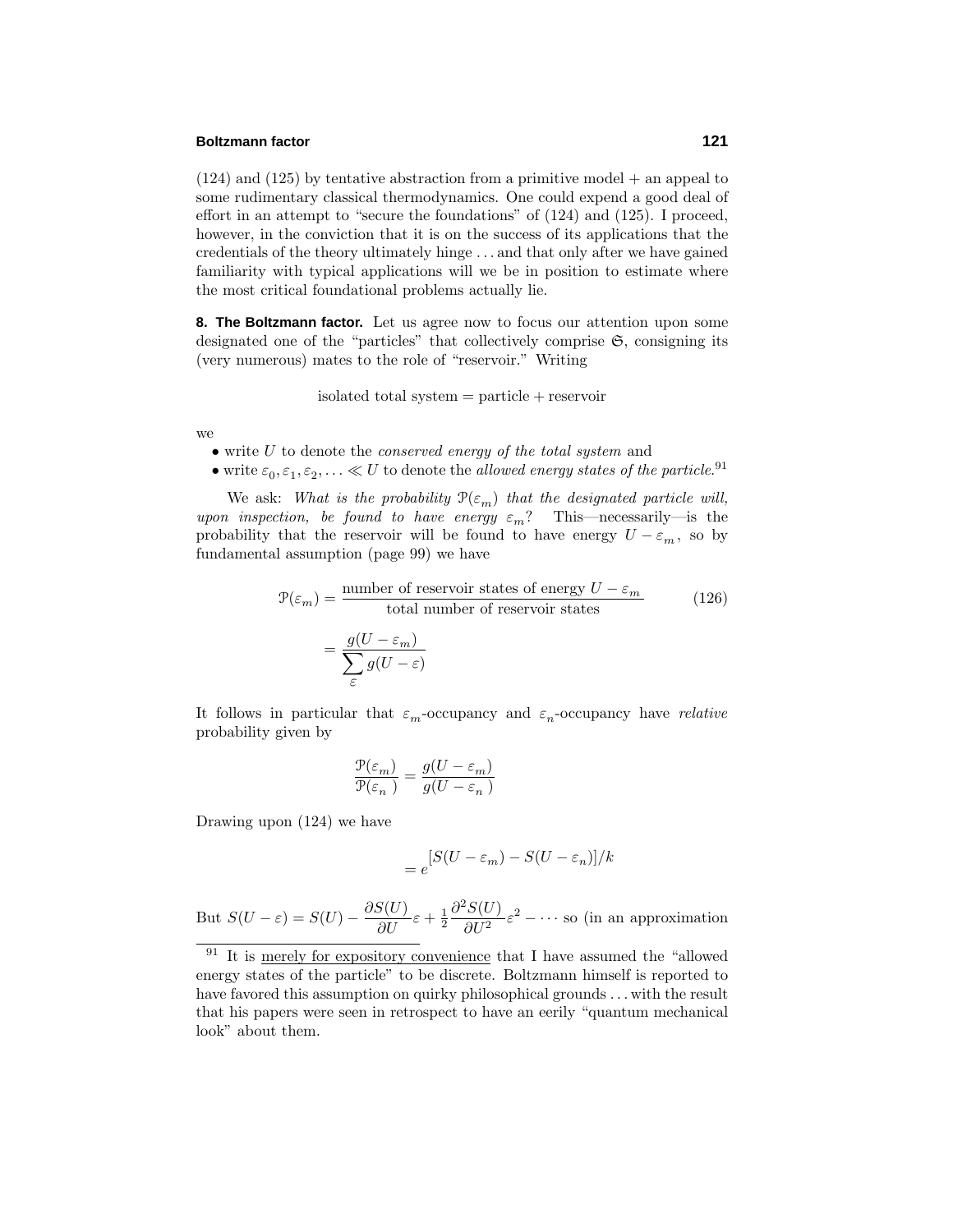that gets better and better as the size  $N$  of the reservoir increases) we have

$$
\frac{\mathcal{P}(\varepsilon_m)}{\mathcal{P}(\varepsilon_n)} = e^{-\left[\varepsilon_m - \varepsilon_n\right] \frac{\partial S(U)}{\partial U}} / k
$$

Only apparently does the expression on the right depend (*via* the  $\frac{\partial S(U)}{\partial U}$ -factor) on the specific thermodynamic structure of the reservoir, for it is asserted at (125) that  $\frac{\partial S(U)}{\partial U} = \frac{1}{T}$  holds *universally*. We therefore have

$$
= e^{-\left[\varepsilon_{m} - \varepsilon_{n}\right] / kT}
$$
\n
$$
= \frac{e^{-\varepsilon_{m} / kT}}{e^{-\varepsilon_{n} / kT}}
$$
\n(127)

independently of the design of the reservoir. Expressions of the type  $e^{-\mathcal{E}/kT}$ are ubiquitous in thermal physics, and are called **Boltzmann factors**.

**PRINCIPLES OF ROUGH & READY APPLICATION:** If  $\mathcal{E}$  is the energy associated with some elementary process which occurs within a thermalized system then we expect detailed calculation bearing on that process to yield expressions of the type

$$
(\text{stuff}) \cdot e^{-\mathcal{E}/kT}
$$

and on this basis we expect such a process to occur with significant frequency if and only if  $\mathcal{E}/kT \leq 1$ , where (see again page 34)

$$
1/k = 7.24312 \times 10^{15} \text{ K/erg}
$$

$$
= 1.16049 \times 10^{4} \text{ K/eV}
$$

As a memorable rule of thumb one has

$$
T_{\text{characteristic}} \approx 10^4 \cdot (\text{characteristic energy in eV}) \text{ Kelvin} \tag{128}
$$

**Example:** At what temperature can one expect the atoms in a sample of hydrogen gas to begin spontaneously to ionize? One has  $\mathcal{E}_{\text{ionization}} = 13.6 \text{ eV}$  so  $T \approx 136,000 \text{ K}.$ 

**Example:** At what temperature does blackbody radiation begin to give rise spontaneously to electron/positron pairs:  $\gamma \longrightarrow e^+ + e^-$ ? From  $m_{\text{electron}}c^2 \approx \frac{1}{2}$  MeV we obtain  $T \approx 10^{10}$  K.

**Example:** How much energy must be invested to rupture one of the bonds which in ice bind the water molecules to each other? Ice melts at  $0^{\circ}$ C, so evidently

$$
\mathcal{E} \approx 273 \times 10^{-4} \text{ eV} = 1.04 \times 10^{-21} \text{ calories}
$$

Multiplication by Avogadro's number suggests that we should expect to invest about 626 calories per mole or 626*/*18 = 35 calories per gram to melt ice. Actually, ice has a latent heat of fusion of about 79.7 calories/gram.

The list of such examples could be extended to very great lengths.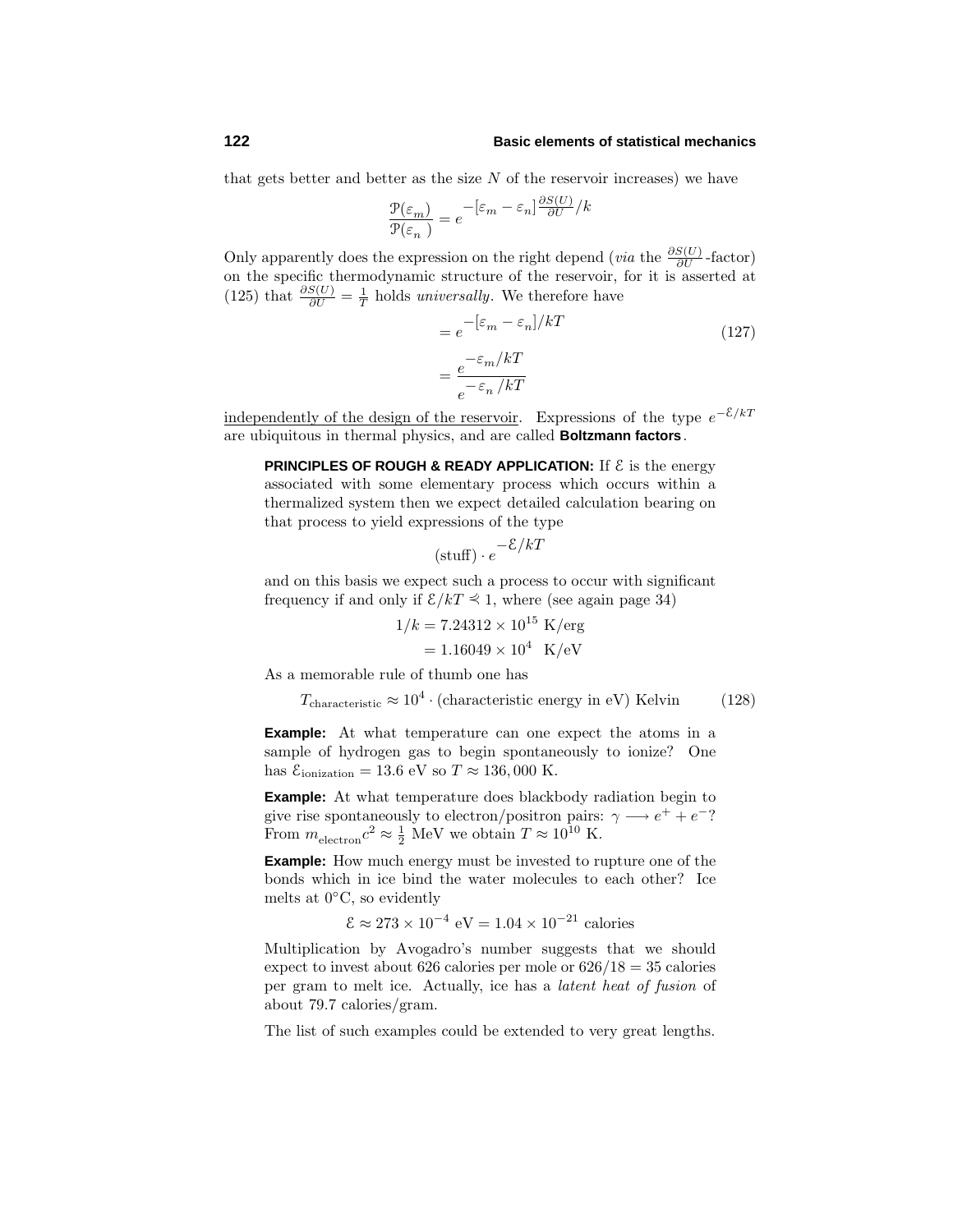# **Boltzmann factor 123**

In response to the question posed at the beginning of this discussion we now have

$$
\mathcal{P}(\varepsilon_m) = \frac{1}{\mathcal{Z}} e^{-\varepsilon_m / kT} \tag{129.1}
$$

where  $\mathcal Z$  is a normalization factor: to achieve  $\sum_m \mathcal P(\varepsilon_m) = 1$  we set

$$
\mathcal{Z} = \sum_{m} e^{-\varepsilon_m / kT} \tag{129.2}
$$

It is, however, important to notice that at (126) we tacitly assumed the particulate  $\varepsilon_m$ -state to be non-degenerate. If, on the other hand, that state is  $g(\varepsilon_m)$ -fold degenerate then the probability that the particle will be found to be in one or another of those states is increased by that factor:

$$
\mathcal{P}(\varepsilon_m) = \frac{1}{\mathcal{Z}} g(\varepsilon_m) e^{-\mathcal{E}_m / kT}
$$
\n(130)

$$
\mathcal{Z} = \sum_{m} g(\varepsilon_{m}) e^{-\varepsilon_{m}/k} \tag{131.1}
$$

$$
=\sum_{\text{states}} e^{-\frac{1}{kT}\varepsilon(\text{state})}
$$
\n(131.2)

At (131.2) we see why Z is called the "sum-over-states" (or "**Zustandsumme** ") and not the "sum-over-energies" (which would amount to the same thing if and only if all  $\varepsilon$ -states were non-degenerate:  $g(\varepsilon) = 1$  for all  $\varepsilon$ ). To clarify the latter point (and at risk of belaboring the obvious) I write

$$
\mathcal{Z} = \sum_{\text{states}} e^{-\frac{1}{kT}\varepsilon(\text{state})}
$$

$$
= \sum_{\varepsilon} \sum_{\text{states of energy }\varepsilon} e^{-\varepsilon/kT}
$$

$$
= \int g(\varepsilon) e^{-\varepsilon/kT} d\varepsilon
$$

NOTE:  $g(\varepsilon)$  is frequently called the **density of states**. If the spectrum is discrete then  $g(\varepsilon)$  becomes a weighted sum of  $\delta$ -functions, and the integral becomes a sum. The integration ranges upward from  $\varepsilon$ <sub>ground state</sub>.

$$
= Laplace transform of g(\varepsilon) \qquad (132)
$$

It is from a close relative of  $\mathfrak X$  that we will soon extract the thermodynamics of the system. But (132) provides a kind of "2-way window," for suppose Z were (by thermodynamic measurement?) known: we could then—by inverse Laplace transformation—recover  $g(\varepsilon)$ , which conveys sharp microdynamical information.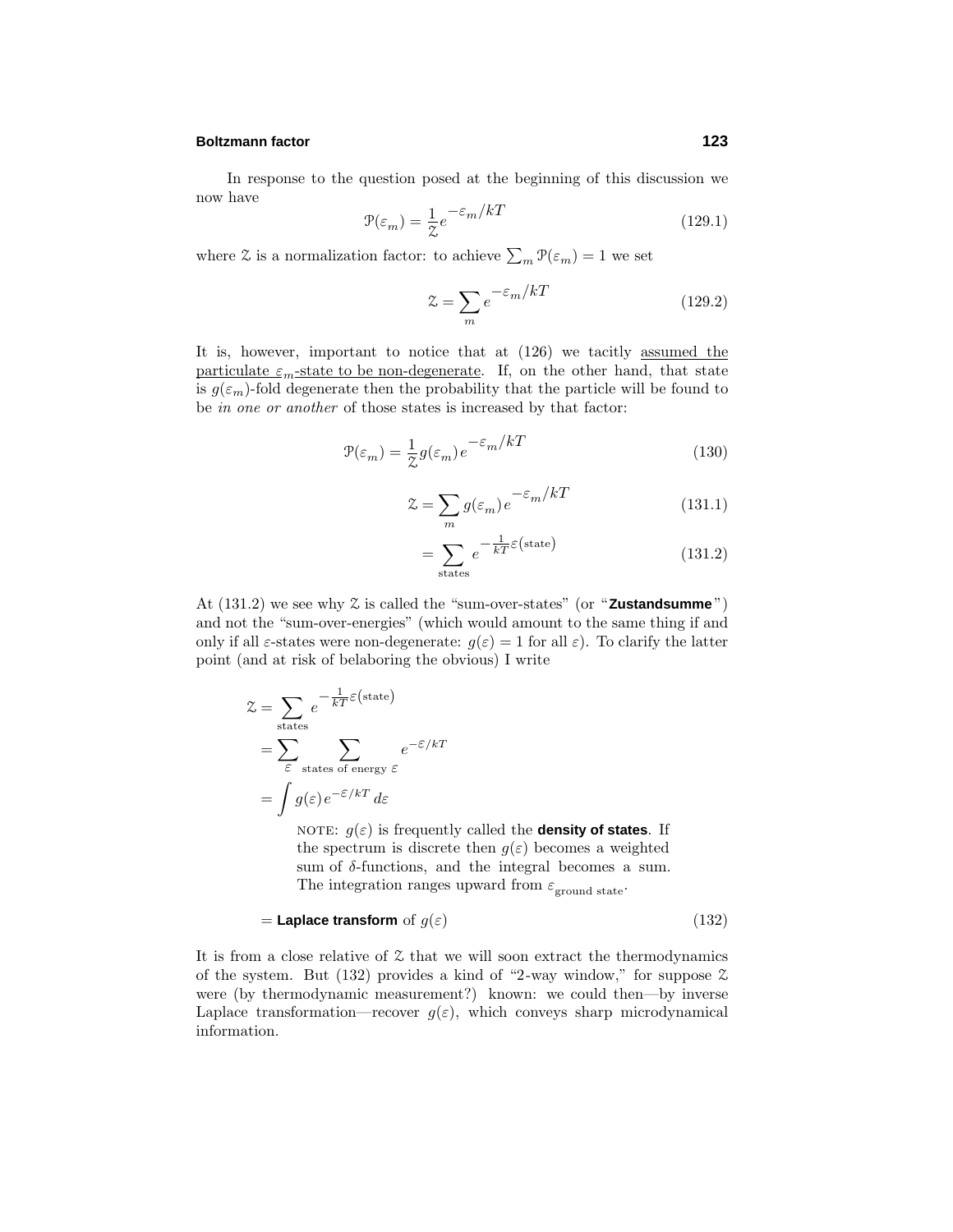**Illustrative application to the 2-state token model:** Pretend<sup>92</sup> that the token model (Figure 24) has come into thermal equilibrium with a reservoir at temperature *T*. Then

$$
\mathcal{P}(\downarrow) = \begin{cases} \text{probability that a selected token} \\ \text{will be found in the } \downarrow \text{ state} \end{cases}
$$
\n
$$
= \frac{1}{1 + e^{-mgh/kT}}
$$
\n
$$
\mathcal{P}(\uparrow) = \begin{cases} \text{probability that a selected token} \\ \text{will be found in the } \uparrow \text{ state} \end{cases}
$$
\n
$$
= \frac{e^{-mgh/kT}}{1 + e^{-mgh/kT}}
$$
\n
$$
= 1 - \mathcal{P}(\downarrow)
$$
\n(133)

We notice that

- the  $\uparrow$  state is unpopulated at  $T=0$
- $\mathcal{P}(\downarrow) > \mathcal{P}(\uparrow) > 0$  for  $0 < T < \infty$
- we achieve a uniform population  $\mathcal{P}(\downarrow) = \mathcal{P}(\uparrow) = \frac{1}{2}$  as  $T \to \infty$ .

Those points are illustrated below:



FIGURE 35: Graphs of  $\mathcal{P}(\downarrow)$  and of  $\mathcal{P}(\uparrow)$ , computed on the basis of (133) and shown **blue**/**red** respectively. The value of *kT /mgh* ranges in the figure from 0 to 10.

**9. Construction and thermodynamics of a macrocanonical ensemble.** We do thermodynamics on many-body systems, not on their individual elements, and it is in view of that fact that we undertake now an important "conceptual shift," a fundamental reinterpretation of some of the results already in hand.

 $92$  Pretense is required, for the model is, in point of fact, mechanically too impoverished to respond to contact with a reservoir.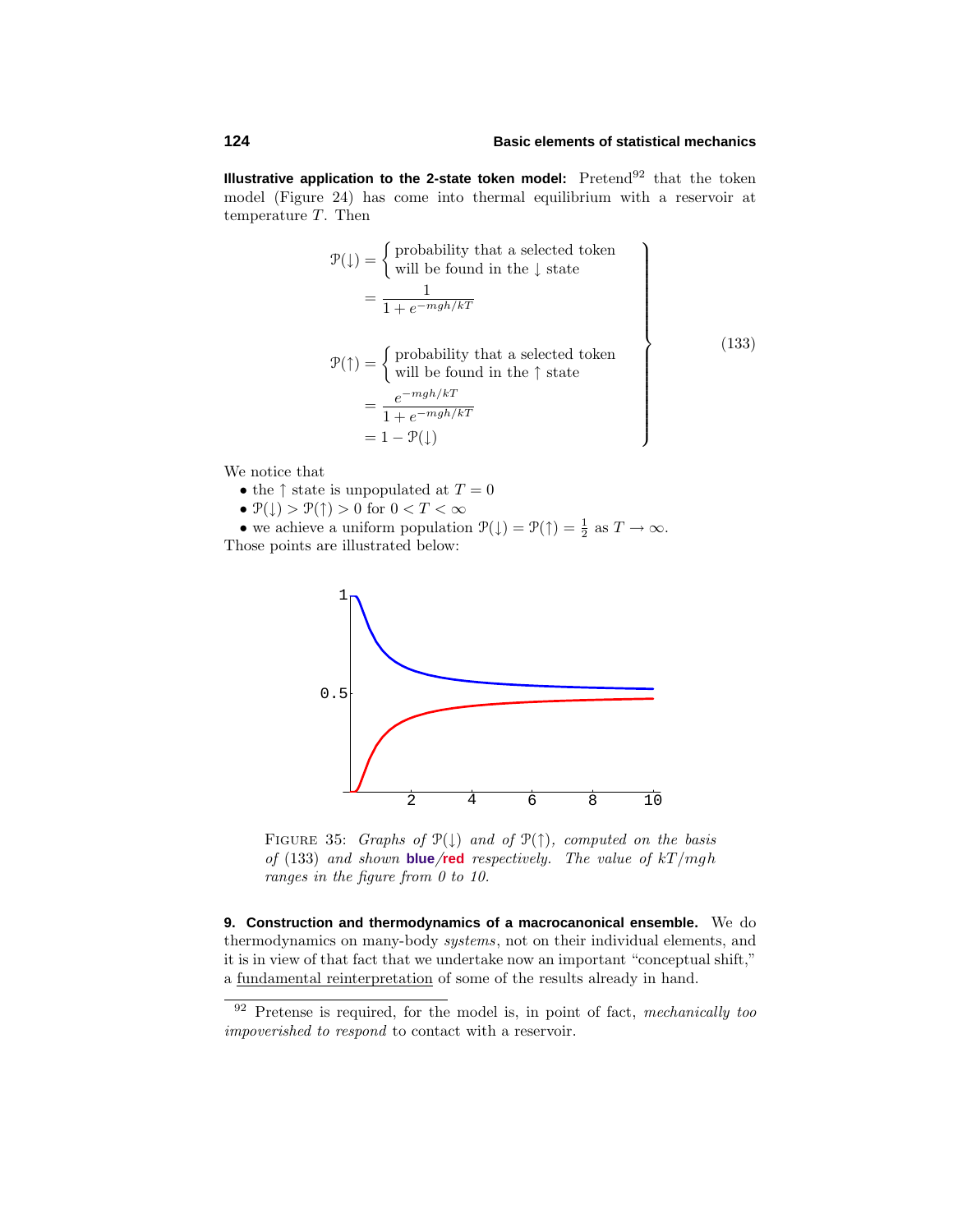# **Thermodynamics of a macrocanonical ensemble 125**

When, at the beginning of §8, I referred to "particles"—"molecules" would have served as well—I had in mind the literal "parts of a many-body system," the molecules of the chemist's imagination, and it was with contrived artificiality that I portrayed the *N*-particle-system-minus-one-of-its-parts as a "reservoir." But we are free if we wish

- **1.** to consider the *N*-particle system to be itself a kind of "molecule" a <u>macromolecule</u>, with allowed energies  $E_0, E_1, E_2, \ldots$  and multiplicity structure  $g(E)$  quite different from those of its isolated constituent parts
- **2.** to consider the "reservoir" to be literally that—a "heat bath," a very large system of known temperature *T* and of arbitrary/irrelevant/unknown detailed construction
- **3.** to contemplate the **statistical properties of the ensemble** (or "mental gas") that comes into being when many replicas of the *N*-particle system are placed in diathermal contact with the reservoir:



FIGURE 36: We have measured the temperature *T* of the many-body system  $\mathfrak S$  that sits before us on the lab bench. To develop the statistical properties—and ultimately the thermodynamics—of  $\mathfrak S$  we imagine it to have been drawn from a **macrocanonical ensemble** of such systems, a mental population  $\{\mathfrak{S}\}\$  of identical copies of  $\mathfrak{S},$ each of which has been placed in diathermal contact with a reservoir at temperature *T*.

The physical/practical implications of the preceding reinterpretive remarks are momentous, but the reinterpretation affects not at all the pattern/validity of the argument that gave rise to (130/131/132). We conclude that the **probability that a thermalized many-body system will, upon inspection, be found to be in a designated state** can be described

$$
P(\text{state}) = \frac{1}{Z} e^{-E(\text{state})/kT} \tag{134}
$$

where

$$
Z \equiv \sum_{\text{states}} e^{-E(\text{state})/k} = \int g(E) e^{-E/k} T dE \tag{135}
$$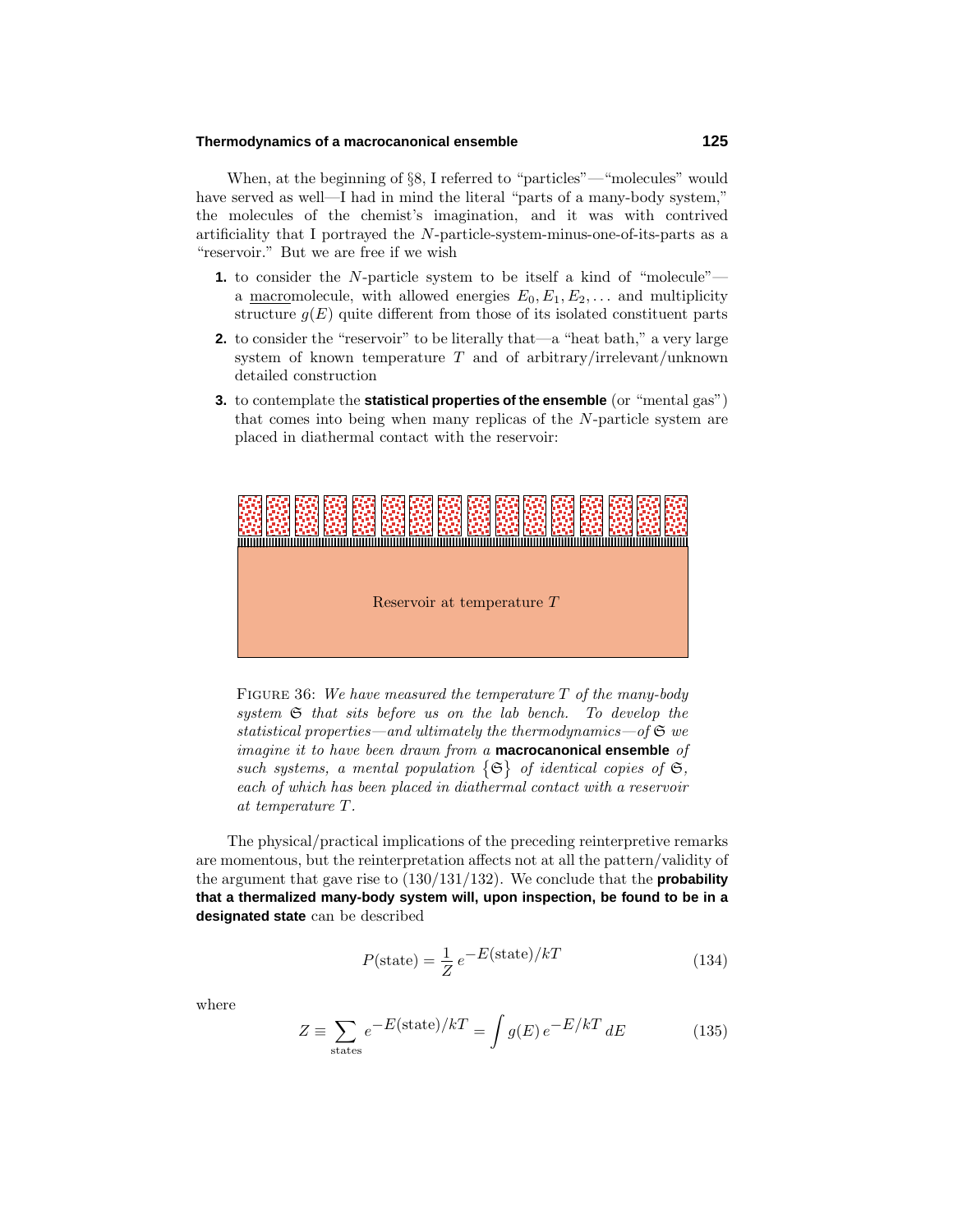follows from the requirement that

$$
\sum_{\text{states}} P(\text{state}) = 1
$$

Equation (134) defines the so-called **macrocanonical distribution function** and is—particularly since it entails the definition (135) of the "Zustandsumme" or "**partition function**"—fundamental to all practical applications of statistical mechanics. We note that according to (134)—which, of course, pertains only to thermalized systems-

- states of the *same* energy are *equipopulated*
- the population density is, at fixed *T*, an exponentially decreasing function of *E*(state)
- it is the role of  $T$  (actually of  $1/T$ ) to quantify the *rate* of decrease.

I turn now to discussion of how one proceeds from (134) to a description of the **thermodynamic properties** of the many-body system S. What we need to do is to describe *U* and *S* as functions of thermodynamic state variables as functions, that is to say, of *T*, *N*, and those few mechanical parameters  $\alpha$ which (like *h* in the token model) are subject to our operational control. Now it is entirely natural to associate U with the expected value  $\langle E \rangle$  of the system energy; i.e., to write

$$
U = \langle E \rangle \tag{136}
$$

Several trains of thought—none of which have we yet had opportunity to pursue —make it almost equally natural to write

$$
S = -k \langle \log P \rangle \tag{137}
$$

which we are content to do ...but tentatively: to see where it leads.

Looking first to the implications of (136) we have

$$
U = \sum_{\text{states}} E(\text{state})P(\text{state})
$$
  
=  $\frac{1}{Z} \sum_{\text{states}} E(\text{state}) e^{-\beta E(\text{state})}$   
 $\beta \equiv \frac{1}{kT}$ : a frequently handy abbreviation  
=  $-\frac{1}{Z} \frac{\partial}{\partial \beta} \sum_{\text{states}} e^{-\beta E(\text{state})}$   
=  $-\frac{1}{Z} \frac{\partial}{\partial \beta} Z$   
=  $-\frac{\partial}{\partial \beta} \log Z$ 

But  $\frac{\partial}{\partial \beta} = \frac{dT}{d\beta}$  $\frac{\partial}{\partial T}$  = −*k* $T^2 \frac{\partial}{\partial T}$  so we arrive finally at the statement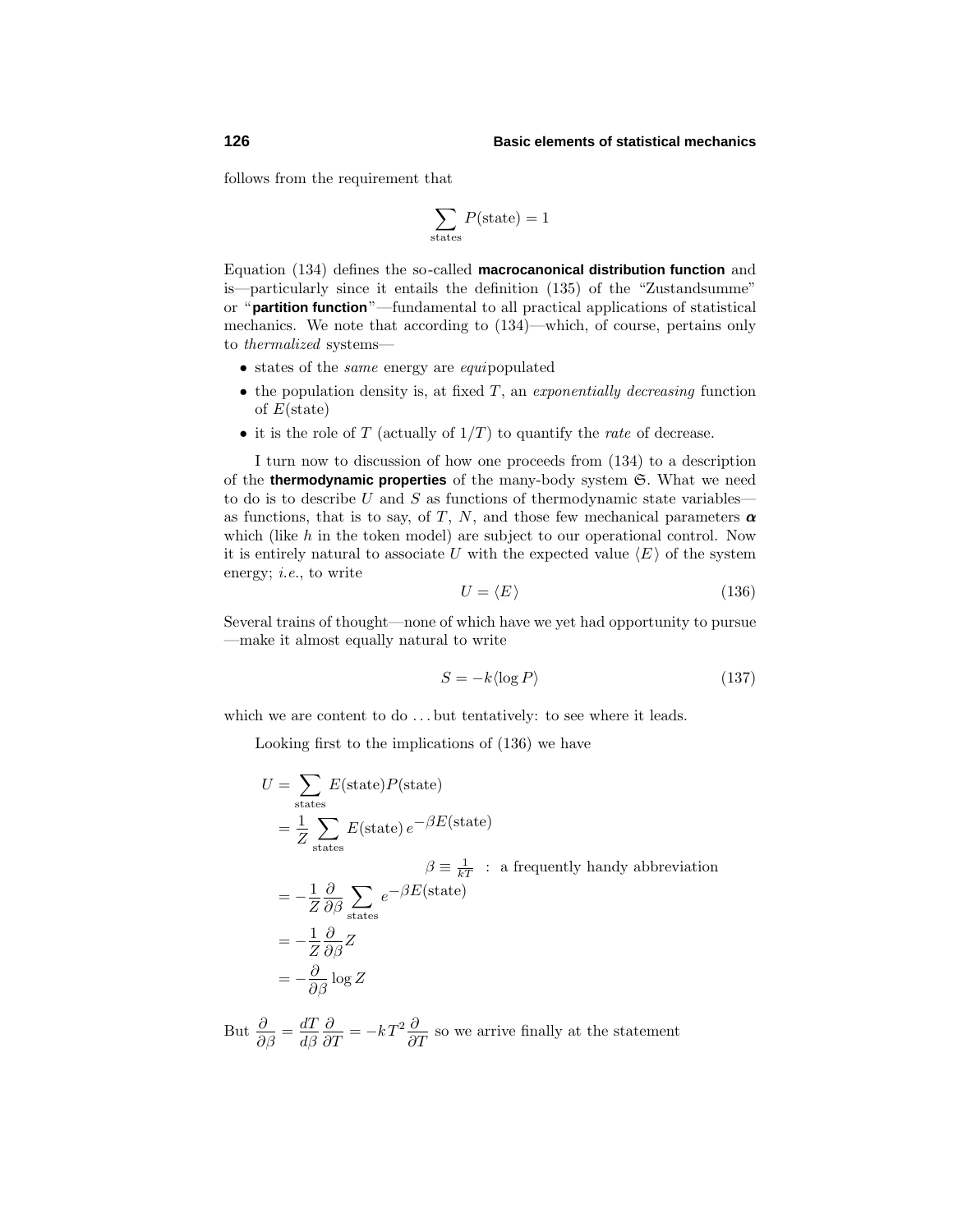#### **Thermodynamics of a macrocanonical ensemble 127**

$$
U = kT^2 \frac{\partial}{\partial T} \log Z \tag{138}
$$

in which connection we note that the partition function  $Z$  is a function of precisely the variables of thermodynamic interest: all thermodynamically extraneous variables get "summed away" in the *Z*-construction process.

Equation (137) poses analytical problems which are similar but—since most of the work has already been done—simpler: we have

$$
S = -k \sum_{\text{states}} P(\text{state}) \underbrace{\log P(\text{state})}_{\text{time}} \\
= -\log Z - \beta E(\text{state}) \\
= k \left(1 - \beta \frac{\partial}{\partial \beta}\right) \log Z
$$
\n(139)

giving

$$
S = k \left( 1 + T \frac{\partial}{\partial T} \right) \log Z \tag{140}
$$

**REMARK:** Looking to the right sides of (138) and (140) we understand why it is that statistical mechanics spend most of their time computing partition functions: to know *Z* is to know "everything"!

From (138) it follows that

$$
\log Z = -\frac{U - TS}{kT}
$$

But<sup>93</sup>  $U - TS = F$  so

$$
\log Z = -\frac{F}{kT} \quad \text{equivalently} \quad Z = e^{-F/kT} \tag{141.1}
$$

One sees here why statistical physicists tend to consider the *F*-representation to be the "representation of choice"—this though it is in the *U*-representation that basic implications of the laws of thermodynamics are most conveniently developed:  $\frac{\partial}{\partial T}$  appears on the right side of (138), but is absent from (141.1). Notice that if we were to take (141)—written

$$
F = -kT \log Z \tag{141.2}
$$

as our starting point, then the thermodynamic relationships $93$ 

$$
S = -\left(\frac{\partial F}{\partial T}\right)_{N,\alpha} \quad \text{and} \quad U = F + TS
$$

<sup>93</sup> See again the review of the properties of the "free energy" *F* that appears on pages 58 & 59.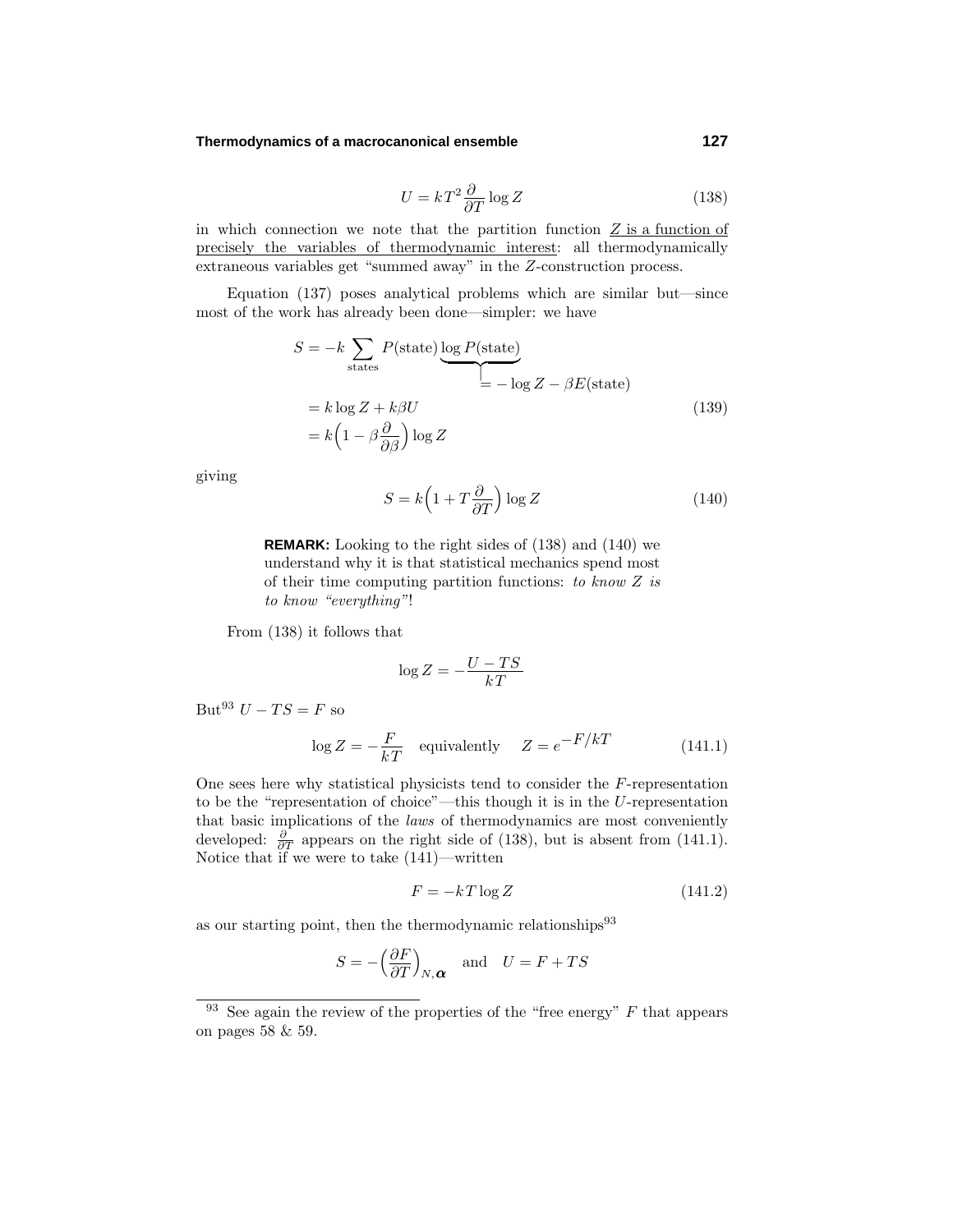promptly give back (140) and (138). Notice also that

$$
U = \begin{cases} kT^2 \frac{\partial}{\partial T} \Big[ -\frac{F}{kT} \Big] & \text{thermodynamic Gibbs-Helmholtz relation} \\ kT^2 \frac{\partial}{\partial T} \log Z & \text{unproblematic equation (138)} \end{cases}
$$

and that if we considered ourselves free to make *conjoint* use of those statements $94$  we would have

$$
\log Z = -\frac{F}{kT} + \{T\text{-independent function of thermodynamic state}\}
$$

But  $\{\text{etc.}\}\$  vanishes according to (141): that it does so must be a consequence of  $(140)$ , and ultimately of the "problematic" thermodynamic  $\leftrightarrow$  statistical bridge erected at (137). If we could establish  $\{\text{etc.}\}=0$  on independent grounds then we would have reduced (137) to the status of a theorem. There are, however, better ways to proceed:

The mechanical states available to a many-body system are set— $via$  the laws of mechanics—by the control parameters  $\boldsymbol{\alpha} \equiv \{\alpha_1, \alpha_2, \dots, \alpha_r\}$ , and so in particular are the numbers  $E$ (state): to emphasize the latter fact we write

$$
E(\text{state}) \equiv E_{\text{state}}(\boldsymbol{\alpha})
$$

In this more precise notation (134) reads

$$
P(\text{state};T,\pmb{\alpha}) = \frac{1}{Z(T,\pmb{\alpha})} e^{-\beta E_{\text{state}}(\pmb{\alpha})}
$$

which by (141) becomes

$$
=e^{-\beta[F(T,\boldsymbol{\alpha})-E_{\text{state}}(\boldsymbol{\alpha})]} \tag{142}
$$

We proceed from the elementary observation that the normalization condition

$$
\sum_{\text{states}} P(\text{state}; T, \pmb{\alpha}) = 1
$$

is necessarily invariant under  $(T, \alpha) \rightarrow (T + dT, \alpha + d\alpha)$ :

$$
\sum_{\text{states}} \left\{ \frac{\partial P}{\partial T} dT + \sum_{j} \frac{\partial P}{\partial \alpha_j} d\alpha_j \right\} = 0
$$

$$
U = F + TS = F - T \left(\frac{\partial F}{\partial T}\right)_{N,V} = -T^2 \left(\frac{\partial F}{\partial T}\right)_{N,V}
$$

 $94$  The Gibbs-Helmholtz relation follows directly from the relations<sup>93</sup> just quoted: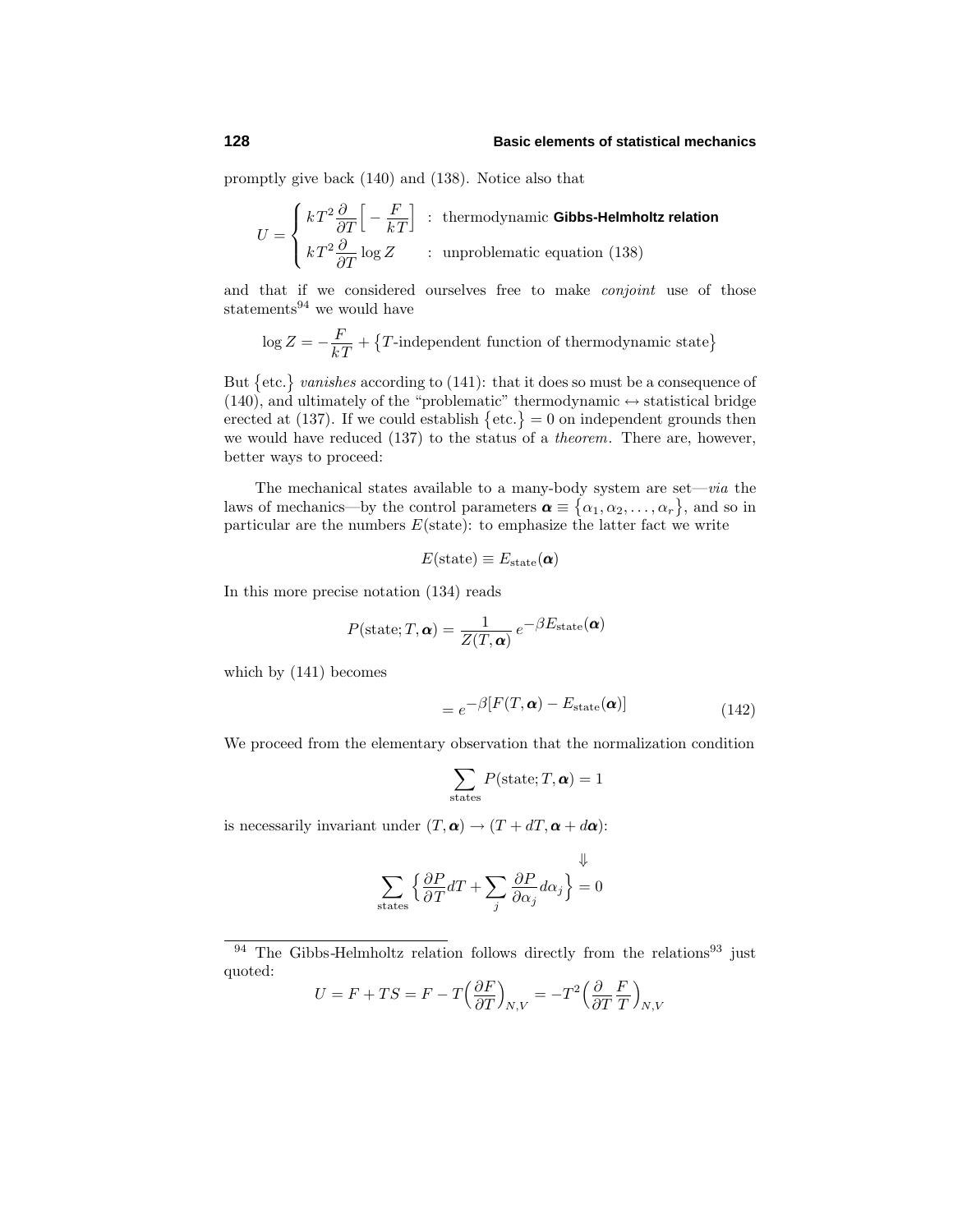#### **Thermodynamics of a macrocanonical ensemble 129**

Working from (142) we have

$$
\sum_{\text{states}} \left\{ \left[ F - E \right] d\beta + \beta dF - \beta \sum_{j} \frac{\partial E}{\partial \alpha_{j}} d\alpha_{j} \right\} P = 0
$$
  

$$
\beta \left\{ \underbrace{\left[ F - U \right] \cdot \frac{d\beta}{\beta} + d\left[ U - TS \right] - \sum_{j} \left\langle \frac{\partial E}{\partial \alpha_{j}} \right\rangle d\alpha_{j} \right\} = 0
$$
  

$$
= -TS \cdot \left( -\frac{dT}{T} \right)
$$
  

$$
\beta \left\{ S \not| T + dU - T dS - S \not| T - \sum_{j} \left\langle \frac{\partial E}{\partial \alpha_{j}} \right\rangle d\alpha_{j} \right\} = 0
$$

But  $\sum$ *j ∂E ∂α<sup>j</sup>*  $d\alpha_j$  provides a sharply detailed description of what we <u>mean</u> by the "differential work  $dW$  performed on a thermalized many-body system," so (unless  $\beta = 0$ ; *i.e.*, unless  $T = \infty$ ) we have

$$
dU = TdS + dW
$$

We embraced (137) "tentatively *...*to see where it leads." Remarkably

- our FUNDAMENTAL ASSUMPTION (page 99)
- the Law of Large Numbers
- $\bullet$  the thermo  $\leftrightarrow$  statistical bridges erected at (136) and (137)

have led us back to precisely to Clausius' differential formulation (25) of the combined 1st and 2nd laws of thermodynamics!

"*...* although, as a matter of history, statistical mechanics owes its origin to investigations in thermodynamics, it seems eminently worthy of independent development, both on account of the elegance and simplicity of its principles, and because it yields new results and places old truths in a new light [even in subject areas] quite outside of thermodynamics*...* The laws of thermodynamics may easily be obtained from the principles of statistical mechanics, of which they are the incomplete expression." ——Josiah Willard Gibbs

We might fairly look upon our successful reproduction of (25) as evidence in support of each of our assumptions. If Gibbs' position seems a bit subdued, it might be because he had independent reasons to credit each of those assumptions. Thermodynamic virtuoso though he was, it was his intention in 1902 to promote a statistical mechanical view of the many-body world: he tended—in this statement and others—to dismiss thermodynamics as merely the best we can do with our imperfect knowledge of what is really going on (microscopically) within many-body systems.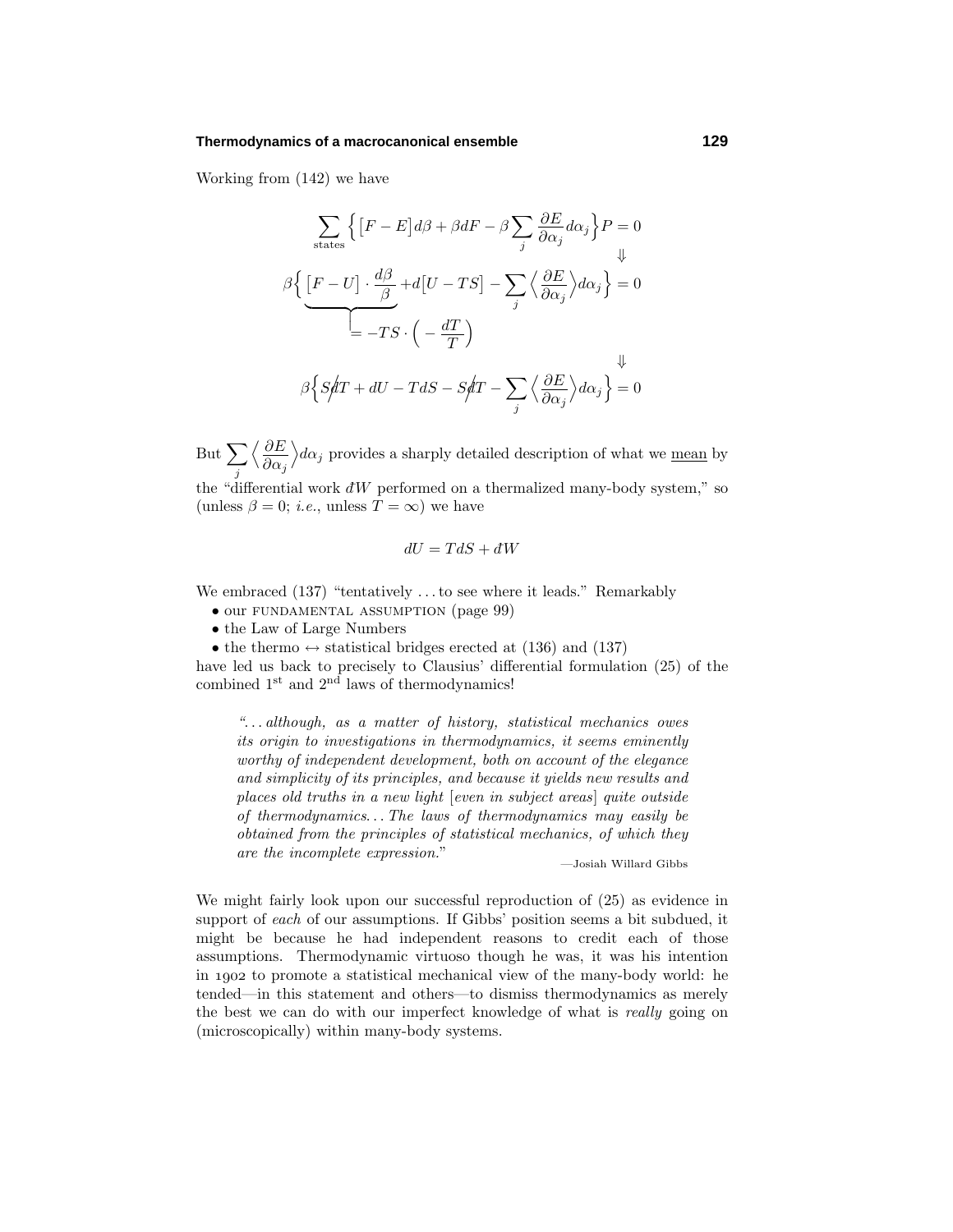From Bohr we learned that

- classical mechanics is logically complete but physically incomplete
- quantum mechanics is logically incomplete—that an "autonomous quantum mechanics" stripped of all reference to classical concepts is unthinkable.

I claim the relationship between thermodynamics and statistical mechanics to be precisely analogous *...* but in this regard my views may be somewhat eccentric. Gibbs in particular chose never to emphasize (so far as I am aware) that it is by thermodynamic observation that we know what we know about the statistical mechanical world.

I have remarked (page 127) that "statistical mechanics spend most of their time computing partition functions." What does such activity feel like?

**10. Thermodynamics of the 2-state N-token model.** The toy system familiar from Figure 24 can (if the tokens are distinguishable) exist in a total of  $2^N$  distinct states: there exist  $g(n) = {N \choose n}$  distinct variants of the "*n*-up state," and each has energy  $E_n = n mgh$ . The partition function is given therefore by

$$
Z = \sum_{n=0}^{N} \binom{N}{n} e^{-n mgh/k}
$$

which (we happen to notice) can be written

$$
= \underbrace{\left[1 + e^{-mgh/k}T\right]^N}_{\text{-familiar from (133) as } \mathcal{Z}_{\text{token}}}
$$
\n(143)

giving

$$
\log Z(T, h, N) = N \log \left[ 1 + e^{-mgh/k} \right]
$$
\n
$$
= -\frac{1}{kT} F(T, h, N)
$$
\n(144)

Working now from (138) we have

$$
U(T, h, N) = kT^2 \frac{\partial}{\partial T} \log Z
$$
  
= Nmgh  $\frac{e^{-mgh/kT}}{1 + e^{-mgh/kT}}$   
=  $N \Big\{ \varepsilon(\downarrow) \mathcal{P}(\downarrow) + \varepsilon(\uparrow) \mathcal{P}(\uparrow) \Big\}$  by (133)  
=  $N \cdot u(T, h)$  (133)

 $u(T, h) \equiv$  expected energy per token  $=$  "specific internal energy"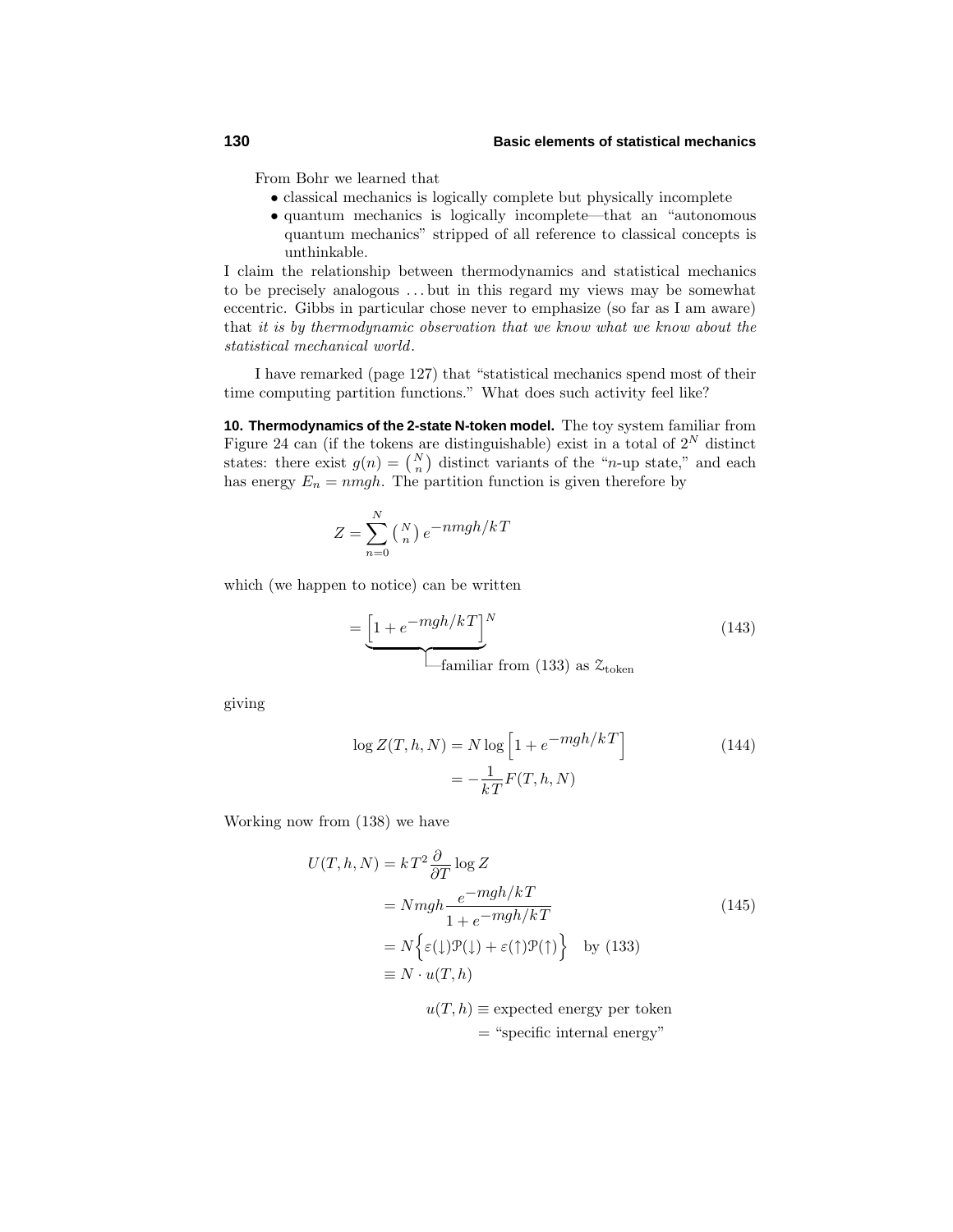## **Thermodynamics of the 2-state N-token model 131**

while (139) gives

$$
S(T, h, N) = k \log Z + \frac{1}{T}U
$$
  
=  $kN \log \left[1 + e^{-mgh/kT}\right] + \frac{1}{T} N mgh \frac{e^{-mgh/kT}}{1 + e^{-mgh/kT}}$  (146)  

$$
\equiv Ns(T, h)
$$
  
 $s(T, h) \equiv$ entropy per token

The function-theoretic complexity of  $U(T, h, N)$  and  $S(T, h, N)$  comes to us as no surprise—we have encountered indication already<sup>95</sup> that such complexity may be typical even of the simplest systems—but it does (preliminarily to any attempted "thermodynamic analysis") place upon us an obligation to do what we can to *simplify/understand* the functions in question. To that end we note first that (145) can be written

$$
U = mgh \langle n \rangle \tag{147}
$$

with

$$
\langle n \rangle = N \frac{1}{1 + e^{\frac{1}{2} mgh / kT}}
$$
\n(148)

= expected number of tokens in the up-state

Evidently

$$
e^{-mgh/kT} = \frac{\langle n \rangle}{N - \langle n \rangle}
$$
  
\n
$$
\frac{1}{kT} = \frac{1}{mgh} \log \frac{N - \langle n \rangle}{\langle n \rangle}
$$
 (149)

Returning with this information to (146) we obtain

$$
S = kN \log \left[ 1 + \frac{\langle n \rangle}{N - \langle n \rangle} \right] + mgh \langle n \rangle \cdot \frac{k}{mgh} \log \frac{N - \langle n \rangle}{\langle n \rangle}
$$
  
=  $k \Big\{ N \log \frac{N}{N - \langle n \rangle} + \langle n \rangle \log \frac{N - \langle n \rangle}{\langle n \rangle} \Big\}$  (150)  
=  $k \Big\{ [N \log N - N] - [\langle n \rangle \log \langle n \rangle - \langle n \rangle] - [\langle N - \langle n \rangle] \log \langle N - \langle n \rangle - \langle n \rangle] \Big\}$ 

which in Stirling approximation<sup>96</sup> becomes

<sup>95</sup> See again the ideal gas functions described on page 63.

<sup>&</sup>lt;sup>96</sup> See page 106. The red terms were introduced to facilitate this step, but add to zero.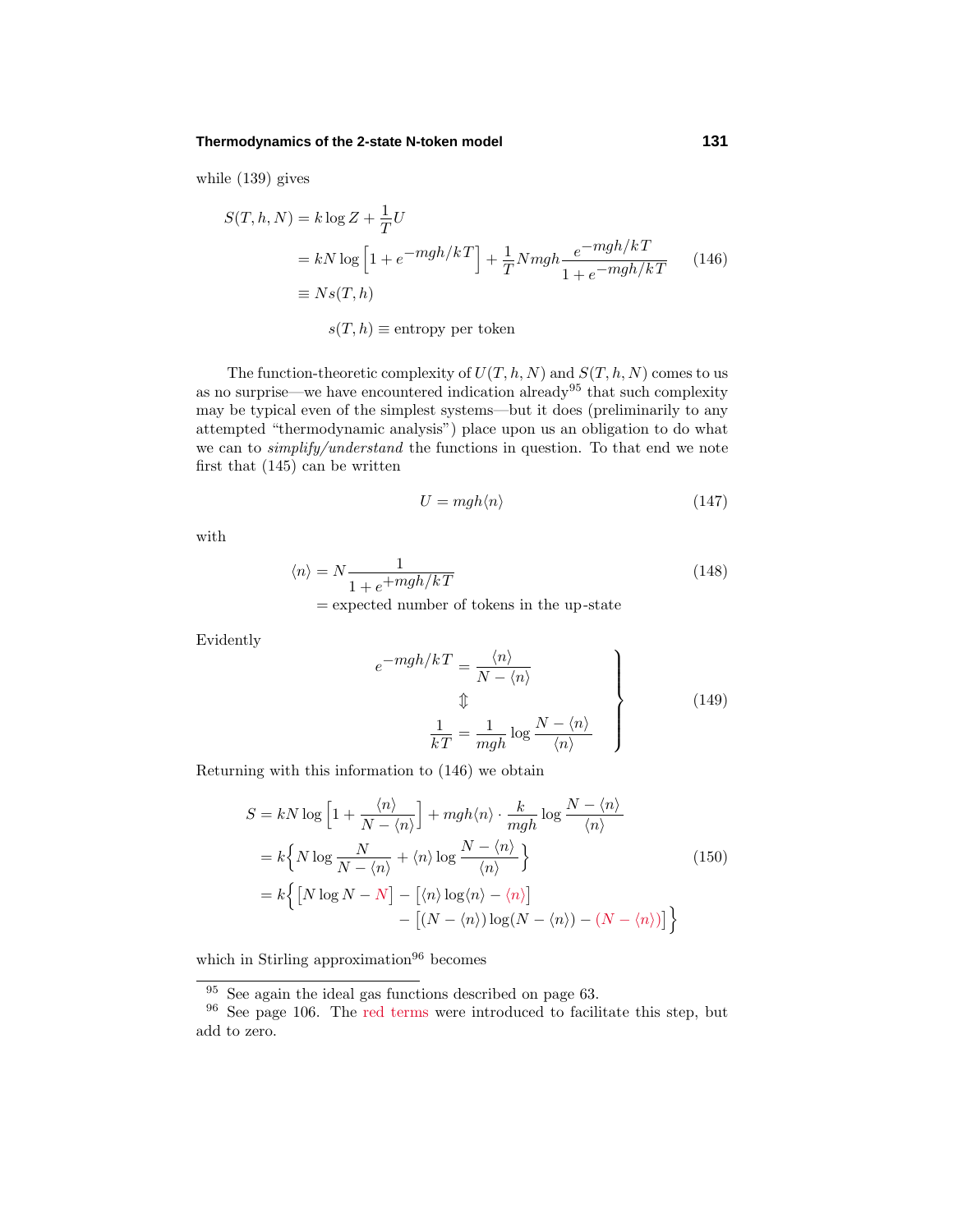$$
S = k \log g(\langle n \rangle; N)
$$
  
\n
$$
g(\langle n \rangle; N) = {N \choose \langle n \rangle} = \text{multiplicity of the } \langle n \rangle \text{-up state}
$$
\n(151)

We have at this point revealed  $(146)$  to be the opaque, system-specific expression of a striking general proposition:

$$
S = k \log \left\{ \begin{array}{l} \text{number of distinct ways the} \\ \text{expected state can be achieved} \end{array} \right\} \tag{152}
$$

$$
= k \log \left\{ \begin{array}{l} \text{expected completion} \\ \end{array} \right\}
$$

**REMARK:** Remove the words "expected" and we have come here upon the "elegant statistical principle" which, as was remarked on page 34, is inscribed on Boltzmann's tombstone. We have come, that is to say, upon a *conception* of entropy that pertains even to unexpected states. But of all states, by force of the Law of Large Numbers, the expected states are overwhelmingly the most likely. By fundamental assumption (95) the preceding statement can be expressed

$$
S = -k \log \left\{ \begin{array}{ll} \text{probability that any particular} \\ \text{expected state will be selected} \\ \text{from the population of such states} \end{array} \right\}
$$

And, because the Law of Large Numbers forces distributions to become sharply localized at their means, we have

 $log(expected probability) = \langle log(probability) \rangle$ 

*...* which brings us back again to (137), our point of departure.

While statistical calculation has, in this instance, yielded sharp descriptions of  $U(U, h, N)$  and  $S(T, h, N)$ , the canonical "1-function formulation of classical thermodynamics" (page 40) presumes that we possess either  $U(S, h, N)$  or  $S(U, h, N)$ . Insertion of  $\langle n \rangle = U/mgh$  into (150) does indeed yield  $S(U, h, N)$ , so we could, if we wished, step directly into the "S-representation" (page 41) *...*though if we did so we would find ourselves in a relatively unfamiliar place. It is, on the other hand, clear from the designs of (145) and (146) that

$$
S = S(T, h, N)
$$
  
\n
$$
\downarrow
$$
  
\n
$$
T = T(S, h, N)
$$
  
\n
$$
\downarrow
$$
  
\n
$$
U = U(S, h, N)
$$
  
\nand  
\n
$$
U = U(S, h, N)
$$

are both analytically unfeasible: we <u>cannot write down</u> the function  $U(S, h, N)$ !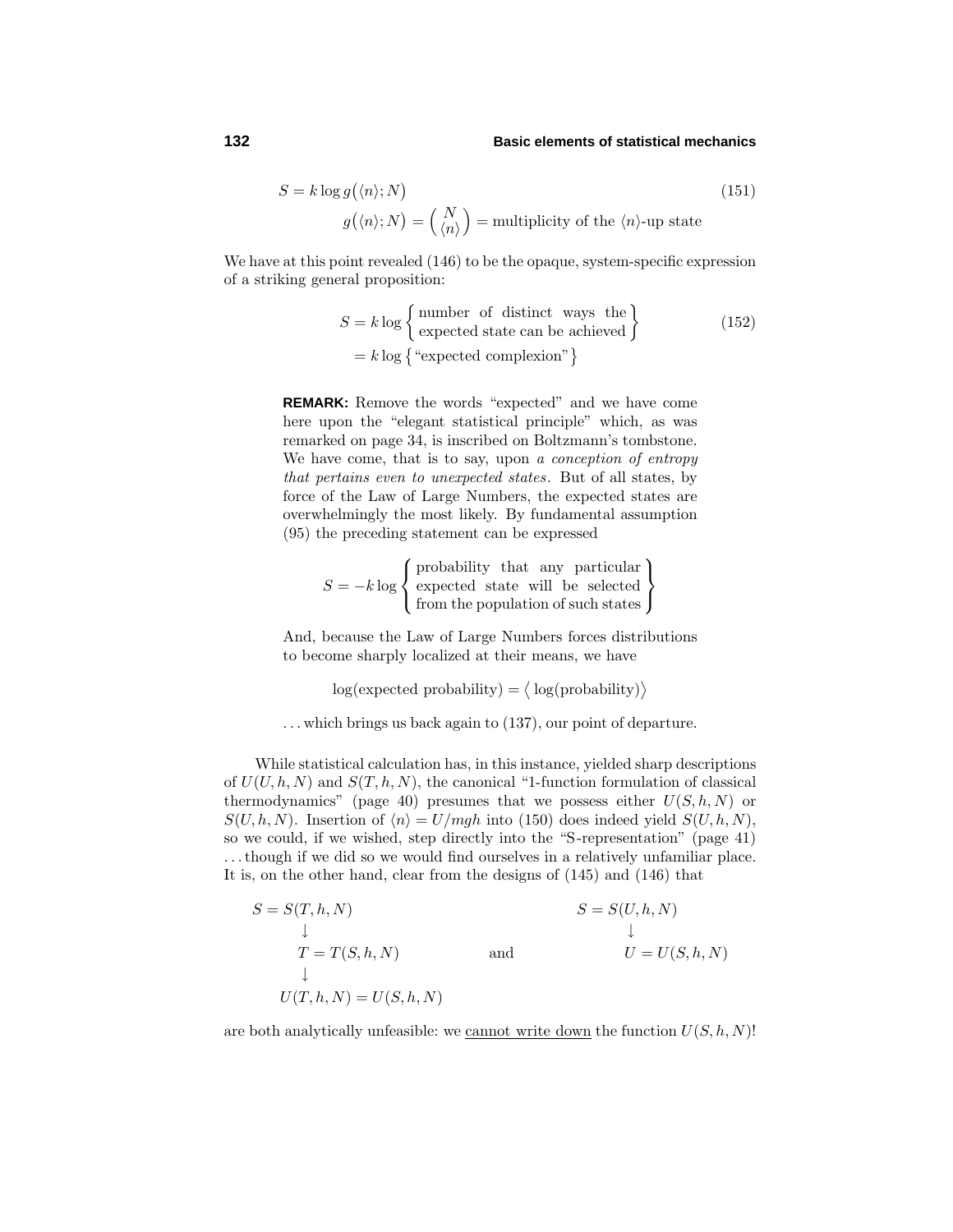# **Thermodynamics of the 2-state N-token model 133**

How, under such a circumstance, are we to undertake to say things about (for example)

$$
W \equiv \left(\frac{\partial U}{\partial h}\right)_{S,N} \equiv \text{thermodynamic force conjugate to } h
$$

—which, by the way, is in this case *literally* a "force":  $[W] = \frac{\text{energy}}{\text{length}}$ . By some entirely typical "feinting & dodging" (which is why I bring the matter up): by, in this case, passing to the *F*-representation, where *T*—not *S*—is the "natural" variable. We have

$$
F(T, h, N) = U - TS = -kT \log Z
$$
  
=  $kTN \log \frac{N - \langle n \rangle}{N}$  : use (144) and (149)

Therefore  $W = \left(\frac{\partial F}{\partial I}\right)$ *∂h*  $\setminus$ —the analog of  $p = -\left(\frac{\partial F}{\partial V}\right)$ *∂V*  $\setminus$  $T, N$ <sup>—becomes</sup>

$$
W = -kTN \frac{N}{N - \langle n \rangle} \frac{1}{N} \left( \frac{\partial \langle n \rangle}{\partial h} \right)_{T, N}
$$

But from (148/149) it follows that

$$
\left(\frac{\partial \langle n \rangle}{\partial h}\right)_{T,N} = -N \frac{1}{\left[1 + e^{mgh/k}T\right]^2} \frac{mg}{kT} e^{mgh/kT}
$$

$$
= -\frac{1}{N} \langle n \rangle^2 \frac{mg}{kT} \frac{N - \langle n \rangle}{\langle n \rangle}
$$

so after much cancellation we arrive at the gratifyingly simple statement

$$
W = mg\langle n \rangle = \begin{cases} \text{weight of tokens that have been} \\ \text{bumped thermally to the top step} \end{cases}
$$
 (153)

Evidently

$$
W = Nmg \frac{1}{1 + e^{mgh/kT}}
$$
\n(154)

constitutes the **equation of state** of the *N*-token system, with respect to which it plays the same role that  $p = NkT/V$  plays in ideal gas theory. Returning with this information to (147) we have

$$
U = Wh
$$

We find ourselves in position at last to write

$$
dU = TdS + Wdh \quad : \quad \text{compare} \quad dU = TdS - pdV
$$

and to get down to thermodynamic business: to compute  $C_h \equiv (\partial U/\partial T)_h$  and other "observables," etc.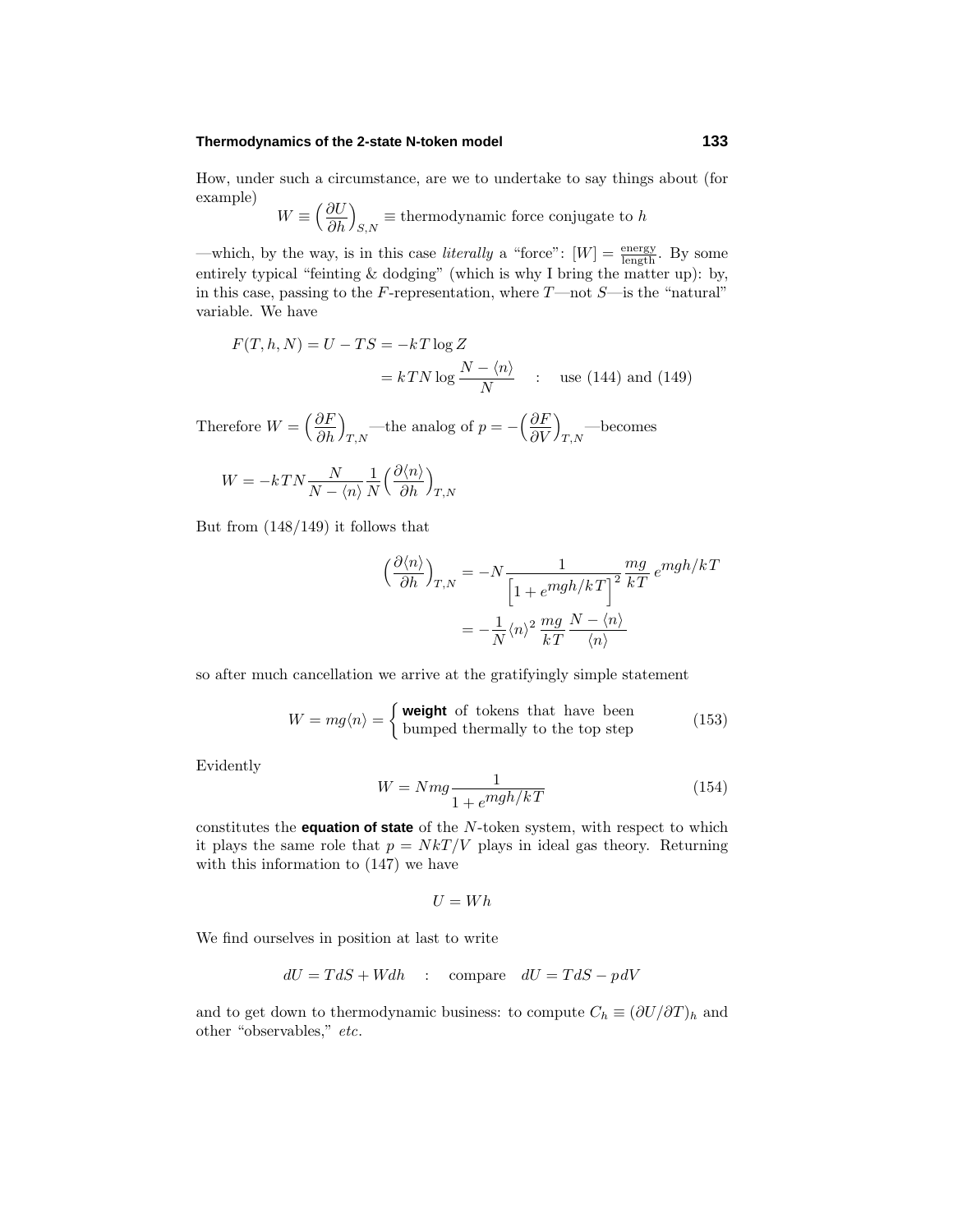

Figure 37: **Isotherms** of the *N*-token system: graphs, that is to say, of  $w \equiv W/Nmg$  vs. *h*, for various values of  $\theta \equiv kT/mg$ . In this notation the equation of state (154) reads  $w = \left[1 + e^{h/\theta}\right]^{-1}$ . The *θ*-values range from **coldest** *θ* = 0*.*1 through 0.5, 1.0, *...* , 4.0, 4.5 to **hotest**  $\theta = 5.0$ . At infinite temperature <u>half</u> the tokens are up, half down—irrespective of the value of the step height *h*. At finite temperatures, decreasing the value of *h* never tickles more than half of the tokens onto the upper step.



FIGURE 38: Graph of  $s \equiv S/Nk$  vs.  $x \equiv \langle n \rangle/N = U/Nmgh$ , in which notation (150) reads

$$
s = \log \frac{1}{1-x} + x \log \frac{1-x}{x}
$$

The entropy increases until  $x = \frac{1}{2}$ , then decreases again until, at  $x = 1$ , all the tokens are up (which can happen in only one way).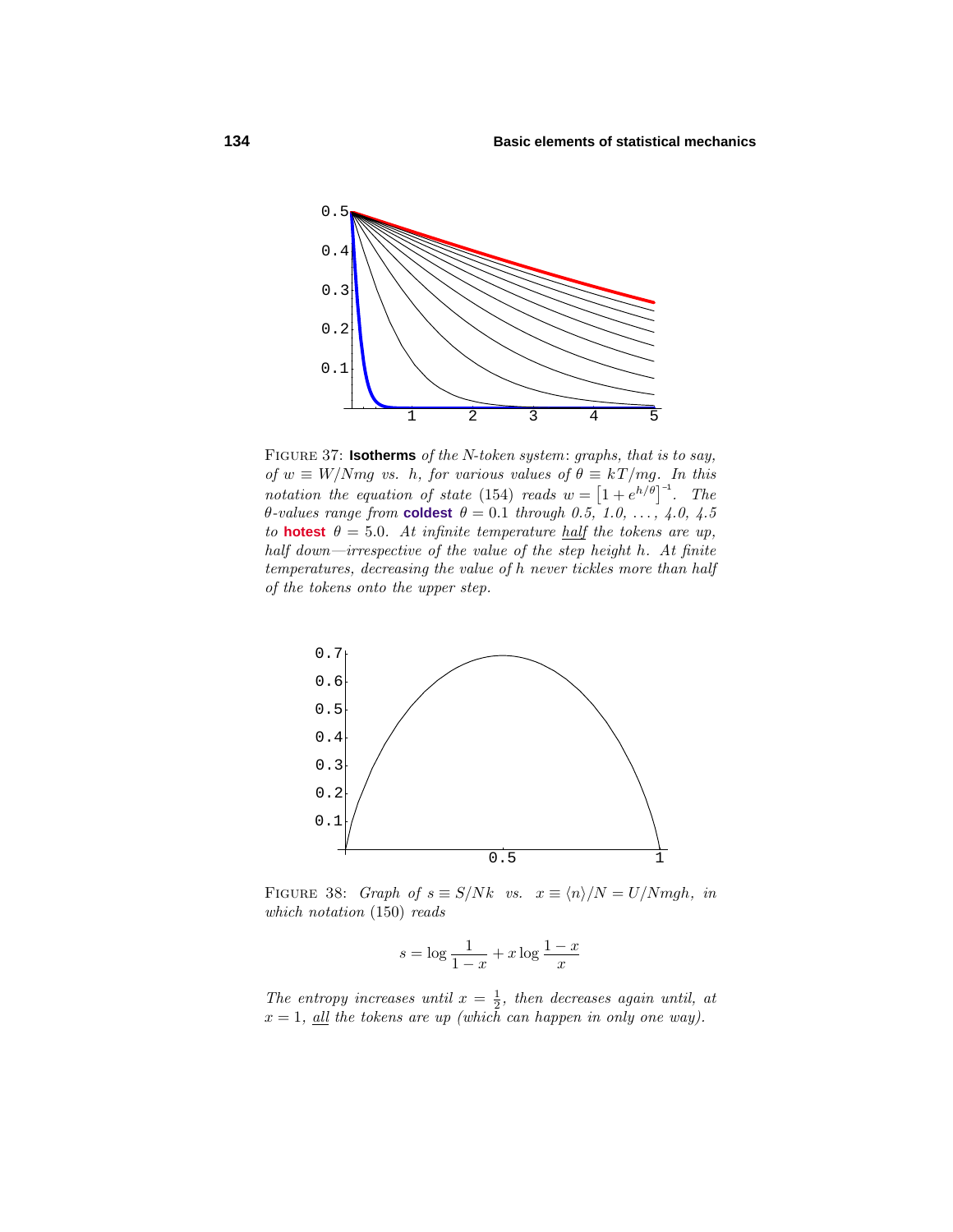

FIGURE 39: *Graph of*  $\left[\frac{ds}{dx}\right]^{-1}$ , which by

$$
\frac{\partial S}{\partial U}=\frac{1}{T}
$$

is proportional to temperature. As  $x \uparrow \frac{1}{2}$  (half the tokens up) the temperature becomes infinite, but if still more tokens are pumped up the slope of the tangent (preceding figure) becomes negative, which is to say: the temperature becomes negative! This is a ramification of the fact that the tokens have not only ground states but also "top states." Though most physical systems do not have this property, some—for example, lasers—do. We will return later to a more careful account of the **negative temperature** concept.

The preceding figures illustrate some aspects of the thermodynamics of our 2-state token model. I seems to me fairly amazing that a system so rudimentary as that illustrated in Figure 24 can give rise to such an intricate set of theoretical relationships as has emerged in the last six pages. But that is scarcely the half of it *...* for consider the inverse problem: Suppose that our equations and and figures had been abstracted from work in the thermodynamic laboratory. How would one deduce—after the fact—that the underlying microsystem is the one pictured in Figure  $24$ ? It was a problem of that order that confronted Planck.

**10. Thermodynamics of a system of distinguishable quantum oscillators.** Let S consist of *N* identical but distinguishable 1-dimensional quantum oscillators, the whole being (by action of a heat bath) at temperature *T*. To describe the state of such an oscillator it is (according to the mechanics of such systems) sufficient to specify the energy

$$
\varepsilon_s = (s + \frac{1}{2})\hbar\omega \quad : \quad s = 0, 1, 2, \dots
$$

To describe the state of the *N*-oscillator system we write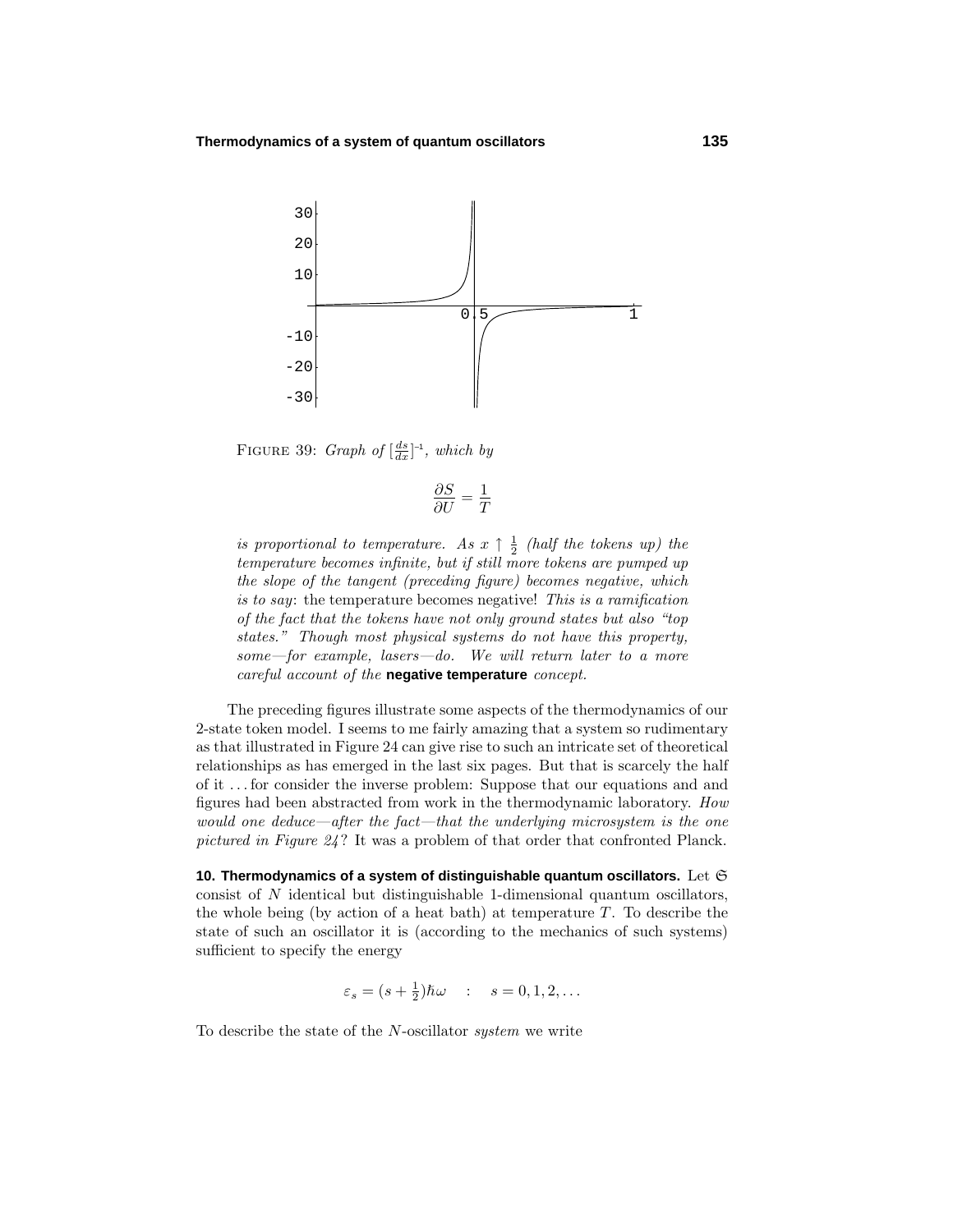$i<sup>th</sup>$  oscillator

$$
\mathbf{s} \equiv \{s_1, s_2, \dots, s_j, \dots, s_N\}
$$
  
~~
$$
\uparrow \text{identifies state of}
$$

The energy of an oscillator system in state *s* is given by

$$
E(\mathbf{s}) \equiv E_n = (n + \frac{1}{2}N)\hbar\omega \quad : \quad n = s_1 + s_2 + \dots + s_N
$$

—the presumption here being that the oscillators are non-interactive.

The  $\varepsilon_s$ -state of an individual oscillator is (by quantum mechanical calculation) non-degenerate, <sup>97</sup> but the  $E_n$ -state of  $\mathfrak{S}$  has multiplicity

$$
g(n; N)
$$
 = number of ways *n* can be developed  $s_1 + s_2 + \cdots + s_N$ 

To indicate that (for example)  $s_1 = 2$ ,  $s_2 = 4$ ,  $s_3 = s_4 = 0$ ,  $s_5 = 1$ , ...  $s_{N-1} = 3$ ,  $s_N = 1$  we could write

$$
\bullet \bullet | \bullet \bullet \bullet \bullet || | \bullet | \cdots | \bullet \bullet \bullet | \bullet
$$

Clearly

$$
g(n; N) = \text{number of such strings } (n \bullet \text{'s and } N - 1 \text{ fences } |)
$$

$$
= \frac{(N + n - 1)!}{n!(N - 1)!}
$$

It is computationally useful to note (and becomes clear upon a moment's reflection) that

$$
\sum_{n=0}^{\infty} g(n;N)\lambda^n = \left[\sum_{s=0}^{\infty} \lambda^s\right]^N = \left[\frac{1}{1-\lambda}\right]^N
$$
\n(155)

*i.e.*, that  $\left[1/(1-\lambda)\right]^N$  gives rise as a **generating function** to the numbers  $g(n; N) : n = 1, 2, 3, \ldots$ 

Turning our attention now to the construction of the partition function, we have

$$
Z = \sum_{\mathbf{s}} e^{-E(\mathbf{s})/kT}
$$
  
=  $\sum_{n=0}^{\infty} g(n;N) e^{-E_n/kT}$   
=  $e^{-\frac{1}{2}N\hbar\omega/kT} \sum_{n=0}^{\infty} g(n;N) e^{-n\hbar\omega/kT}$   
=  $\left[\frac{1}{1 - e^{-\hbar\omega/kT}}\right]^N$  by (155)

<sup>97</sup> This statement would require adjustment if the oscillator were 2- or 3-dimensional.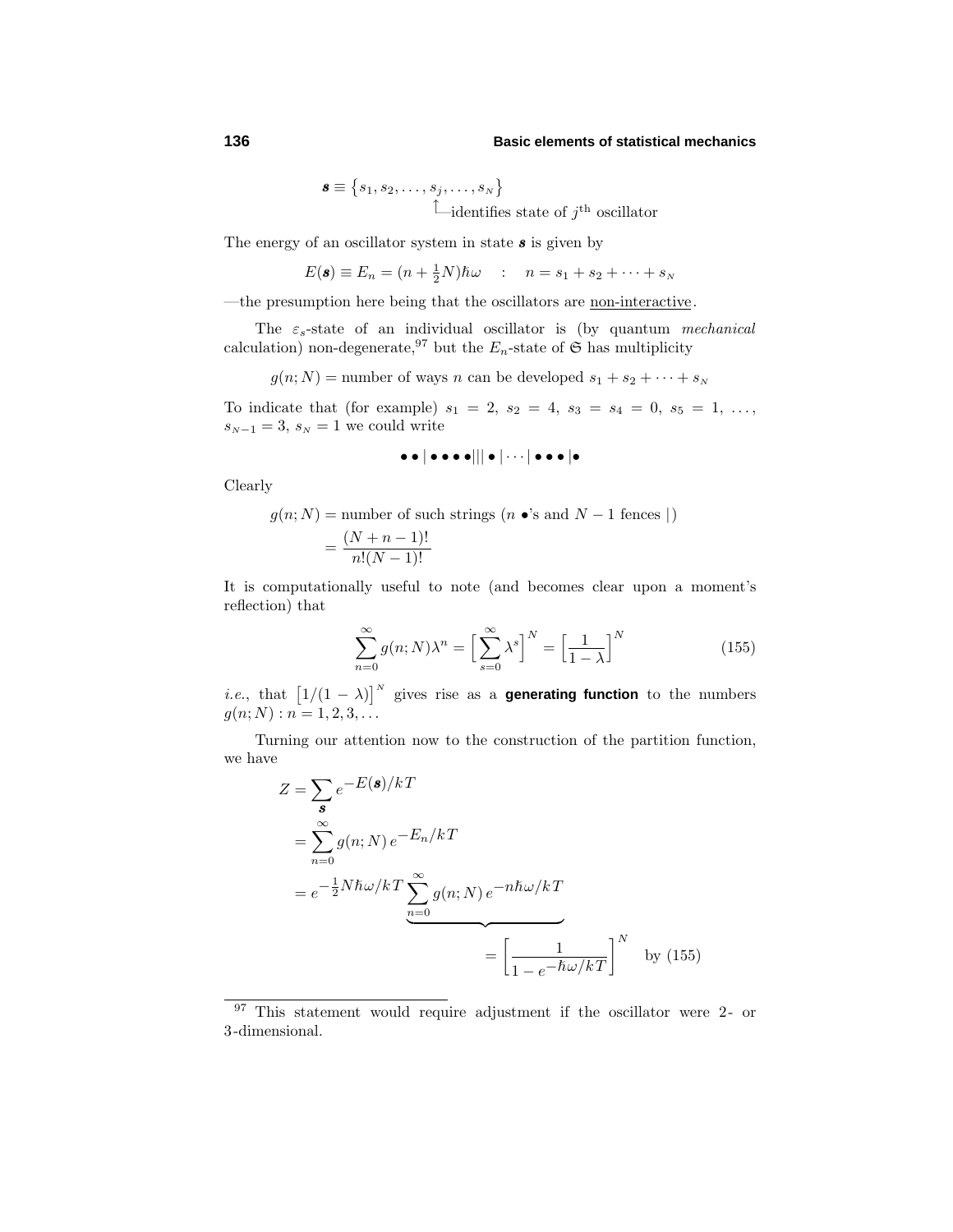## **Thermodynamics of a system of quantum oscillators 137**

We digress to observe that for each individual oscillator

$$
\mathcal{Z} = \sum_{s=0}^{\infty} e^{-(s+\frac{1}{2})\hbar\omega/k} = e^{-\frac{1}{2}\hbar\omega/k}.
$$
 
$$
\frac{1}{1 - e^{-\hbar\omega/k}}.
$$

so that we can, if we wish, write (compare (143))

$$
Z = \left[\mathcal{Z}\right]^N \tag{156}
$$

—this in consequence ultimately of our assumption that the oscillators are non-interactive: in the contrary case we expect to have something like

$$
Z = \left[\mathcal{Z}\right]^N \cdot \left\{1 + \lambda \cdot \text{(correction term)}\right\}
$$

where  $\lambda$  quantifies the *strength of the interaction*.

In any event, we now have

$$
Z = \left[\frac{e^{-\frac{1}{2}\hbar\omega/kT}}{1 - e^{-\hbar\omega/kT}}\right]^N = \left[\frac{1}{2\sinh(\hbar\omega/2kT)}\right]^N\tag{157}
$$

The *F*-potential can therefore be described (see again (141.2))

$$
F(T, \omega, N) = NkT \log 2 \sinh \frac{\hbar \omega}{2kT}
$$
\n(158)

while (138/139) provide

$$
U(T, \omega, N) = \frac{1}{2} N \hbar \omega \coth \frac{\hbar \omega}{2kT}
$$
\n(159)

$$
S(T, \omega, N) = -Nk \log 2 \sinh \frac{\hbar \omega}{2kT} + \frac{1}{T} \cdot \frac{1}{2} N \hbar \omega \coth \frac{\hbar \omega}{2kT}
$$
 (160)

Once again it proves feasible to write  $S(U, \omega, N)$  but—for the reason stated at the bottom of page 49—not feasible to write  $U(S, \omega, N)$ : we therefore expect to have to do some "feinting & dodging"—to employ "work-arounds"—to reach thermodynamnic objectives.

From (159) it follows that

$$
\lim_{T \downarrow 0} U(T, \omega, N) = N \cdot \frac{1}{2} \hbar \omega = \text{net} \text{ "zero point energy"}
$$
 (161)

and that (see Figure 40)

$$
C \equiv \left(\frac{\partial U}{\partial T}\right)_{\omega, N} \equiv \text{heat capacity}
$$

$$
= Nk \cdot \underbrace{\left[\frac{\hbar \omega}{2kT} \text{csch} \frac{\hbar \omega}{2kT}\right]^2}_{\text{approaches unity for } T \gg \frac{1}{2} kT/\hbar \omega}
$$
(162)

Functional inversion of (159) gives

$$
\frac{\hbar\omega}{2kT}=\coth^{-1}\frac{2U}{N\hbar\omega}
$$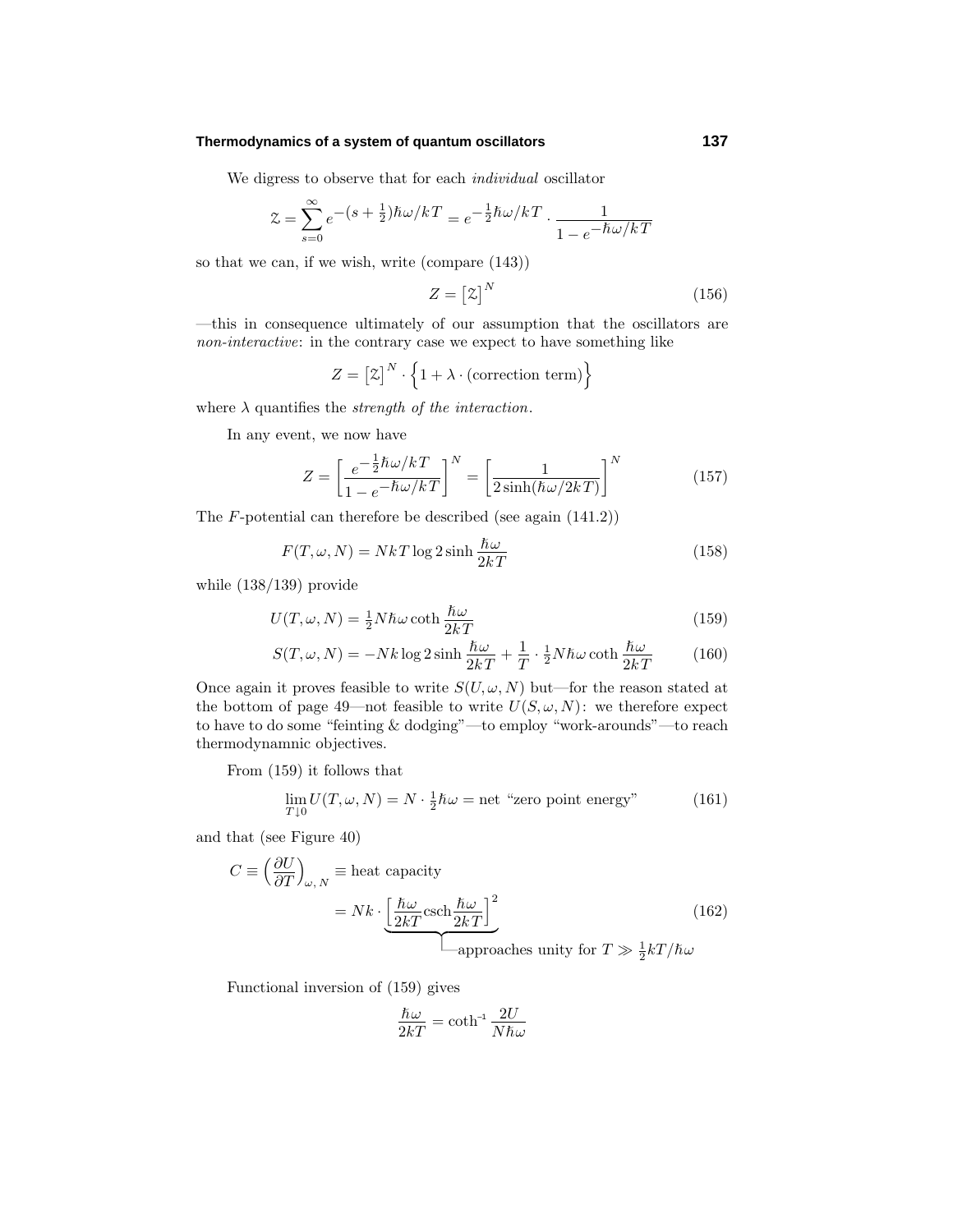

Figure 40: Above: the **heat capacity of a system of oscillators**, as described at (162). The independent variable is  $2k/\hslash\omega$ , the dependent variable is *C/N k*. Below: a magnified display of the low-temperature region.

which when introduced into (160) gives

$$
S = Nk \Big\{ -\log 2 \sinh \left[ \coth^{-1} \frac{2U}{N\hbar \omega} \right] + \frac{2U}{N\hbar \omega} \coth^{-1} \frac{2U}{N\hbar \omega} \Big\}
$$

When expressed in terms of  $s \equiv S/Nk$  and  $u \equiv 2U/N\hbar\omega$  which acquires the somewhat less intimidating design

$$
s = u \coth^{-1} u - \log 2 \sinh \left[ \coth^{-1} u \right] \quad : \quad u \geqslant 1 \tag{163}
$$

which is plotted in Figure 41.

One can readily imagine oscillator systems for which  $\omega$  enjoys the status of a "control parameter."<sup>98</sup> The "force" conjugate to *ω* (analog of the negpressure

<sup>&</sup>lt;sup>98</sup> Recall that for a simple pendulum  $\omega = \sqrt{g/\ell}$ : both *g* and  $\ell$  are subject to control.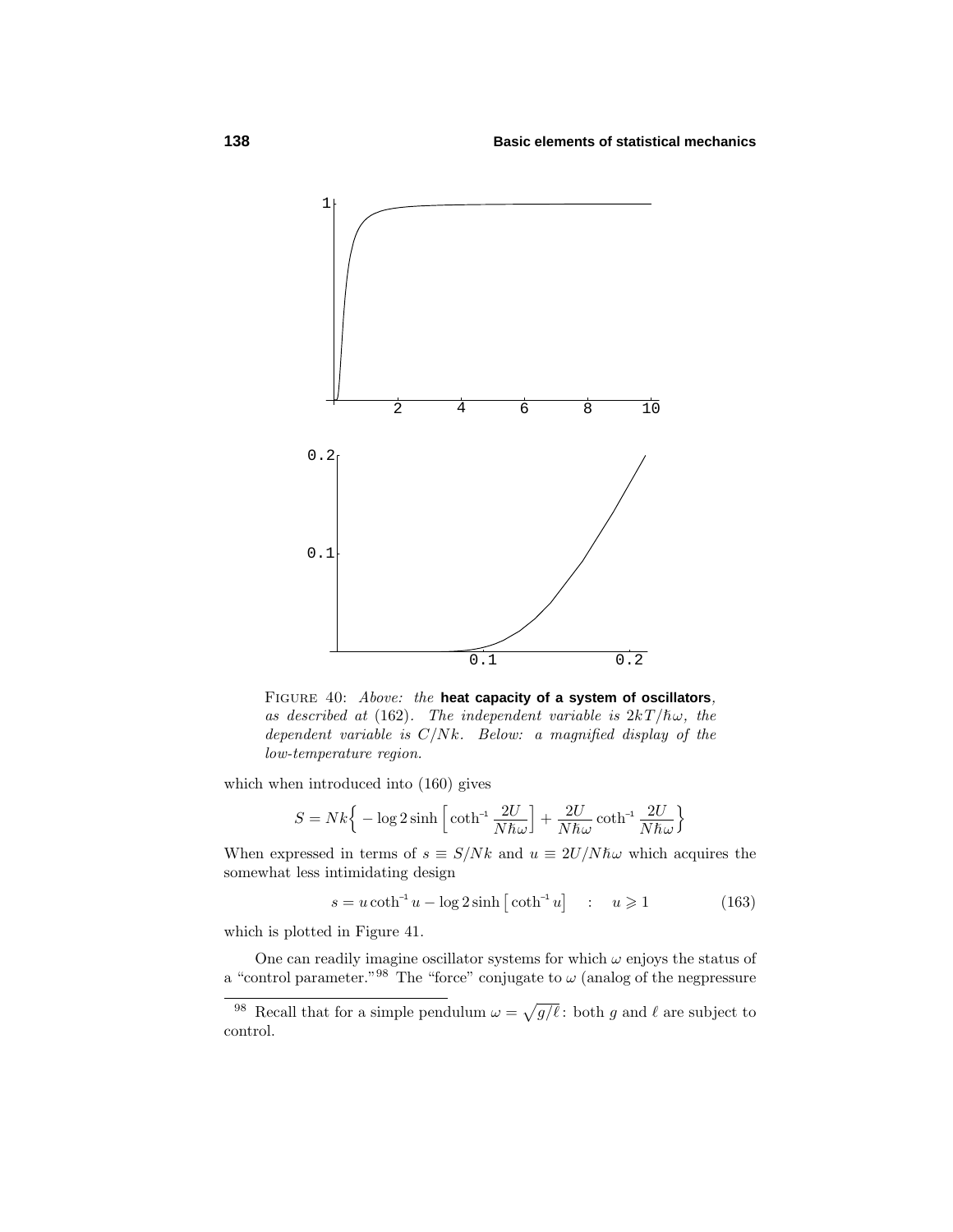

FIGURE 41: Graph of  $S(U)$  for a system of oscillators, based upon (163). The slope of the tangent is proportional to  $1/T$ , so decreasing slope reflects increasing temperature. The curve is entirely typical in that it is **downward convex but never has negative slope**. That the "negative temperature" issue does not arise can be traced to the fact the oscillator energy spectrum is unbounded above. Here *s* runs ↑,  $u$  runs  $\rightarrow$ .



Figure 42: **Isotherms** of a system of oscillators, as they are described at (165). The  $\theta$ -values range from **coldest**  $\theta = 0.1$  through 2, 4, 8, 16 to **hotest**  $\theta = 32$ . Here a runs  $\uparrow$ ,  $\omega$  runs  $\rightarrow$ .

conjugate to volume) can be described

$$
A \equiv \left(\frac{\partial F}{\partial \omega}\right)_{T,\,N} = \frac{1}{2}N\hbar \coth\frac{\hbar\omega}{2kT} \quad : \quad \text{dimensionality of "action"}
$$

$$
= U/\omega \tag{164}
$$

Evidently we have now in hand the **equation of state** of the oscillator system,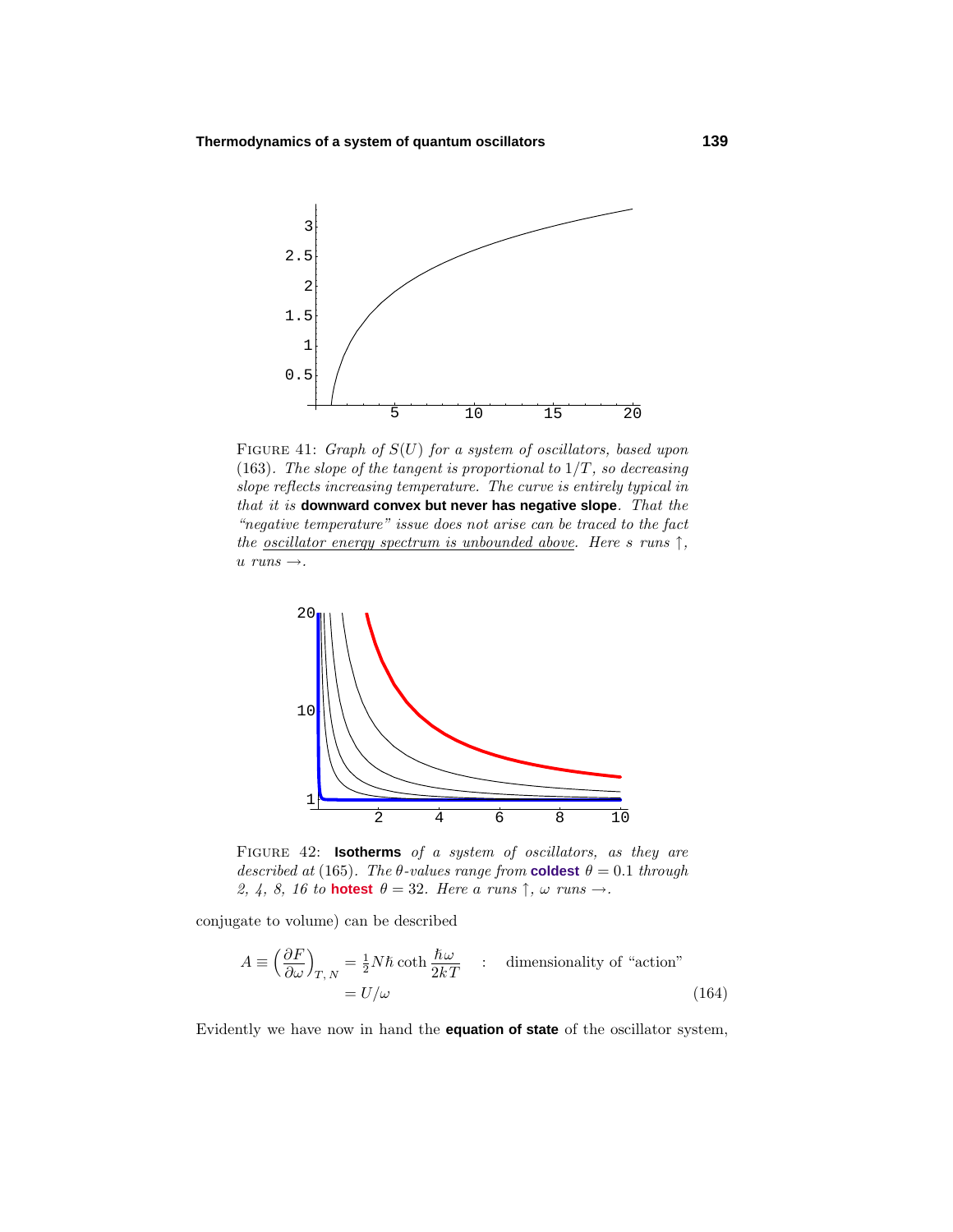which in terms of  $a \equiv 2A/N\hbar$  and  $\theta \equiv 2kT/\hbar$  can be described

$$
a = \coth(\omega/\theta) \tag{165}
$$

The resulting isotherms are shown in Figure 42.

I am again amazed that a system that is mechanically so simple can give rise to thermal physics that appears—at least superficially—to be so complicated. And again: the **inverse problem**—proceeding backwards from our accumulated results to the statistical model from which they sprang—would appear to require a whole new set of analytical techniques.

**11. Thermodynamics of a system of quantum mechanical boxed particles.** Let  $\mathfrak S$  consist of *N* identical/distinguishable/non-interactive mass points *m*, each of which is confined quantum mechanically to the interior of a 1-dimensional potential well of width  $\ell$ , the whole being (by action of a heat bath) at temperature *T*. From mechanics we know that to describe the state of a particle in a square well it is sufficient to specify the energy

$$
\varepsilon_n = \varepsilon_0 \cdot n^2 \quad : \quad n = 1, 2, 3, \dots
$$

$$
\varepsilon_0 \equiv h^2 / 8m\ell^2
$$

The partition function of the *N*-particle system can be described<sup>99</sup>

$$
Z = \left[\sum_{n=1}^{\infty} e^{-\alpha n^2}\right]^N \quad \text{with} \quad \alpha \equiv \frac{\varepsilon_0}{kT} = \frac{h^2}{8kTm\ell^2} \tag{167}
$$

In the approximation that  $\alpha \ll 1$  (requires that  $\hbar$  be "small," else that *m* and/or  $\ell$  and/or  $T$  be large) one has

$$
\sum_{n=1}^{\infty} e^{-\alpha n^2} \approx \int_0^{\infty} e^{-\alpha n^2} dn = \sqrt{\frac{\pi}{4\alpha}} = \sqrt{2\pi m \ell^2 k T/h^2}
$$

giving

$$
Z \approx \left[2\pi m\ell^2 kT/h^2\right]^{\frac{N}{2}}\tag{168}
$$

Arguing now in the usual way from (138) and (139) we have

$$
U(T, \ell, N) = N \cdot \frac{1}{2}kT \tag{169}
$$

$$
S(T, \ell, N) = N \cdot \frac{1}{2} k \left\{ \log \left[ 2\pi m \ell^2 k T / h^2 \right] + 1 \right\}
$$
\n
$$
= N \cdot s(T, \ell) \tag{170}
$$

$$
N \cdot s(1, \ell)
$$
  

$$
s(T, \ell) \equiv \frac{1}{2}k \log T + k \log \ell + s_0
$$
 (171)

<sup>99</sup> Compare (143) and (156). Operative here once again is our assumption that the constituent elements of  $\mathfrak S$  are *non-interactive*.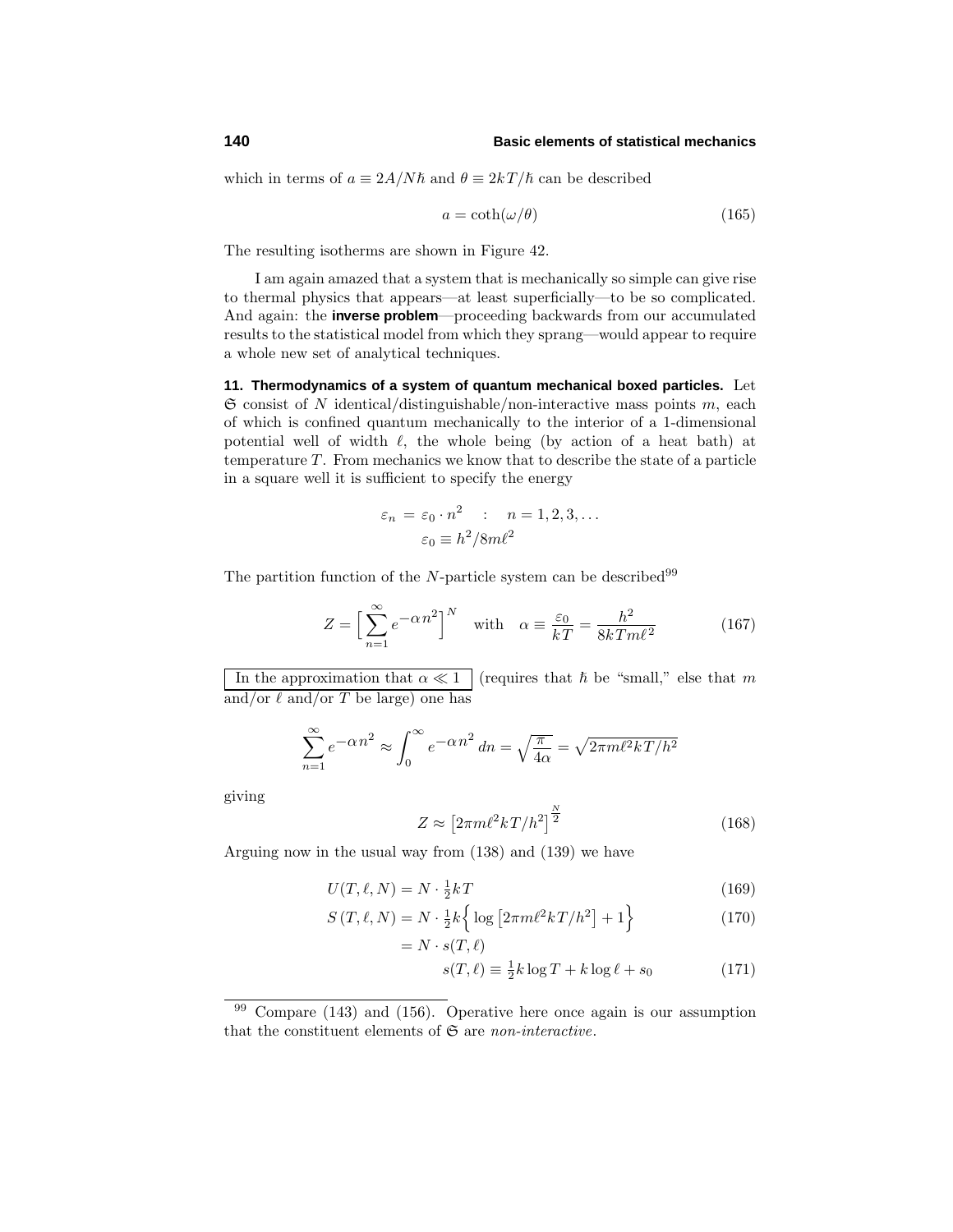## **Thermodynamics of the quantum mechanical particle-in-a-box problem 141**

with  $s_0 \equiv \frac{1}{2}k\left\{\log\left[2\pi mk/h^2\right]+1\right\}$ , while (141) supplies  $F(T, \ell, N) = -kT \log Z = -N \cdot \frac{1}{2}k \log [2\pi m \ell^2 k T/h^2]$ 

The "negforce" conjugate to  $\ell$  (analog of the pressure conjugate to volume, which in this instance is literally a force:  $[\wp] = \frac{\text{energy}}{\text{length}}$  is given by

$$
\wp\equiv -\Big(\frac{\partial F}{\partial \ell}\Big)_{T,\,N}=\frac{Nk\,T}{\ell}
$$

so we have the equation of state

$$
\wp \ell = NkT \tag{172}
$$

The heat capacity at constant box-length is in this case constant

$$
C_{\ell} = \left(\frac{\partial U}{\partial T}\right)_{\ell, N} = N \cdot \frac{1}{2}k \tag{173}
$$

Equations  $(169)$  and  $(170)$  jointly supply

$$
S(U, \ell, N) = \frac{1}{2} N k \left\{ \log \frac{4 \pi m \ell^2 U}{N h^2} + 1 \right\}
$$
 (174)

which—somewhat exceptionally, on the evidence of our recent experience—is readily inverted to provide an explicit description of  $U(S, \ell, N)$ .

We are not surprised by the "ideal gas-like" appearance of our results theyrefer, after all, to what we might think of as a "1-dimensional quantum gas"—but the following serves to remind us that theypertain onlyin the approximation that the dimensionless parameter

$$
\alpha \equiv \frac{1}{8kT} \frac{h^2}{m\ell^2} \ll 1
$$
: requires  $\begin{cases} \text{the temperature not to be too low,} \\ \text{the box not to be too small} \end{cases}$ 



FIGURE 43: *Graph of* (174), written  $s(u, \ell) = \log(u\ell^2) + 1$  with  $s \equiv 2S/Nk$  and  $u \equiv 4\pi mU/Nh^2$ . The *l*-values used were  $l = 1$ (bottom curve),  $\ell = 2$  and  $\ell = 4$  (top curve). Negative *S*-values are—whether one argues from  $(137)$  or from  $(152)$ —absurd. Their occurance is evidence of the failure of an approximation. Here *s* runs  $\uparrow$ , *u* runs  $\rightarrow$ .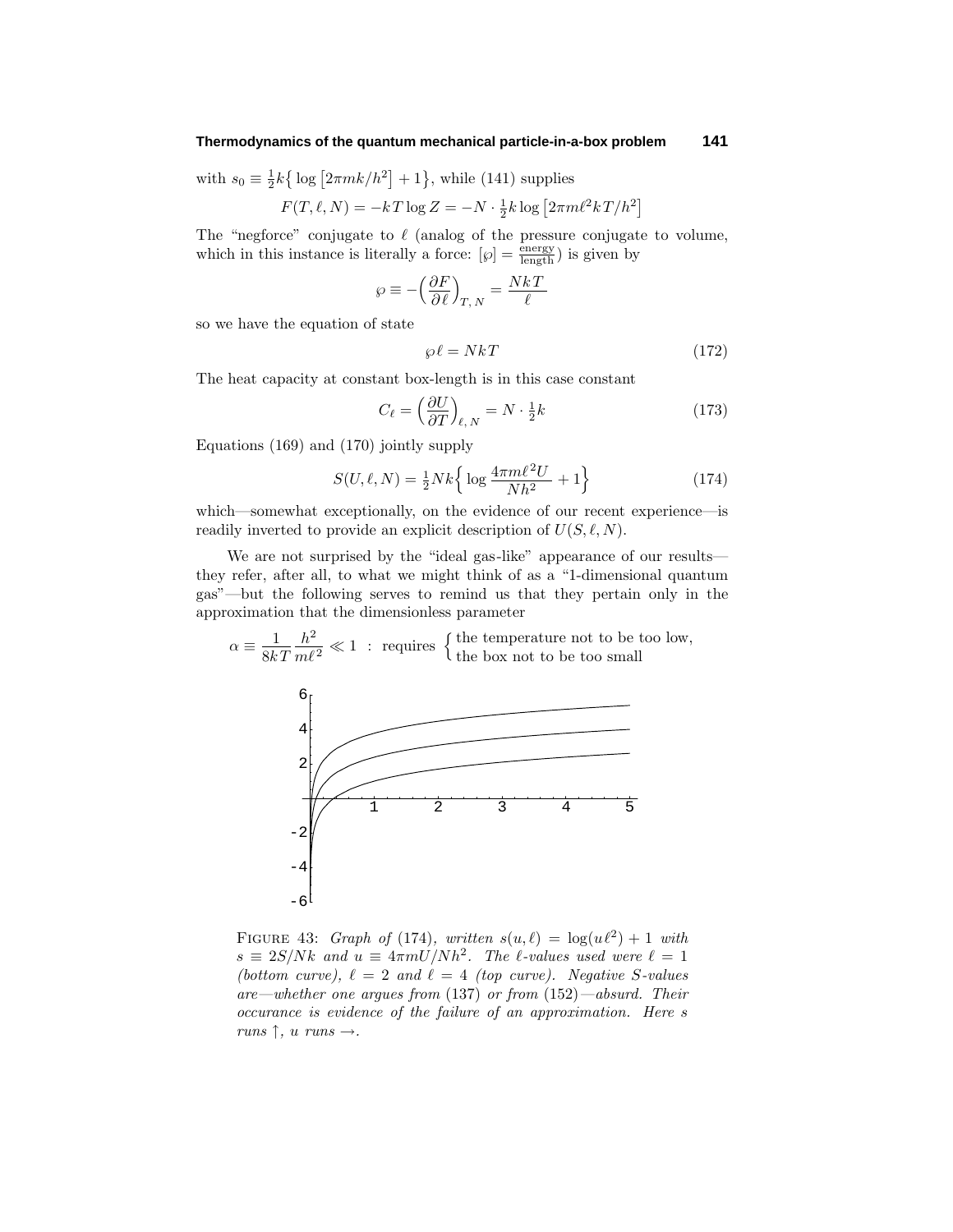The low temperature/small box regime Jacobi's theoryof **theta functions**<sup>100</sup> supplies the remarkable identity

$$
\sum_{n=0}^{\infty} e^{-\alpha n^2} = \sqrt{\frac{\pi}{4\alpha}} \cdot \sum_{m=-\infty}^{\infty} e^{-\pi^2 m^2/\alpha^2}
$$
 (175)

The expression on the right converges very rapidly when  $\alpha \ll 1$ , and gives back our  $\sqrt{\pi/4\alpha}$  in leading approximation. On the other hand, the expression on the left converges rapidly when  $\alpha \gg 1$ , and supplies

 $\approx 1 + e^{-\alpha}$  in leading approximation

In that approximation we have

$$
Z(\alpha) = \left[1 + e^{-\alpha}\right]^N \quad : \quad \alpha \equiv \frac{1}{8kT} \frac{h^2}{m\ell^2} \gg 1 \tag{176}
$$

giving

$$
U = kT^2 \frac{d \log Z(\alpha)}{d \alpha} \frac{\partial \alpha}{\partial T}
$$
  
=  $N \frac{h^2}{8m\ell^2} \left[ 1 + e^{\alpha} \right]^{-1} \approx N \frac{h^2}{8m\ell^2} e^{-\alpha}$   
=  $NkT \alpha e^{-\alpha}$   

$$
S = Nk \log \left[ 1 + e^{-\alpha} \right] + \frac{U}{T}
$$
 (177)

Expanding the logarithm we get

$$
= Nk \left\{ \left[ 1 - \frac{1}{2}e^{-\alpha} + \cdots \right] e^{-\alpha} + \alpha e^{-\alpha} \right\} \approx Nk \alpha e^{-\alpha}
$$

But (177) supplies  $\alpha = \log \left[ N h^2 / 8 U m \ell^2 \right]$  so we come finally to the conclusion that at low temperatures the entropy of a "1-dimensional quantum gas" can be described

$$
S(U,\ell,N) \approx \underbrace{Nk \frac{8Um\ell^2}{Nh^2}}_{\text{note the disappearance of } N} \log \frac{Nh^2}{8Um\ell^2}
$$
 (178)

Figures 44 & 45 provide indication of the significance of this result.

 $100\,$  For an excellent account of this beautiful subject see R. Bellman,  $A$   $Brief$ Introduction to Theta Functions  $(1961)$ . For reference to the elementary proof of (175), which hinges on the "Poisson summation formula," see page 7 in "Applied theta functions of one or several variables"  $(1997)$ . Theta functions (which come in four flavors) are known to *Mathematica* as EllipticTheta[a,u,q] with  $a = 1, 2, 3, 4$ . We have interest mainly in  $\vartheta_3(u, q)$ .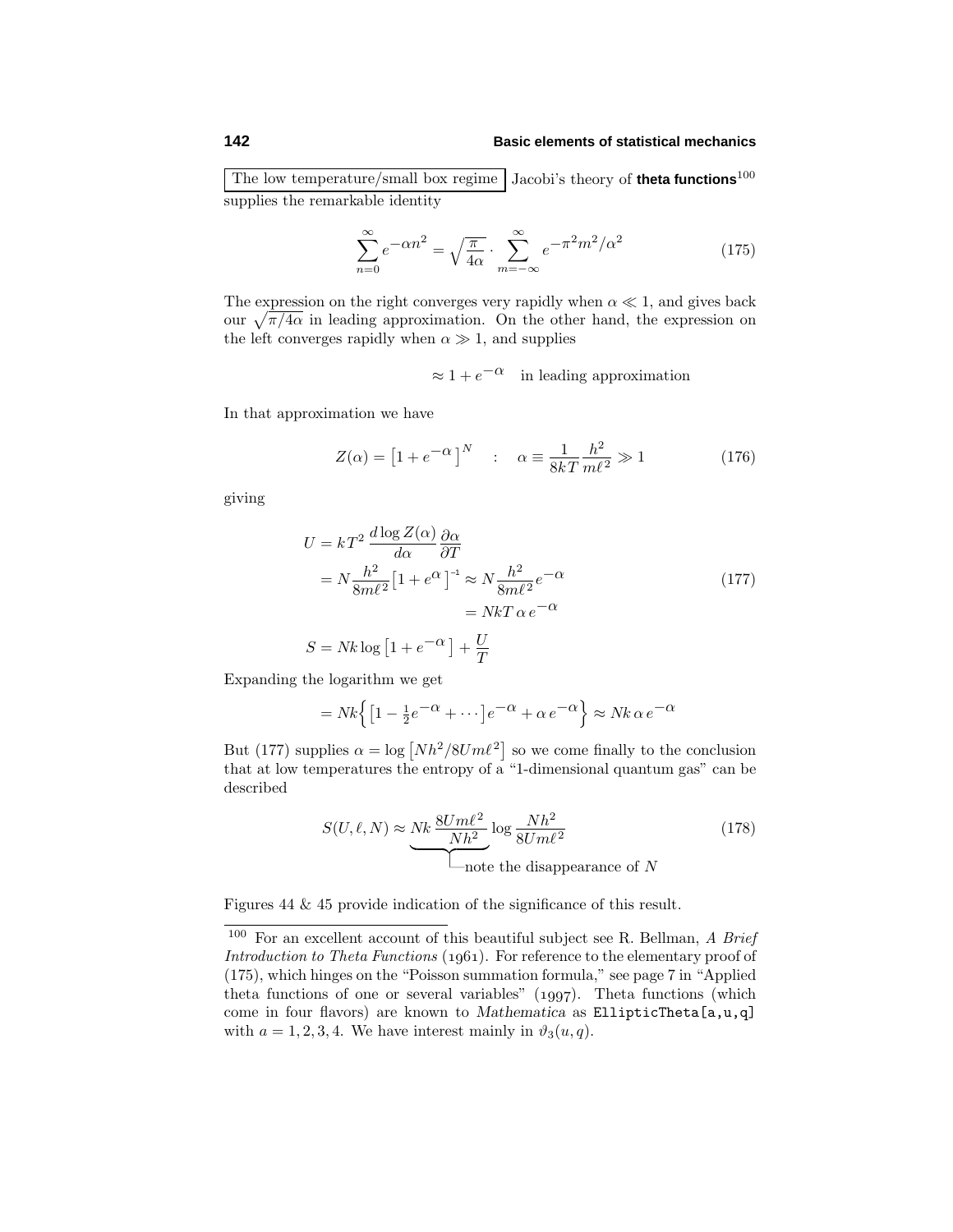

FIGURE 44: Low-temperature *U*-dependence of entropy according to (178), which has been written  $s = -u \log u$  with  $s ≡ S/Nk$  and  $u \equiv 8Um\ell^2/Nh^2$ . We have  $S \downarrow 0$  in the limit  $U \downarrow 0$  as indication that the **groundstate of the system is non-degenerate**. The nose-over  $at u = 0.3678$  announces the acute failure of the approximation upon which (178) is based. Here *s* runs  $\uparrow$ , *u* runs  $\rightarrow$ .



FIGURE 45: *Graph of*  $\left[ ds/du \right]^{-1} \sim T$ . The region of seeming "negative" temperature" is an artifact of the approximation, which on evidence of the figures is reliable only for  $u \ll 0.3678$ .

From  $\wp \equiv -\partial F/\partial \ell$  and  $F = -NkT \log [1 + e^{-\alpha}]$  we are led by quick calculation to a low-temperature equation of state

$$
\wp \ell = N \frac{h^2}{m\ell^2} e^{-\alpha(T,\ell)} \tag{179}
$$

that certainly does not look very gas-like, and in which  $h^2/m\ell^2$  appears to have taken over the role of  $k$ . Equally unfamiliar (compare  $(173)$ ) is the  $\hbar$ -dominated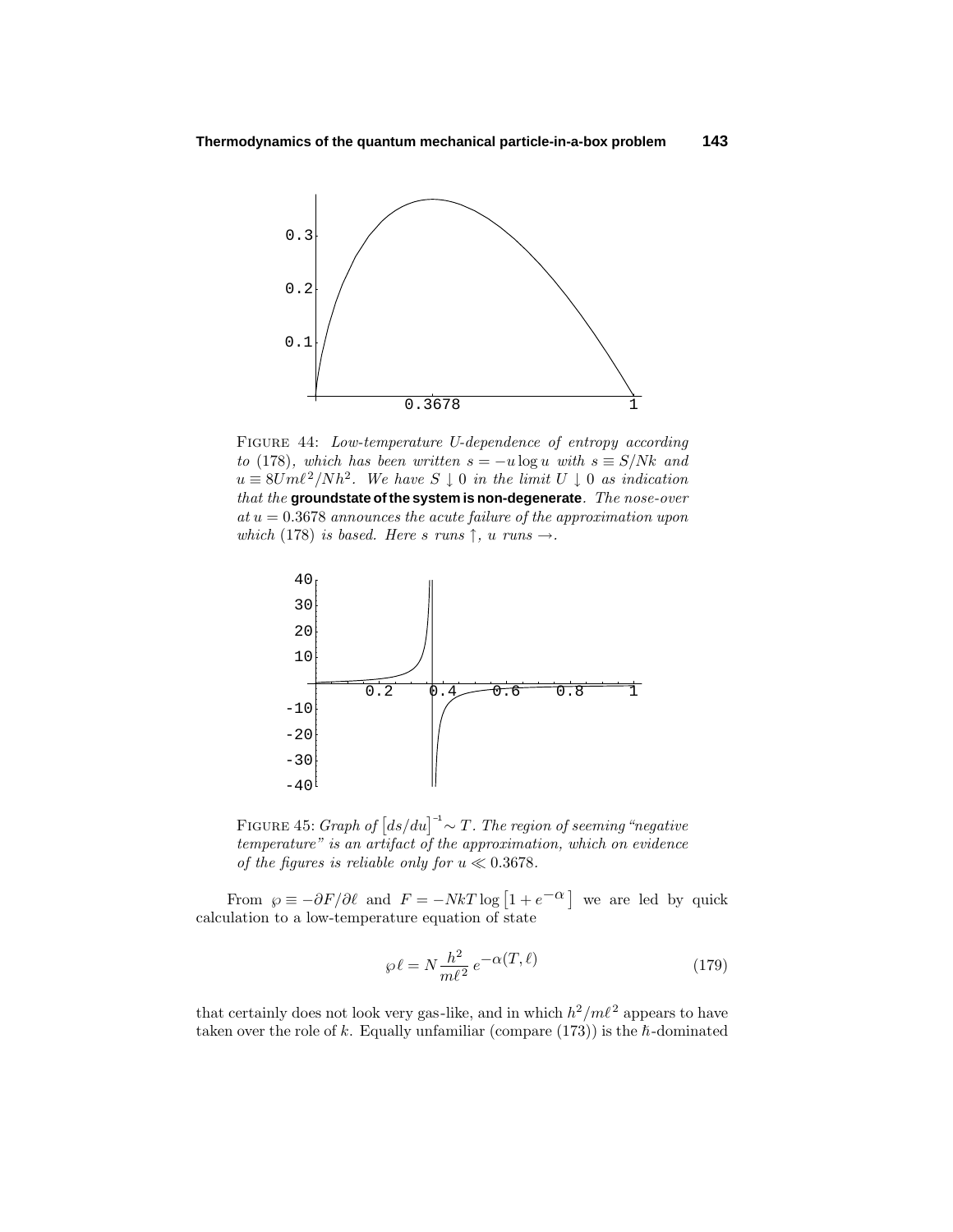

FIGURE 46: *Graph of the low-temperature heat capacity of a* 1-dimensional quantum gas, based upon (180), which has been written  $c = \theta^{-2} \exp\{-\theta^{-1}\}\$  with  $c \equiv C/N$  and  $\theta \equiv 8kTm\ell^2/h^2$ . Remarkably, the heat capacity—which was stated at (173) to be constant—is shown here to vanish at low temperatures. And so also do its derivatives to all orders! The approximation used is evidently is reliable only for  $\theta \ll 0.5$ . Here *c* runs  $\uparrow$ ,  $\theta$  runs  $\rightarrow$ .

structure of the low-temperature heat capacity

$$
C_{\ell}(T) = \left(\frac{\partial U}{\partial T}\right)_{\ell, N} = N \cdot \alpha^2 e^{-\alpha}
$$

$$
= N \cdot \left(\frac{1}{8kT} \frac{h^2}{m\ell^2}\right)^2 \exp\left\{-\frac{1}{8kT} \frac{h^2}{m\ell^2}\right\} \tag{180}
$$

which is plotted in Figure 46. In the essential respects described in the caption, the low-temperature heat capacityof a quantum gas resembles that of a system of quantum oscillators (Figure 40). We have touched here on what is, in fact, a general phenomenon (low-temperature failure of the Law of Dulong  $&$  Petit) that contributed importantly to the early development of quantum mechanics.<sup>101</sup>

**12. Statistical mechanics of classical systems.** Statistical mechanics came into the world as a thermodynamically motivated outgrowth of classical mechanics. Its invention contributed promptly and directly to the train of thought (mainly Planck's) that led to the development of quantum mechanics *...* and in that sense "rendered classical mechanics obsolete." In electing to use quantum mechanical examples to illustrate the process

microphysics −→ *Z*-construction −→ thermodynamics

I have perpetrated an anachronism, but for a simple reason: quantum systems (of the sort we have considered) have—as our token model had—discrete energy

<sup>101</sup> We will have occasion to return to this subject. In the meantime, see Chapter 6 in Mendelssohn.<sup>29</sup>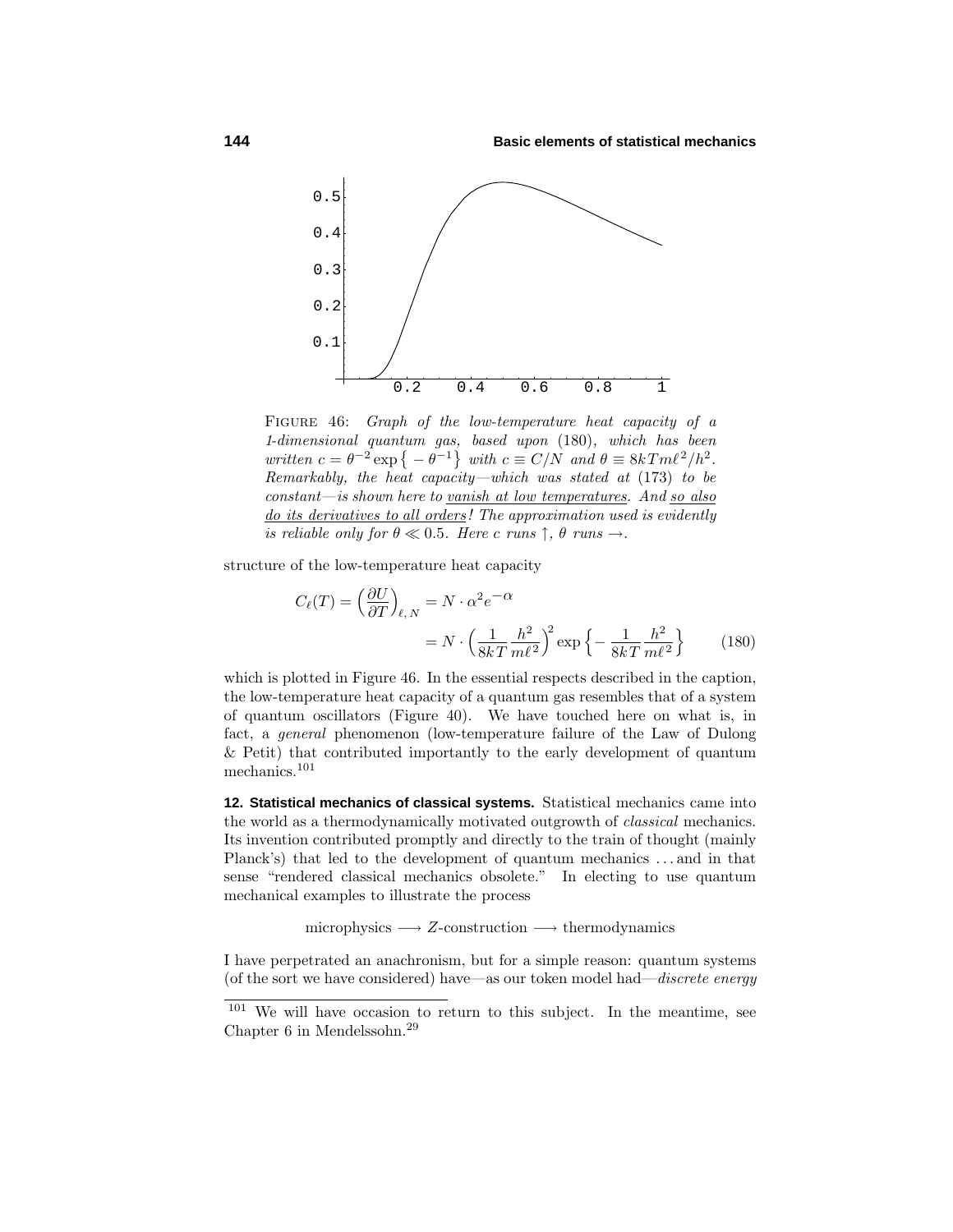# **Statistical mechanics of classical systems 145**

spectra: the "number of accessible states" is in such cases just that—a number, determined by counting. And it is, in general, **easier to count than to measure**, easier to ennumerate than to mensurate. The classical theory is, for precisely that reason and in several respects, formallymore awkward than its quantum counterpart,but it presents problems that abundantlyrepayclose consideration.

Think classically about a macroscopic hunk of stuff. We imagine it to consist of N particles, bound together by certain characteristic forces, each particle tracing a trajectory in physical 3-space. The stuff, regarded as a dynamical system, has 3*N* degrees of freedom. Gibbs recognized that—for his novel purposes—the language of choice for describing the internal dynamics of such a system was provided by Hamilton. Within the Hamiltonian formalism the **dynamical state** of the stuff is represented as a **point**  $\{p_1, \ldots, p_{3N}, x_1, \ldots, x_{3N}\}$ in 6N-dimensional "phase space." The state-point moves as described by the canonical equations

$$
\dot{x}_i = +\frac{\partial H}{\partial p_i}
$$
\n
$$
\dot{p}_i = -\frac{\partial H}{\partial x_i}
$$
\n
$$
\begin{cases}\n\vdots & i = 1, 2, \dots, 3N\n\end{cases}
$$

where the "Hamiltonian"  $H(p_1, \ldots, p_{3N}, x_1, \ldots, x_{3N})$  describes the mechanical design/constitution of the stuff in question. One has

total energy 
$$
E
$$
 of the system =  $H$ (momentary state-point)

The equation

$$
H(p_1,\ldots,p_{3N},x_1,\ldots,x_{3N})=E
$$

identifies an **isoenergetic hypersurface**  $\Sigma_E$  within the phase space  $\Gamma$ , and the energy-conserving dynamical motion of the state-point inscribes a curve C on that hypersurface. The set  $\{\Sigma_E\}$  of all such surfaces (which obviously cannot intersect) lends an "onion-like" structure to phase space: see Figure 47.

Our knowledge of the location of the state-point within *Γ* is necessarily statistical. Let

$$
P(p_1, \ldots, p_{3N}, x_1, \ldots, x_{3N}) \frac{dp_1 dx_1 dp_2 dx_2 \cdots dp_{3N} dx_{3N}}{h^{3N}} \equiv P(p, x) \left(\frac{dp dx}{h}\right)^{3N}
$$

denote the probability that the system will be found within the differential neighborhood of the indicated state-point. Here *h* is a constant that has been introduced from dimensional necessity<sup>102</sup>

$$
[h] = [p \cdot x] = \text{action} \quad : \quad \text{value arbitrary}
$$

<sup>&</sup>lt;sup>102</sup> In its absence *P* would acquire the *N*-dependent dimension (action)<sup> $-3*N*$ .</sup> Classical physics supplies, however, no universally-available natural candidate for the value of *h*.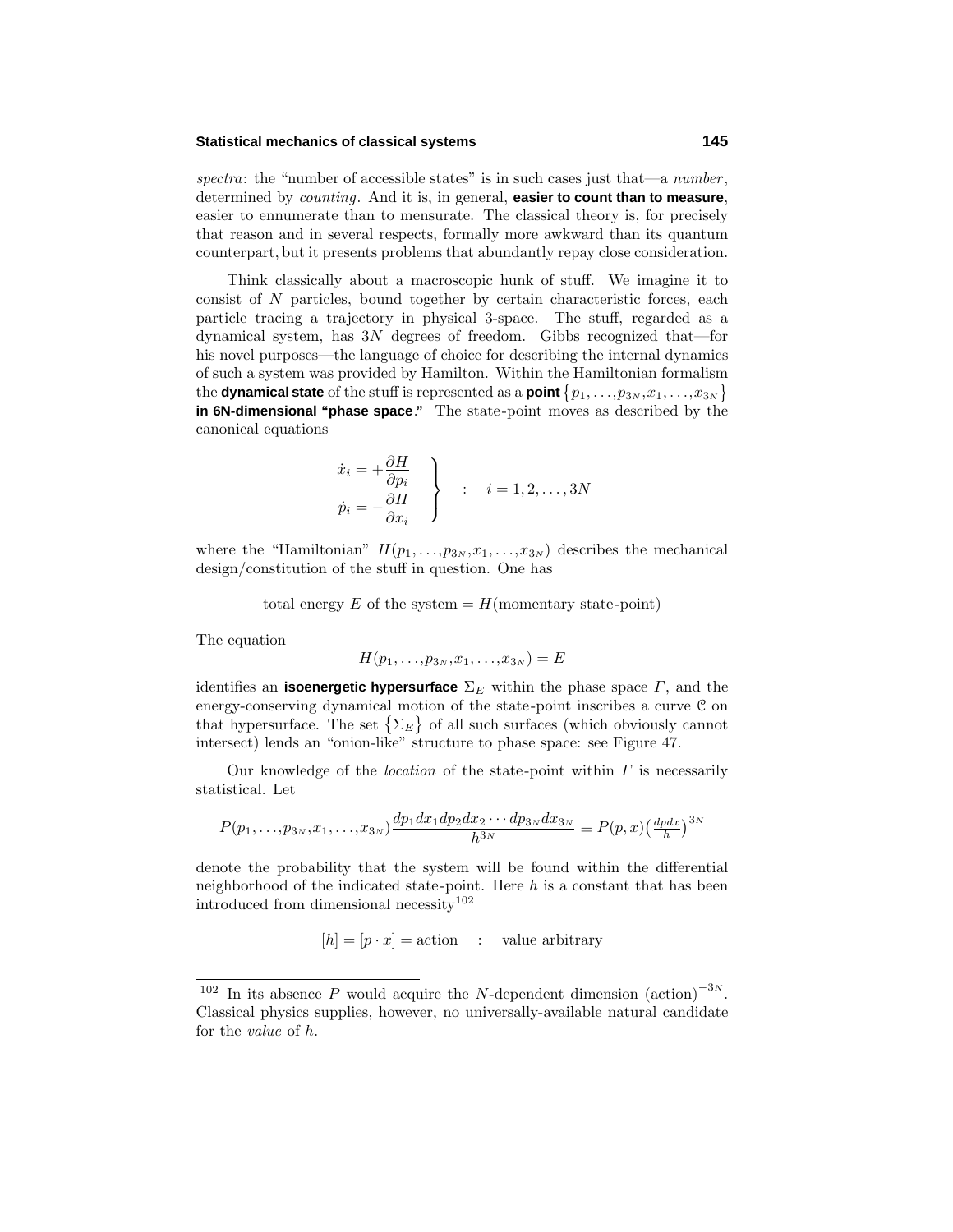

FIGURE 47: Highly schematic attempt to represent the curve C inscribed dynamically on an isoenergetic hypersurface  $\Sigma_E$  in the very-high-dimensional phase space of a many-body system. Notice that, because the equations of motion are of first order, such curves can never intersect (though they can, in principle, close upon themselves: the system motion would then be periodic.) The figure refers to a situation that pertains whether or not the system has thermalized *...* and that fact raises a deep problem: it would take an ensemble of such figures to represent the assumption fundamental to statistical mechanics, yet the principles of that subject apply successfully to individual systems, represented by individual figures.

We interpret the classical upshot of (134) to be that if the system can be considered to have thermalized at temperature *T* then

$$
P(p_1, \ldots, p_{3N}, x_1, \ldots, x_{3N}; T, \boldsymbol{\alpha})
$$
  
= 
$$
\frac{1}{Z(T, \boldsymbol{\alpha})} e^{-H(p_1, \ldots, p_{3N}, x_1, \ldots, x_{3N}; \boldsymbol{\alpha})/kT}
$$
(181)

Here  $\alpha$  refers to all the parameters (container-volume, electric  $\&$  magnetic field strengths, *etc.*: see again page 128) that are subject to our control and  $Z(T, \alpha)$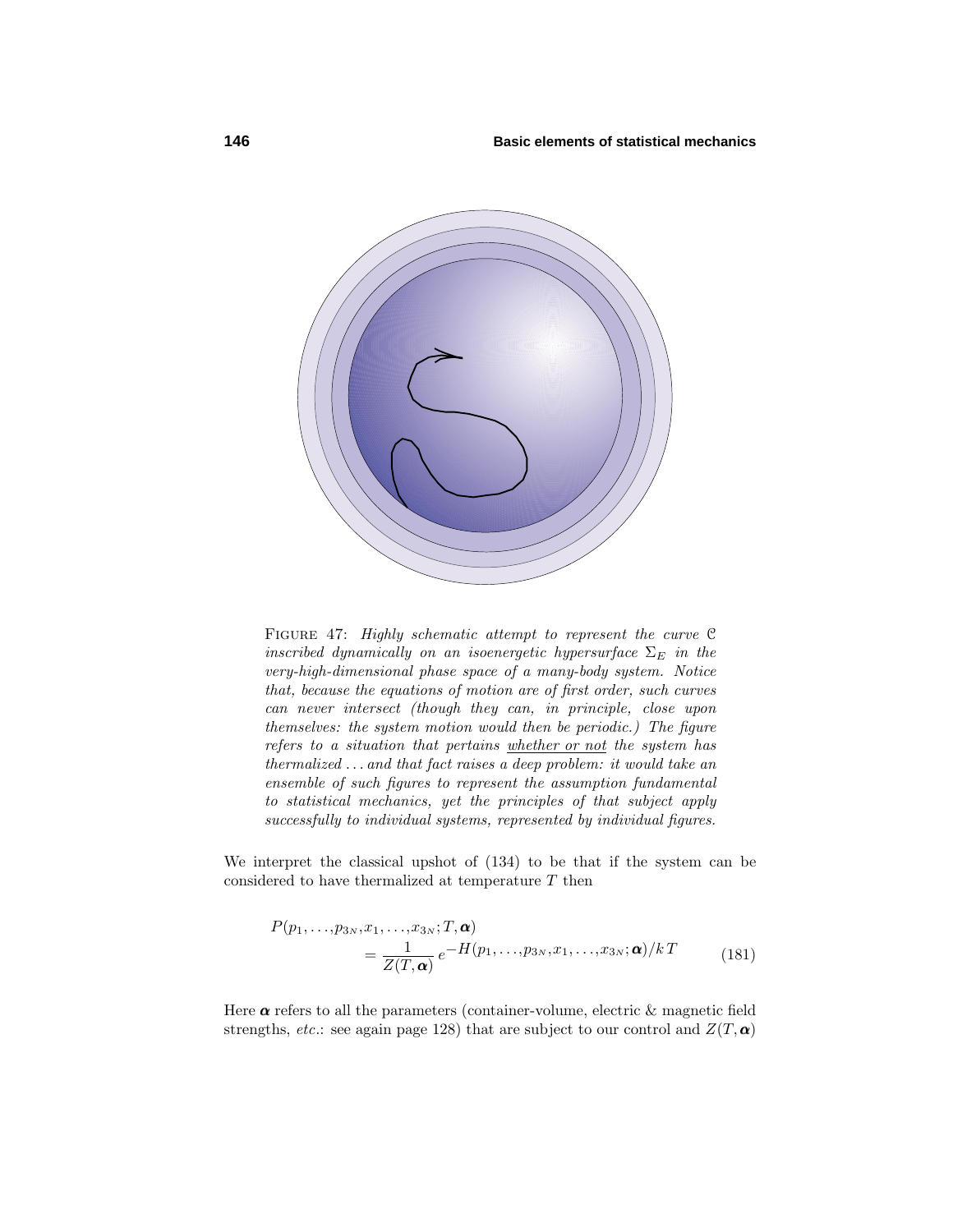

Figure 48: Isoenergetic onion in high-dimensional phase space. *Highlighted is the hypervolume bounded by*  $\Sigma_E$  and  $\Sigma_{E+dE}$ . In the text I write  $\Sigma_E(\alpha)$  to emphasize that the placement of the surfaces depends on the values assigned to the control parameters.

is fixed by the normalization condition:

$$
Z(T, \alpha) \equiv \iint \cdots \int_{\text{all of phase space}} e^{-H(p_1, \ldots, p_{3N}, x_1, \ldots, x_{3N}; \alpha)/k} T(\frac{dpdx}{h})^{3N} \qquad (182)
$$

The integral is a computational monstrosity, but simplifies if one takes into account the fact that the exponential is constant on isoenergetic surfaces: what I will call "layer-by-layer onion integration" then supplies

$$
= \int_{\text{all allowed } E \text{-values}} e^{-E/kT} g(E, \alpha) dE \tag{183}
$$

where (see the figure)

$$
g(E, \alpha) dE \equiv \begin{cases} \text{dimensionless phase hypervolume between} \\ \text{the hypersurfaces } \Sigma_E(\alpha) \text{ and } \Sigma_{E+dE}(\alpha) \end{cases} \tag{184}
$$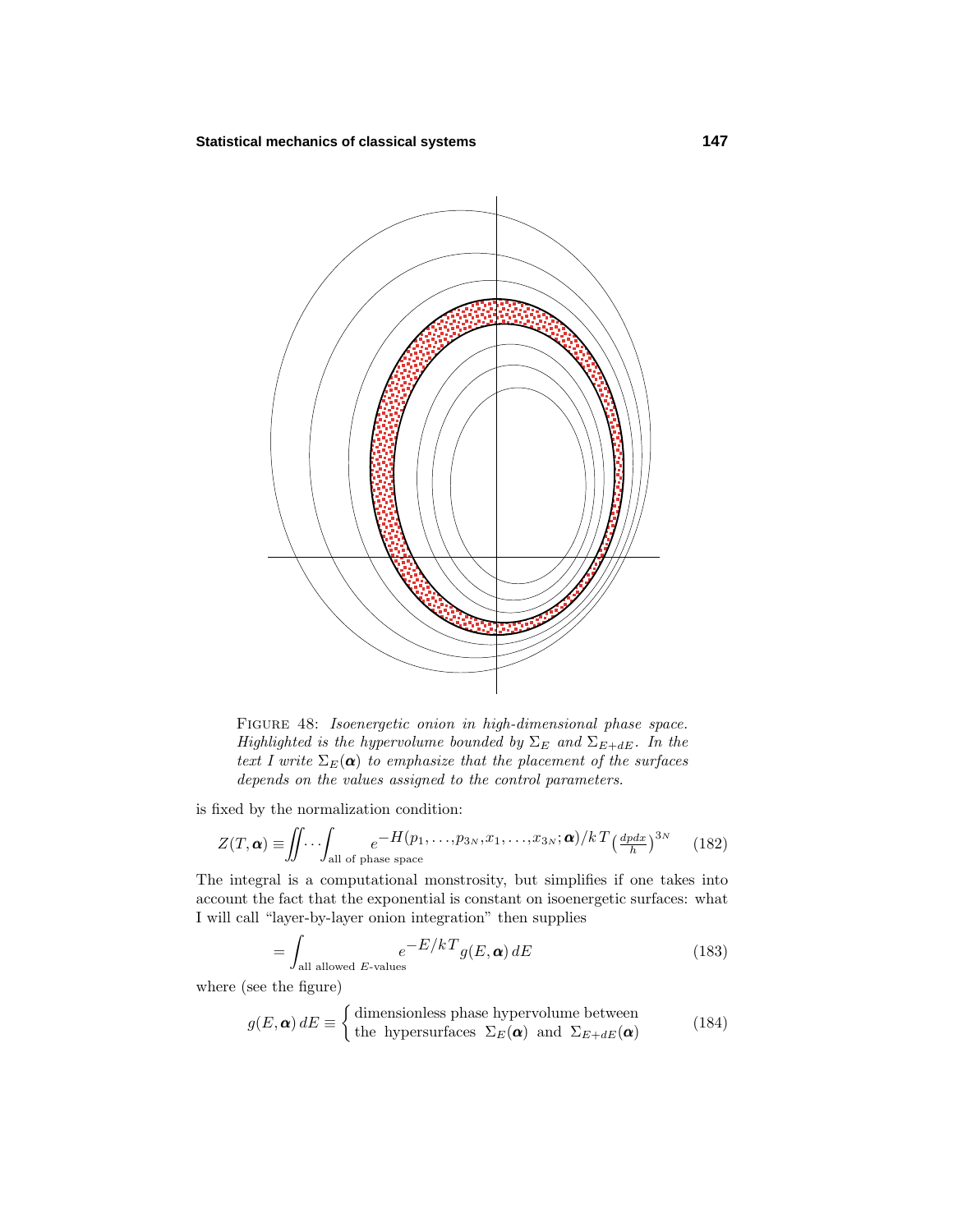Evidently  $g(E, \alpha)$  lends classical meaning to the **density of states** (page 123), and  $Z(E, \alpha)$  is its Laplace transform.

In many cases of physical interest (molecular gases, for example) the constituent particles of the system present themselves (at least if temperature and pressure are not too extreme) as loose aggregates of little bound systems ("molecules"). In such cases

> $H = H_{\text{molecule } \#1} + H_{\text{molecule } \#2} + \cdots + H_{\text{molecule } \#N}$ + molecular interaction term

where each molecular term depends upon its own relatively small set of variables. In such cases—owing entirely to an elementary property of the exponential—the monster integral (182) assumes (at least in the approximation that the interaction term can be neglected) the form

$$
Z(T, \alpha) = \prod_{\text{molecules}} Z_{\text{molecular}}(T, \alpha) \tag{185}
$$

where  $Z_{\text{molecular}}$  requires integration over just a few variables.<sup>103</sup> Carrying this train of thought to its limit, we arrive at the case in which the "molecules" are in fact non-interactive point particles. We arrive, in short, at this *...*

**EXAMPLE: Classical statistical mechanics of ideal gas.** Let *N* non-interactive, identical but distinguishable mass points *m* be confined to the interior of a box of volume *V* . The Hamiltonian of such a system reads

$$
H(p_1,...,p_{3N},x_1,...,x_{3N}) = \sum_{i=1}^N \left\{ \frac{1}{2m}(p_{i1}^2 + p_{i2}^2 + p_{i3}^2) + U(x_{i1},x_{i2},x_{i3}) \right\}
$$

where the "wall potential"

$$
U(x_1, x_2, x_3) = \begin{cases} 0 & \text{inside the box} \\ \infty & \text{outside the box} \end{cases}
$$

Immediately

$$
Z(T,V) = \left[\frac{1}{h^3} \iiint_{-\infty}^{+\infty} e^{-\frac{1}{2mkT}(p_1^2 + p_2^2 + p_3^2)} dp_1 dp_2 dp_3
$$

$$
\iiint_{-\infty}^{+\infty} e^{-U(x_1, x_2, x_3)/kT} dx_1 dx_2 dx_3\right]^N
$$

$$
= (V/h^3)^N \cdot \left[\int_{-\infty}^{+\infty} e^{-\frac{1}{2mkT}p^2} dp\right]^{3N}
$$

$$
= (V/h^3)^N \cdot \left[\sqrt{2\pi mkT}\right]^{3N}
$$

$$
= \left[V \cdot \left(\frac{2\pi mkT}{h^2}\right)^{\frac{3}{2}}\right]^N
$$
(186)

<sup>&</sup>lt;sup>103</sup> Instances of this **factorization principle** were encountered already at (143), (156) and (167).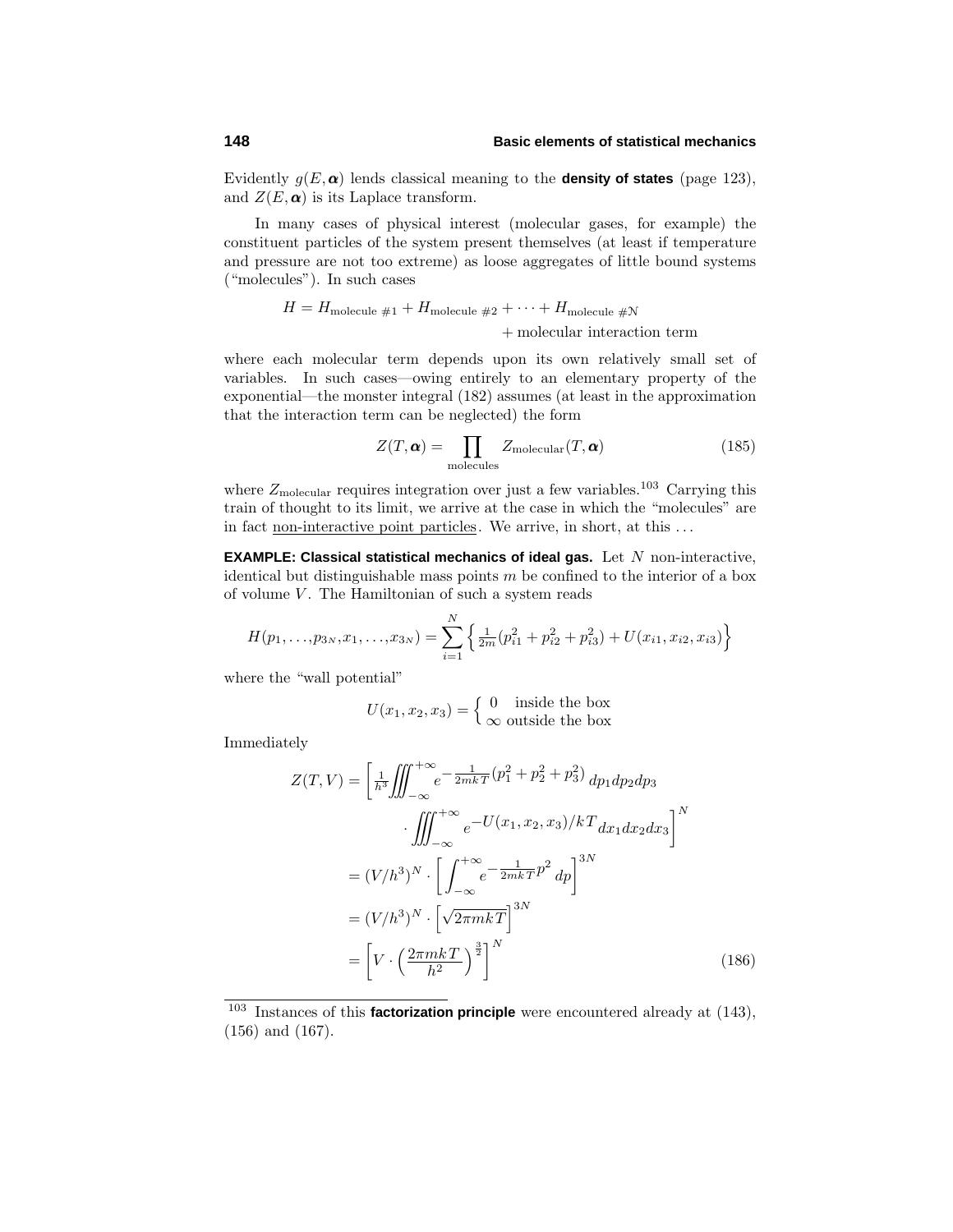# **Statistical mechanics of classical systems 149**

We note in passing that if we wrote  $V = \ell^3$  then this 3-dimensional classical result would become

$$
= \left( \left[ 2\pi m \ell^2 k T / h^2 \right]^{\frac{N}{2}} \right)^3
$$
\n(187)

 $=\begin{bmatrix} Z \text{ obtained at (168) for a 1-dimensional quantum} \\ \text{gas that is neither too cold nor too confined} \end{bmatrix}^3$ 

Proceeding now in the familiar way from  $(138/139/141)$ , we have

$$
U(T, V, N) = kT^2 \frac{\partial}{\partial T} \log Z
$$
  
=  $\frac{3}{2} NkT$  (188.1)

$$
S(T, V, N) = k \log Z + \frac{1}{T}U
$$
  
= Nk \left\{ \log V + \frac{3}{2} \log \left( \frac{2\pi mkT}{h^2} \right) \right\} + \frac{3}{2} Nk  
= Nk \left\{ \frac{3}{2} \log T + \log V \right\} + S\_0 \tag{188.2}  

$$
S_0 \equiv \frac{3}{2} Nk \left\{ \log \left( \frac{2\pi mk}{h^2} \right) + 1 \right\}
$$

$$
F(T, V, N) = -kT \log Z
$$
  
= 
$$
-NkT \left\{ \log V + \frac{3}{2} \log \left( \frac{2\pi mk}{h^2} \right) \right\}
$$
 (188.3)

from which follow

$$
p \equiv -\left(\frac{\partial F}{\partial V}\right)_{T,N} = \frac{NkT}{V} \qquad : \quad \text{equation of state} \tag{188.4}
$$

and the statement

$$
C_V \equiv \left(\frac{\partial U}{\partial T}\right)_{V,N} = N \cdot \frac{3}{2}k \quad : \quad \text{remains constant even as } T \downarrow 0 \quad (188.5)
$$

 $=$  (number of mechanical degrees of freedom)  $\cdot \frac{1}{2}k$ 

These are identical to statements extracted earlier from the phenomenologyof ideal monomolecular gases, $104$  but have been obtained here by the methods of statistical mechanics from a classical micromechanical model. Note, however, in connection with (188.2) *...*that at (28) we were obliged on dimensional grounds to set  $S_0 = -Nk$ {

$$
S_0 = -Nk\left\{\frac{3}{2}\log T_0 + \log V_0\right\}
$$

but lacked reason to assign anyparticular values to the "fiducial coordinates" *T*<sup>0</sup> and *V*0, for which reason the value of *S*<sup>0</sup> remained indeterminate. It is, in this light, remarkable that the statistical mechanical argument proceeds to its end without reference to a fiducial point—this because

$$
\left[\frac{mk}{h^2}\right] = \frac{\text{mass} \cdot \text{energy/temperature}}{(\text{action})^2} = \frac{1}{(\text{volume})^{\frac{2}{3}} \cdot \text{temperature}}
$$

 $-\text{but value of } S_0$  remains still indeterminate because the classical theory ascribes no particular value to *h*.

<sup>104</sup> See (28) on page 42, where the "monomolecular" requires us to set  $c = \frac{3}{2}k$ .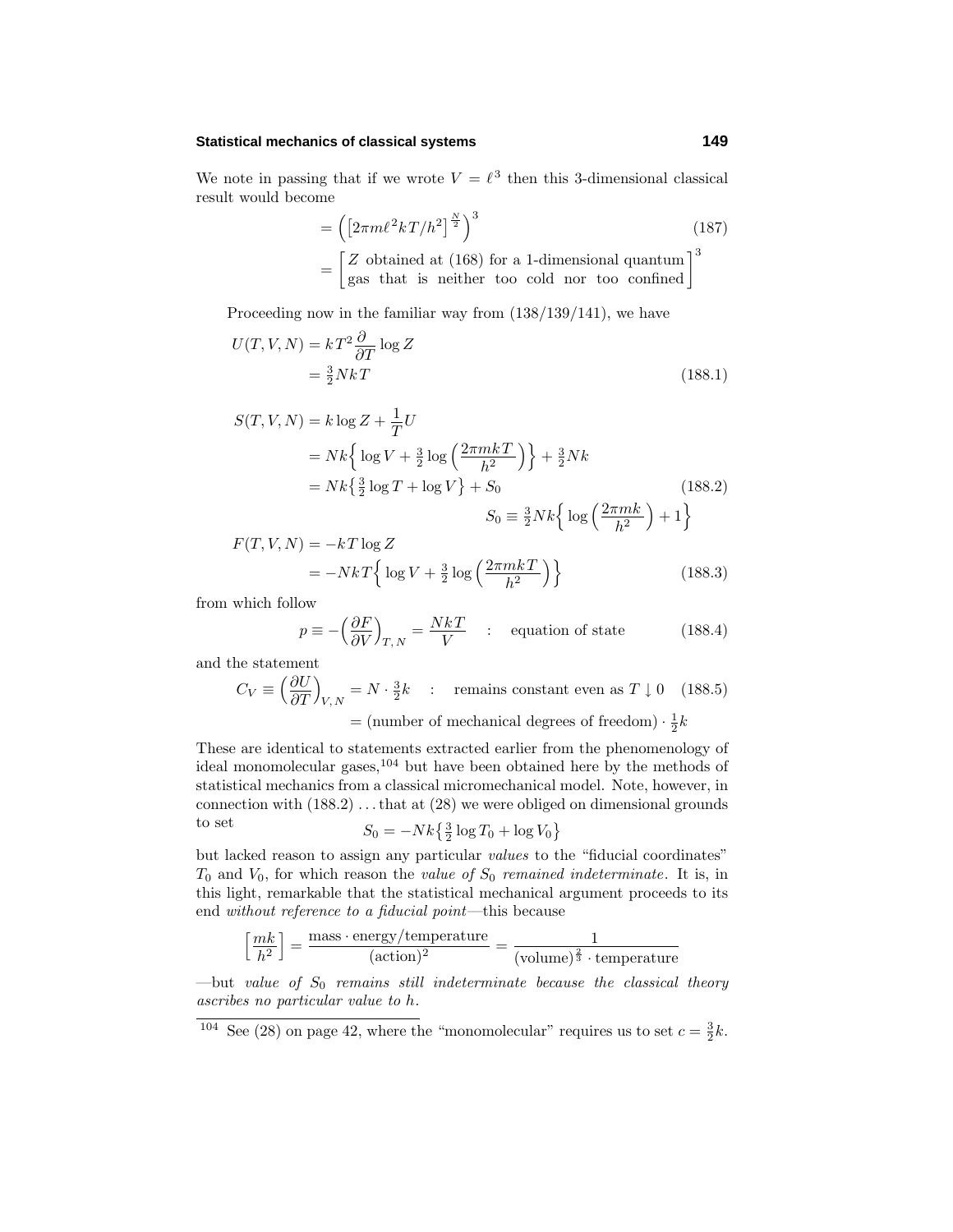**EXAMPLE: Same song, different orchestration.** Suppose we had elected to proceed directly from  $(182)$ , without reference to the factorization principle (185). The 6*N*-fold integral can in the present instance be written in the alternative factored form

$$
Z = \frac{1}{h^{3N}} \left[ \iint \cdots \int_{3N-\text{dimensional hyperbox}} dx_1 dx_2 \cdots dx_{3N} \right]
$$

$$
\cdot \left[ \iint \cdots \int_{-\infty}^{+\infty} e^{-\frac{1}{2mk} \overline{T}} (p_1^2 + p_2^2 + \cdots + p_{3N}^2) dp_1 dp_2 \cdots dp_{3N} \right]
$$

and it is obvious that the top line supplies  $(V/h^3)^N$ . Writing

$$
p_1^2 + p_2^2 + \dots + p_{3N}^2 = 2mE
$$

we observe that  $\Sigma_E$  is a hypersphere of radius  $\sqrt{2mE}$  in 3*N*-dimensional momentum-space. It becomes natural therefore to work in **hyperspherical coordinates**: we expect then to have have

$$
Z = (V/h^3)^N \cdot \int_0^\infty e^{-\frac{1}{2mkT}p^2} \mathcal{S}_{3N}(p) \, dp \tag{189.1}
$$

where $105$ 

$$
\begin{aligned} \mathcal{S}_n(p) &\equiv \text{surface area of an } n\text{-dimensional sphere of radius } p \\ &= \frac{n\sqrt{\pi^n}}{\Gamma\left(1 + \frac{n}{2}\right)} p^{n-1} \\ &= \frac{d}{dp} \mathcal{V}_n(p) \quad : \quad \mathcal{V}_n(p) \equiv \text{volume of such a sphere} \end{aligned} \tag{189.2}
$$

*Mathematica* has no difficulty with the integral and, after a FullSimplify command, supplies

 $Z = (V/h^3)^N \cdot (2\pi mkT)^{\frac{3}{2}N}$ 

 $\dots$  which is precisely (186). The point of this little *tour de force* is that (189) places us in position to write, after a change of variable,

$$
Z(T, V, N) = \int_0^\infty g(E; V, N) e^{-\frac{E}{kT}} dE
$$
\n(190)

with

$$
g(E;V,N) \equiv (V/h^3)^N \frac{3N\sqrt{\pi^{3N}}}{\Gamma(1+\frac{3N}{2})} (2mE)^{\frac{3N-1}{2}} (m/2E)^{\frac{1}{2}}
$$

$$
= \begin{cases} \text{classical density of states} \\ \text{function for this system} \end{cases}
$$

To recover (186) from the result that *Mathematica* reports to be the value of the integral (190) one needs only to know that  $\Gamma(x)/\Gamma(1+x)=1/x$ ,

<sup>&</sup>lt;sup>105</sup> See  $\S 8$  in "Construction & physical application of the fractional calculus"  $(1997)$  and references cited there.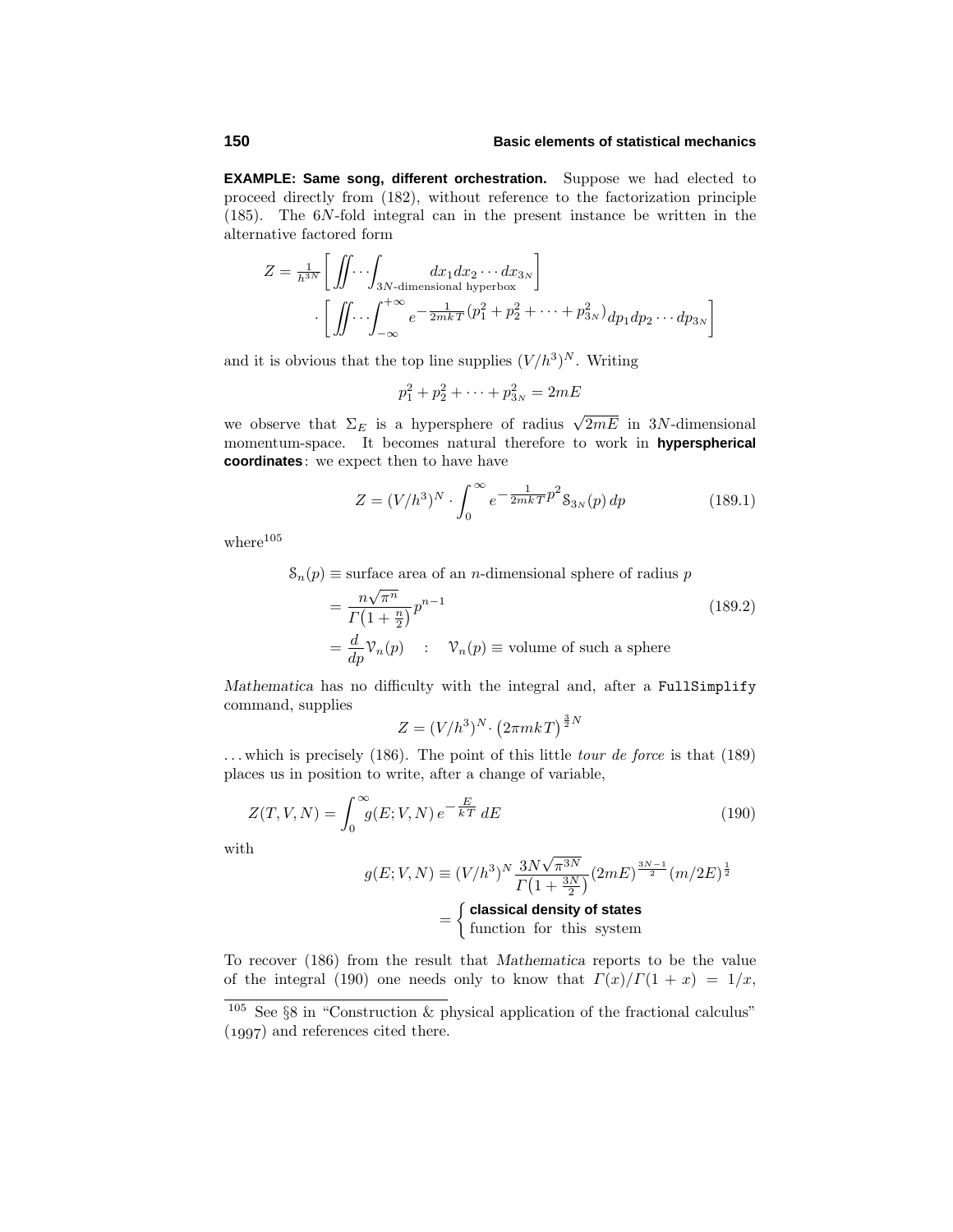# **Insights drawn from hyper-dimensional geometry 151**

and this, we saw on page 106, is an identity fundamental to the theory of the gamma function. The preceding calculation provides an illustration of the "onion integration" technique described on page 147, and it directs our attention to some illuminating physical geometry:

**13. Hyper-dimensional geometry and the classical meaning of entropy.** Let V*<sup>E</sup>* signify the phase-volume interior to the isoenergetic surface  $\Sigma_E$ :

$$
\mathcal{V}_E \equiv \iint \cdots \int_{\text{interior of } \Sigma_E} dx_1 dp_1 \cdots dx_N dp_N \tag{191}
$$

where to reduce notational clutter I have taken N to refer now not (as formerly) to the number of particles but to the number of mechanical degrees of freedom. Dimensionally

$$
[\mathcal{V}_E] = (\text{action})^N
$$

The "number of states interior to  $\Sigma_E$ " will be taken to be the dimensionless number defined

$$
\mathcal{N}_E \equiv \frac{\mathcal{V}_E}{h^N} \tag{192}
$$

Though  $N_E$  has a literal/integral meaning in quantum mechanics, its classical meaning is—owing to the fact that the numerical value of *h* has become arbitrary—somewhat fanciful (rather like "number of lines of force" in classical electrodynamics). From

$$
N_{E+dE} - N_E = \frac{dN_E}{dE} dE
$$

we conclude that the classical densityof states at energy *E* can be described

$$
g(E) = \frac{dN_E}{dE} = \frac{1}{h^N} \frac{dV_E}{dE}
$$
\n(193)

Now some elementary hypergeometrical observations: the volume of an *N*-cube of radius  $R$  (*i.e.*, of side-length  $2R$ ) can be described

$$
V_N(R) = C_N^{\text{cube}} \cdot R^N \quad \text{with} \quad C_N^{\text{cube}} \equiv 2^N
$$

so

$$
\frac{V_N(r)}{V_N(R)} = (r/R)^N \tag{194}
$$

For *N*-spheres one has  $C_N^{\text{sphere}} = \sqrt{\pi^N}/\Gamma(1+\frac{N}{2})$  but arrives at volume ratio that is again given by  $(194)$ . A glance at Figure 49 brings us to the valuable insight that

> The volume of a convex *N*-blob lies mainly near its surface, and lies ever nearer as *N* increases.

To sharpen that insight we look (Figure 50) to an *N*-box with

- exterior radius *R*
- interior radius  $r = \lambda R$ , where  $\lambda = 1 \epsilon$
- wall thickness  $w = R r = \epsilon R \ll R$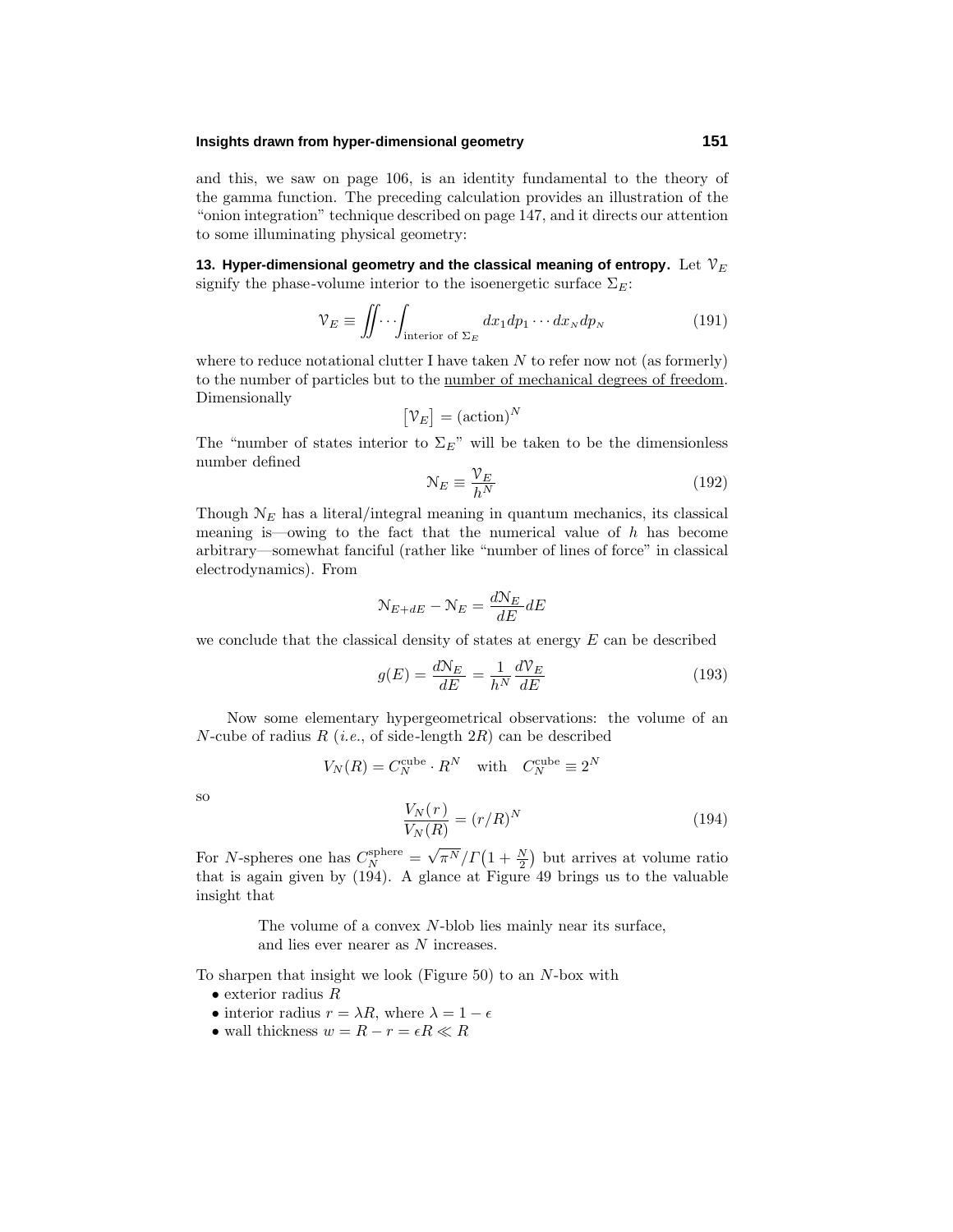

FIGURE 49: Graphs of  $(r/R)^N$  for  $N = 1, 2, 4, 8, 16, 32, 64, 128$ . Returning with this elementary information to (194), we are brought to the conclusion that "the volume of a hypercube/hypersphere lies mainly quite near its surface."



Figure 50: Thin-walled "*N*-box," with most of its dimensions left to the imagination. However thin the walls may be, as *N* ascends in value it becomes evermore vividly the case that

 $wall\ volume \gg enclosed\ volume$ 

Immediately

$$
\frac{\text{enclosed volume}}{\text{wall volume}} = \frac{\lambda^N}{1 - \lambda^N} = \lambda^N \left\{ 1 + \lambda^N + \lambda^{2N} + \dots \right\}
$$

$$
\approx \lambda^N \quad \text{: } N \text{ large enough that } \lambda^N \ll 1
$$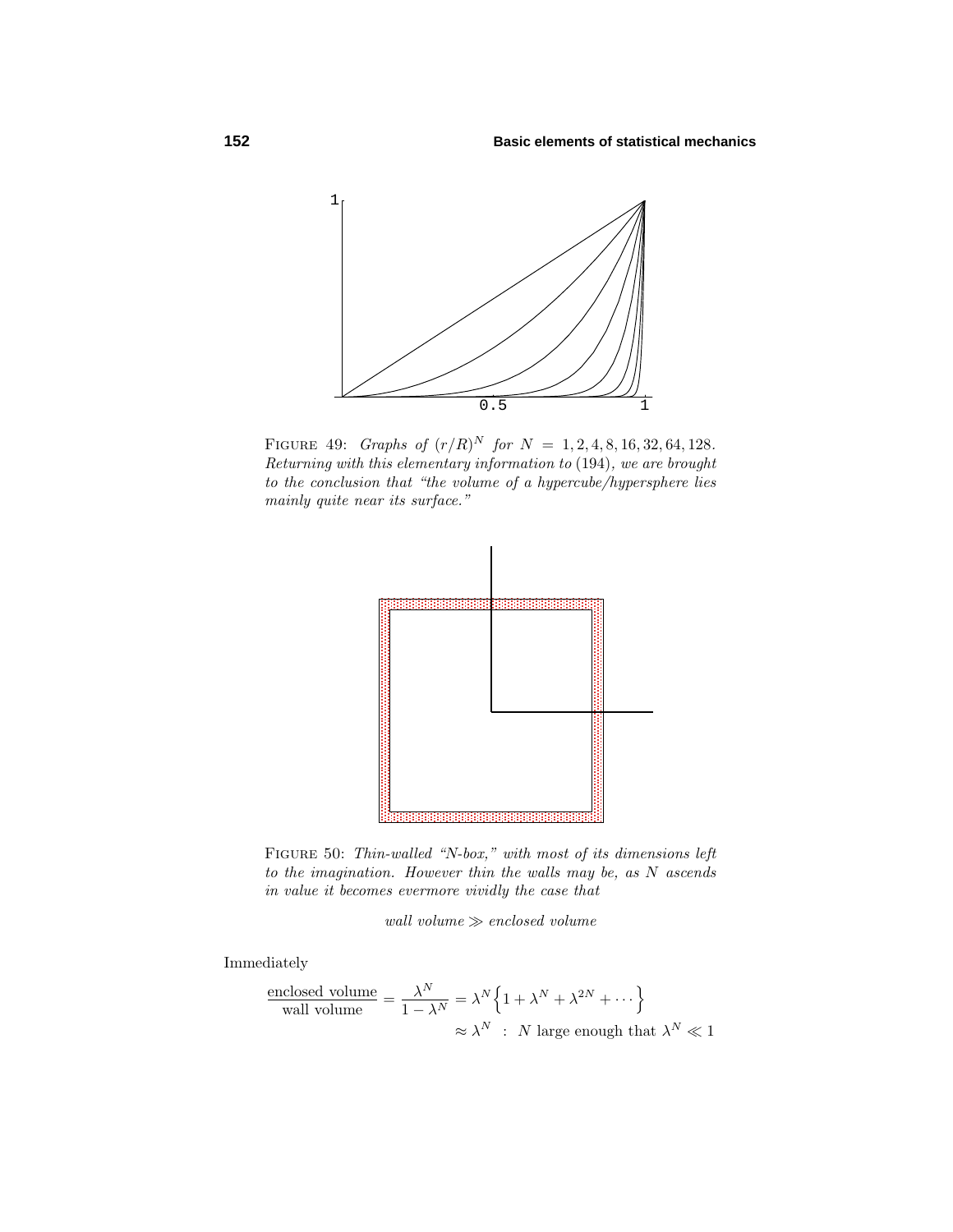## **Insights drawn from hyper-dimensional geometry 153**

So—counterintuitively—

$$
\lim_{N \uparrow \infty} \frac{\text{enclosed volume}}{\text{wall volume}} = 0
$$

An identical result pertains to spherical *N*-boxes. It is not clear what one means bythe "higher-dimensional analog of an arbitrary3-blob," so is in the general case not clear how to give meaning to the "dimensional inflation process." But it is pretty clear that we can expect quite generally to have

enclosed hyperblob volume 
$$
\sim 0
$$
 if  $N$  is very large wall volume

so if your assignment is to paint a hyperblob you might as well simply fill it with paint: doing so will require scarcely more paint!

It is easiest to comprehend very large/small numbers when they are expressed in base 10. Let us therefore write

$$
Q \equiv \frac{\text{enclosed hyperblob volume}}{\text{wall volume}} = 10^{-q}
$$

Then  $Q = \lambda^N$  supplies

$$
N \log_{10} \lambda = -q
$$
  
\n
$$
\lambda = 10^{-q/N}
$$
  
\n
$$
= 1 - (q/N) \log 10 + \frac{1}{2!} [(q/N) \log 10]^2 - \cdots
$$
  
\n
$$
\equiv 1 - \epsilon
$$

whence

$$
\epsilon \approx \frac{q\log 10}{N} = \frac{2.30259\,q}{N}
$$

if  $[(q/N)\log 10] \ll 1$ . Suppose, for example, that  $\lambda = \frac{100}{101}$ ; *i.e.*, that wall thickness adds 1% to the radius of the blob. Then  $q = 6 \Rightarrow N = 1388.45$ , which is to say:

$$
Q = \left(\frac{100}{101}\right)^{1388.45} = 10^{-6}
$$
 : 
$$
\begin{cases} \text{if } N \geqslant 1389 \text{ then wall volume} \\ \text{exceeds enclosed volume by a factor of more than a million} \end{cases}
$$

Let *N* increase with *Q* held constant: then  $\lambda$  grows ever closer to  $10^0 = 1$ . If wall volume is to exceed enclosed volume by "only" a factor of a million in the case  $N = 10^{20}$ —still "small" by thermodynamic standards—then the walls must be *exceedingly thin*:  $\epsilon = 2.30259 \times 6 \times 10^{-20}$ .

Return now, in the light of the preceding discussion, to the high-dimensional phase space of a many-body system. The phase volume (which is to say: the "number of state points") contained within the "onion layer" bounded on the inside by  $\Sigma_{E-\Delta E}$  and on the outside by  $\Sigma_E$  accounts (unless  $\Delta E$  is made too small) for very nearly all of the *total* volume contained within  $\Sigma_E$  (which is to say: for an overwhelming majority of all the state points interior to  $\Sigma_E$ ). The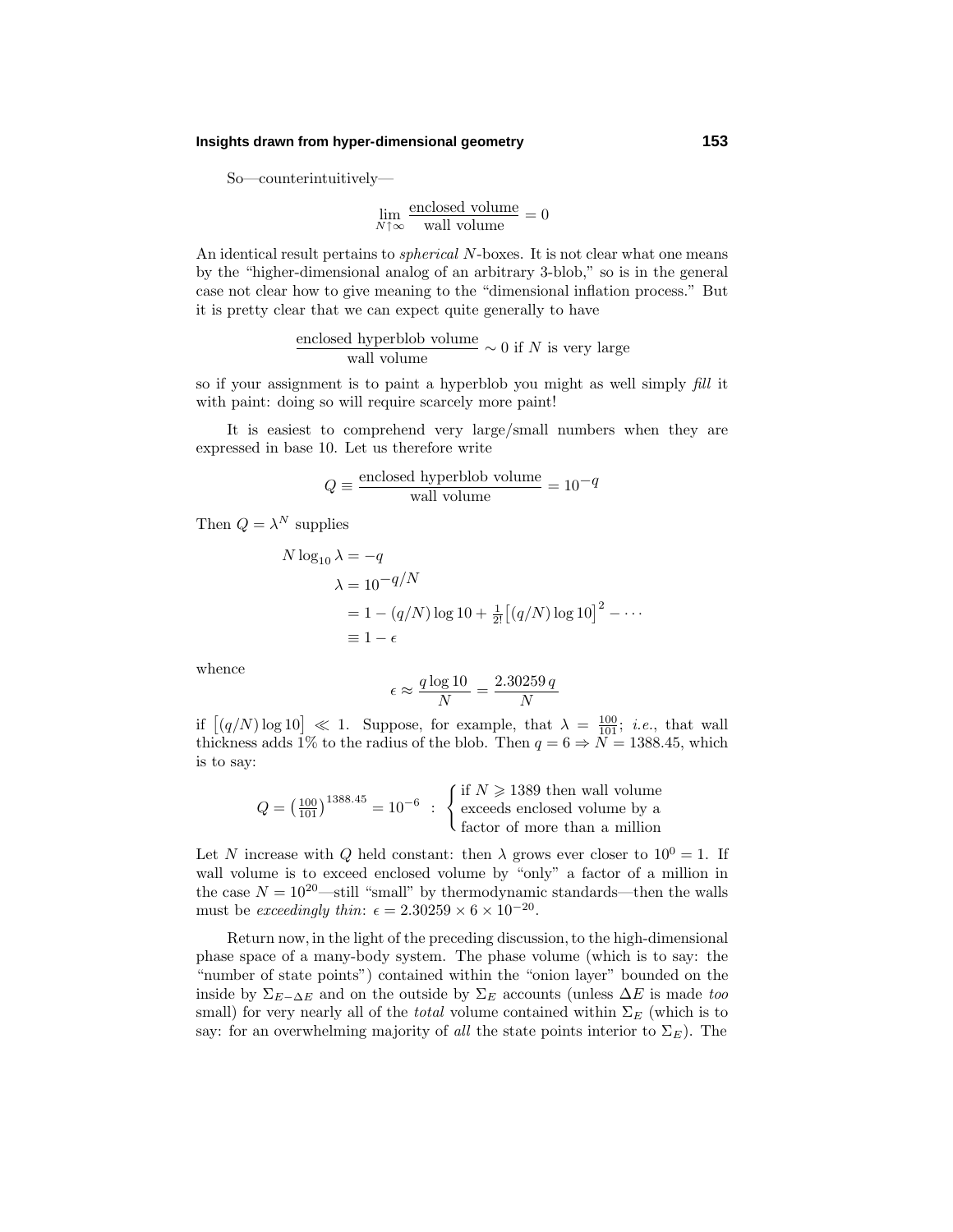

FIGURE 51: On the left: the phase volume ("onion layer") bounded by the isoenergetic surfaces Σ*<sup>E</sup>* and Σ*E*−∆*E*. The shaded region provides a local/global representation of the density with which state points are sprinkled on to  $\Sigma_E$ . In high dimension we expect the figure on the right to provide essentially that same information.

seeming implication is that—appearances notwithstanding—the figures shown above refer to essentially identical populations of state points. It becomes plausible, therefore, to write

$$
S = k \log \frac{\mathcal{V}_{\langle E \rangle}}{h^N} \tag{195}
$$

How does this work out in an illustrative case?

For a classical particle in a 1-dimensional box we have

$$
\mathcal{V}_E = \ell^N \cdot \text{volume of } N \text{-sphere of radius } \sqrt{2mE}
$$

$$
= \ell^N \frac{\sqrt{\pi^N}}{\Gamma(1 + \frac{N}{2})} \left(\sqrt{2mE}\right)^N \tag{196}
$$

which at  $E \to \langle E \rangle = N \cdot \frac{1}{2}kT$  becomes

$$
\mathcal{V}_{\langle E \rangle} = \frac{\left[\sqrt{\pi m \ell^2 N k T}\,\right]^N}{\Gamma\!\left(1 + \frac{N}{2}\right)}
$$

The conjectured relation (195) would on this basis supply

$$
S = k \left\{ \frac{1}{2} N \log \left[ 2\pi m \ell^2 k T / h^2 \right] + \frac{N}{2} \log \frac{N}{2} - \log \Gamma \left( 1 + \frac{N}{2} \right) \right\}
$$

But by Stirling's formula<sup>106</sup> log  $\Gamma\left(1+\frac{N}{2}\right) \sim \left(1+\frac{N}{2}\right) \log \frac{N}{2} - \frac{N}{2} + \frac{1}{2} \log \frac{4\pi}{N} + \cdots$ 

<sup>106</sup> Or see"Barnes' asymptotic expansion"at **43:6:8** in J.Spanier & K.Oldham, An Atlas of Functions  $(1987)$ .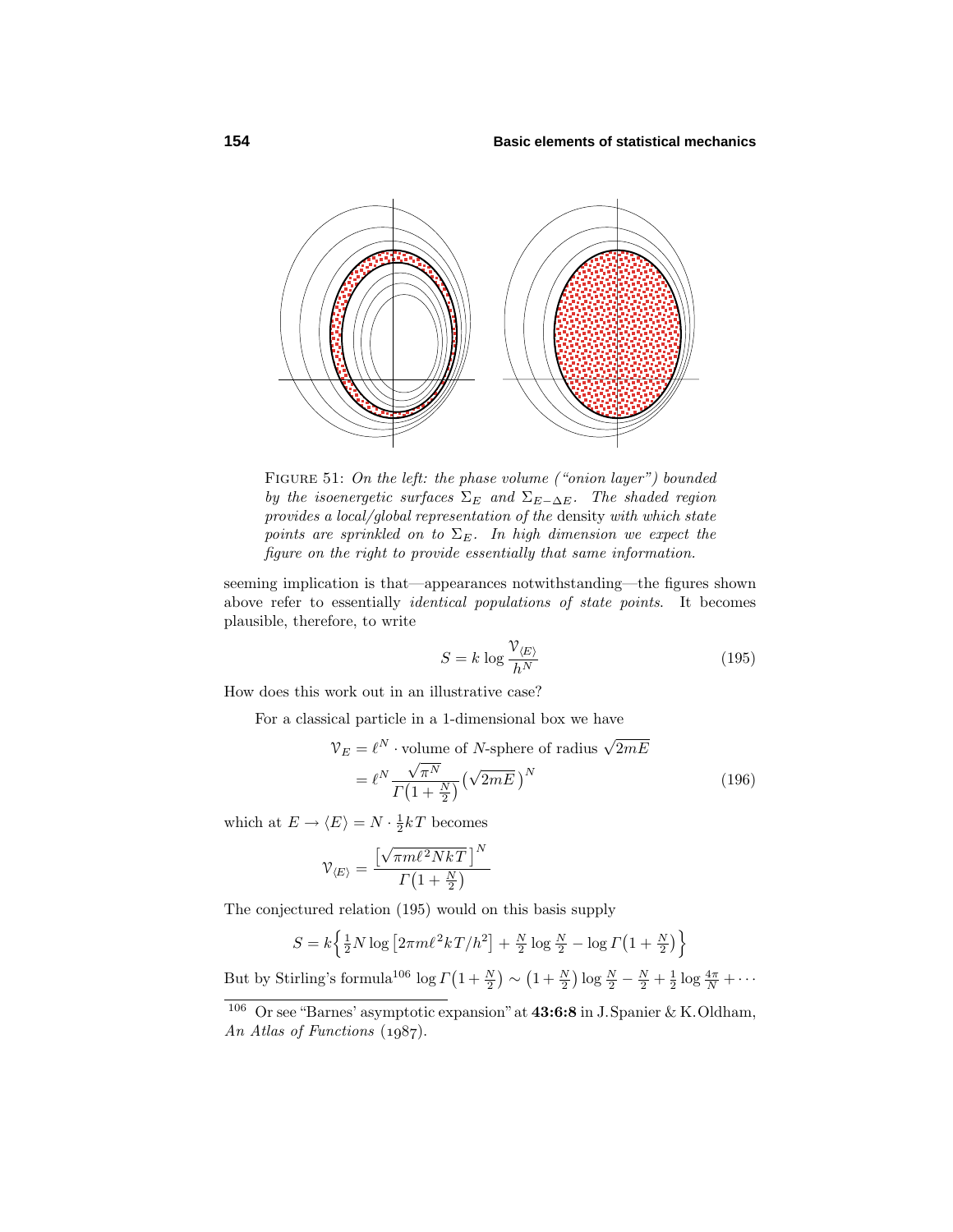

Figure 52: Figures based upon the classical relation (195) between hypervolume and entropy. The equation

$$
H(p_1,\ldots,x_1,\ldots;\alpha_1,\ldots)=E
$$

defines the surfaces  $\Sigma_E$ . Tickling the control parameters  $\alpha$  alters the shape of those surfaces. The upper figure refers to the adiabatic  $(i.e.,$  isentropic or volume-preserving) performance of work, the lower figure to pure heating (i.e., to an injection of energy subject to the <u>shape-preserving</u> condition  $dW = 0$ ).

so we have

$$
S \sim k \left\{ \frac{1}{2} N \log \left[ 2\pi m \ell^2 k T / h^2 \right] + \frac{N}{2} \right\} + \frac{N}{2} \log \frac{N}{2} - \left( 1 + \frac{N}{2} \right) \log \frac{N}{2} - \frac{1}{2} \log \frac{4\pi}{N}
$$
  
=  $N \cdot \frac{1}{2} k \left\{ \log \left[ 2\pi m \ell^2 k T / h^2 \right] + 1 \right\}$  for large values of N

which agrees precisely with the result achieved at  $(170)$  for a *quantum* mechanical particle-in-a-box.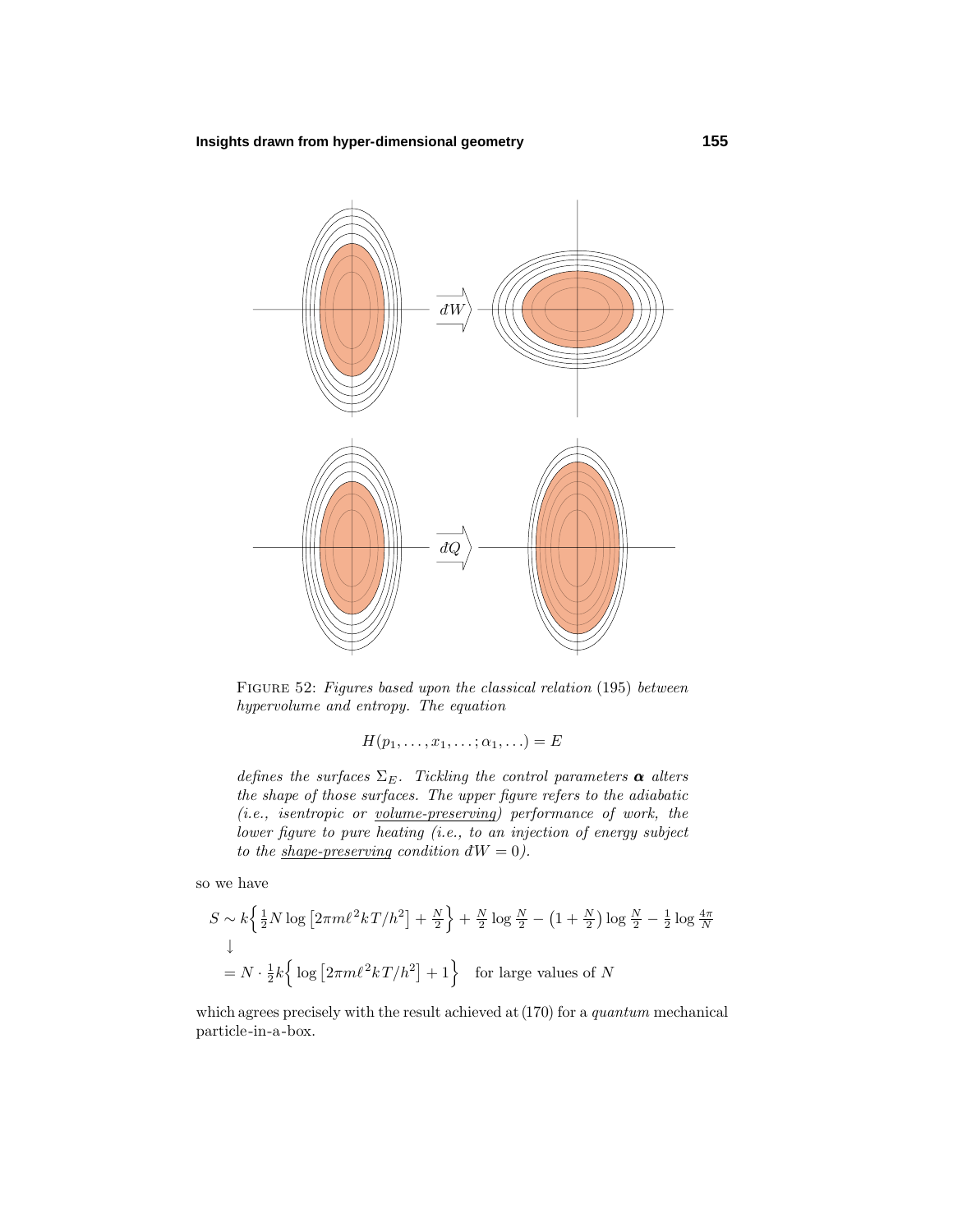Equation (195) establishes a classical relationship

entropy 
$$
\Leftrightarrow
$$
 a hypergeometric aspect of the microphysics

that serves verywell the needs both of intuitive understanding and graphical representation: see Figure 52.

**14. Energy fluctuation & the macro/microcanonical distinction.** The mechanical state point of the isolated system  $\mathfrak S$  that sits before us on the lab bench traces a curve C on some specific isoenergetic hypersurface  $\Sigma_E$  (see again Figure 47). It might therefore seem odd to pretend that the system has been drawn from a macrocanonical ensemble of systems in which the energy is exponentially graded, and in which non-zero probability is assigned to the possibility that the state point of  $G$  lies of the surface  $\Sigma_E$ . The **microcanonical ensemble** was invented to remove that seeming "difficulty."



FIGURE 53: At left: the exponentially graded energy distribution characteristic of a macrocanonical ensemble of systems (and—within any individual thermalized system—of the Boltzmann distribution). At right: the sharply localized energy distribution characteristic of a microcanonical ensemble of systems.

All members of a microcanonical ensemble have the same sharply defined energy *E*. The ensemble is represented by state points sprinkled onto  $\Sigma_E$ . The laws of motion cause the state points to move around on  $\Sigma_E$ , but if the local density of points is set equal to the *fraction of the time* that any given state point spends in the vicinity of each  $\Sigma_E$ -point then the distribution as a whole will become time-independent: time-averaging over the career of any individual system becomes equivalent—**ergodic hypothesis**—to averaging (at any instant) over the microcanonical ensemble.

To establish contact with thermodynamics we write

$$
U = \langle E \rangle = \int E \,\delta(E - \mathcal{E}) \, dE = \mathcal{E} \tag{197.1}
$$

$$
S = k \log \left[ \varepsilon_0 \frac{1}{h^N} \frac{d\mathcal{V}_{\mathcal{E}}}{d\mathcal{E}} \right]
$$
 (197.2)

$$
\frac{1}{T} = \frac{\partial S}{\partial U} \tag{197.3}
$$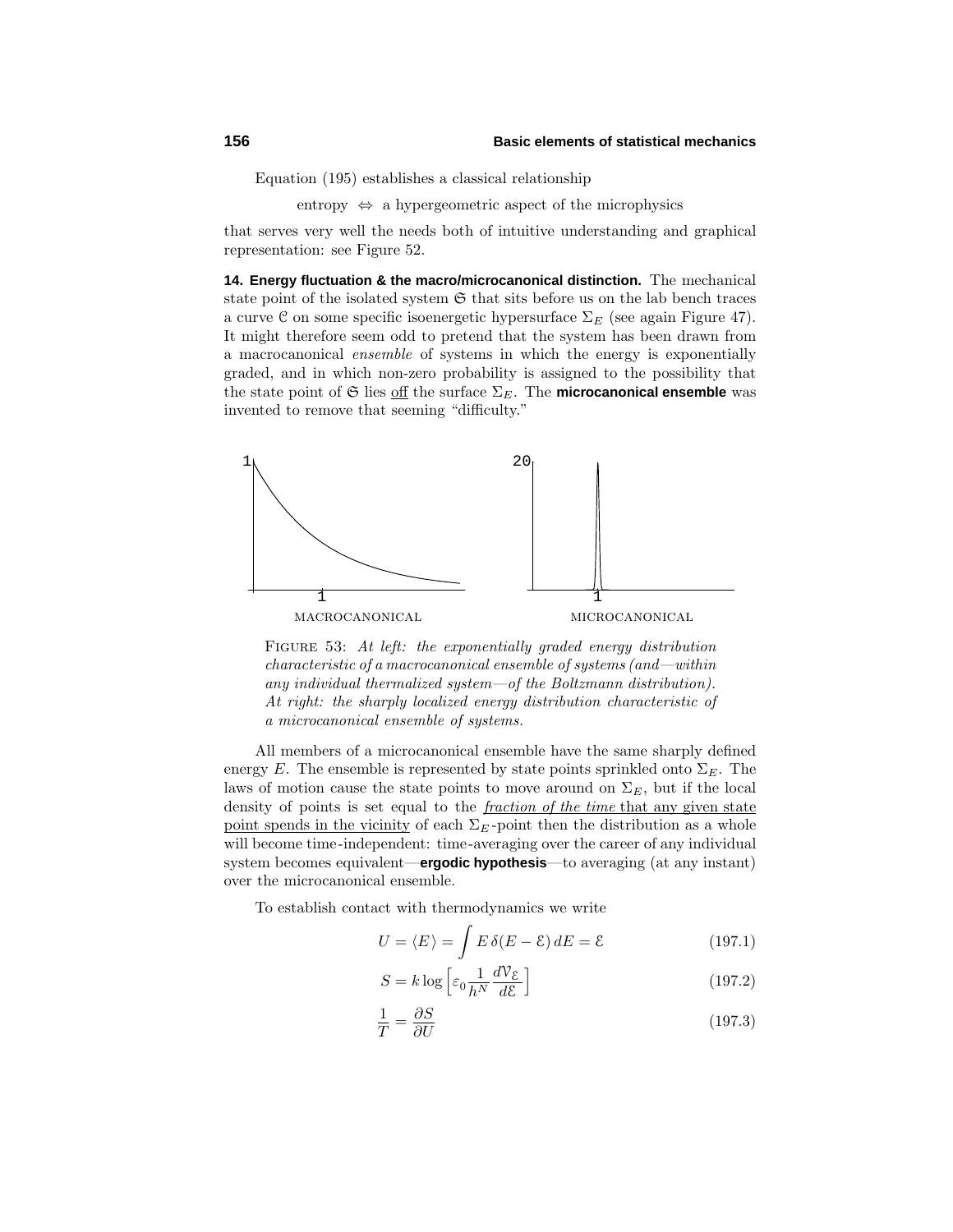# **The macro/microcanonical distinction 157**

Here  $\mathcal E$  is some arbitrarily-selected energy value, having at the moment nothing to do with temperature,  $(197.2)$  embodies the idea first encountered at  $(193)$ ,  $^{107}$  $\varepsilon_0$  is an "energy" of arbitrary value (its introduction is forced by a dimensional consideration), and it is via (197.3) that temperature enters the picture. Note that the microcanonical formalism gets along—is obliged to get along—without reference to the partition function (which in the *macrocanonical* formalism is the central object).

Let us consider how the microcanonical program plays out in a concrete case—taken to be (once again) the case of a "classical 1-dimensional ideal gas." At (196) we had

$$
\frac{1}{h^N}\mathcal{V}_{\mathcal{E}} = \ell^N \frac{\sqrt{\pi^N}}{\varGamma\left(1+\frac{N}{2}\right)} \left(\sqrt{2m\mathcal{E}/h^2}\,\right)^N
$$

so

$$
\varepsilon_0 \frac{1}{h^N} \frac{dV_{\mathcal{E}}}{d\mathcal{E}} = \frac{\left[\ell \sqrt{2\pi m \mathcal{E}/h^2}\,\right]^N}{\Gamma\left(1 + \frac{N}{2}\right)} \frac{N}{2\mathcal{E}} \varepsilon_0
$$

gives

$$
S = Nk \log \left[ \ell \sqrt{2\pi m \mathcal{E}/h^2} \right] - k \log \Gamma \left( 1 + \frac{N}{2} \right) + k \log \left( N \varepsilon_0 / 2 \mathcal{E} \right)
$$

which by (197.3) supplies

$$
\frac{1}{T} = \frac{(N-1)k}{2\mathcal{E}}
$$
 whence  $\mathcal{E} = (N-1)kT \approx \frac{1}{2}NkT$ 

Returning with this information to the preceding description of *S* and borrowing from page 154 the asymptotic expansion of  $\log \Gamma(1 + \frac{N}{2})$ , we obtain

$$
S \sim N \cdot \frac{1}{2} k \left\{ \log \left[ 2\pi m \ell^2 \frac{N}{2} kT/h^2 \right] + 1 \right\} - k \left( 1 + \frac{N}{2} \right) \log \frac{N}{2} + k \log \left[ \varepsilon_0 / kT \right]
$$
  

$$
= N \cdot \frac{1}{2} k \left\{ \log \left[ 2\pi m \ell^2 kT/h^2 \right] + 1 \right\} + k \log \left[ \varepsilon_0 / kT \right]
$$

for large values of *N*. Comparison with the result obtained macrocanonically at the bottom of page 155 suggests that the dangling term is an artifact of the method: it would disappear if we justify setting  $\varepsilon_0 = kT$ .

The microcanonical formalism tends to be computationally awkward, but does lend valuable perspective to the deep question How do mechanical systems manage to achieve states of thermal equilibrium, and what does it mean for them to do so?

The objection that the macrocanonical formalism asks us to contemplate an ensemble with exponentially smeared energies—even though the system in

<sup>107</sup> We have, in effect, let the state points contained within an "onion layer" (left side of Figure 51) rain down upon  $\Sigma_{\mathcal{E}}$ .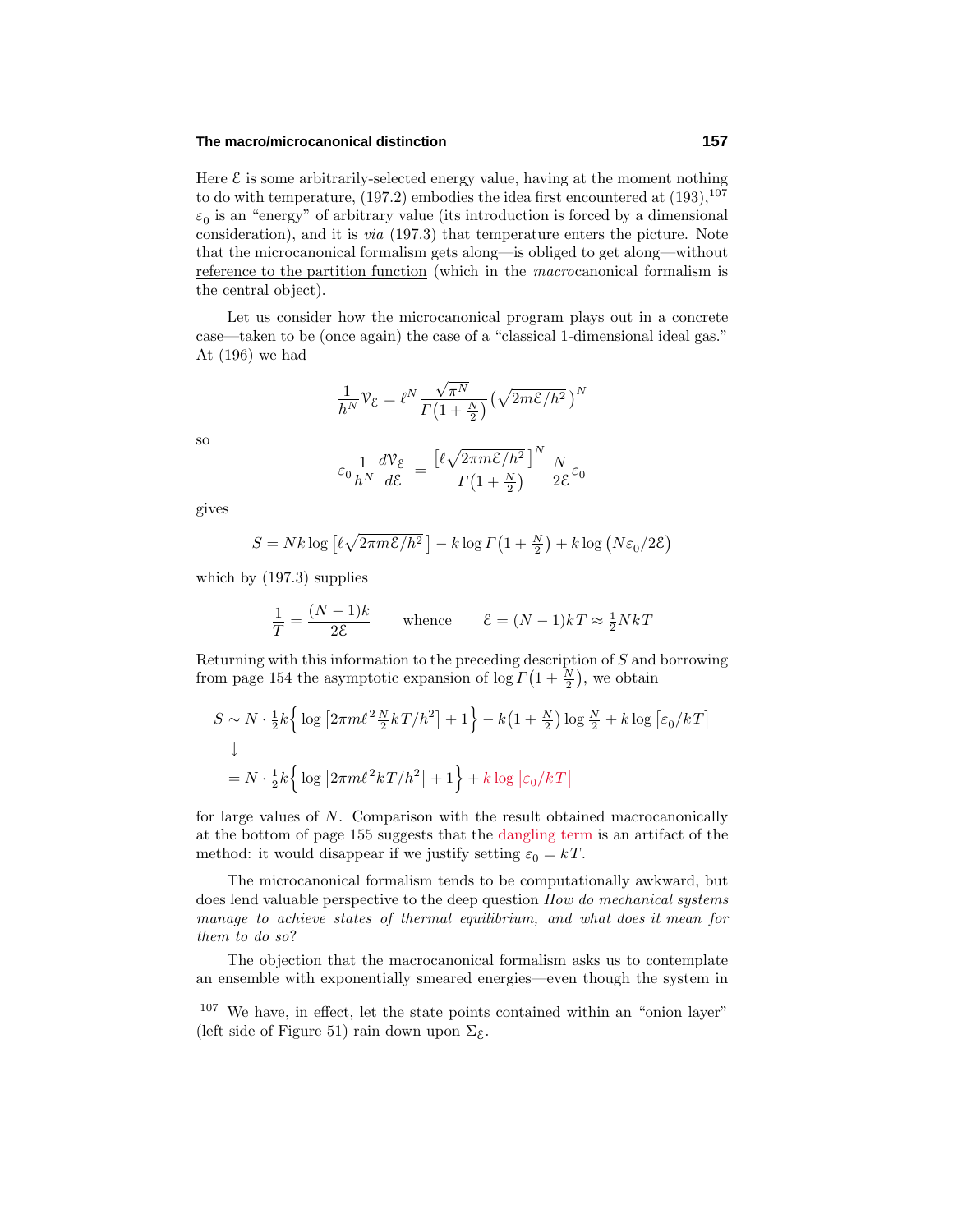front of us possesses an energy that is (if not precisely known to us) sharply defined and conserved—has less force than might naively be supposed. For consider the expression

$$
\langle (E - \langle E \rangle)^2 \rangle = \langle E^2 \rangle - \langle E \rangle^2
$$
  
=  $\frac{1}{Z} \int E^2 e^{-\beta E} g(E) dE - \left[ \frac{1}{Z} \int E e^{-\beta E} g(E) dE \right]^2$   
=  $\frac{1}{Z} \frac{\partial^2 Z}{\partial \beta^2} - \left[ \frac{1}{Z} \frac{\partial Z}{\partial \beta} \right]^2$   
=  $\frac{\partial^2 \log Z}{\partial \beta^2}$   
=  $\left( -kT^2 \frac{\partial}{\partial T} \right) \left( -kT^2 \frac{\partial}{\partial T} \right) \log Z$   
=  $kT^2 \left( \frac{\partial U}{\partial T} \right)_{V,N}$  by (138), page 127  
=  $kT^2 C_V$  by (63.1), page 65

For an ideal monomolecular gas we therefore—fairly typically—have

$$
\frac{\sqrt{\langle E^2 \rangle - \langle E \rangle^2}}{\langle E \rangle} = \frac{\sqrt{kT^2 \cdot \frac{3}{2}Nk}}{\frac{3}{2}NkT} = \frac{1}{\sqrt{\frac{3}{2}N}}
$$
  
= 0 as *N* becomes large (198)

We conclude that the energy distribution within a macrocanonical ensemble of realistically-sized many-body systems is in fact very tightly localized at an energy set by the temperature, that in this respect the macro-micro distinction comes very close to being a "distinction without a difference." But in practical terms there is a world of difference, for "evaluate the partition function *Z*"—an instruction special to and central to the macrocanonical formalism—is a very sharply posed problem, susceptible to attack by a great variety of well-oiled techniques.

Evidently the functional identity of the macro/micro formalisms can be understood as a manifestation of the hypergeometrical point developed in §13.

Equation (198) provides an instance of a **fluctuation formula**, where the word "fluctation" refers not (as most commonly) to a process that takes place in time but a result of ranging over an ensemble. Similar formulæ describe pressure fluctuations, density fluctuations, etc.<sup>108</sup> Note that all such formulæ refer to statistical properties of thermalized systems that lie beyond the reach of classical thermodynamics. This is the sort of thing that Gibbs had in mind when he alluded<sup>109</sup> to the power of statistical mechanics to supply "new results."

<sup>108</sup> For a good discussion see Chapter 5 in D. ter Haar's superb text, Elements of Statistical Mechanics  $(1954)$ .

<sup>109</sup> See again the passage quoted on page 129.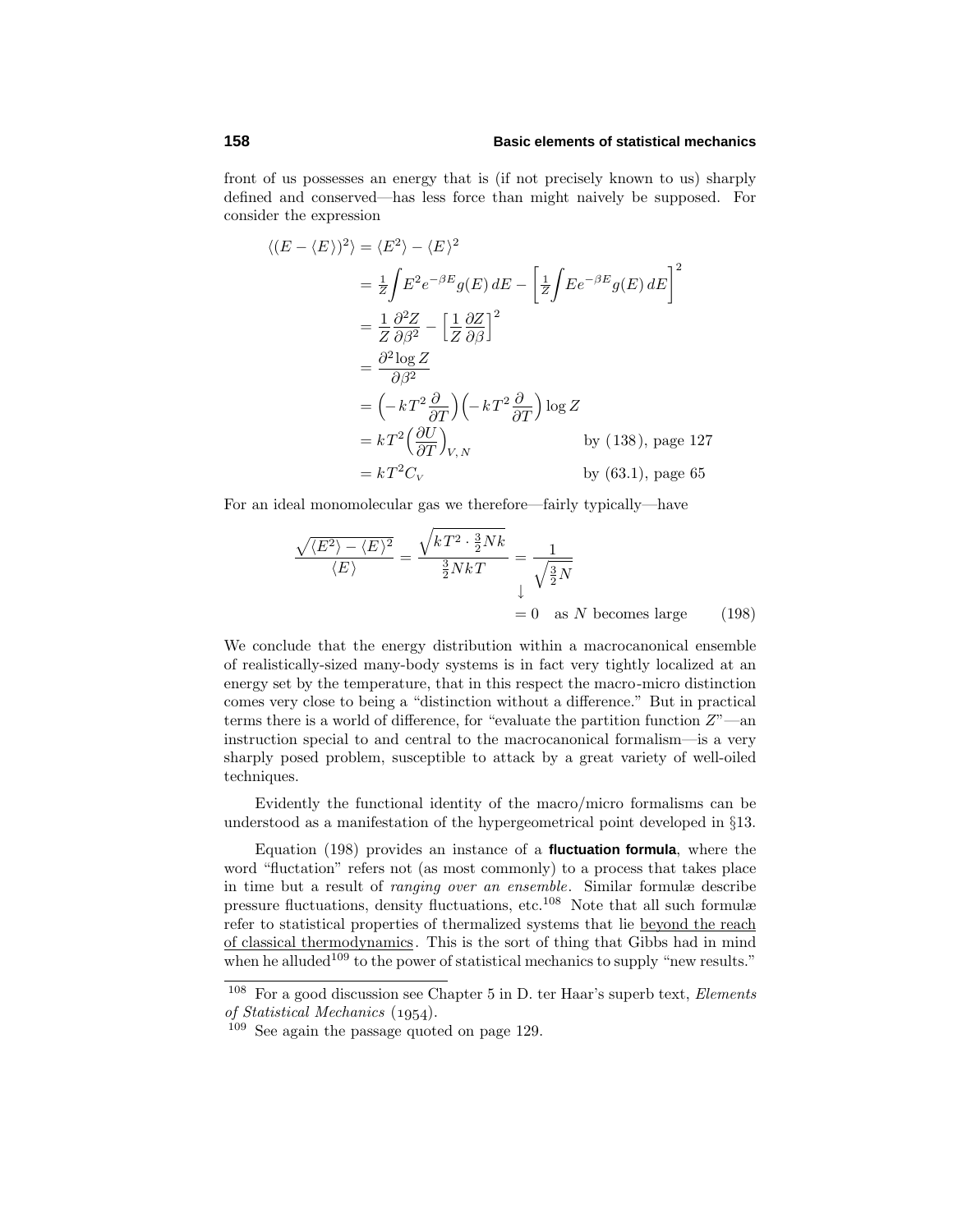## **Equipartition principle & the virial theorem 159**

**15. Classical estimation of energy at a specified temperature: the equipartition principle.** In introductory texts one sometimes encounters the assertion that "temperature is a measure of the average kinetic energy of the individual molecules" that collectively comprise the thermalized system in question.<sup>110</sup> Such a conception of "temperature" would, however, make it impossible to assign a temperature to thermalized radiation (no molecules), and anyway can be criticized on the ground that it puts the cart before the horse: better to say that "temperature determines the average kinetic energy *...* " Concerning temperature itself, we might adopt the view that " 'temperature' is the name given to the parameter that controls the shape of the macrocanonical distribution function," but would confront then the circumstance that the macrocanonical ensemble is itself a convenient fiction: had we elected to work with a *microcanonical* ensemble then no question of "distribution shape" arises. In the latter context we find ourselves forced to assign to "temperature" what is arguably its deepest meaning

$$
(\text{temperature})^{-1} = \left(\frac{\partial S}{\partial U}\right)_{\text{all else}}
$$

and to speak (as on the preceding page) of the "energy set by the temperature."

Which brings us back to our point of departure: Within a molecular system, what is the energy (per molecule) set by the temperature? An answer was provided by the celebrated **equipartition principle**. It was evidence of some perplexing violations of that principle that provided major impetus toward the development of quantum mechanics, and resolution of those difficulties that provided some of the most convincing early support of the young quantum theory.

Max Born<sup>111</sup> has presented an argument that captures the essence of the equipartition principle in the smallest possible nutshell, and proceeds as follows: Suppose the Hamiltonian of a classical system  $\mathfrak S$  has the form

$$
H(p_1, p_2, \dots, x_1, x_2, \dots) = ap_1^n + \mathcal{H}(p_2, \dots, x_1, x_2, \dots)
$$

Then

$$
\langle ap_1^n \rangle = \frac{\int \cdots \int ap_1^n e^{-\beta H} dp_1 dx_1 dp_2 dx_2 \cdots}{\int \cdots \int e^{-\beta H} dp_1 dx_1 dp_2 dx_2 \cdots} = \frac{\int ap_1^n e^{-\beta ap_1^n} dp_1}{\int e^{-\beta ap_1^n} dp_1}
$$

NOTE: The *h*-factors above and below cancel, so have been omitted.

$$
= -\frac{\partial}{\partial \beta} \log \mathcal{Z}
$$

 $110$  See, for example, Douglas C. Giancoli, *Physics for Scientists & Engineers*  $(3<sup>rd</sup>$  edition 2000), page 487.

<sup>&</sup>lt;sup>111</sup> Natural Philosophy of Cause & Chance (1949), Appendix 26, page 188.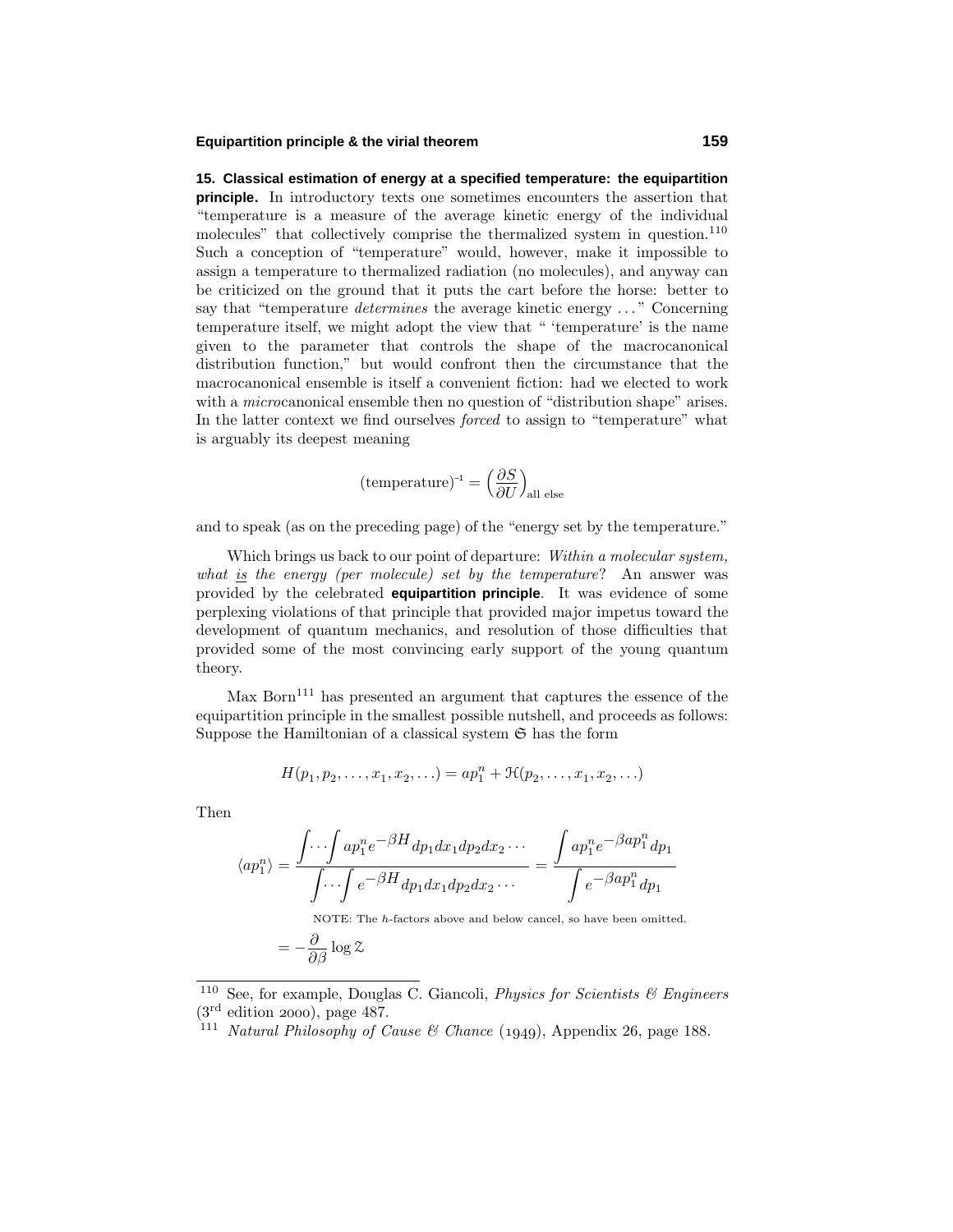with

$$
\mathcal{Z} \equiv \int \cdots \int e^{-\beta a p_1^n} dp_1 = \begin{cases} \infty & : n = 1, 3, 5, \dots \\ \frac{2\Gamma(\frac{n+1}{n})}{(a\beta)^{1/n}} & : n = 2, 4, 6, \dots \end{cases}
$$

Immediately

$$
\langle ap_1^n \rangle = \frac{1}{n\beta} = \frac{1}{n}kT \quad : \quad n = 2, 4, 6, \dots
$$

$$
= \frac{1}{2}kT \quad \text{in the physically interesting case } n = 2
$$

I present now a generalized variant of the preceding argument. Suppose the system Hamiltonian has the form

$$
H = \mathcal{T}(p_1, p_2, \dots, p_{\nu}, x_1, x_2, \dots, x_{\nu}) + \mathcal{V}(x_1, x_2, \dots, x_{\nu})
$$

and that  $\mathcal T$  is homogeneous of degree  $n$  in the momenta. By Euler's homogeneous function theorem (35) we then have

$$
\mathfrak{T} = \tfrac{1}{n} \sum_{j=1}^{\nu} p_j \frac{\partial \mathfrak{T}}{\partial p_j} \equiv \tfrac{1}{n} \mathbf{p} \cdot \! \nabla_{\!p} \mathfrak{T}
$$

Therefore (omitting *h*-factors for the same reason as before)

$$
\langle \mathcal{T} \rangle \equiv \frac{1}{nZ} \int_{\Gamma} e^{-\beta H} \mathbf{p} \cdot \nabla_{p} \mathcal{T} (dp \, dx)^{\nu}
$$
  
But  

$$
e^{-\beta H} \mathbf{p} \cdot \nabla_{p} \mathcal{T} = e^{-\beta H} \mathbf{p} \cdot \nabla_{p} H
$$

$$
= -\beta^{-1} \nabla_{p} \cdot (e^{-\beta H} \mathbf{p}) + \beta^{-1} e^{-\beta H} (\nabla_{p} \cdot \mathbf{p})
$$

$$
= -\beta^{-1} \nabla_{p} \cdot (e^{-\beta H} \mathbf{p}) + \nu \beta^{-1} e^{-\beta H}
$$

so

$$
\langle \mathcal{T} \rangle = \frac{\nu}{n\beta} - \frac{1}{n\beta Z} \int \left\{ \int \mathbf{\nabla} \cdot (e^{-\beta H} \mathbf{p}) (dp)^{\nu} \right\} (dx)^{\nu}
$$

$$
= \frac{\nu}{n\beta} - \frac{1}{n\beta Z} \int \left\{ \int_{\text{momentum boundary}} e^{-\beta H} \mathbf{p} \cdot d\mathbf{\sigma} \right\} (dx)^{\nu}
$$

Under conditions that cause the surface term to vanish<sup>112</sup> we therefore have

$$
\langle \mathcal{T} \rangle = \frac{\nu}{n} kT \quad \text{giving} \quad U = \frac{\nu}{n} kT + \langle \mathcal{V} \rangle \tag{199}
$$
\n
$$
\downarrow
$$
\n
$$
= \nu \cdot \frac{1}{n} kT \quad \text{in absence of a potential}
$$

$$
U_{\text{free particles in a 1-box}} = \frac{1}{2}kT\tag{200.1}
$$

$$
U_{\text{free particles in a 3-box}} = \frac{3}{2}kT \tag{200.2}
$$

<sup>112</sup> This—because the "momentum boundary" lies at infinity—was seen above to entail  $n = 2, 4, 6, ...$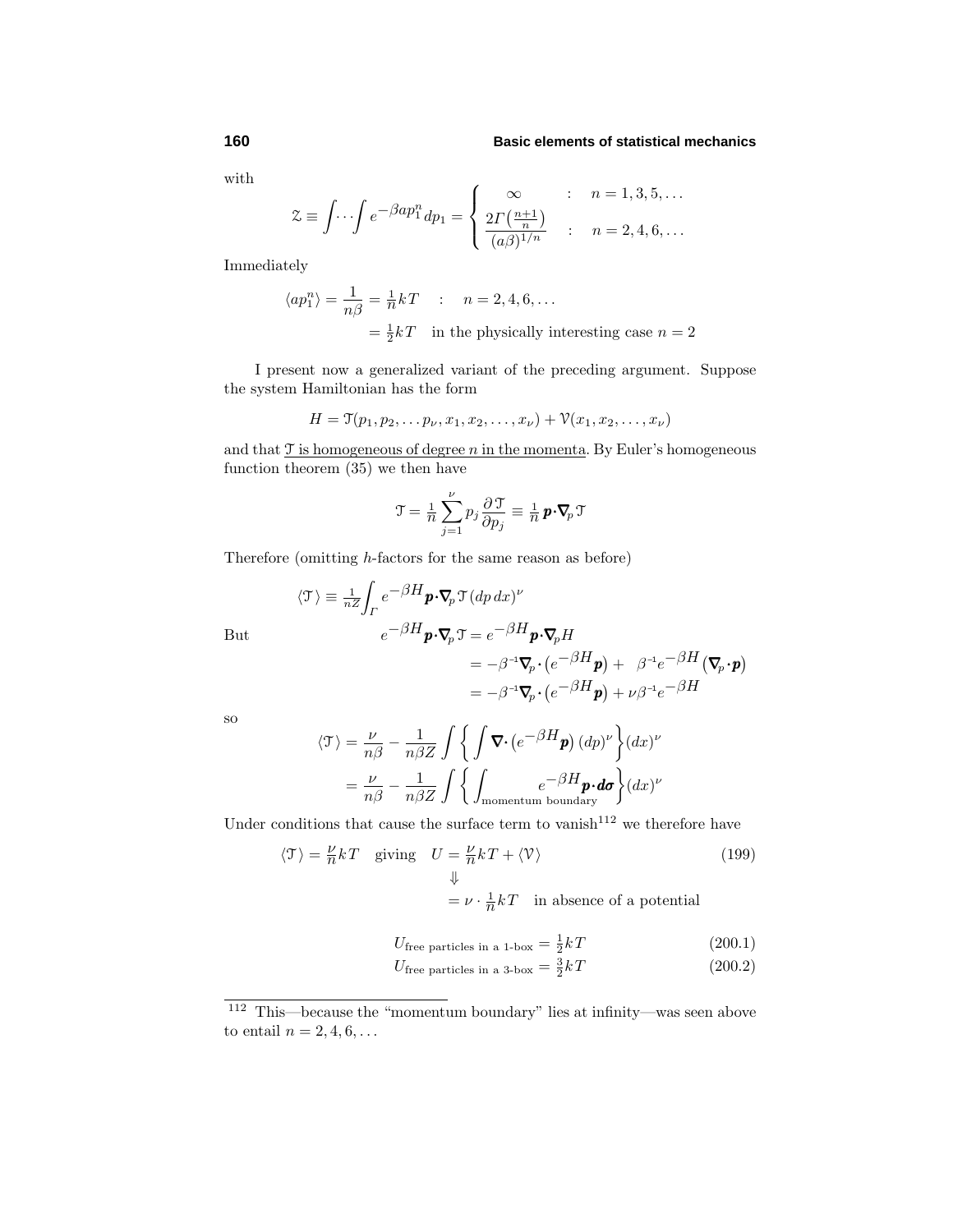# **Equipartition principle & the virial theorem 161**

If we assume the Hamiltonian to have the more specialized design

$$
H = \mathfrak{T}(p_1, p_2, \dots p_\nu) + \mathfrak{V}(x_1, x_2, \dots, x_\nu)
$$

and assume moreover that

• T is homogeneous of degree *n* in the momenta

 $\bullet$  V is homogeneous of degree *m* in the (Cartesian) coordinates then the  $\langle \mathcal{V} \rangle$ -term in (199) yields to similar analysis, and we obtain

$$
U=\nu\cdot\big(\tfrac{1}{n}+\tfrac{1}{m}\big)k\,T
$$

which entails

$$
U_{1\text{-dimensional harmonic oscillators}} = N \cdot \left(\frac{1}{2} + \frac{1}{2}\right)kT = NkT \qquad (200.3)
$$
  
\n
$$
U_{2\text{-dimensional harmonic oscillators}} = 2N \cdot \left(\frac{1}{2} + \frac{1}{2}\right)kT = 2NkT
$$
  
\n
$$
U_{1\text{-dimensional quartic oscillators}} = N \cdot \left(\frac{1}{2} + \frac{1}{4}\right)kT = \frac{3}{4}NkT
$$

Equations (200.1) and (200.2) illustrate the source of the rubric

# $\frac{u}{2}kT$  per degree of freedom per particle"

which is the upshot of the "equipartition principle." We note, however, that while a 1-dimensional oscillator has only one mechanical degree of freedom, it carries a full *k T* of energy *...* of which half is kinetic, half potential.

Each of the preceding results assigns (by *T*-differentiation) a constant value to the heat capacity  $C$ , and the constant values obtained from  $(200.1)$  and (200.3) are in fact in precise agreement with the high-temperature reported at (173) and (162). But at low temperatures those heat capacities  $C(T)$  are found (see again Figures 40 & 46)—for quantum mechanical reasons—to depart from constancy, and in fact to drop to zero. It was the discovery by late  $19<sup>th</sup>$  Century experimentalists that *T*-dependent heat capacities are the rule, not the exception that alerted theorists to the fact that there was something fishy about the purported "equipartition principle," but their attempts to resolve the problem by classical means were oddly desultory, and were in any event not met with much success. Only with the development of quantum mechanics did the issue begin to achieve a measure of clarity: see Figure  $54^{113}$ 

In the preceding discussion we have traced the equipartition principle (also, if somewhat misleadingly, called the "equipartition theorem") to statements that emerge when kinetic/potential energy are **averaged over a macrocanonical ensemble**.<sup>114</sup> In 1870 Rudolph Clausius observed that statements of similar

<sup>113</sup> See Stephen G. Brush, The Kind of Motion We Call Heat: A History of the Kinetic Theory of Gases in the 19<sup>th</sup> Century (1976), page 86 and  $\S 10.8 \& 9$ .

<sup>&</sup>lt;sup>114</sup> The equipartition principle was already old by the time Gibbs invented the macrocanonical ensemble, so the discussion has been rooted in anachronism.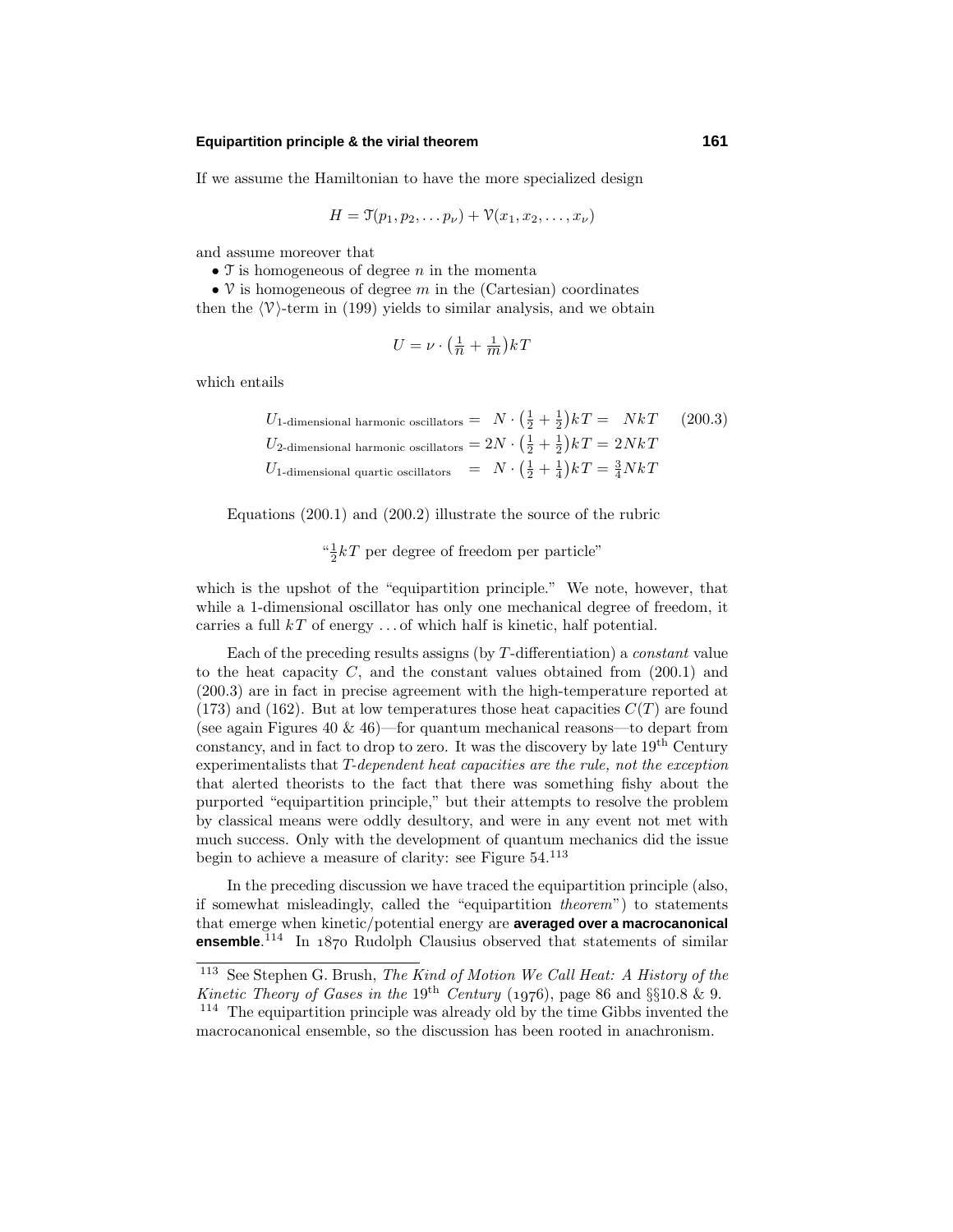

FIGURE 54: Highly schematic representation of the heat capacity of a diatomic gas. At moderately low temperatures the molecules behave like point masses, and carry  $\frac{3}{2}kT$  of energy. Only at

$$
T \approx T_{\text{rotational}} \equiv \frac{\text{energy of lowest rotational mode}}{k}
$$

do the rotational degrees of freedom come into play, contributing an additional  $\frac{2}{2}kT$ . Finally, at

$$
T \approx T_{\text{vibrational}} \equiv \frac{\text{energy of lowest vibrational mode}}{k}
$$

the vibrational degree of freedom becomes active, and contributes a final  $\frac{1}{2}kT$ . Thus do thermodynamic measurements—of heat capacity and of other system-attributes—provide a non-spectroscopic view of features of the quantum mechanical energy spectrum. At high temperatures we expect quantum effects to be washed out, and all systems to behave more or less classically. After all, at sufficiently high temperatures all systems vaporize! In any event, what we see in the figure is a kind of **staged implementation of the equipartition principle**, with quantum mechanics in control of the switches.

formal appearance can be extracted from the basic principles of mechanics by a process that involves **averaging over time**. He himself did not do much with the idea, but in the hands of others it soon became basic to the theory of real gases. His work—to which I now turn—is of interest also because it invites one to conflate ensemble averages and time averages, to consider them to be interchangeable *...* which is the idea basic to ergodic theory.

Let  $q^1, q^2, \ldots, q^n$  be generalized coordinates of a mechanical system with Lagrangian  $L(\dot{q}, q)$  of the form

$$
L(\dot{q}, q) = T(\dot{q}, q) - U(q)
$$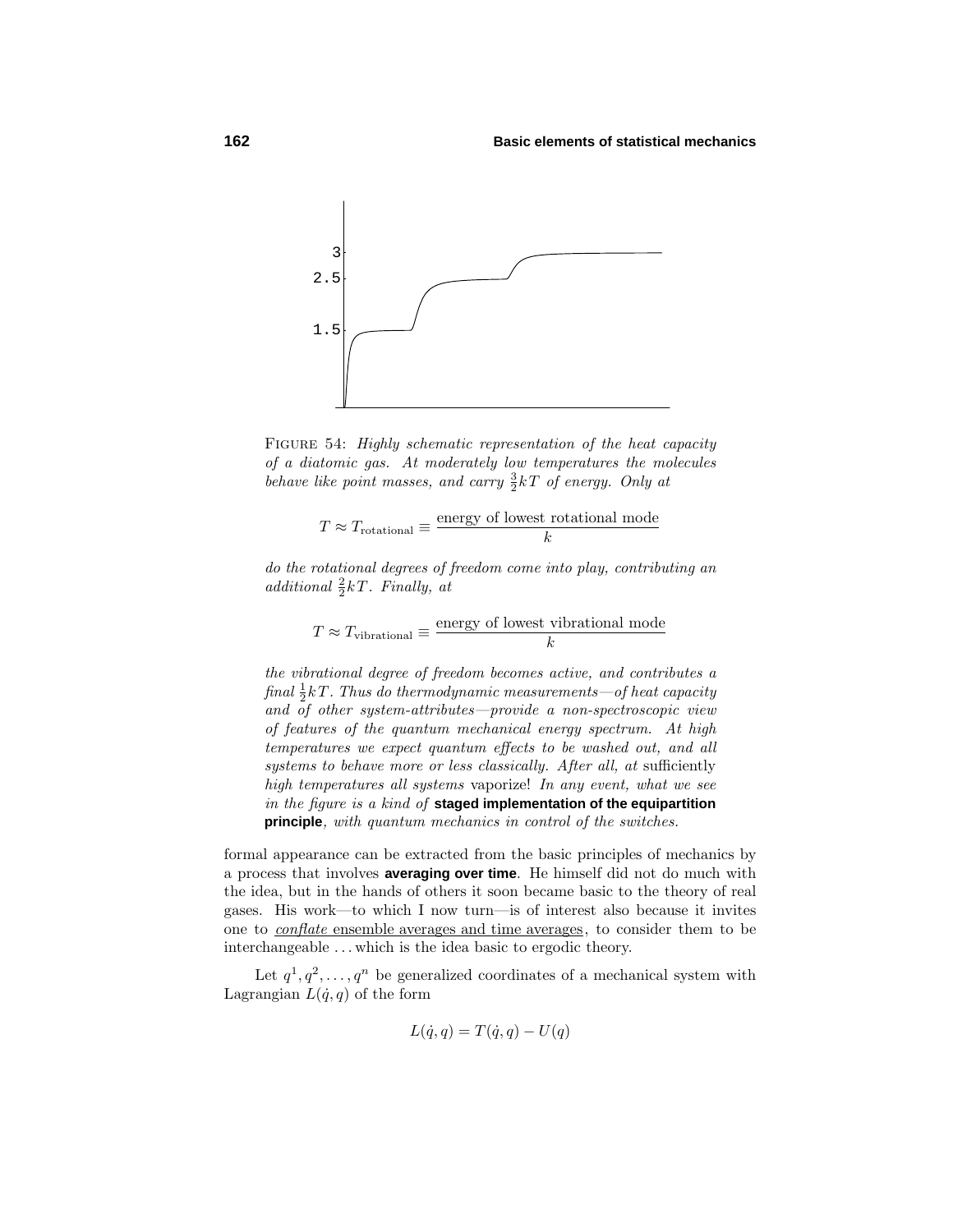# **Equipartition principle & the virial theorem 163**

Introducing

$$
W(t) \equiv p_i(t) q^i(t)
$$

where  $\sum_i$  is understood and where the conjugate momenta  $p_i$  are defined in the usual way

$$
p_i \equiv \frac{\partial L}{\partial \dot{q}^i}
$$

we study the time-average of  $\frac{d}{dt}W(t)$ . "Time-average" will be taken to have the standard meaning

$$
\overline{f} \equiv \frac{1}{\tau} \int_0^{\tau} f(t) dt \equiv \text{time-average of } f(t) \text{ on the indicated interval}
$$

Immediately

$$
\dot{W} = \frac{\partial L}{\partial \dot{q}^i} \dot{q}^i + q^i \frac{d}{dt} \frac{\partial L}{\partial \dot{q}^i}
$$
  
=  $\frac{\partial T}{\partial \dot{q}^i} \dot{q}^i + \frac{\partial L}{\partial q^i} q^i$  by Lagrange's equations

so

$$
\overline{\dot{W}} = \frac{1}{\tau} \int_0^\tau \frac{dW(t)}{dt} dt = \frac{W(\tau) - W(0)}{\tau} = \frac{\overline{\partial T}}{\partial \dot{q}^i} \dot{q}^i + \frac{\overline{\partial L}}{\partial q^i} q^i \tag{201}
$$

With Clausius we observe that

$$
\frac{W(\tau) - W(0)}{\tau}
$$
 can be considered to vanish (202)

under either of the following circumstances:

- the system is periodic, and  $\tau$  is its period, for then  $W(\tau) = W(0);$
- the system, though aperiodic, has the property that  $W(\tau)$  is bounded (as would happen if, for example, the *q*'s were Cartesian and referred to a spatially confined system: "particles in a box"); we then realize (202) in the limit  $\tau \uparrow \infty$ .

In either event, we can bring (202) to (201) to obtain the **virial theorem**

$$
\frac{\overline{\partial T}}{\partial \dot{q}^i} \dot{q}^i + \frac{\overline{\partial L}}{\partial q^i} q^i = 0
$$
\n(203)

—the time averages being taken over a period (finite or infinite).

If  $T(\dot{q}, q)$  is homogeneous of degree 2 in the velocities  $\dot{q}$  then, by Euler's theorem,

$$
\frac{\partial T}{\partial \dot{q}^i}\,\dot{q}^i=2\,T
$$

and we have

$$
\overline{T} \equiv \text{time-averaged kinetic energy} = -\frac{1}{2} \frac{\partial L}{\partial q^i} q^i
$$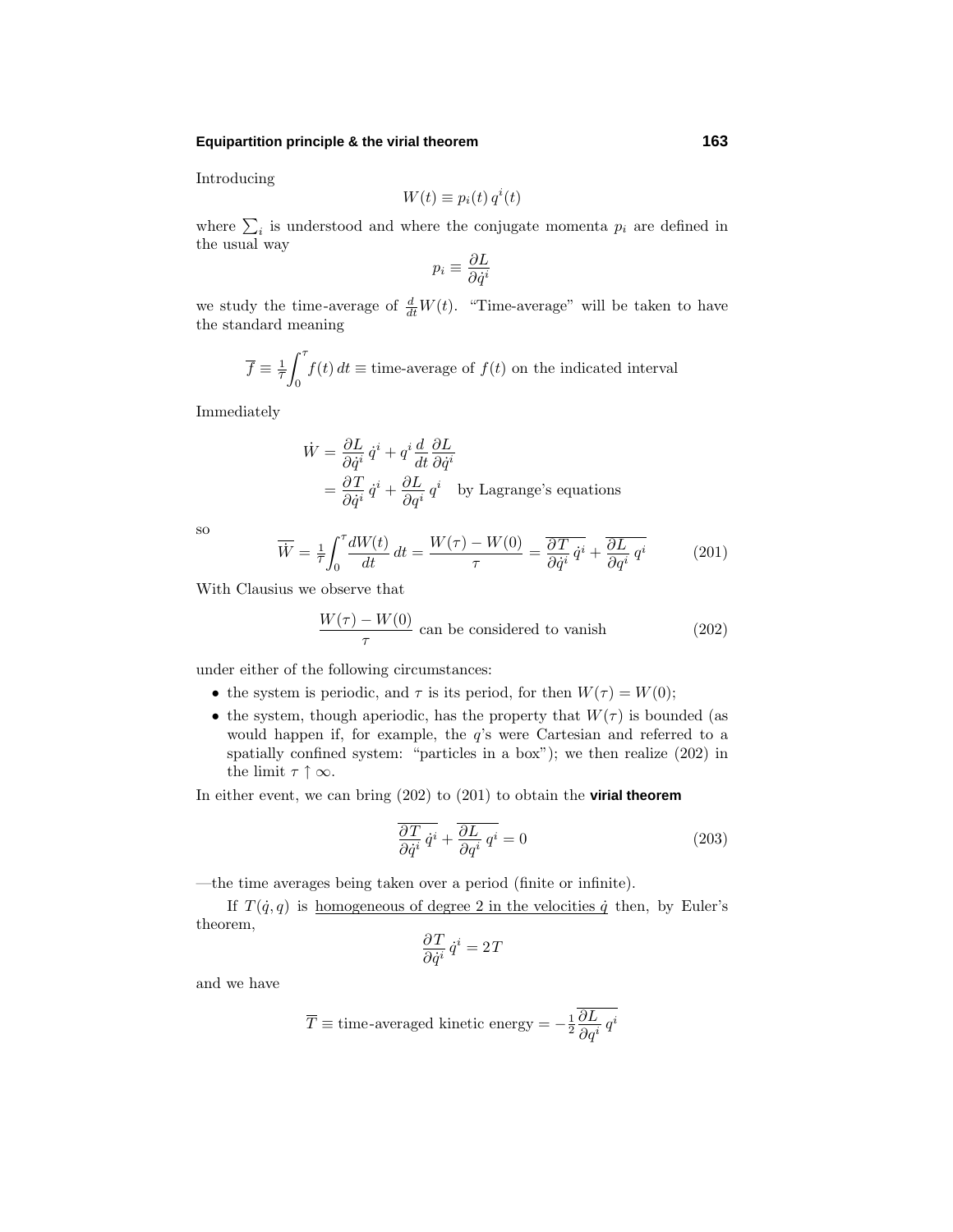More briefly,

$$
\overline{T} = \overline{V} \tag{204.1}
$$

where

$$
\mathcal{V} \equiv -\frac{1}{2} \frac{\partial L}{\partial q^i} q^i = -\frac{1}{2} Q_i q^i \tag{204.2}
$$

defines what Clausius called the "virial." Here the  $Q_i$  are what in mechanics are called the "components of generalized force," and  $\sum_i$  is again understood. If (as will be the case in inertial *Cartesian* coordinates)  $T(\dot{q}, q)$  is actually *q*-independent then

↓

$$
= +\frac{1}{2}\frac{\partial U}{\partial q^i}q^i
$$

It is interesting to note in this connection that if  $U$  is homogeneous of degree  $n$ then

$$
= \frac{n}{2} U
$$
  
and the virial theorem reads  

$$
\overline{T} = \frac{n}{2} \overline{U}
$$
 (205)

- which has obvious and familiar applications<sup>115</sup> to (for example) • the theory of oscillators  $(n = 2)$ 
	-
	- the Kepler problem  $(n = -1)$
- and in the case  $n = -2$  supplies the curious result  $\overline{E} = \overline{T} + \overline{U} = 0.116$

Consider now the case of a **classical gas**. The kinetic energy function is of the form

$$
T = T(\dot{\boldsymbol{x}}_1, \dot{\boldsymbol{x}}_2, \dots, \dot{\boldsymbol{x}}_N) = \sum_{j=1}^{3N} \frac{1}{2} m \dot{x}_j^2
$$

where  $\mathbf{x}_i$  describes the position of the  $i^{\text{th}}$  molecule. The virial theorem (204) supplies

$$
\overline{T} = -\frac{1}{2} \sum_{i=1}^{N} \overline{F_i \cdot x_i} \tag{206}
$$

 $115$  See H. Pollard, *Mathematical Introduction to Celestial Mechanics* (1966), page 44. An ingenious application of the virial theorem to the theory of static structures has been described by J. C. Maxwell (see Scientific Papers, Volume II, page 410.)

<sup>116</sup> For a derivation of the virial theorem based on Newtonian mechanics see, for example, H. Goldstein, *Classical Mechanics* ( $2<sup>nd</sup>$  edition 1980) §3–4: many applications are listed in Goldstein's index. H. C. Corben & P. Stehle (Classical *Mechanics*,  $2<sup>nd</sup>$  edition 1960, page 164) provide a derivation in language of the Hamiltonian formalism. My own Lagrangian approach is closest in spirit to that of C. W. Kilmister, *Lagrangian Dynamics* (1967) page 33. For a statement of the **quantum mechanical virial theorem** (which is very closely related to "Ehrenfest's theorem") see E. Merzbacher, Quantum Mechanics ( $2<sup>nd</sup>$  edition 1970) page 168.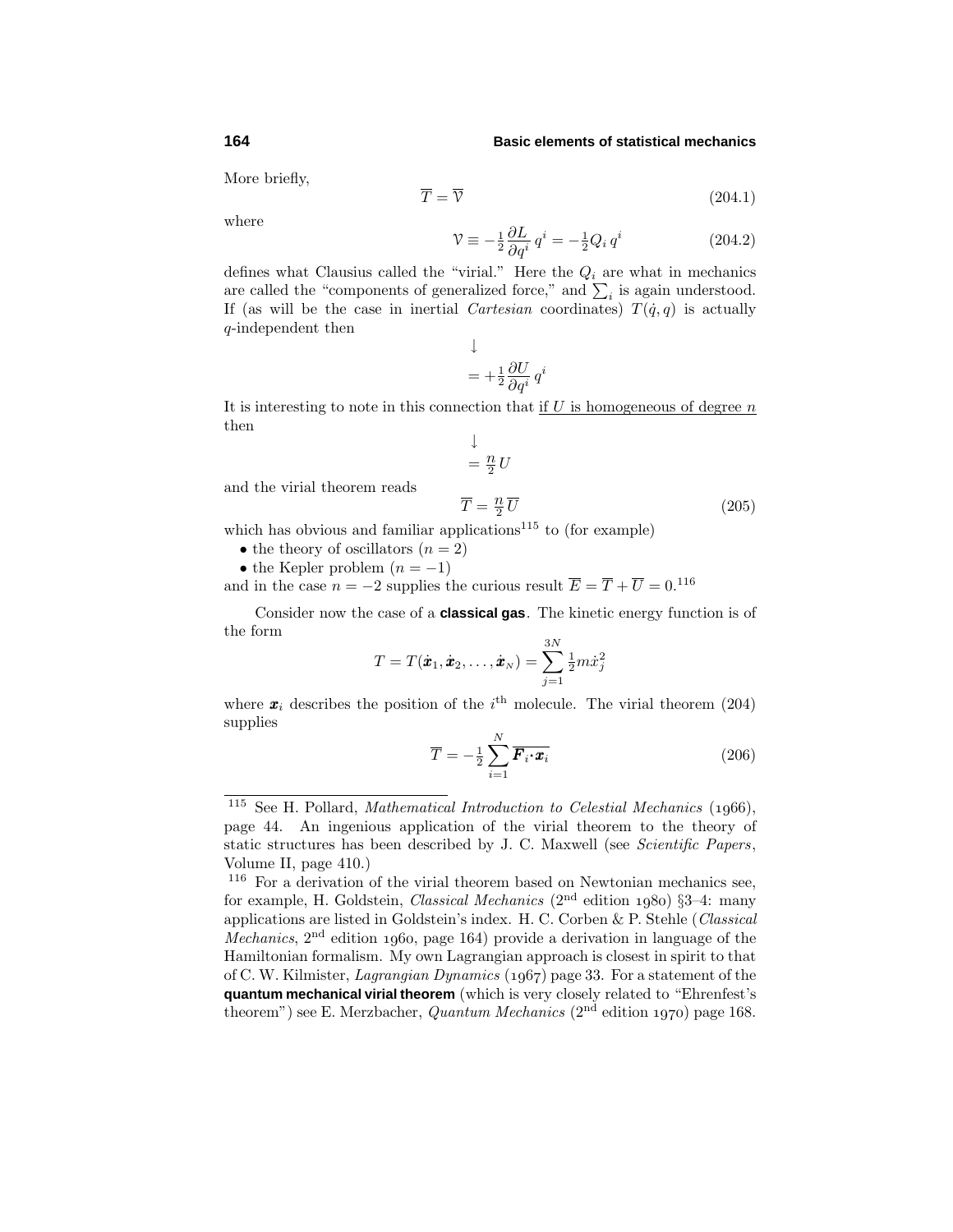## **Equipartition principle & the virial theorem 165**

where  $\mathbf{F}_i$  describes the net force experienced by the  $i^{\text{th}}$  molecule. If the gas is sufficiently dilute that the only molecular interactions of importance are 2-body interactions we expect to be able to write

$$
\boldsymbol{F}_i = \boldsymbol{f}_i + \sum_{j \neq i} \boldsymbol{F}_{ij} \quad \text{where} \quad \begin{cases} \boldsymbol{f}_i & \text{describes the "wall force"} \\ \boldsymbol{F}_{ij} & \text{describes the force on } i^{\text{th}} \text{ by } j^{\text{th}} \end{cases}
$$

Equation (206) then becomes

$$
-\frac{1}{2}\sum_{i}\overline{f_{i}\cdot x_{i}} = \overline{T} + \frac{1}{2}\sum_{i,j}\overline{F_{ij}\cdot x_{i}} \qquad (207.1)
$$

where the prime on the  $\sum$  signifies that the cases  $i = j$  are to be excluded (and can be dropped if we set  $\mathbf{F}_{ii} = \mathbf{0}$ ). In the less explicit language of (204.1) we have

$$
\overline{\mathcal{V}^{\text{wall}}} = \overline{T} - \overline{\mathcal{V}^{\text{intermolecular}}}
$$
\n
$$
\mathcal{V}^{\text{intermolecular}} = \sum_{\text{pairs}} \mathcal{V}_{ij}
$$
\n(207.2)

It may be true that, as Clifford Truesdell has remarked,<sup>117</sup> "the purpose of statistical mechanics *...* is to calculate time averages," but that, in all but a few favorable cases, is impossible to do. It is for that reason that we have recourse to the **ergodic hypothesis**, according to which time-averaging and averaging over a macrocanonical ensemble give the same result. On the strength of that hypothesis we allow ourselves, in place of (107.2), to write

$$
\overline{\mathcal{V}^{\text{wall}}} = \langle T \rangle - \langle \mathcal{V}^{\text{intermolecular}} \rangle \tag{208}
$$

The time-average that has been retained on the left falls into the "favorable case" category, for it is time-averaged wall forces that give rise to the notion of "pressure." We expect to have

$$
\overline{\mathcal{V}^{\text{wall}}} \equiv -\frac{1}{2} \sum_{i} \overline{\boldsymbol{x}_{i} \cdot \boldsymbol{f}_{i}} = \frac{1}{2} p \int_{\partial V} \boldsymbol{x} \cdot d\boldsymbol{\sigma}
$$

$$
= \frac{1}{2} p \int_{V} \nabla \cdot \boldsymbol{x} d^{3} x
$$

$$
= \frac{3}{2} pV
$$

where the sign reversal at the first step reflects the fact that wall forces are inner-directed while the surface differential  $d\sigma$  is outer-directed. Drawing now

 $117$  P. Caldirola (editor), *Ergodic Theories* (1961), page 25.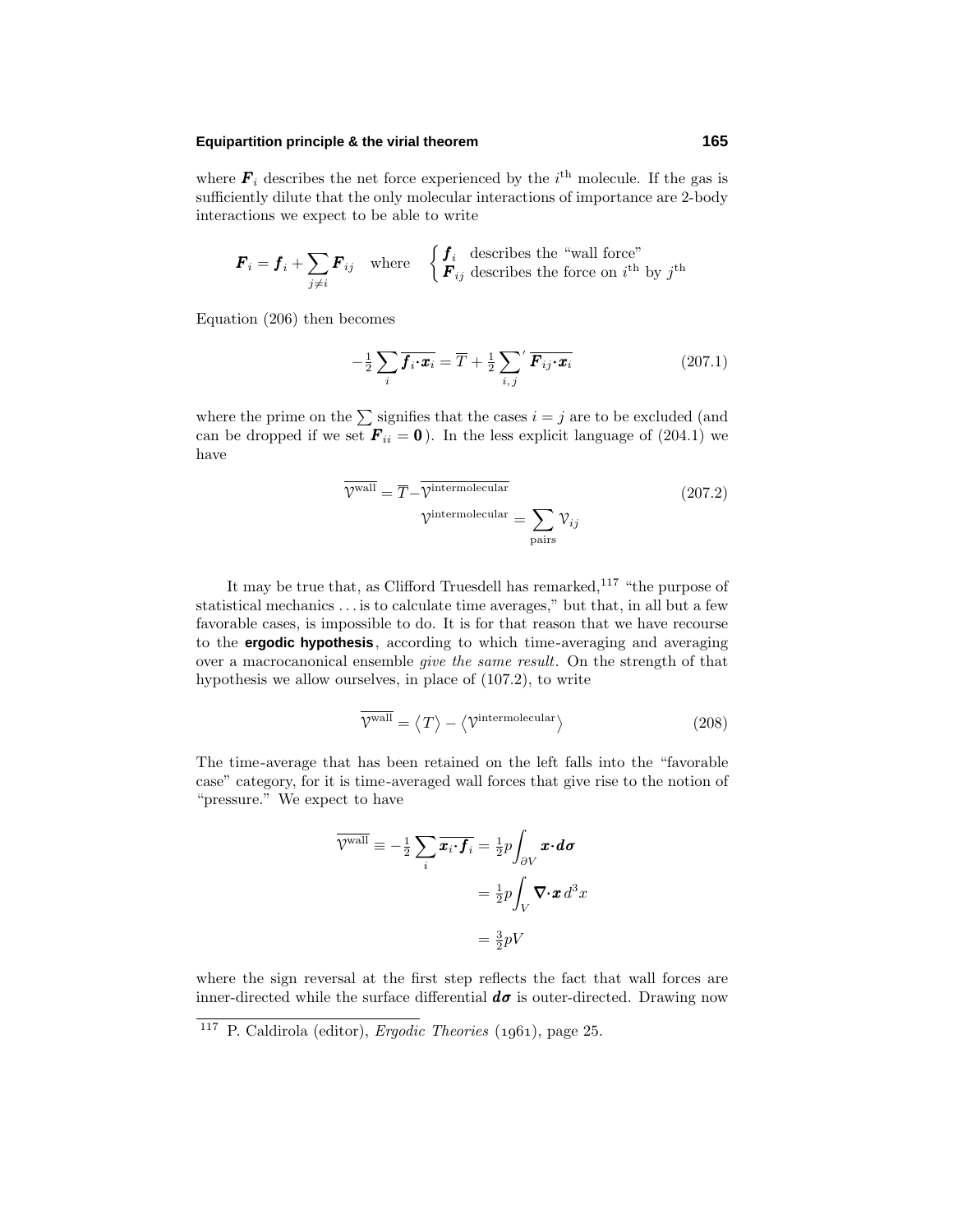## **166 Basic elements of statistical mechanics**

upon the equipartition principle to write  $\overline{T} = \frac{3}{2}kT$ , we find that (208) can be expressed

$$
pV = NkT - \frac{2}{3} \langle \mathcal{V}^{\text{intermolecular}} \rangle
$$
  
= NkT + \frac{1}{3} \sum\_{i,j} \langle \mathbf{F}\_{ij} \cdot \mathbf{x}\_i \rangle (209)

 $NkT$  in the *absence* of intermolecular forces

Equation (209) plays a prominent role in the classical theory of real gases *...* as we will later have occasion to see. But I have achieved already my present objective, which was to demonstrate how collaborative interplay among

- the equipartition principle
- the virial theorem
- the ergodic hypothesis

can be used to produce a thermodynamic result.

**16. Adiabatic invariants, entropy and quantization.** We look finally to some "collaborative interplay" of a different sort. The story begins at the  $1<sup>st</sup>$  Solvay Congress (Brussels,  $1911$ ) where Lorentz chanced to mention, within the context of a discussion of the emerging role of  $\hbar$  in physics, that he had once asked Einstein "How does a simple pendulum behave when the suspending string is gradually shortened?" (see Figure 55) and that Einstein had responded that he "had once demonstrated that the ratio of the energy to frequency would remain constant if the string length were altered continuously and infinitely slowly." I find it a little surprising that the scholarly Lorentz had to ask Einstein about a question that had already been posed and resolved by Boltzmann  $(1866)$ , by Clausius( $1871$ ) and by Rayleigh ( $1902$ ), but it's good that he did ... for his question (new audience, new context) stimulated the major effort that produced the **theory of adiabatic invariants**. The objective of that theory—which is a creation mainly of Paul Ehrenfest and his student, Jan Burgers—is to

> indentify those features/attributes of the motion of general periodic systems which remain invariant under slow variation of the system parameters.

The theory is fairly intricate.<sup>118</sup> It will serve my present purposes to quote without proof a couple of its typical results.

The state point  $(p, x)$  of an oscillator traces an ellipse in phase space.

<sup>118</sup> It exploits an idea ("action and angle variables") that had been introduced into celestial mechanics by C. E. Delauney  $(1816-1872)$  in  $1846$ , the relevance of which had been pointed out by Karl Schwartschild  $(1873-1916)$  in a paper published on the very day of his death. A fairly detailed account of the theory, and extensive references, can be found in my CLASSICAL MECHANICS  $(1983)$ , pages 382–423.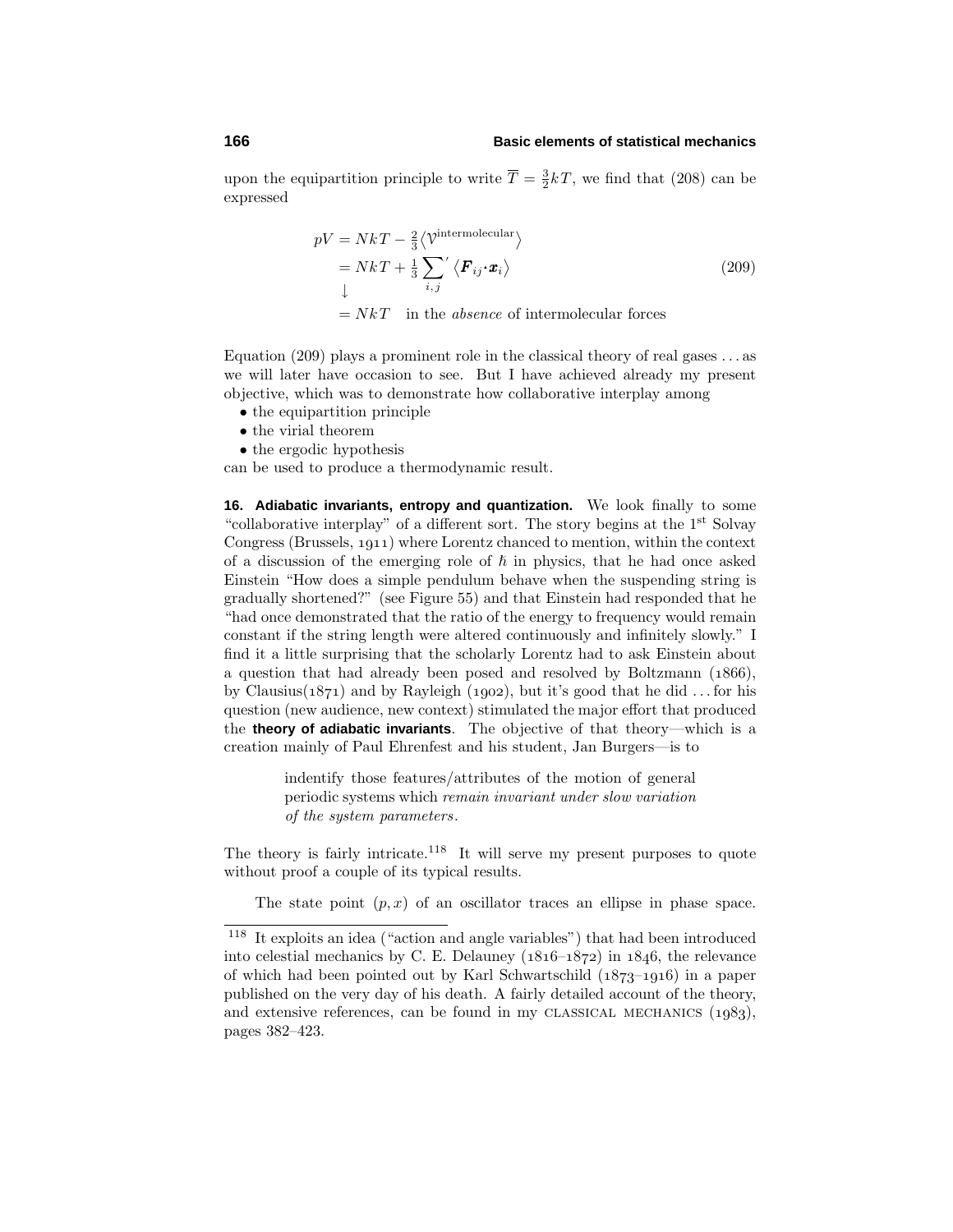

Figure 55: The lorentz pendulum problem. The support string is shortened (which is to say:  $\omega = \sqrt{g/\ell}$  is increased) in a time very long compared to the period of the pendulum. The procedure requires that work be done on the pendulum, so poses the question: What can one say about the relationship of  $E_{\text{final}}$  to  $E_{\text{initial}}$ ? Curiously, it was sixty years before anyone thought to ask how the phase is affected by slow cyclic excursions in the space of control parameters.

Immediately

$$
x_{\text{intercept}} = \pm(\text{amplitude}) = \pm \sqrt{2E/m\omega^2}
$$

$$
p_{\text{intercept}} = \pm m\omega(\text{amplitude}) = \pm \sqrt{2mE}
$$

so

$$
\frac{|p_{\text{intercept}}|}{|x_{\text{intercept}}|} = m\omega
$$

describes how the *shape* of the ellipse depends upon  $\omega$ , while

phase area 
$$
\oint p \, dx = \pi |x_{\text{intercept}}| |p_{\text{intercept}}| = 2\pi (E/\omega)
$$

describes how its *area* depends (for given  $\omega$ ) upon the energy. The theory devised by Ehrenfest establishes that, as Einstein had asserted (see Figure 56),

$$
\oint p\,dx
$$
 is adiabatically invariant

Even more elementary is the example provided by a particle bouncing back and forth within a 1-dimensional box of length  $\ell$  (Figure 57). The period is  $\tau = 2m\ell/p = 1/f$  (where f denotes the *literal* frequency) so we have

phase area 
$$
\oint p \, dx = 2p\ell = \frac{1}{2m}p^2 \cdot 4m\ell/p = 2(E/f)
$$
 (210)

which again, by general theory, is adiabatically invariant.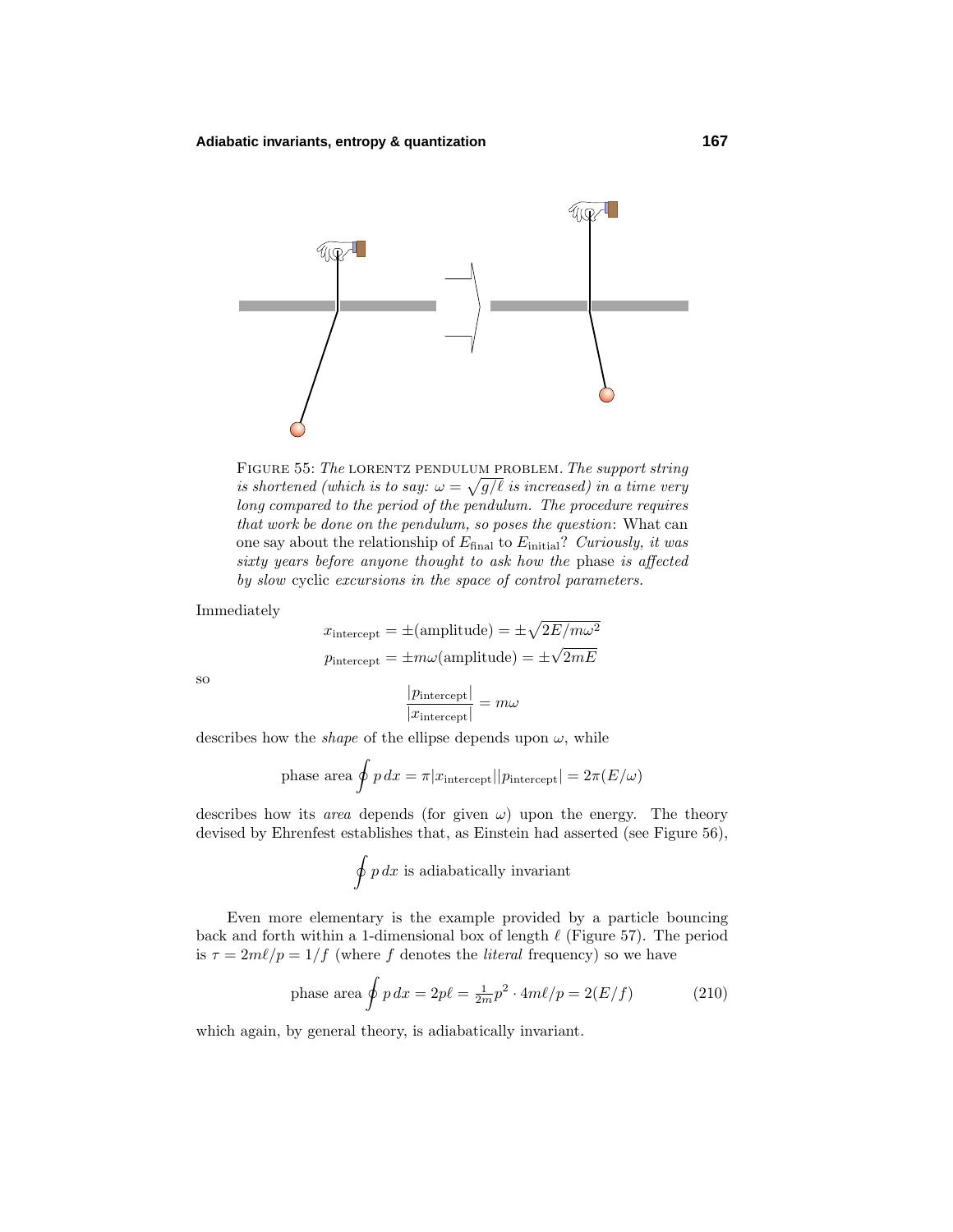

FIGURE 56: Adjustment of  $\omega$  alters the figure of the ellipse traced by an oscillator in phase space. The point remarked by Einstein which had, in fact, been noticed already by many others before him  $-i$ s that the area of the ellipse becomes invariant as the adjustment becomes quasi-static:



FIGURE 57: The same idea, as it pertains to slow compression of the 1-dimensional box in which a particle is bouncing back and forth. The former ellipses have become rectangles.

The point that engaged Ehrenfest's interest is that Planck's quantization procedure, as formulated by Bohr & Sommerfeld, can be expressed

$$
\oint p\,dx = nh \quad : \quad n = 1, 2, 3, \dots
$$

—the seeming implication being that it is by reaching into classical mechanics,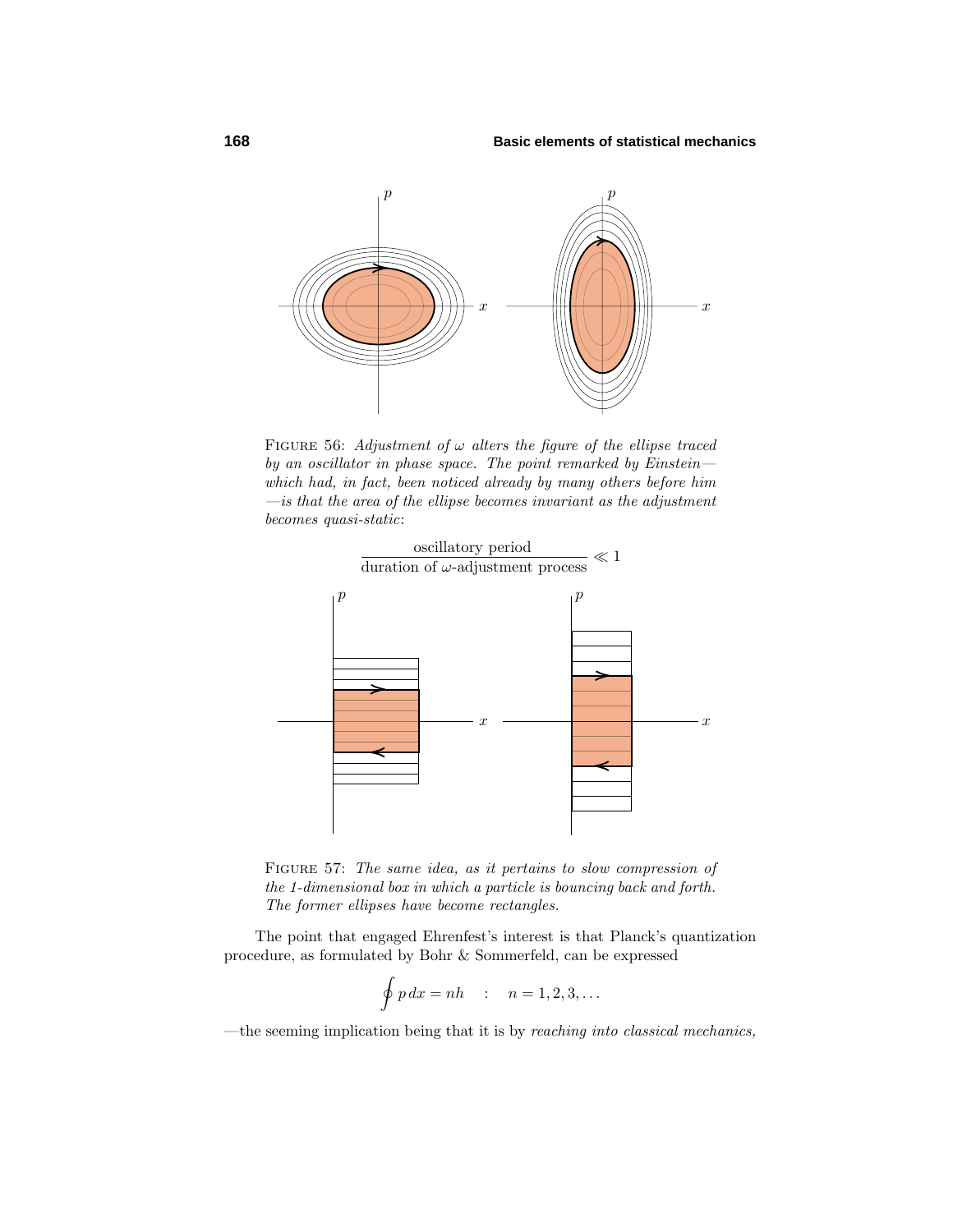## **Adiabatic invariants, entropy & quantization 169**

isolating the adiabatic invariants and rendering them discrete that the  $\hbar$ -dependent aspects of the world are to be exposed. This idea was taken very seriously for about a decade  $\dots$  up until the appearance  $(1925/26)$  of the work of Heisenberg and Schrödinger.<sup>119</sup>

Speaking now somewhat tentatively*...* for many-body systems we may plausibly expect "quantized adiabatic phase areas" to go over into "quantized adiabatic hypervolumes." But such hypervolumes we have learned to associate with entropy. Looking in this light back to  $(195)$  we see that Planck's discovery has served in effect

- to assign a specific physical value to the previously arbitrary constant *h*
- to identify entropy with a number that issues from counting (rather than from measuring)
- to conflate two previously distinct meanings of "adiabatic:"

```
"adiabatic" \equiv "quasi-static" in mechanical usage
\hat{\mathbb{I}}hypervolume-preserving
\hat{\mathbb{I}}entropy-preserving
⇑
"adiabatic" in thermodynamic usage
```
Carrying this train of thought forward just a little bit *...* it follows readily (by  $E\ell^2 = (2p\ell)^2/8m$ ) from (210) that

 $E\ell^2$  is an adiabatic invariant of the particle-in-a-box system (211)

Consider now (Figure 58) a thermally isolated *N*-molecular sample of ideal gas. Quasi-static manipulation of the volume of the gas is (owing to the thermal insulation) a necessarily *isentropic* process  $(dQ = T dS = 0 \Rightarrow dS = 0)$  so from the 1<sup>st</sup> law we have  $dU = dW = -p dV$ . Adiabatic compression  $(dV < 0)$  serves therefore to increase (and expansion to decrease) the value of *U*. For the gas sample in question  $U = N^3 \frac{1}{2} kT$  so that energy increase must show up as a temperature increase. Writing  $\ell = V^{\frac{1}{3}}$  we conclude from (211) that

 $TV^{\frac{2}{3}}$  is invariant under adiabatic compression/expansion

of the ideal gas sample, and that necessarily

 $S(T, V, N) = N \cdot f(TV^{\frac{2}{3}})$  :  $f(\bullet)$  arbitrary

This is structurally consistent with the statement

$$
S(T, V, N) = \frac{3}{2} Nk \log \left\{ \frac{T}{T_0} \left( \frac{V}{V_0} \right)^{\frac{2}{3}} \right\}
$$

<sup>&</sup>lt;sup>119</sup> See §10 and §16 in Max Born, *The Mechanics of the Atom* (1924).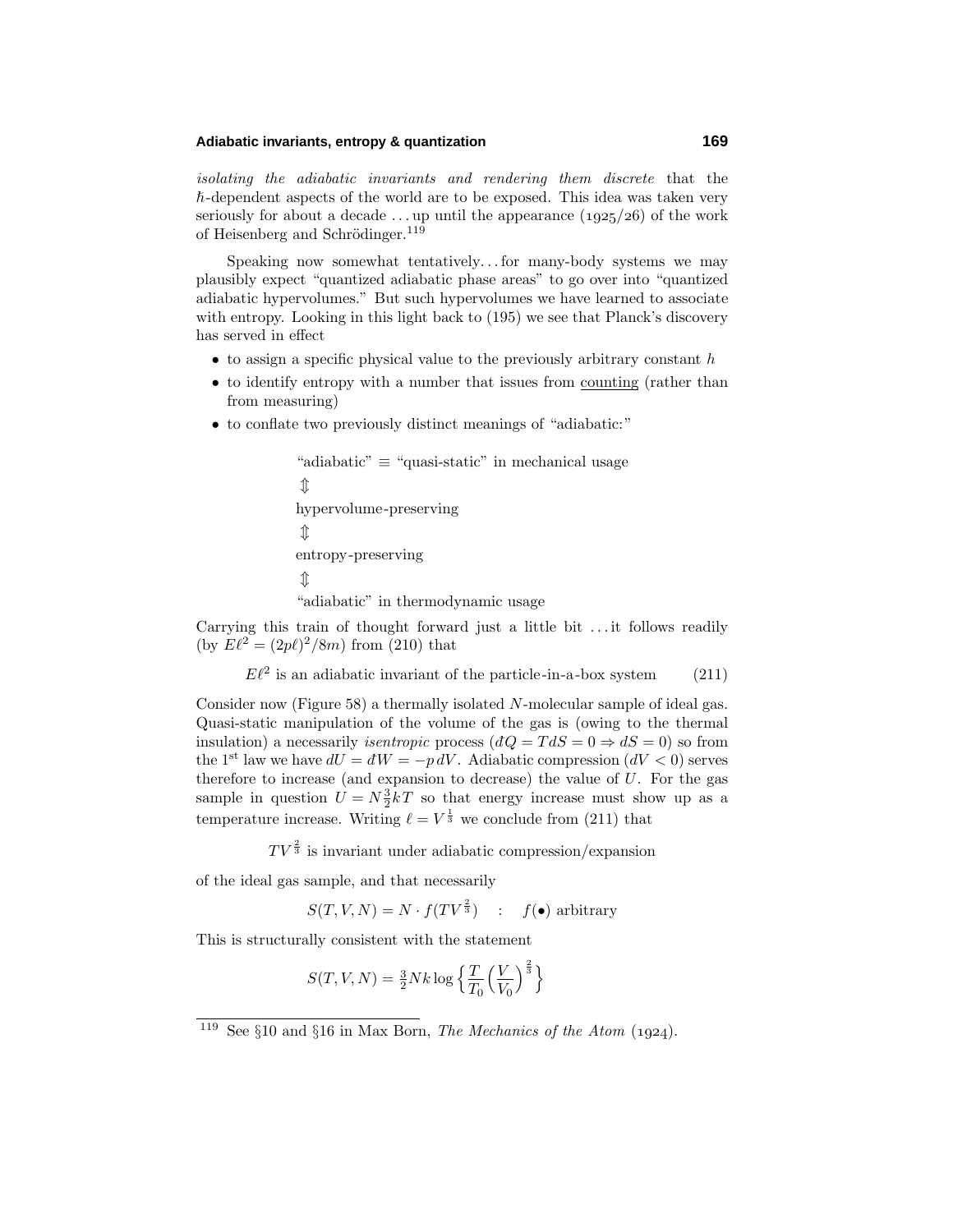

FIGURE 58: Monomolecular gas in a thermally insulated chamber, being subjected to quasi-static compression.

quoted at (28), and can in fact be used in conjunction with  $\partial S/\partial U = 1/T$  to reproduce that sharper statement: we have

$$
\left(\frac{\partial S}{\partial T}\right) \cdot \left(\frac{\partial T}{\partial U}\right) = Nf'(TV^{\frac{2}{3}})V^{\frac{2}{3}} \cdot \frac{2}{3Nk} = \frac{1}{T}
$$

which can be written

$$
f'(\xi) = \frac{3}{2}k/\xi
$$
 with  $\xi \equiv TV^{\frac{2}{3}}$ 

and which upon integration gives

$$
f(\xi) - f(\xi_0) = \frac{3}{2}k \log \{ \xi / \xi_0 \}
$$

Therefore

$$
S(T, V, N) = \frac{3}{2} Nk \log \left\{ \frac{T V^{\frac{2}{3}}}{T_0 V_0^{\frac{2}{3}}} \right\} + S(T_0, V_0, N)
$$

which is the sharp result we sought to establish.

The preceding argument supports the notion that there is—at least in such simple settings—a direct link between the

- classical mechanical and
- thermodynamic

conceptions of adiabatic invariance. But "reaching into classical mechanics and isolating the adiabatic invariants" is much more easily said than done.<sup>120</sup> The only generally feasible procedure appears to be to argue from thermodynamic evidence that  $V_E$  is an adiabatic invariant in the mechanical sense, should therefore be quantized, and that entropy can on this basis be expected to be the logarithm of an integer. But we can expect this insight to have observable consequences only at very low temperatures; *i.e.*, only when  $V_E$  is so small that its "pixelated" character has begun to become evident.

<sup>120</sup> Born ends his discussion of the "adiabatic hypothesis" with the observation that "[we are led, then,] to the conclusiuon that our method is, for the time being, only a formal scheme *...* enabling us, in certain cases, to replace true quantum principles, which are as yet unknown, by calculations on a classical basis."